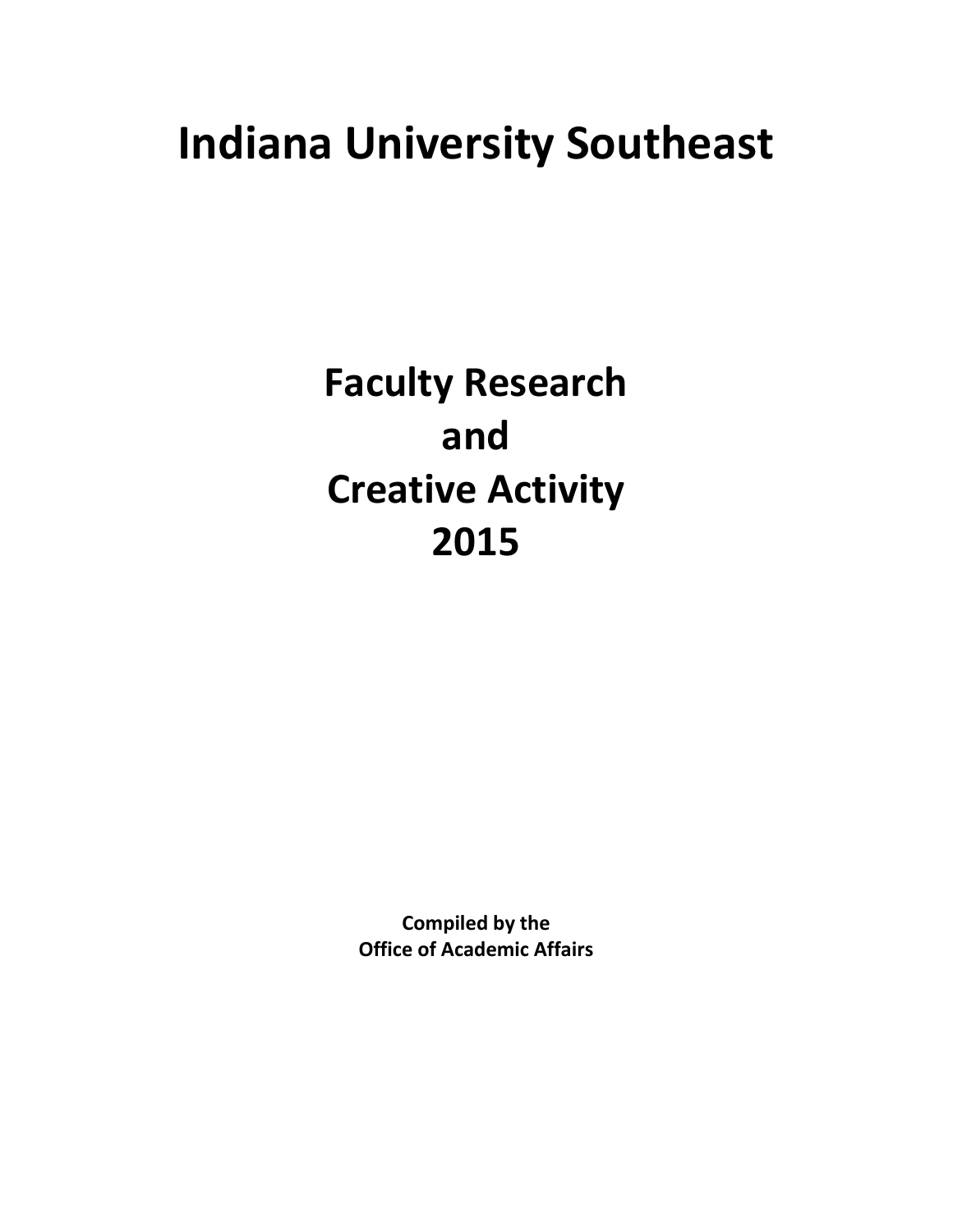# **Table of Contents**

**Research Publications** 

**Research Presentations** 

**Creative Activity** 

**Faculty and librarians are listed in alphabetical order by their last name.**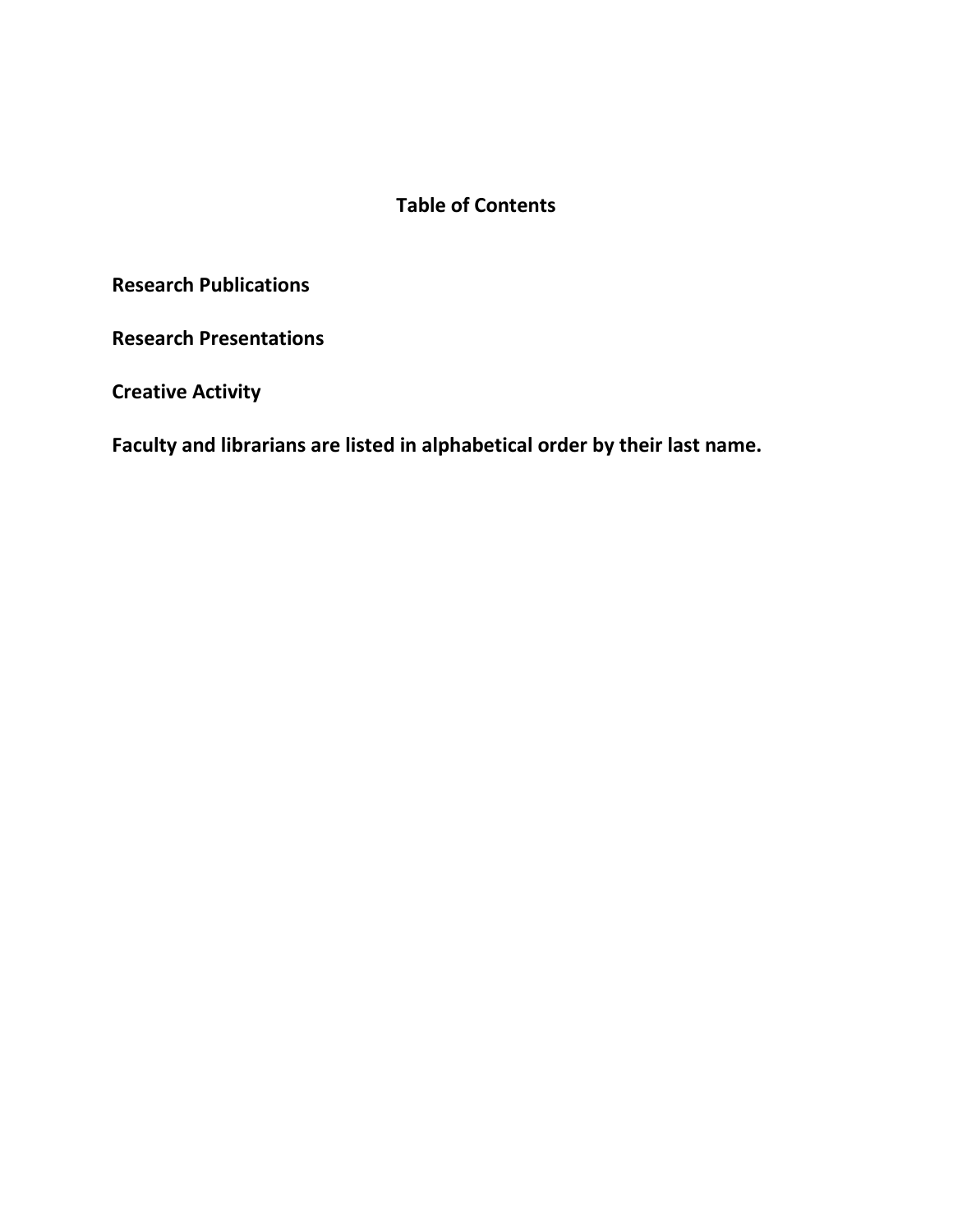# **RESEARCH PUBLICATIONS**

**AUTHOR:** Arano,Kathleen Guzman

**UNIT**: SCHOOL OF BUSINESS

**TYPE:** Journal

**ROLE:** Author

**PUBLICATION NAME:** The Great Recession and Changes in Faculty Expected Retirement Age.

**DETAILS:** The Great Recession and Changes in Faculty Expected Retirement Age, (2015)Journal of Economics and Finance, 40 (1), 127-136.

\*\*\*\*\*\*\*\*\*\*\*\*\*\*\*\*\*\*\*\*\*\*\*\*\*\*\*\*\*\*\*\*\*\*\*\*\*\*\*\*\*\*\*\*\*\*\*\*\*\*\*\*\*\*\*\*\*\*\*\*\*\*\*\*\*\*\*

**AUTHOR:** Atwater,Brian

**UNIT**: SCHOOL OF BUSINESS

**TYPE:** Article

**ROLE:** Co-Author

**PUBLICATION NAME:** Fine-Tuning Conflict Resolution.

**DETAILS:** Chakravorty, S. S. Atwater, J. B. (2015). Fine-Tuning Conflict

Resolution.APICS Magazine, 25 (4).

\*\*\*\*\*\*\*\*\*\*\*\*\*\*\*\*\*\*\*\*\*\*\*\*\*\*\*\*\*\*\*\*\*\*\*\*\*\*\*\*\*\*\*\*\*\*\*\*\*\*\*\*\*\*\*\*\*\*\*\*\*\*\*\*\*\*\*

**AUTHOR:** Baker,Crump W.

**UNIT**: SCHOOL OF NATURAL SCIENCES

**TYPE:** Review Article

**ROLE:** Author

**PUBLICATION NAME:** Review of paper "Pseudo strongly theta-continuous functions" by Davinder Singh

**DETAILS:** Mathematical Reviews, MR3218331 (Review), published 02-27-15 \*\*\*\*\*\*\*\*\*\*\*\*\*\*\*\*\*\*\*\*\*\*\*\*\*\*\*\*\*\*\*\*\*\*\*\*\*\*\*\*\*\*\*\*\*\*\*\*\*\*\*\*\*\*\*\*\*\*\*\*\*\*\*\*\*\*\*

**AUTHOR:** Baker,Crump W.

**UNIT**: SCHOOL OF NATURAL SCIENCES

**TYPE:** Paper

**ROLE:** Author

**PUBLICATION NAME:** An alternate form of somewhat continuity

**DETAILS:** Internat. J. Contemporary Math. Sci., vol,. 10, pp. 57-64.

\*\*\*\*\*\*\*\*\*\*\*\*\*\*\*\*\*\*\*\*\*\*\*\*\*\*\*\*\*\*\*\*\*\*\*\*\*\*\*\*\*\*\*\*\*\*\*\*\*\*\*\*\*\*\*\*\*\*\*\*\*\*\*\*\*\*\*

**AUTHOR:** Baker,Crump W.

**UNIT**: SCHOOL OF NATURAL SCIENCES

**TYPE:** Paper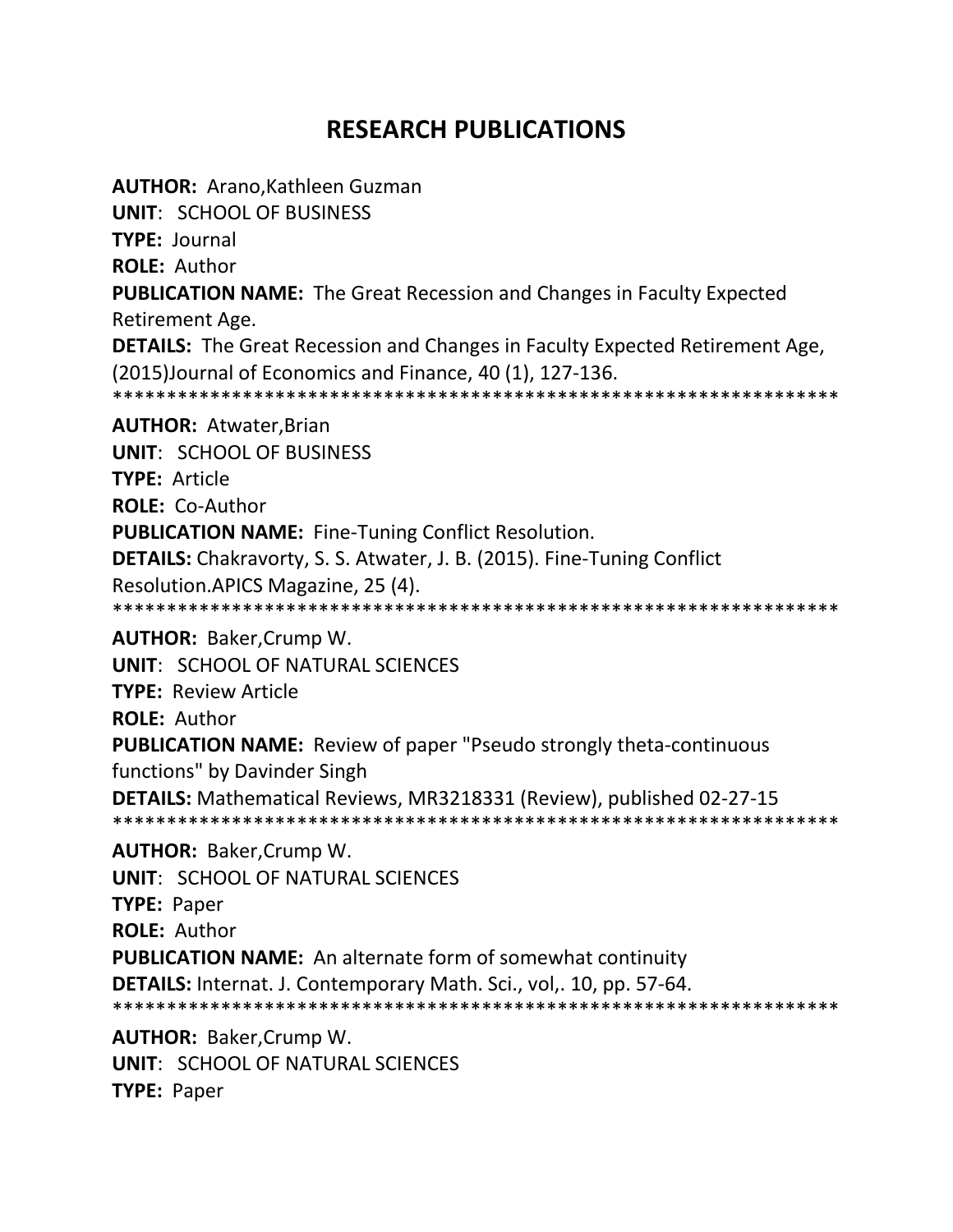**ROLE: Author PUBLICATION NAME:** Contra-somewhat continuous functions DETAILS: Missouri J. Math. Sci, vol. 27, 2015, pp.87-94. **AUTHOR: Barney, Douglas K. UNIT: SCHOOL OF BUSINESS TYPE: Conference Proceedings ROLE: Co-Author PUBLICATION NAME: Identifying Differing Factors in Bankruptcy DETAILS:** Midwest Regional Meeting of the American Accounting Association, St. Louis, Missouri **AUTHOR: Barney, Douglas K. UNIT: SCHOOL OF BUSINESS TYPE: Conference Proceedings ROLE: Author PUBLICATION NAME:** Bankruptcy Factors in Chapter 7 and Chapter 11 **DETAILS: Indiana Academy of Social Sciences AUTHOR: Barney, Douglas K.** UNIT: SCHOOL OF BUSINESS **TYPE: Journal ROLE: Author PUBLICATION NAME: New Accountant DETAILS:** Accounting Acronyms - Understanding the Language **AUTHOR: Barney, Douglas K. UNIT: SCHOOL OF BUSINESS TYPE: Journal ROLE: Author PUBLICATION NAME: New Accountant DETAILS:** Its a Tough Employment Market **AUTHOR: Barney, Douglas K. UNIT: SCHOOL OF BUSINESS** TYPF: lournal **ROLE: Co-Author**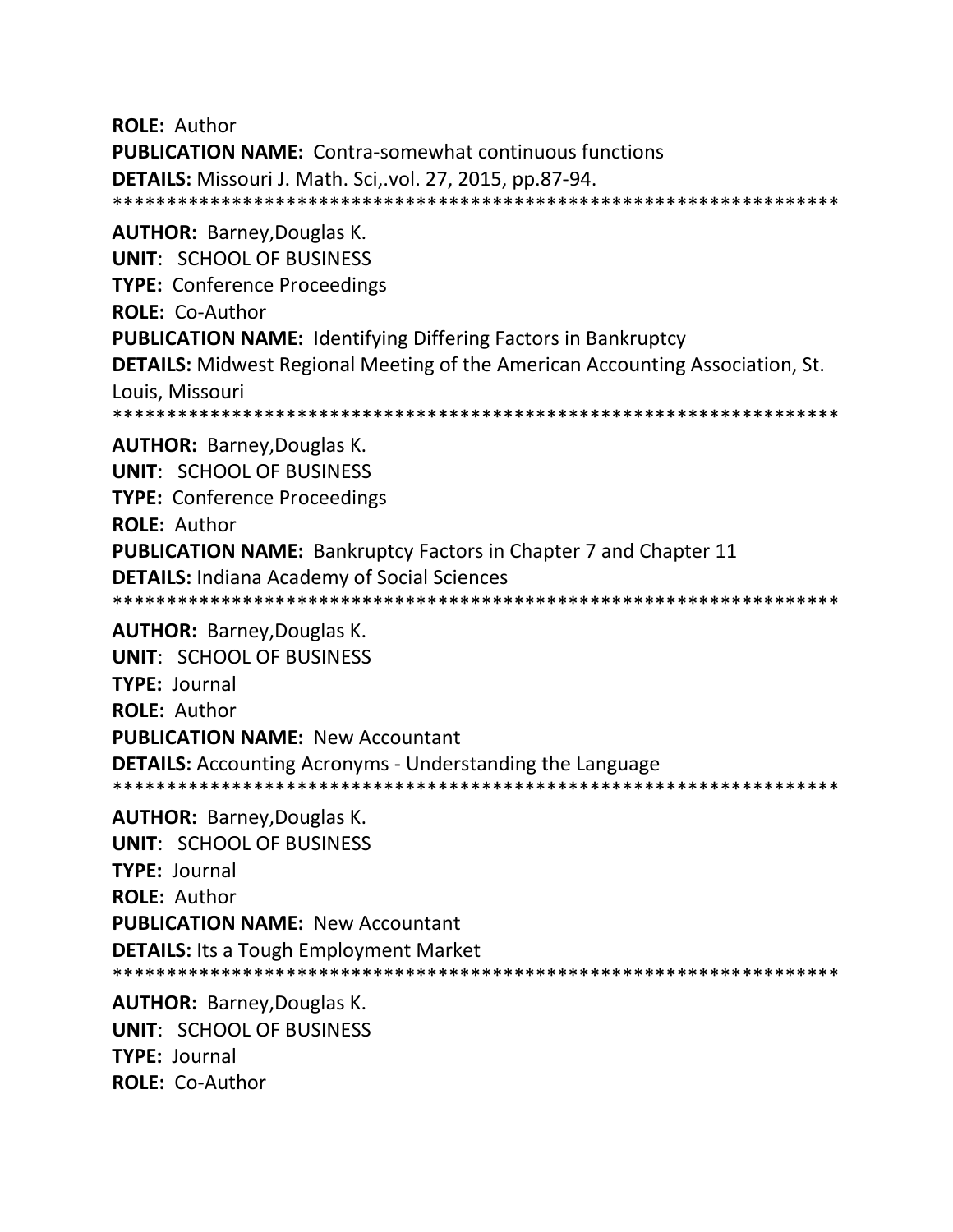**PUBLICATION NAME:** New Accountant **DETAILS:** Why Its Important to Take the CPA Exam \*\*\*\*\*\*\*\*\*\*\*\*\*\*\*\*\*\*\*\*\*\*\*\*\*\*\*\*\*\*\*\*\*\*\*\*\*\*\*\*\*\*\*\*\*\*\*\*\*\*\*\*\*\*\*\*\*\*\*\*\*\*\*\*\*\*\*

**AUTHOR:** Camahalan,Faye Marsha **UNIT**: SCHOOL OF EDUCATION **TYPE:** Paper **ROLE:** Co-Author **PUBLICATION NAME:** Journal of Teacher Action Research, 1(2), 13 pp. **DETAILS:** Camahalan, F.M.G. Young, K. M. (2015). Using math journals to encourage students to communicate their understanding of math concepts. Journal of Teacher Action Research. \*\*\*\*\*\*\*\*\*\*\*\*\*\*\*\*\*\*\*\*\*\*\*\*\*\*\*\*\*\*\*\*\*\*\*\*\*\*\*\*\*\*\*\*\*\*\*\*\*\*\*\*\*\*\*\*\*\*\*\*\*\*\*\*\*\*\* **AUTHOR:** Camahalan,Faye Marsha **UNIT**: SCHOOL OF EDUCATION **TYPE:** Paper **ROLE:** Co-Author **PUBLICATION NAME:** Reading Improvement **DETAILS:** Camahalan, F.M.G. Wyraz, A. (Spring 2015, volume 52, issue 1). Using additional literacy time and variety of reading programs. Reading Improvement. \*\*\*\*\*\*\*\*\*\*\*\*\*\*\*\*\*\*\*\*\*\*\*\*\*\*\*\*\*\*\*\*\*\*\*\*\*\*\*\*\*\*\*\*\*\*\*\*\*\*\*\*\*\*\*\*\*\*\*\*\*\*\*\*\*\*\* **AUTHOR:** Camahalan,Faye Marsha **UNIT**: SCHOOL OF EDUCATION **TYPE:** Paper

**ROLE:** Co-Author

**PUBLICATION NAME:** Education

**DETAILS:** Camahalan, F.M.G. Ipock, A (Spring 2015, volume 135, issue 3). Physical activity breaks and student learning: A teacher-research project. Education, 18pp. \*\*\*\*\*\*\*\*\*\*\*\*\*\*\*\*\*\*\*\*\*\*\*\*\*\*\*\*\*\*\*\*\*\*\*\*\*\*\*\*\*\*\*\*\*\*\*\*\*\*\*\*\*\*\*\*\*\*\*\*\*\*\*\*\*\*\*

**AUTHOR:** Camahalan,Faye Marsha **UNIT**: SCHOOL OF EDUCATION **TYPE:** Article **ROLE:** Author

**PUBLICATION NAME:** Academic Exchange QuarterlyCamahalan, F. M. G., Acido, M. B, Muega, M. A. G. ( Spring 2015, Volume 19, Issue 1). Confessions of introvert academics, Academic Exchange Quarterly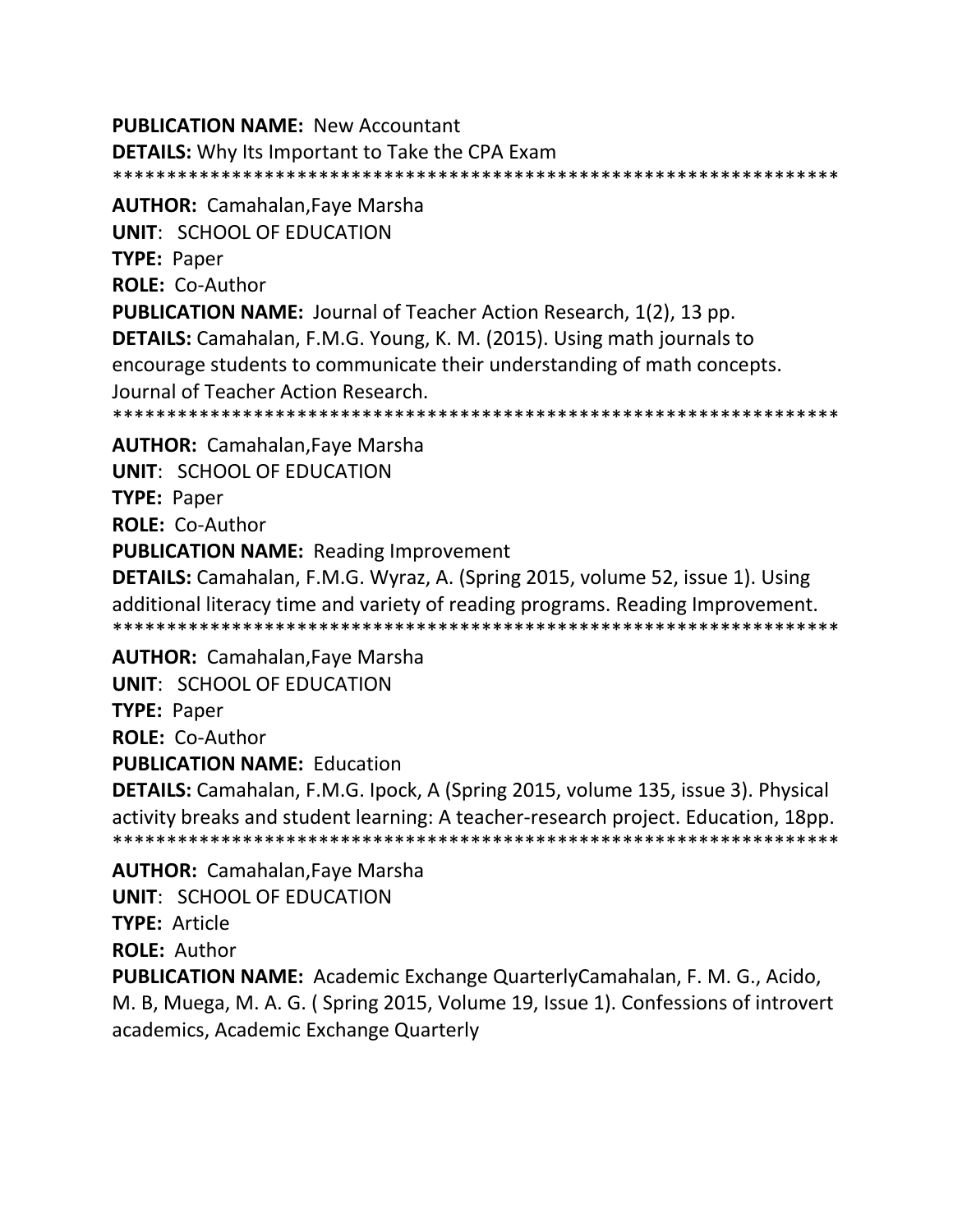**DETAILS:** Camahalan, F.M.G., Acido, M. B., Muega, M. A. G. (in press, Spring 2015, Volume 19, Issue 1). Confessions of introvert academics, Academic Exchange Quarterly.

\*\*\*\*\*\*\*\*\*\*\*\*\*\*\*\*\*\*\*\*\*\*\*\*\*\*\*\*\*\*\*\*\*\*\*\*\*\*\*\*\*\*\*\*\*\*\*\*\*\*\*\*\*\*\*\*\*\*\*\*\*\*\*\*\*\*\*

**AUTHOR:** Camahalan,Faye Marsha **UNIT**: SCHOOL OF EDUCATION **TYPE:** Book

**ROLE:** Author

**PUBLICATION NAME:** Diversity in Teaching and Learning, Part I Volume 8 - ISBN 0-9709895-1-8 Thalia M. Mulvihill, Editor

**DETAILS:** Camahalan, F. M. G., Acido, M. B, Muega, M. A. G. (2015). Confessions of introvert academics, in T. M. Mulvihill (ed), Diversity in Teaching and Learning, v. 8

\*\*\*\*\*\*\*\*\*\*\*\*\*\*\*\*\*\*\*\*\*\*\*\*\*\*\*\*\*\*\*\*\*\*\*\*\*\*\*\*\*\*\*\*\*\*\*\*\*\*\*\*\*\*\*\*\*\*\*\*\*\*\*\*\*\*\*

**AUTHOR:** Carbonneau,Tiffany Ann **UNIT**: SCHOOL OF ARTS & LETTERS **TYPE:** Catalogue **ROLE:** Other

**PUBLICATION NAME:** Exhibition Catalogue: Photography Since the Millennium **DETAILS:** Exhibition catalogue organized and forward written by Curator, CJ Pressma.

http://www.blurb.com/bookstore/invited/6118989/de28226beb8aed6683d9115 8ed66cfca403b1c3e

\*\*\*\*\*\*\*\*\*\*\*\*\*\*\*\*\*\*\*\*\*\*\*\*\*\*\*\*\*\*\*\*\*\*\*\*\*\*\*\*\*\*\*\*\*\*\*\*\*\*\*\*\*\*\*\*\*\*\*\*\*\*\*\*\*\*\*

**AUTHOR:** Carbonneau,Tiffany Ann

**UNIT**: SCHOOL OF ARTS & LETTERS

**TYPE:** Website

**ROLE:** Other

**PUBLICATION NAME:** Creative Capital: On Our Radar

**DETAILS:** On Our Radar is a searchable database featuring more than nearly 400 Moving Image and Visual Arts projects that advanced to the second or third round in last years highly competitive Creative Capital award selection process. http://creative-capital.org/o

\*\*\*\*\*\*\*\*\*\*\*\*\*\*\*\*\*\*\*\*\*\*\*\*\*\*\*\*\*\*\*\*\*\*\*\*\*\*\*\*\*\*\*\*\*\*\*\*\*\*\*\*\*\*\*\*\*\*\*\*\*\*\*\*\*\*\*

**AUTHOR:** Chang,Sau Hou **UNIT**: SCHOOL OF EDUCATION **TYPE:** Journal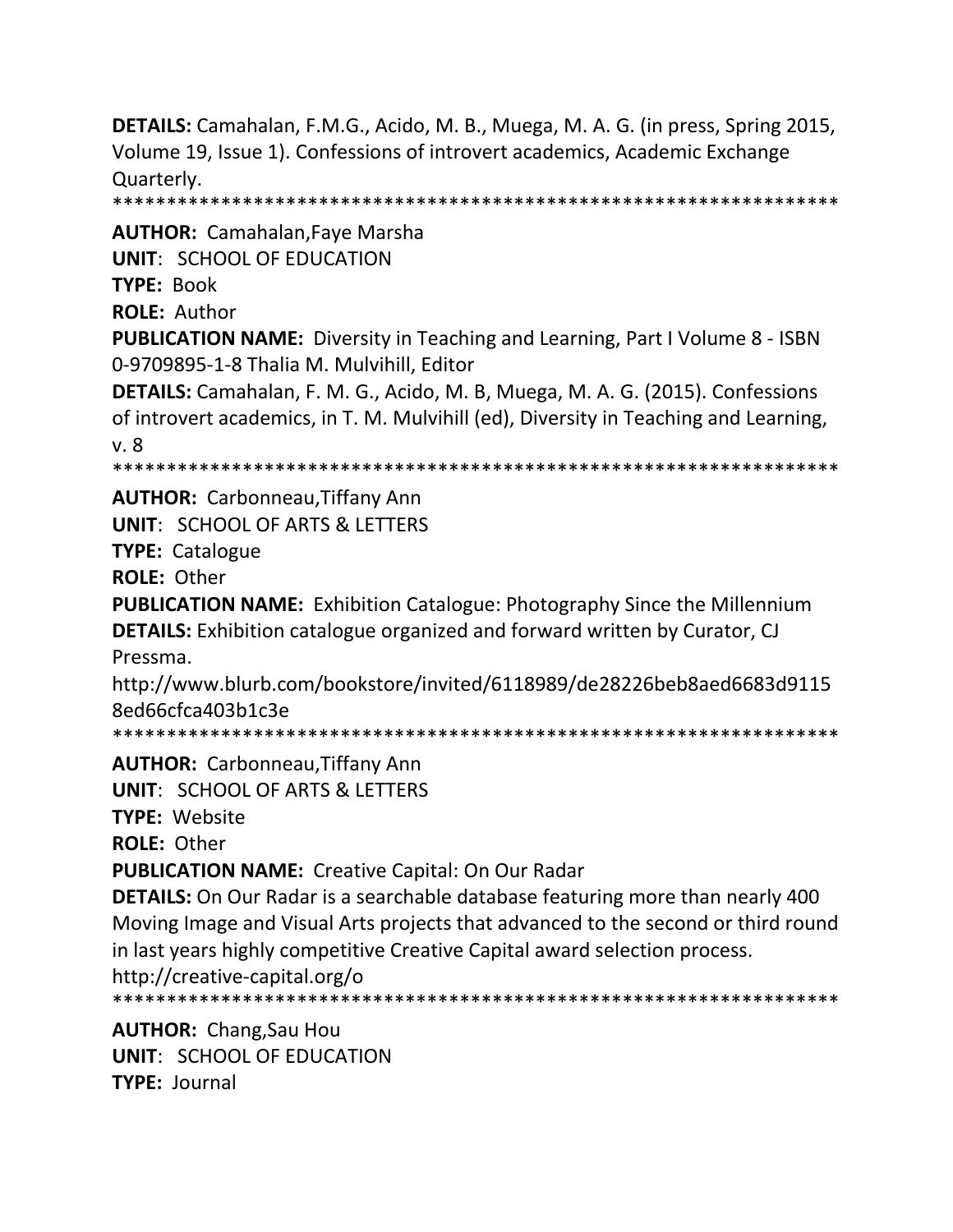**ROLE: Author** 

**PUBLICATION NAME:** Memory strategies used by teachers

**DETAILS:** Chang, S. H. (2015). Memory strategies used by teachers. Ohio Journal of Teacher Education, 29(1), 5-19.

**AUTHOR:** Chang, Sau Hou

**UNIT: SCHOOL OF EDUCATION** 

**TYPE: Journal** 

**ROLE: Author** 

**PUBLICATION NAME:** The beliefs of second language acquisition in teacher candidates.

**DETAILS:** Chang, S. H. (2015). The beliefs of second language acquisition in teacher candidates. Teacher Education Practice, 28(1), 11-26.

**AUTHOR: Connerly, Pamela Lucas** 

**UNIT: SCHOOL OF NATURAL SCIENCES** 

TYPE: Article

**ROLE: Co-Author** 

**PUBLICATION NAME:** Role of the carboxy terminus of SecA in iron acquisition, protein translocation, and virulence of the bacterial pathogen Acinetobacter haumannii.

**DETAILS:** Fiester SE, Nwugo CC, Penwell WF, Neary JM, Beckett AC, Arivett BA, Schmidt RE, Geiger SC, Connerly PL, Menke SM, Tomaras AP, Actis LA. 2015. Role of the carboxy terminus of SecA in iron acquisition, protein translocation, and virulence of the bacterial pa

**AUTHOR: Connerly, Pamela Lucas** 

**UNIT: SCHOOL OF NATURAL SCIENCES** 

**TYPE: Article** 

**ROLE: Author** 

**PUBLICATION NAME:** Making Research Papers Less Painful

**DETAILS:** Connerly, PL. 2015. Making Research Papers Less Painful. Pages 15-35, in Tested Studies for Laboratory Teaching, Volume 36 (K. McMahon, Editor). Proceedings of the 36th Conference of the Association for Biology Laboratory Education (ABLE).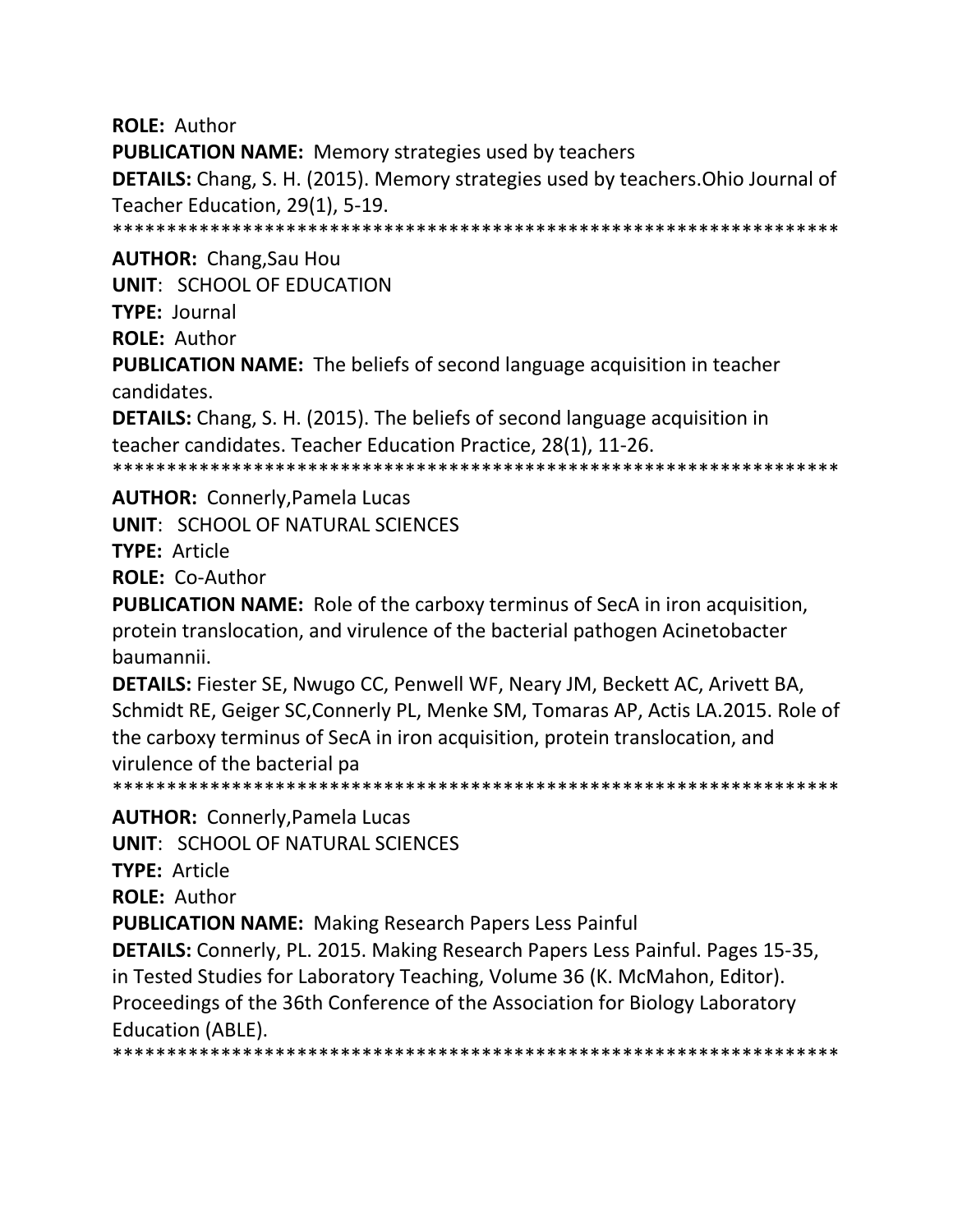**AUTHOR: Darnowski, Douglas William** 

**UNIT: SCHOOL OF NATURAL SCIENCES** 

**TYPE: Textbook** 

**ROLE: Author** 

**PUBLICATION NAME: Johnson's Essentials of the Living World (McGraw Hill) DETAILS:** Authored questions for online testing for all 40 chapters in this nonmajors textbook.

\*\*\*\*\*\*\*\*\*\*\*\*\*\*\*\*\*\*\* 

**AUTHOR: Darnowski, Douglas William** 

**UNIT: SCHOOL OF NATURAL SCIENCES** 

**TYPE: Textbook** 

**ROLE: Author** 

**PUBLICATION NAME:** Hoefnagels' Essentials of Biology, 5th edition (McGraw Hill) **DETAILS:** Tagged questions for testing database for all questions in non-majors textbook.

**AUTHOR: Darnowski, Douglas William UNIT: SCHOOL OF NATURAL SCIENCES TYPE: Textbook ROLE: Author PUBLICATION NAME:** Focus on Biology, 2nd edition (Pearson) **DETAILS:** Wrote clicker feeback questions for 12 chapters of the latest edition of this textbook. 

**AUTHOR: Darnowski, Douglas William** UNIT: SCHOOL OF NATURAL SCIENCES **TYPE: Textbook ROLE: Author PUBLICATION NAME:** Becker's World of the Cell, 10th edition (Pearson) **DETAILS:** I authored clicker questions for classroom feedback for 12 chapters of this book. **AUTHOR: Doyle, John F.** 

**UNIT: SCHOOL OF NATURAL SCIENCES TYPE: Other** ROLE: Other **PUBLICATION NAME: Escape Route**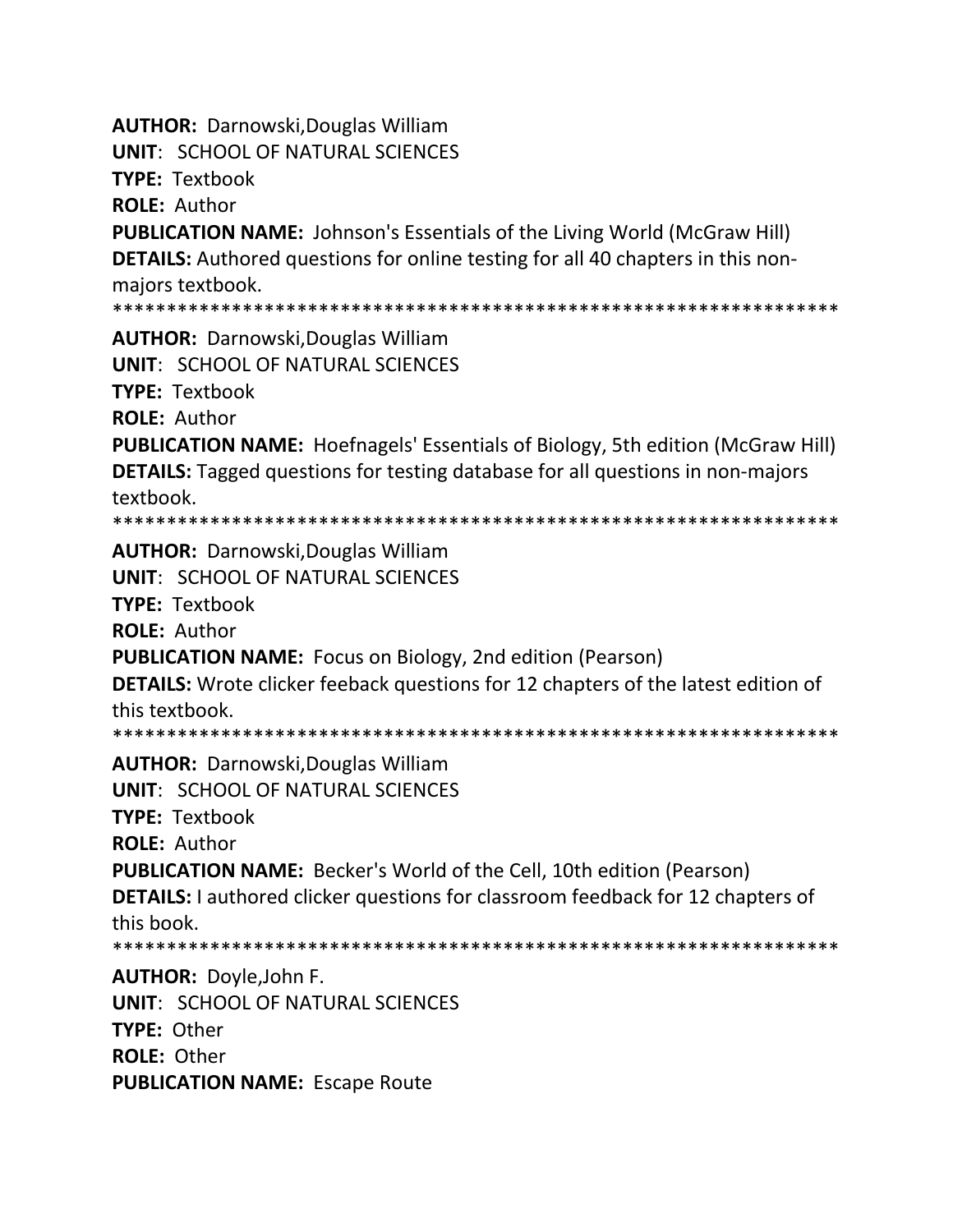**DETAILS:** Our game is about a group of friends who dare each other to enter a creepy, abandoned house. They decide to be brave and enter, but as soon as they do, the door locks and they are trapped inside, fearing for their lives and trying to escape.

**AUTHOR: Doyle, John F.** 

**UNIT: SCHOOL OF NATURAL SCIENCES** 

TYPF: Other

**ROLE: Other** 

**PUBLICATION NAME:** Acquisition: A Deceptively Simple MASM Game

**DETAILS:** Wanting to design a simple mobile application with gameplay similar to Othello or Reversi, Joe Dukes and Matt Ballard created the game Acquisition. The idea was developed over the course of the 2014 summer sessions, but was never realized in programming.

**AUTHOR: Doyle, John F.** 

UNIT: SCHOOL OF NATURAL SCIENCES

**TYPE: Other** 

**ROLE: Other** 

**PUBLICATION NAME: Raspberry Pi 2 Big Data Cluster** 

**DETAILS:** The inspiration for my project came from several different articles talking about how Big Data is becoming a big deal as the internet continues to grow. The idea of Big Data is rather simple at its core. 

**AUTHOR: Doyle, John F.** 

UNIT: SCHOOL OF NATURAL SCIENCES

TYPE: Other

**ROLE: Other** 

**PUBLICATION NAME: Matrix Rain** 

**DETAILS:** Our submission is a video game made entirely in the MASM x86 Assembly Language. The game features five levels where the player will have to dodge falling zeroes and ones to advance to the next level. 

**AUTHOR: Edmonds, Kent E. UNIT: SCHOOL OF NATURAL SCIENCES** TYPF: lournal **ROLE: Co-Author**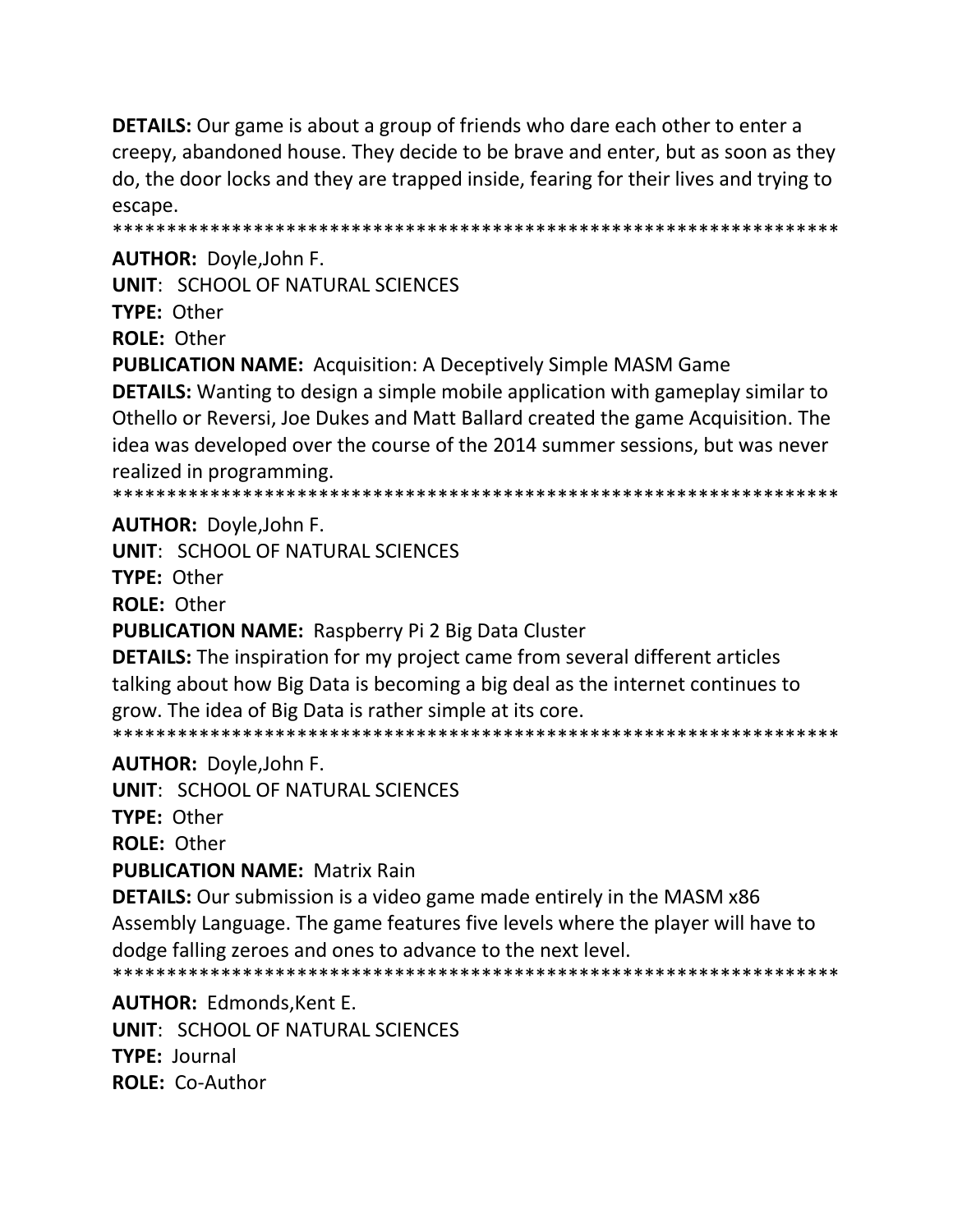**PUBLICATION NAME:** Breeding, Husbandry, Veterinary Care, and Hematology of Marsh Rice Rats (Oryzomys palustris), a Small Animal Model for Periodontitis. **DETAILS:** Journal of the American Association for Laboratory Animal Science 54:51-58 (2015) \*\*\*\*\*\*\*\*\*\*\*\*\*\*\*\*\*\*\*\*\*\*\*\*\*\*\*\*\*\*\*\*\*\*\*\*\*\*\*\*\*\*\*\*\*\*\*\*\*\*\*\*\*\*\*\*\*\*\*\*\*\*\*\*\*\*\*

**AUTHOR:** Ernstberger,Kathryn W. **UNIT**: SCHOOL OF BUSINESS **TYPE:** Journal **ROLE:** Co-Author **PUBLICATION NAME:** Business Dynamics Journal **DETAILS:** Ernstberger, K. W. Venkataramanan, M. A. (2015). A genetic spreadsheet model for solving Sudoku problems. Business Dynamics Journal, 5(3), 1-11. \*\*\*\*\*\*\*\*\*\*\*\*\*\*\*\*\*\*\*\*\*\*\*\*\*\*\*\*\*\*\*\*\*\*\*\*\*\*\*\*\*\*\*\*\*\*\*\*\*\*\*\*\*\*\*\*\*\*\*\*\*\*\*\*\*\*\*

**AUTHOR:** Ernstberger,Kathryn W.

**UNIT**: SCHOOL OF BUSINESS **TYPE:** Journal

**ROLE:** Co-Author

**PUBLICATION NAME:** Decision Sciences Journal of Innovative Education **DETAILS:** Venkataramanan, M. A. Ernstberger, K. W. (2015). Liberal learning through the decision sciences curriculum. Decision Sciences Journal of Innovative Education, 13(3), 289-303.

\*\*\*\*\*\*\*\*\*\*\*\*\*\*\*\*\*\*\*\*\*\*\*\*\*\*\*\*\*\*\*\*\*\*\*\*\*\*\*\*\*\*\*\*\*\*\*\*\*\*\*\*\*\*\*\*\*\*\*\*\*\*\*\*\*\*\*

**AUTHOR:** Finkel,Deborah G.

**UNIT**: SCHOOL OF SOCIAL SCIENCES

**TYPE:** Article

**ROLE:** Author

**PUBLICATION NAME:** Behavior Genetics

**DETAILS:** Finkel, D., Davis, D. W., Turkheimer, E., Dickens, W. T. (2015). Applying biometric growth curve models to developmental synchronies in cognitive development: The Louisville Twin Study. Behavior Genetics, 45, 600-609. \*\*\*\*\*\*\*\*\*\*\*\*\*\*\*\*\*\*\*\*\*\*\*\*\*\*\*\*\*\*\*\*\*\*\*\*\*\*\*\*\*\*\*\*\*\*\*\*\*\*\*\*\*\*\*\*\*\*\*\*\*\*\*\*\*\*\*

**AUTHOR:** Finkel,Deborah G. **UNIT**: SCHOOL OF SOCIAL SCIENCES **TYPE:** Article **ROLE:** Co-Author **PUBLICATION NAME:** Neuropsychology Review.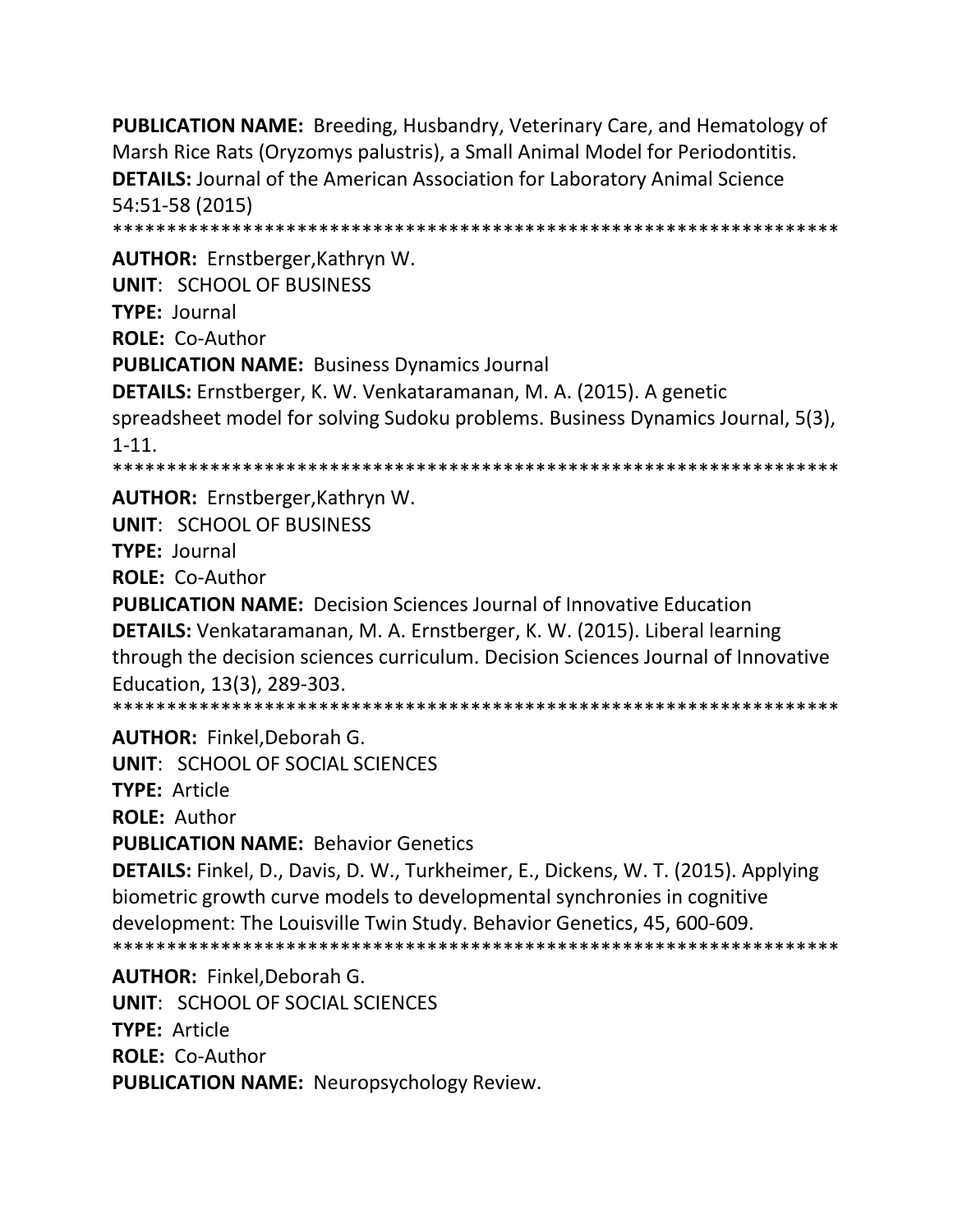**DETAILS:** Reynolds, C. A., Finkel, D. (2015). A meta-analysis of heritability of cognitive aging: minding the missing heritability gap. Neuropsychology Review, 25, 97-112.

\*\*\*\*\*\*\*\*\*\*\*\*\*\*\*\*\*\*\*\*\*\*\*\*\*\*\*\*\*\*\*\*\*\*\*\*\*\*\*\*\*\*\*\*\*\*\*\*\*\*\*\*\*\*\*\*\*\*\*\*\*\*\*\*\*\*\*

**AUTHOR:** Finkel,Deborah G.

**UNIT**: SCHOOL OF SOCIAL SCIENCES

**TYPE:** Article

**ROLE:** Author

**PUBLICATION NAME:** Journal of Gerontology: Psychological Sciences **DETAILS:** Finkel, D., Ernsth-Bravell, M., Pedersen, N. L. (2015). Sex differences in genetic and environmental influences on longitudinal change in functional ability in late adulthood. Journal of Gerontology: Psychological Sciences, 70, 709-717. \*\*\*\*\*\*\*\*\*\*\*\*\*\*\*\*\*\*\*\*\*\*\*\*\*\*\*\*\*\*\*\*\*\*\*\*\*\*\*\*\*\*\*\*\*\*\*\*\*\*\*\*\*\*\*\*\*\*\*\*\*\*\*\*\*\*\*

**AUTHOR:** Finkel,Deborah G.

**UNIT**: SCHOOL OF SOCIAL SCIENCES

**TYPE:** Article

**ROLE:** Co-Author

#### **PUBLICATION NAME:**

**DETAILS:** Davis, D. W., Finkel, D., Turkheimer, E., Dickens, W. T. (2015). Genetic and environmental contributions to behavioral stability during infancy: Revisiting Louisville Twin Study Data. Behavior Genetics, 45.

\*\*\*\*\*\*\*\*\*\*\*\*\*\*\*\*\*\*\*\*\*\*\*\*\*\*\*\*\*\*\*\*\*\*\*\*\*\*\*\*\*\*\*\*\*\*\*\*\*\*\*\*\*\*\*\*\*\*\*\*\*\*\*\*\*\*\*

**AUTHOR:** Finkel,Deborah G.

**UNIT**: SCHOOL OF SOCIAL SCIENCES

**TYPE:** Article

**ROLE:** Co-Author

**PUBLICATION NAME:** Experimental Aging Research

**DETAILS:** Gatz, M., Reynolds, C. A., Finkel, D., Hahn, C., Zhou, Y., Zavala, C., for the IGEMS Consortium (2015). Data harmonization in aging research: Not so fast.Experimental Aging Research, 14, 475-495.

\*\*\*\*\*\*\*\*\*\*\*\*\*\*\*\*\*\*\*\*\*\*\*\*\*\*\*\*\*\*\*\*\*\*\*\*\*\*\*\*\*\*\*\*\*\*\*\*\*\*\*\*\*\*\*\*\*\*\*\*\*\*\*\*\*\*\*

**AUTHOR:** Finkel,Deborah G. **UNIT**: SCHOOL OF SOCIAL SCIENCES **TYPE:** Article **ROLE:** Co-Author **PUBLICATION NAME:** Journals of Gerontology: Medical Sciences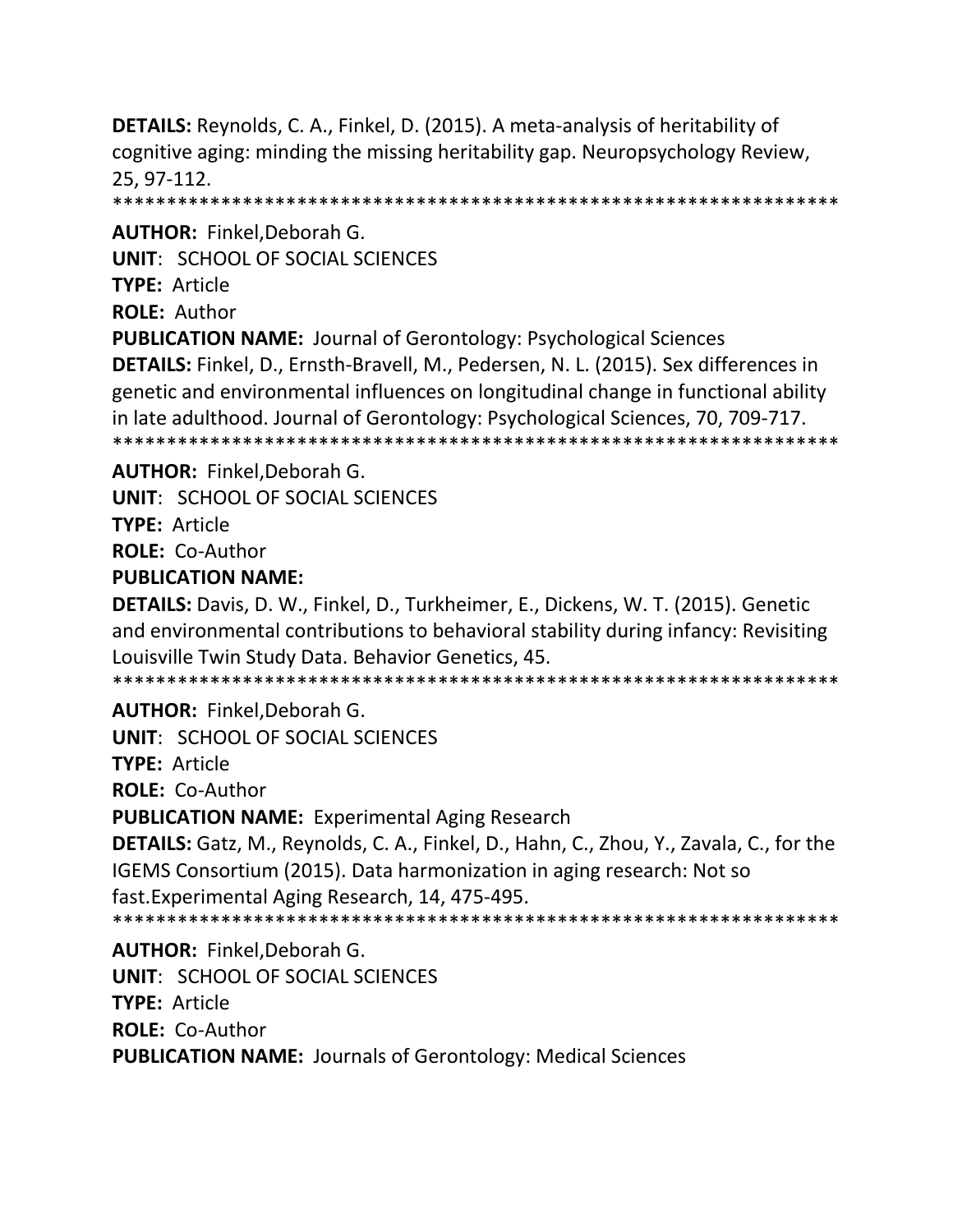**DETAILS:** Sternng, O., Dahl, A. K., Reynolds, C. A., Finkel, D., Ernsth-Bravell, M., Pedersen, N. L. (2015). Factors associated with grip strength decline in older adults. Age and Ageing, 44, 269-74.

\*\*\*\*\*\*\*\*\*\*\*\*\*\*\*\*\*\*\*\*\*\*\*\*\*\*\*\*\*\*\*\*\*\*\*\*\*\*\*\*\*\*\*\*\*\*\*\*\*\*\*\*\*\*\*\*\*\*\*\*\*\*\*\*\*\*\*

**AUTHOR:** Finkel,Deborah G.

**UNIT**: SCHOOL OF SOCIAL SCIENCES

**TYPE:** Article

**ROLE:** Co-Author

**PUBLICATION NAME:** Journals of Gerontology: Psychological Sciences.

**DETAILS:** Sternng, O., Reynolds, C. A., Finkel, D., Ernsth-Bravell, M., Pedersen, N. L., Dahl, A. K. (2015). Grip strength and cognitive abilities: Temporal associations in old age. Journals of Gerontology: Psychological Sciences.

\*\*\*\*\*\*\*\*\*\*\*\*\*\*\*\*\*\*\*\*\*\*\*\*\*\*\*\*\*\*\*\*\*\*\*\*\*\*\*\*\*\*\*\*\*\*\*\*\*\*\*\*\*\*\*\*\*\*\*\*\*\*\*\*\*\*\*

**AUTHOR:** Finkel,Deborah G.

**UNIT**: SCHOOL OF SOCIAL SCIENCES

**TYPE:** Chapter

**ROLE:** Co-Author

**PUBLICATION NAME:** Handbook of the Psychology of Aging, 8th Edition. **DETAILS:** Reynolds, C.A., Finkel, D. (2015). Cognitive and physical aging: Genetic influences and gene-environment interplay (pp. 125-146). In W. K. Schaie S. L. Willis, Handbook of the Psychology of Aging, 8th Edition. New York: Elsevier. \*\*\*\*\*\*\*\*\*\*\*\*\*\*\*\*\*\*\*\*\*\*\*\*\*\*\*\*\*\*\*\*\*\*\*\*\*\*\*\*\*\*\*\*\*\*\*\*\*\*\*\*\*\*\*\*\*\*\*\*\*\*\*\*\*\*\*

**AUTHOR:** Finkel,Deborah G.

**UNIT**: SCHOOL OF SOCIAL SCIENCES

**TYPE:** Article

**ROLE:** Co-Author

**PUBLICATION NAME:** Journals of Gerontology: Psychological Sciences. **DETAILS:** Andel, R., Finkel, D. (2015). Impact of leisure and occupational activity on cognitive aging trajectories. Journals of Gerontology: Psychological Sciences. doi:10.1093/geronb/gbv026

\*\*\*\*\*\*\*\*\*\*\*\*\*\*\*\*\*\*\*\*\*\*\*\*\*\*\*\*\*\*\*\*\*\*\*\*\*\*\*\*\*\*\*\*\*\*\*\*\*\*\*\*\*\*\*\*\*\*\*\*\*\*\*\*\*\*\*

**AUTHOR:** Forinash,Kyle **UNIT**: SCHOOL OF NATURAL SCIENCES **TYPE:** Article **ROLE:** Co-Author **PUBLICATION NAME:** GIREP-MPTL 2014 Conference Proceedings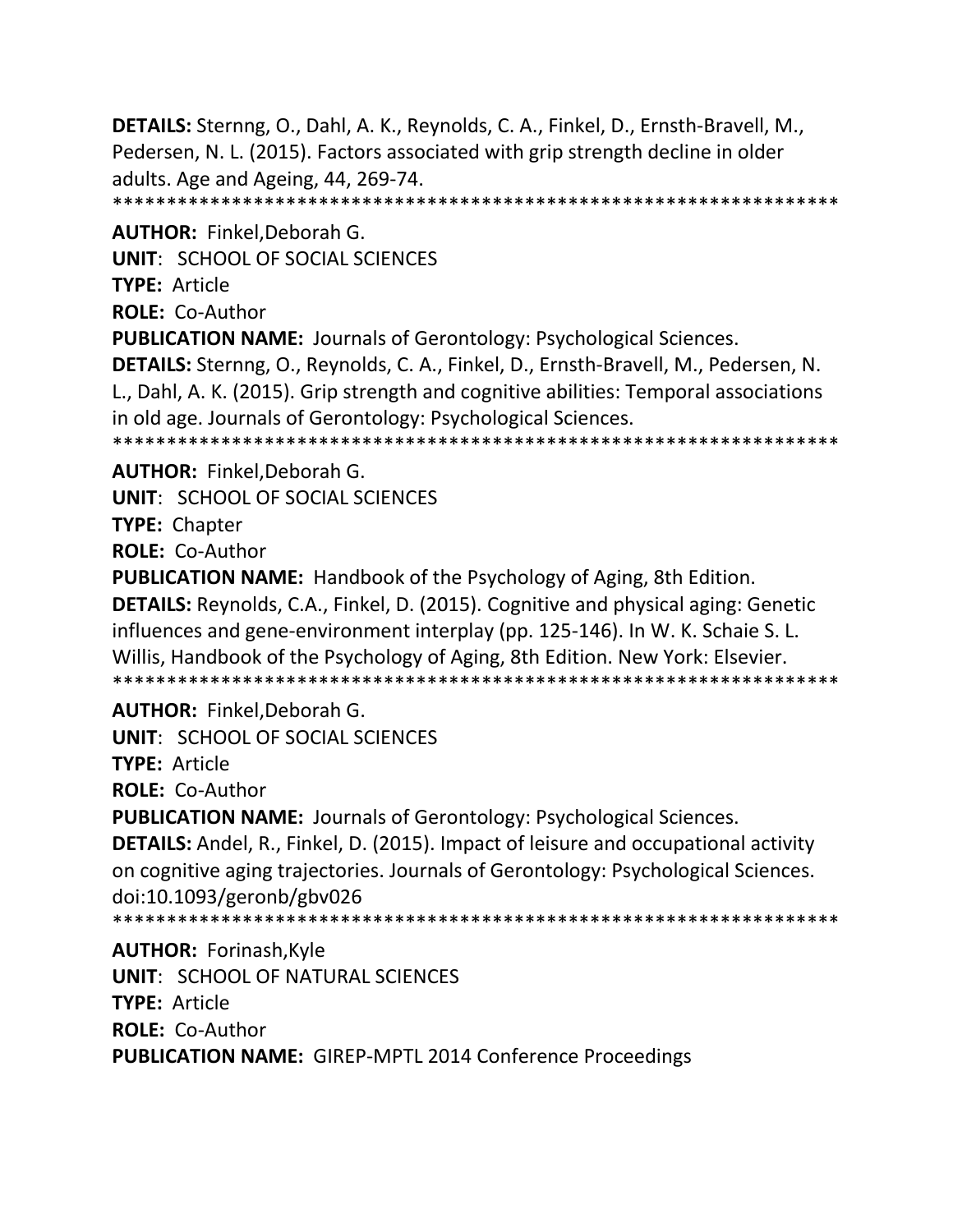**DETAILS:** K. Forinash and R. Wisman, Using Technology to Provide an Interactive Learning Experience, GIREP-MPTL 2014 Conference Proceedings (peer reviewed). \*\*\*\*\*\*\*\*\*\*\*\*\*\*\*\*\*\*\*\*\*\*\*\*\*\*\*\*\*\*\*\*\*\*\*\*\*\*\*\*\*\*\*\*\*\*\*\*\*\*\*\*\*\*\*\*\*\*\*\*\*\*\*\*\*\*\*

**AUTHOR:** Forinash,Kyle **UNIT**: SCHOOL OF NATURAL SCIENCES **TYPE:** Book **ROLE:** Co-Author **PUBLICATION NAME:** https://itunes.apple.com/us/book/waves-interactivetutorial/id1063423353"mt=11 (published on itunes) **DETAILS:** Waves: An Interactive Tutorial Dec. 1 2015, Kyle Forinsh Wolfgang Christian published in iTunes \*\*\*\*\*\*\*\*\*\*\*\*\*\*\*\*\*\*\*\*\*\*\*\*\*\*\*\*\*\*\*\*\*\*\*\*\*\*\*\*\*\*\*\*\*\*\*\*\*\*\*\*\*\*\*\*\*\*\*\*\*\*\*\*\*\*\* **AUTHOR:** Forinash,Kyle **UNIT**: SCHOOL OF NATURAL SCIENCES **TYPE:** Article **ROLE:** Co-Author **PUBLICATION NAME:** The Physics Teacher, Vol. 53 No. 3 (2015) p234. **DETAILS:** K. Forinash and R. Wisman, Photogate Timing with a Smartphone, The Physics Teacher, Vol. 53 No. 3 (2015) p234. \*\*\*\*\*\*\*\*\*\*\*\*\*\*\*\*\*\*\*\*\*\*\*\*\*\*\*\*\*\*\*\*\*\*\*\*\*\*\*\*\*\*\*\*\*\*\*\*\*\*\*\*\*\*\*\*\*\*\*\*\*\*\*\*\*\*\* **AUTHOR:** French,G. Richard **UNIT**: SCHOOL OF BUSINESS **TYPE:** Article **ROLE:** Co-Author **PUBLICATION NAME:** Enhancing Your Career with the Prestigious CGMA **Certification DETAILS:** Enhancing Your Career with the Prestigious CGMA Certification, New Accountant, December 2015 \*\*\*\*\*\*\*\*\*\*\*\*\*\*\*\*\*\*\*\*\*\*\*\*\*\*\*\*\*\*\*\*\*\*\*\*\*\*\*\*\*\*\*\*\*\*\*\*\*\*\*\*\*\*\*\*\*\*\*\*\*\*\*\*\*\*\* **AUTHOR:** French,G. Richard **UNIT**: SCHOOL OF BUSINESS **TYPE:** Article

**ROLE:** Co-Author

**PUBLICATION NAME:** Want to Teach College" Become an Adjunct **DETAILS:** Want to Teach College" Become an Adjunct, Strategic Finance, December 2015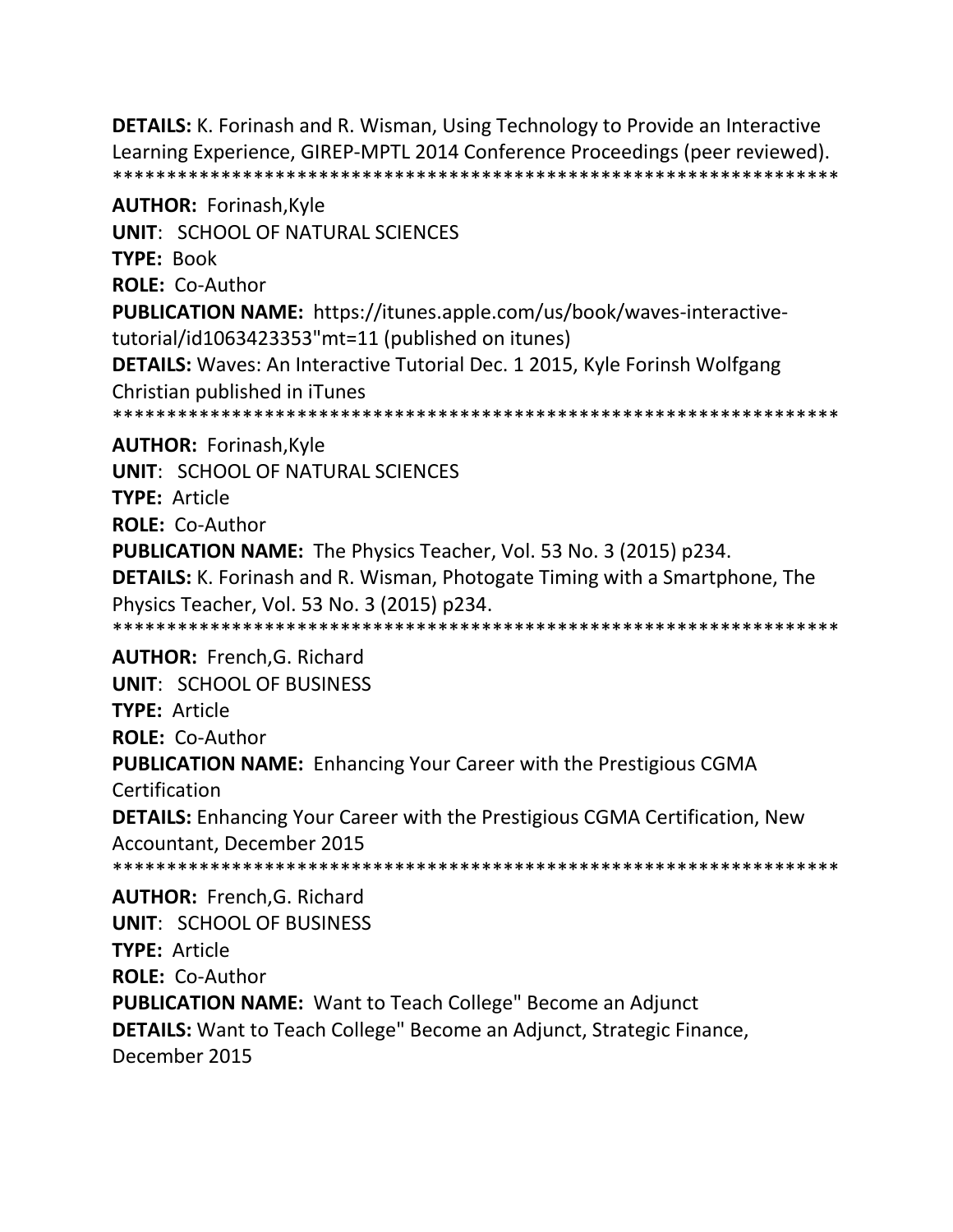\*\*\*\*\*\*\*\*\*\*\*\*\*\*\*\*\*\*\*\*\*\*\*\*\*\*\*\*\*\*\*\*\*\*\*\*\*\*\*\*\*\*\*\*\*\*\*\*\*\*\*\*\*\*\*\*\*\*\*\*\*\*\*\*\*\*\*

**AUTHOR:** Fry,Melissa S.

**UNIT**: SCHOOL OF SOCIAL SCIENCES

**TYPE:** Report

**ROLE:** Author

**PUBLICATION NAME:** Annual Evaluation 2015: New Albany Floyd County Elementary 21st Century Community Learning Centers

**DETAILS:** Applied Research and Education Center. 2015.Annual Evaluation 2015: New Albany Floyd County Elementary 21st Century Community Learning Centers. New Albany, IN: IU Southeast Applied Research and Education Center. \*\*\*\*\*\*\*\*\*\*\*\*\*\*\*\*\*\*\*\*\*\*\*\*\*\*\*\*\*\*\*\*\*\*\*\*\*\*\*\*\*\*\*\*\*\*\*\*\*\*\*\*\*\*\*\*\*\*\*\*\*\*\*\*\*\*\*

**AUTHOR:** Fry,Melissa S.

**UNIT**: SCHOOL OF SOCIAL SCIENCES

**TYPE:** Report

**ROLE:** Author

**PUBLICATION NAME:** Carol M. White Physical Education Program 2011 Cohort: Final Grant Report to the Department of Education

**DETAILS:** Applied Research and Education Center. 2015.Carol M. White Physical Education Program 2011 Cohort: Final Grant Report to the Department of Education. Submitted via Federal Web Portal.

\*\*\*\*\*\*\*\*\*\*\*\*\*\*\*\*\*\*\*\*\*\*\*\*\*\*\*\*\*\*\*\*\*\*\*\*\*\*\*\*\*\*\*\*\*\*\*\*\*\*\*\*\*\*\*\*\*\*\*\*\*\*\*\*\*\*\*

**AUTHOR:** Fry,Melissa S.

**UNIT**: SCHOOL OF SOCIAL SCIENCES

**TYPE:** Report

**ROLE:** Co-Author

**PUBLICATION NAME:** Five County Prevention Grant: Clark, Floyd, Scott, Harrison and Washington Counties Final Report Year 2

**DETAILS:** Our Place Drug and Alcohol Educaiton Services, Inc. And the IU Southeast Applied Research adn Education Center. Five County Prevention Grant: Clark, Floyd, Scott, Harrison and Washington Counties Final Report Year 2. \*\*\*\*\*\*\*\*\*\*\*\*\*\*\*\*\*\*\*\*\*\*\*\*\*\*\*\*\*\*\*\*\*\*\*\*\*\*\*\*\*\*\*\*\*\*\*\*\*\*\*\*\*\*\*\*\*\*\*\*\*\*\*\*\*\*\*

**AUTHOR:** Fry,Melissa S. **UNIT**: SCHOOL OF SOCIAL SCIENCES **TYPE:** Report **ROLE:** Author **PUBLICATION NAME:** Vision 2025: A Strategic Plan to End Homelessness in Clark and Floyd Counties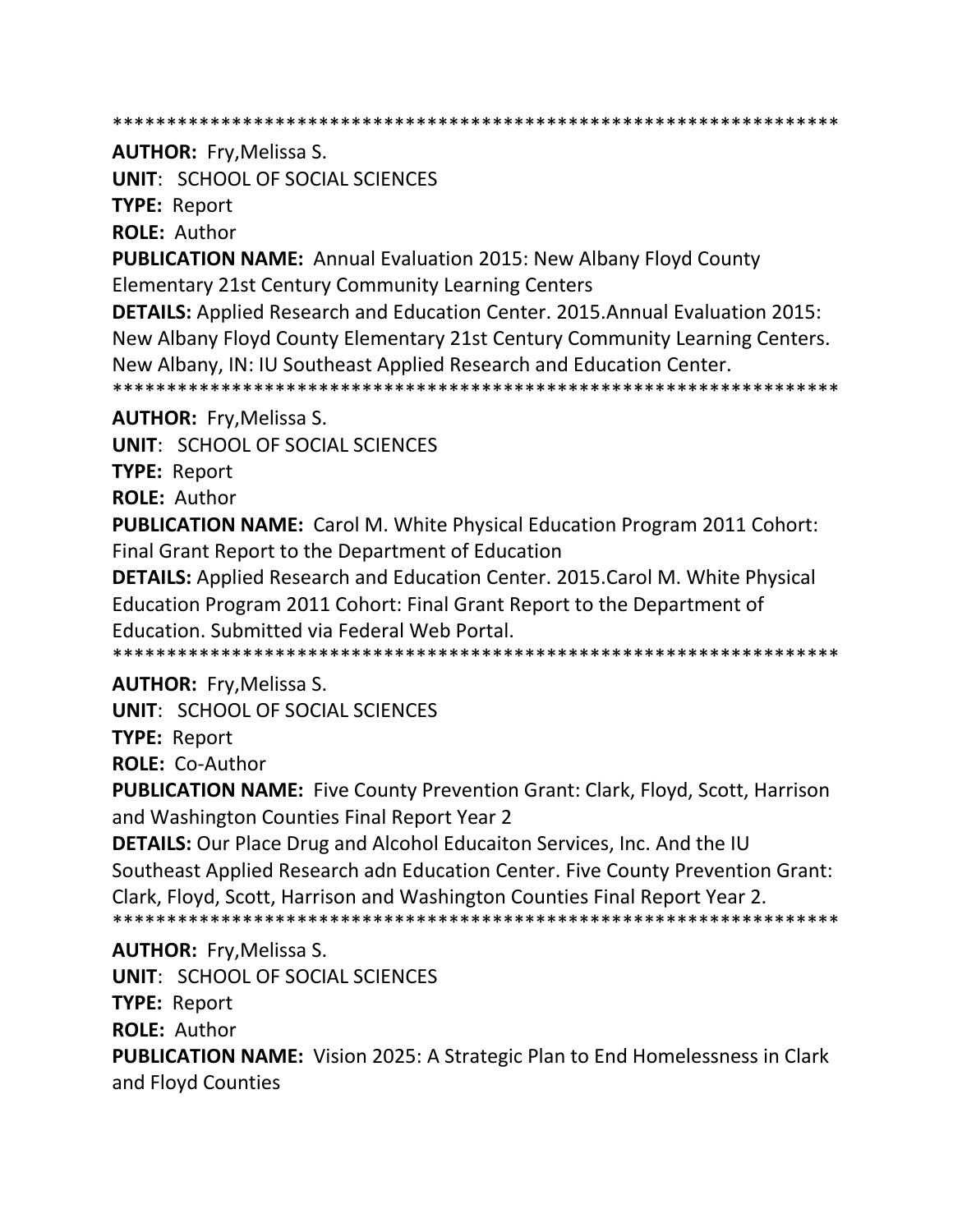**DETAILS:** Applied Research and Education Center. 2015. Vision 2025: A Strategic Plan to End Homelessness in Clark and Floyd Counties. New Albany, IN: IU Southeast Applied Research and Education Center. \*\*\*\*\*\*\*\*\*\*\*\*\*\*\*\*\*\*\*\*\*\*\*\*\*\*\*\*\*\*\*\*\*\*\*\*\*\*\*\*\*\*\*\*\*\*\*\*\*\*\*\*\*\*\*\*\*\*\*\*\*\*\*\*\*\*\*

**AUTHOR:** Fry,Melissa S.

**UNIT**: SCHOOL OF SOCIAL SCIENCES

**TYPE:** Report

**ROLE:** Author

**PUBLICATION NAME:** 2015 Assessment of Needs and Priorities in Clark and Floyd **Counties** 

**DETAILS:** Applied Research and Education Center. 2015. 2015 Assessment of Needs and Priorities in Clark and Floyd Counties. New Albany, IN: IU Southeast Applied Research and Education Center.

\*\*\*\*\*\*\*\*\*\*\*\*\*\*\*\*\*\*\*\*\*\*\*\*\*\*\*\*\*\*\*\*\*\*\*\*\*\*\*\*\*\*\*\*\*\*\*\*\*\*\*\*\*\*\*\*\*\*\*\*\*\*\*\*\*\*\*

# **AUTHOR:** Fry,Melissa S.

**UNIT**: SCHOOL OF SOCIAL SCIENCES

**TYPE:** Report

**ROLE:** Author

**PUBLICATION NAME:** Harrison County Community Foundation Pre-K Pilot: 2015 Annual Report of Outcomes

**DETAILS:** Applied Research and Education Center. 2015. Harrison County Community Foundation Pre-K Pilot: 2015 Annual Report of Outcomes. New Albany, IN: IU Southeast Applied Reserach and Education Center. \*\*\*\*\*\*\*\*\*\*\*\*\*\*\*\*\*\*\*\*\*\*\*\*\*\*\*\*\*\*\*\*\*\*\*\*\*\*\*\*\*\*\*\*\*\*\*\*\*\*\*\*\*\*\*\*\*\*\*\*\*\*\*\*\*\*\*

**AUTHOR:** Fry,Melissa S.

**UNIT**: SCHOOL OF SOCIAL SCIENCES

**TYPE:** Report

**ROLE:** Co-Author

**PUBLICATION NAME:** Community SFY15 Final Report: Floyd County

Implementation and Family Grants

**DETAILS:** Our Place Drug and Alcohol Education Services, Inc. and IU Southeast Applied Research and Education Center.Community SFY15 Final Report: Floyd County Implementation and Family Grants. Submitted to the Indiana Department of Mental Health and Addiction.

\*\*\*\*\*\*\*\*\*\*\*\*\*\*\*\*\*\*\*\*\*\*\*\*\*\*\*\*\*\*\*\*\*\*\*\*\*\*\*\*\*\*\*\*\*\*\*\*\*\*\*\*\*\*\*\*\*\*\*\*\*\*\*\*\*\*\*

**AUTHOR:** Fry,Melissa S.

**UNIT**: SCHOOL OF SOCIAL SCIENCES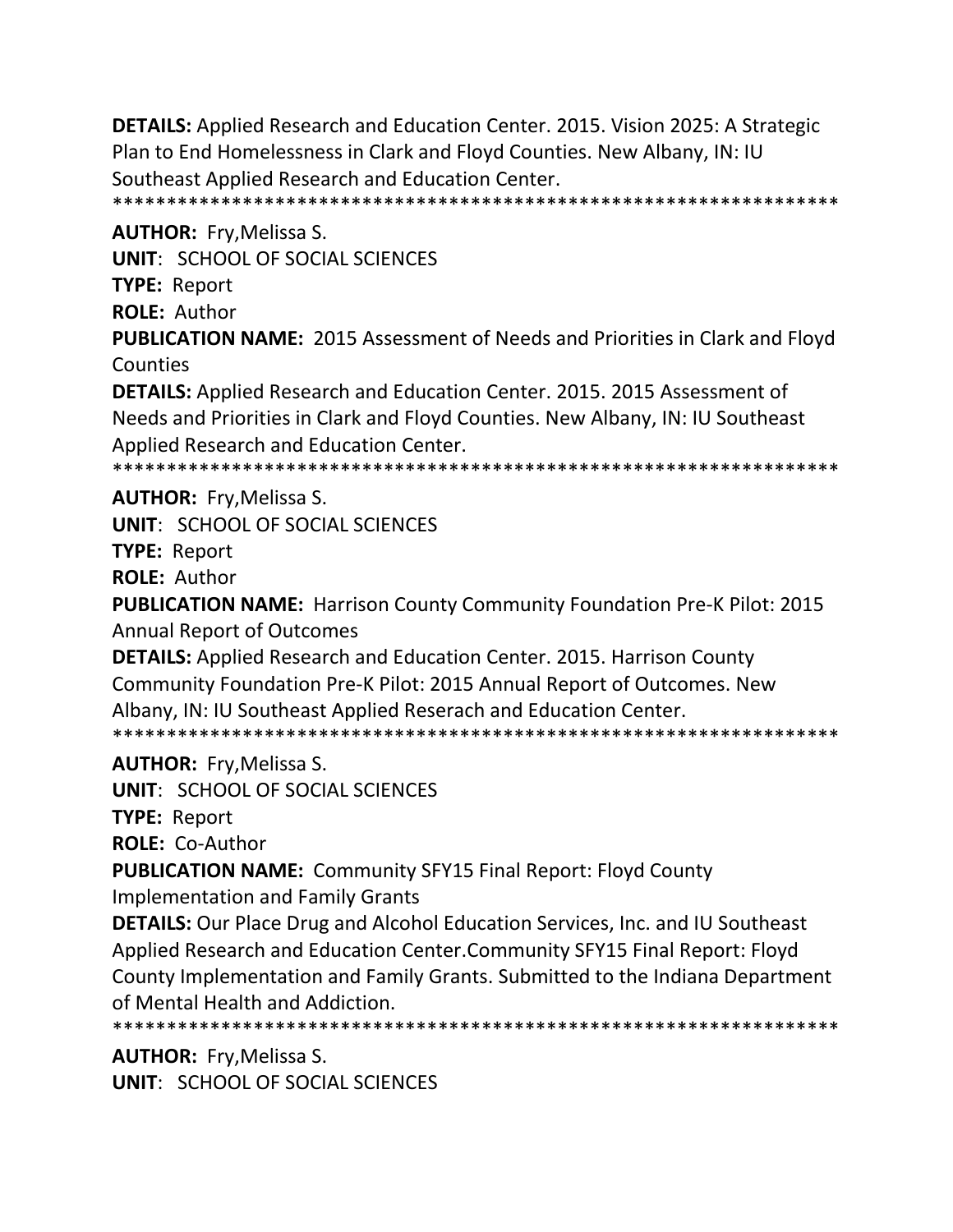**TYPE:** Report **ROLE:** Co-Author

**PUBLICATION NAME:** Meaningful Metrics: Women and Girls of Clark, Floyd & Harrison Counties--Baseline Data Profile 2015

**DETAILS:** Applied Research and Education Center. 2015.Meaningful Metrics: Women and Girls of Clark, Floyd Harrison Counties--Baseline Data Profile 2015. New Albany, IN: IU Southeast Applied Research and Education Center. \*\*\*\*\*\*\*\*\*\*\*\*\*\*\*\*\*\*\*\*\*\*\*\*\*\*\*\*\*\*\*\*\*\*\*\*\*\*\*\*\*\*\*\*\*\*\*\*\*\*\*\*\*\*\*\*\*\*\*\*\*\*\*\*\*\*\*

**AUTHOR:** Galvin,Peter Reppert

**UNIT**: SCHOOL OF NATURAL SCIENCES

**TYPE:** Abstract

**ROLE:** Author

**PUBLICATION NAME:** Galvin, Peter R. "Chronological Map of Piracy in Colonial Spanish America, 1492-1718"

**DETAILS:** Galvin, Peter R., Indiana University Southeast, Chronological Map of Piracy in Colonial Spanish America, 14921718 Paper delivered to North American Cartographic Information Society (NACIS) Annual Meeting, Minneapolis, MN, October 2015 Abstract published

\*\*\*\*\*\*\*\*\*\*\*\*\*\*\*\*\*\*\*\*\*\*\*\*\*\*\*\*\*\*\*\*\*\*\*\*\*\*\*\*\*\*\*\*\*\*\*\*\*\*\*\*\*\*\*\*\*\*\*\*\*\*\*\*\*\*\*

**AUTHOR:** Galvin,Peter Reppert

**UNIT**: SCHOOL OF NATURAL SCIENCES

**TYPE:** Paper

**ROLE:** Author

**PUBLICATION NAME:** Galvin, Peter R. ?Hoosiers and Regional Identity?Local, Statewide, National and World Views of Indiana?

**DETAILS:** Galvin, Peter R. Hoosiers and Regional IdentityLocal, Statewide, National and World Views of Indiana Paper presented at theBicentennial Summer Institute Program, co-hosted by the Geography Educators Network of Indiana (GENI) and Indiana University Southeast

\*\*\*\*\*\*\*\*\*\*\*\*\*\*\*\*\*\*\*\*\*\*\*\*\*\*\*\*\*\*\*\*\*\*\*\*\*\*\*\*\*\*\*\*\*\*\*\*\*\*\*\*\*\*\*\*\*\*\*\*\*\*\*\*\*\*\*

**AUTHOR:** Griggs,C Bradford **UNIT**: SCHOOL OF EDUCATION

**TYPE:** Journal

**ROLE:** Co-Author

**PUBLICATION NAME:** The Review of Education, Pedagogy, and Cultural Studies. **DETAILS:** The Common Core and Curricular Enclosure This paper offers a critique of the theory of common operating within the Common Core State Standards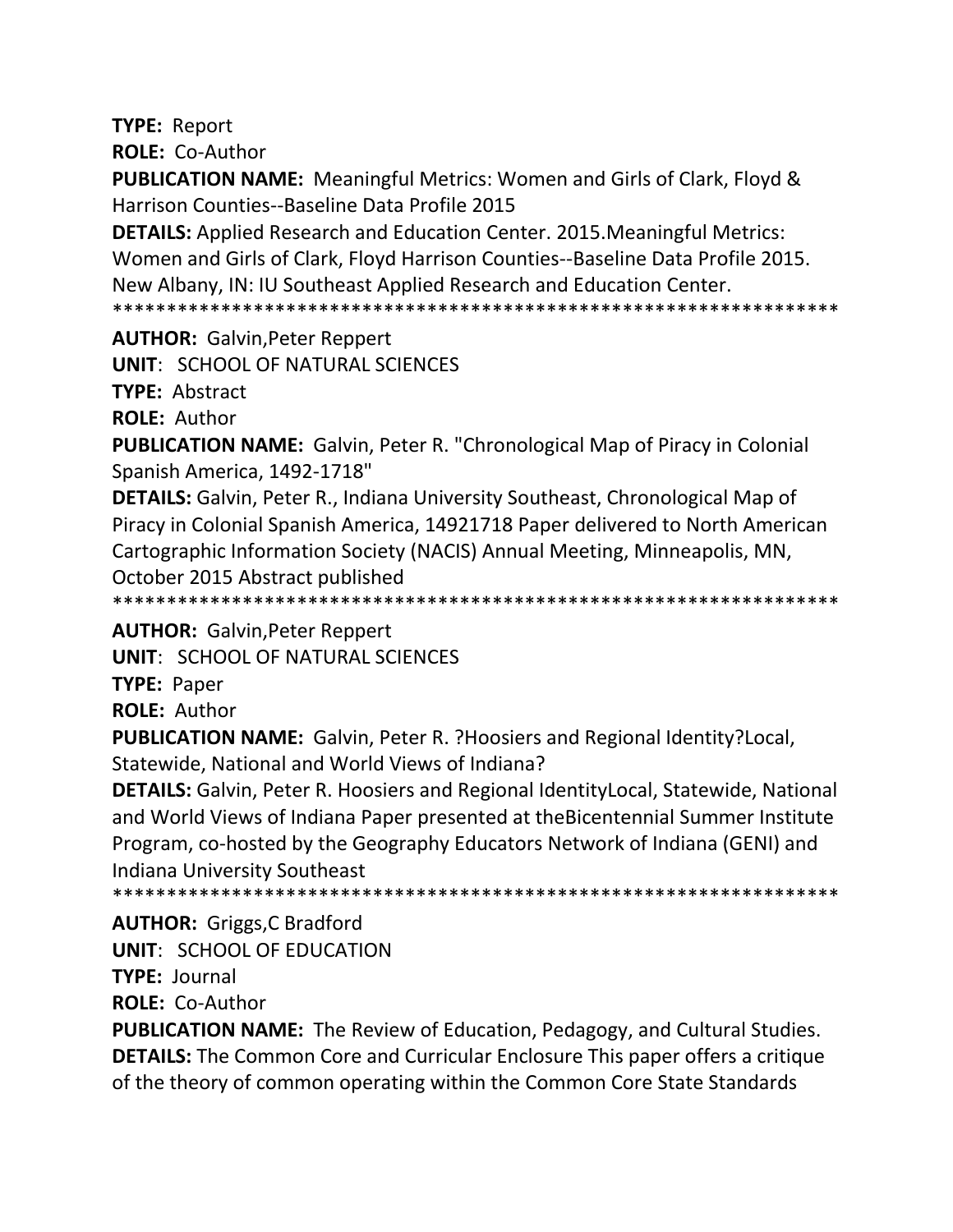Initiative (CCSS).

\*\*\*\*\*\*\*\*\*\*\*\*\*\*\*\*\*\*\*\*\*\*\*\*\*\*\*\*\*\*\*\*\*\*\*\*\*\*\*\*\*\*\*\*\*\*\*\*\*\*\*\*\*\*\*\*\*\*\*\*\*\*\*\*\*\*\*

**AUTHOR:** Gritter,Elizabeth

**UNIT**: SCHOOL OF SOCIAL SCIENCES

**TYPE:** Book Review

**ROLE:** Author

### **PUBLICATION NAME:**

**DETAILS:** Review for the Journal of Southern History of Bernadette Pruitts The Other Great Migration: The Movement of Rural African Americans to Houston, 1900-1941 (Texas AM University Press, 2013) [The review was published in the February 2015 issue.]

\*\*\*\*\*\*\*\*\*\*\*\*\*\*\*\*\*\*\*\*\*\*\*\*\*\*\*\*\*\*\*\*\*\*\*\*\*\*\*\*\*\*\*\*\*\*\*\*\*\*\*\*\*\*\*\*\*\*\*\*\*\*\*\*\*\*\*

**AUTHOR:** Gritter,Elizabeth

**UNIT**: SCHOOL OF SOCIAL SCIENCES

**TYPE:** Book Review

**ROLE:** Author

**PUBLICATION NAME:** Review of Akinyele Omowale Umoja's We Will Shoot Back: Armed Resistance in the Mississippi Freedom Movement

**DETAILS:** Review of Akinyele Omowale Umojas We Will Shoot Back: Armed Resistance in the Mississippi Freedom Movement, for the journal History: Reviews of New Books (January 2016)

\*\*\*\*\*\*\*\*\*\*\*\*\*\*\*\*\*\*\*\*\*\*\*\*\*\*\*\*\*\*\*\*\*\*\*\*\*\*\*\*\*\*\*\*\*\*\*\*\*\*\*\*\*\*\*\*\*\*\*\*\*\*\*\*\*\*\*

**AUTHOR:** Gritter,Elizabeth

**UNIT**: SCHOOL OF SOCIAL SCIENCES

**TYPE:** Book Review

**ROLE:** Author

**PUBLICATION NAME:** Review of Jay Winston Driskell Jr.'s Schooling Jim Crow: The Fight for Atlanta's Booker T. Washington High School and the Roots of Black Protest Politics and David F. Krugler's 1919, the Year of Racial Violence: How African Americans Fought Back

**DETAILS:** This joint review was published in the American Historical Review in December 2015.

\*\*\*\*\*\*\*\*\*\*\*\*\*\*\*\*\*\*\*\*\*\*\*\*\*\*\*\*\*\*\*\*\*\*\*\*\*\*\*\*\*\*\*\*\*\*\*\*\*\*\*\*\*\*\*\*\*\*\*\*\*\*\*\*\*\*\*

**AUTHOR:** Harper,Brian A **UNIT**: SCHOOL OF ARTS & LETTERS **TYPE:** Website **ROLE:** Author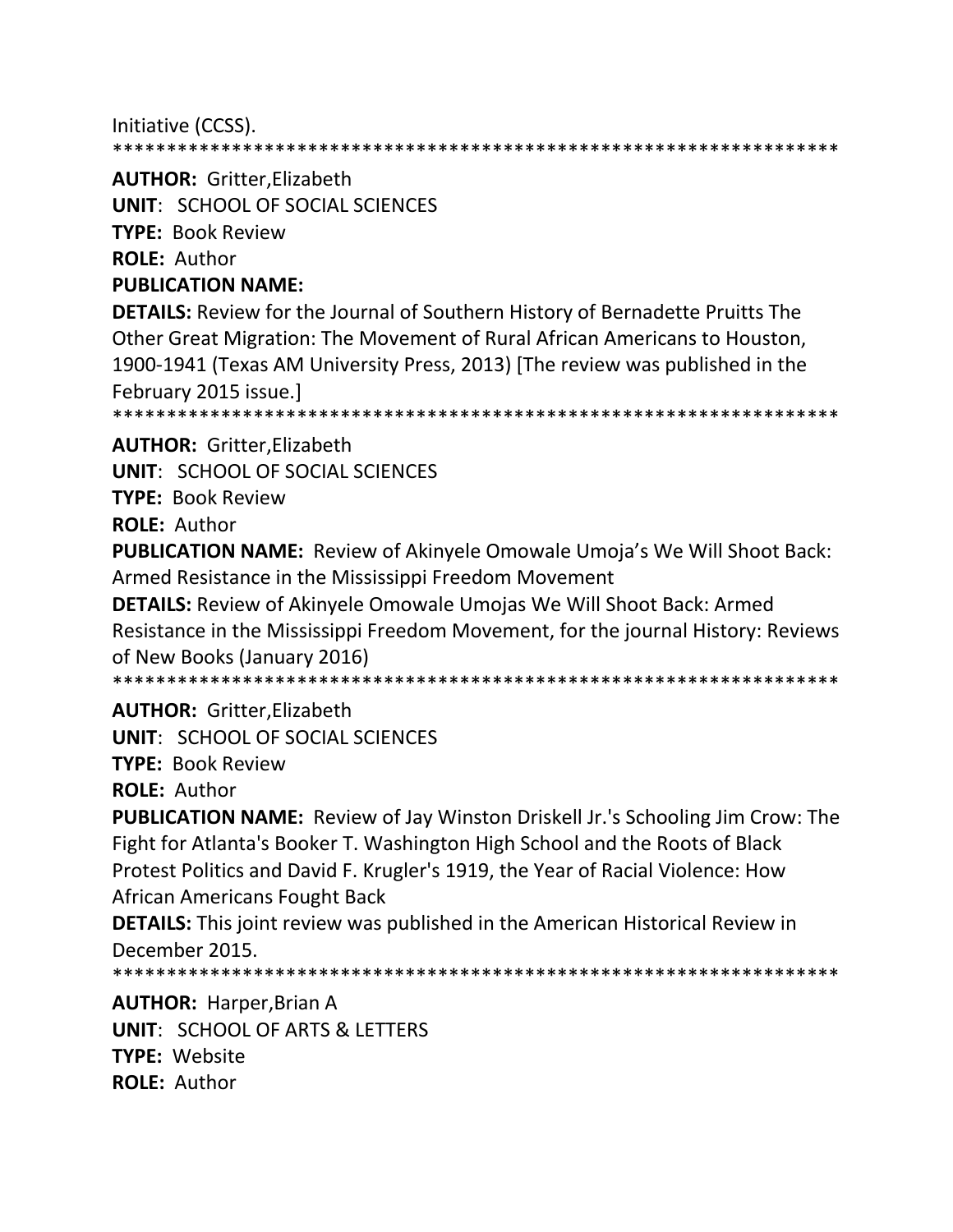**PUBLICATION NAME: Standardized Test for Congress DETAILS:** www.standardizedtestforcongress.com 

**AUTHOR: Harper, Brian A UNIT: SCHOOL OF ARTS & LETTERS TYPE: Website ROLE: Author PUBLICATION NAME: SpaceLab Project DETAILS:** www.spacelabproject.com 

**AUTHOR: Harper, Brian A UNIT: SCHOOL OF ARTS & LETTERS TYPE: Website ROLE: Author PUBLICATION NAME: Artaxis DETAILS:** www.artaxis.org 

**AUTHOR: Harper, Brian A UNIT: SCHOOL OF ARTS & LETTERS TYPE: Website ROLE: Author PUBLICATION NAME: Claybucket DETAILS: www.claybucket.com** 

**AUTHOR: Harper, Brian A** UNIT: SCHOOL OF ARTS & LETTERS TYPE: Website **ROLE: Author PUBLICATION NAME:** BrianHarperStudio.com - my professional website **DETAILS:** www.brianharperstudio.com 

**AUTHOR: Harris, Kenneth J UNIT: SCHOOL OF BUSINESS TYPE: Journal ROLE: Co-Author** PUBLICATION NAME: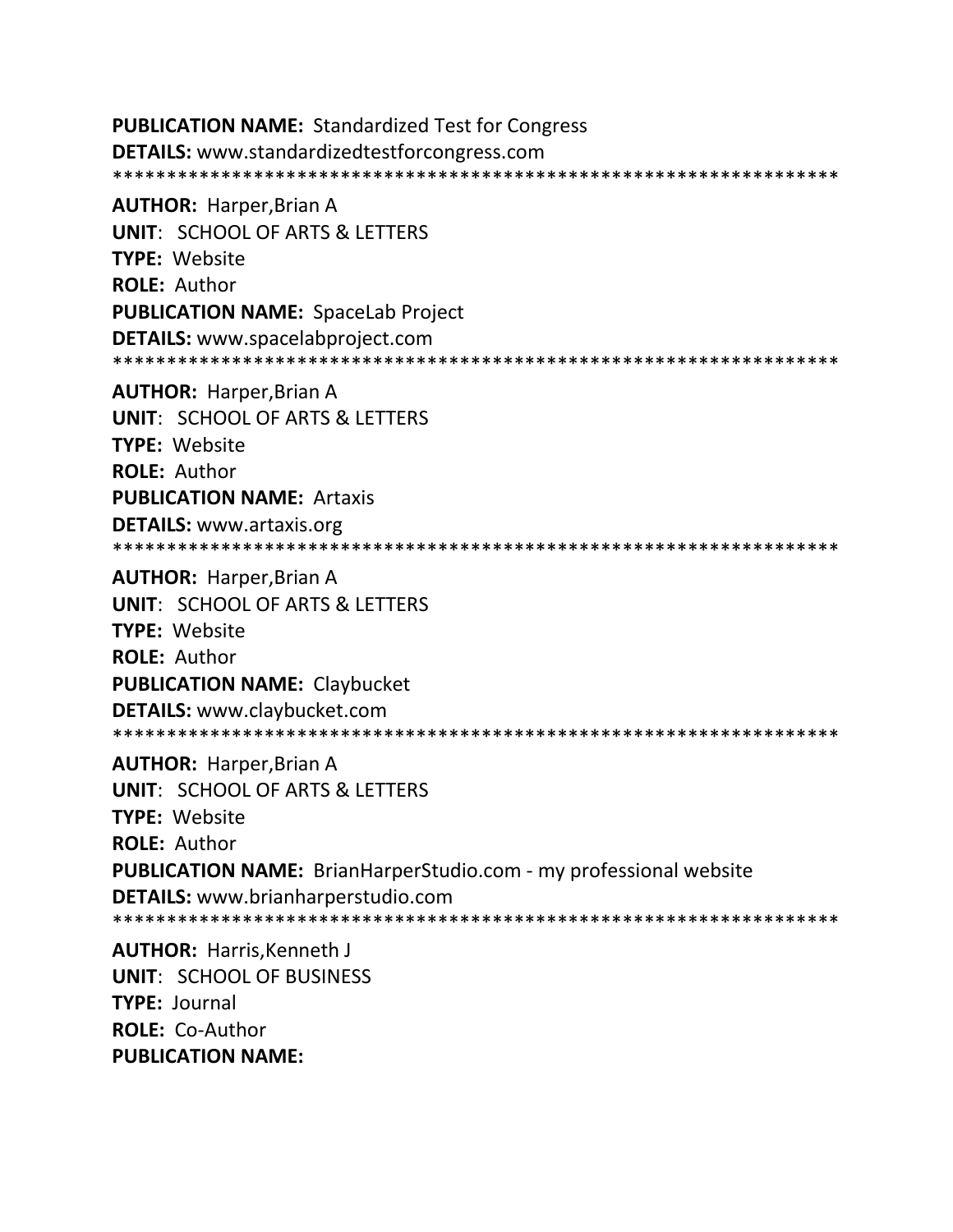**DETAILS:** Harris, K. J., Harris, R. B., Carlson, J., Carlson, D. (2015). Resource loss from technology overload and its impact on work-family conflict: Can leaders help" Under review at Computers and Human Behavior, 50, 411-417. \*\*\*\*\*\*\*\*\*\*\*\*\*\*\*\*\*\*\*\*\*\*\*\*\*\*\*\*\*\*\*\*\*\*\*\*\*\*\*\*\*\*\*\*\*\*\*\*\*\*\*\*\*\*\*\*\*\*\*\*\*\*\*\*\*\*\*

**AUTHOR:** Harris,Ranida Boonthanom **UNIT**: SCHOOL OF BUSINESS **TYPE:** Journal **ROLE:** Co-Author **PUBLICATION NAME:** Computers in Human Behavior **DETAILS:** Harris, K. J., Harris, R. B., Carlson, J. R., Carlson, D. S. (2015). Resource Loss from Technology Overload and Its Impact on Work-Family Conflict: Can Leaders Help" Computers in Human Behavior, 50, 411-417 \*\*\*\*\*\*\*\*\*\*\*\*\*\*\*\*\*\*\*\*\*\*\*\*\*\*\*\*\*\*\*\*\*\*\*\*\*\*\*\*\*\*\*\*\*\*\*\*\*\*\*\*\*\*\*\*\*\*\*\*\*\*\*\*\*\*\*

**AUTHOR:** Harris,Ranida Boonthanom **UNIT**: SCHOOL OF BUSINESS

**TYPE:** Article

**ROLE:** Co-Author

## **PUBLICATION NAME:**

**DETAILS:** Harris, K., Russell, L. M., Harris, R. (2015). When Good Goes Bad: Pressure to Produce and Negative Affectivity. Journal of Management and Strategy, 6 (2), 1-8.

\*\*\*\*\*\*\*\*\*\*\*\*\*\*\*\*\*\*\*\*\*\*\*\*\*\*\*\*\*\*\*\*\*\*\*\*\*\*\*\*\*\*\*\*\*\*\*\*\*\*\*\*\*\*\*\*\*\*\*\*\*\*\*\*\*\*\*

**AUTHOR:** Harris,Ranida Boonthanom **UNIT**: SCHOOL OF BUSINESS **TYPE:** Journal

**ROLE:** Co-Author

**PUBLICATION NAME:** Journal of Information Systems Education

**DETAILS:** Harris, R. B. Wedel, T. L. (2015). American Association of University Women: Branch Operations Data Modeling Case. Journal of Information Systems Education, 26 (1), 21-25.

\*\*\*\*\*\*\*\*\*\*\*\*\*\*\*\*\*\*\*\*\*\*\*\*\*\*\*\*\*\*\*\*\*\*\*\*\*\*\*\*\*\*\*\*\*\*\*\*\*\*\*\*\*\*\*\*\*\*\*\*\*\*\*\*\*\*\*

**AUTHOR:** Herdoiza-Estevez,Magdalena **UNIT**: SCHOOL OF EDUCATION **TYPE:** Book **ROLE:** Author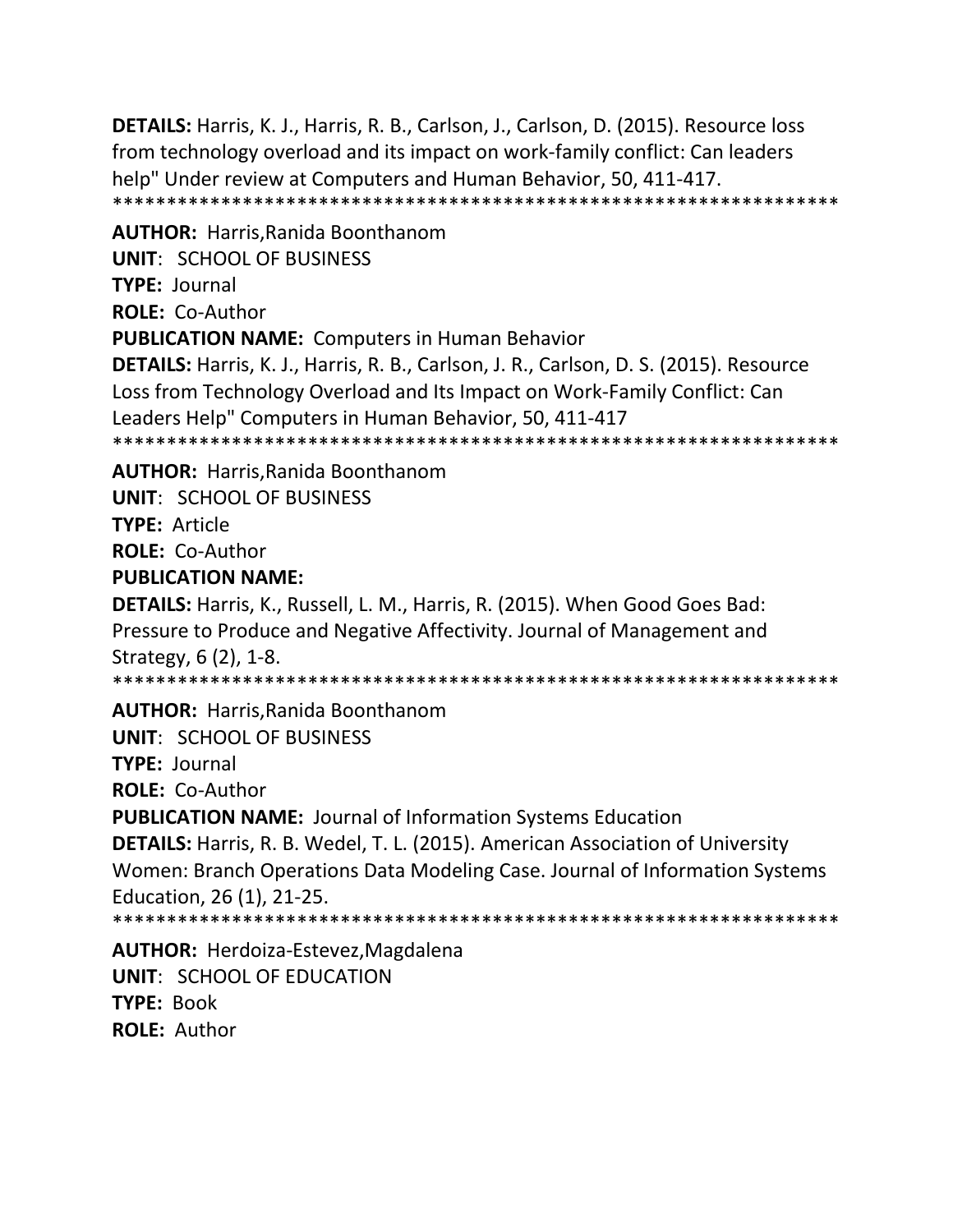**PUBLICATION NAME:** CONSTRUYENDO IGUALDAD EN LA EDUCACION SUPERIOR: Fundamentacion y lineamientos para la transversalizacion de los ejes de igualdad y ambiente.

**DETAILS:** Herdoza, Magdalena (2015). Construyendo Igualdad en la Educacin Superior: Fundamentacin y lineamientos para la transversalizacin de los ejes de igualdad y ambiente. SENESCYT-UNESCO, Ecuador, October 2015, ISBN-978-9978- 339-10-7

\*\*\*\*\*\*\*\*\*\*\*\*\*\*\*\*\*\*\*\*\*\*\*\*\*\*\*\*\*\*\*\*\*\*\*\*\*\*\*\*\*\*\*\*\*\*\*\*\*\*\*\*\*\*\*\*\*\*\*\*\*\*\*\*\*\*\*

**AUTHOR:** Hollenbeck,James E

**UNIT**: SCHOOL OF EDUCATION

**TYPE:** Conference Proceedings

**ROLE:** Co-Author

**PUBLICATION NAME:** Challenges of Scientific Knowledge Visualization in Publication Productivity

**DETAILS:** Kaluzhnaya, G.R., Pankova, N.K., Kabanova, N. N.,N., and Hollenbeck. J. E. Challenges of Scientific Knowledge Visualization in Publication Productivity. Journal of Institute of Physics: Materials Science and Engineering. National Research Tomsk Polytechnic

\*\*\*\*\*\*\*\*\*\*\*\*\*\*\*\*\*\*\*\*\*\*\*\*\*\*\*\*\*\*\*\*\*\*\*\*\*\*\*\*\*\*\*\*\*\*\*\*\*\*\*\*\*\*\*\*\*\*\*\*\*\*\*\*\*\*\*

**AUTHOR:** Hollenbeck,James E

**UNIT**: SCHOOL OF EDUCATION

**TYPE:** Journal

**ROLE:** Co-Author

**PUBLICATION NAME:** Khimiya. 24, 560-571 (2015)

**DETAILS:** Shekerliyska, M,. V. Dimitrova,V., Hollenbeck, J.: Opinion Survey of Students for Learning Chemistry in School [In Bulgarian] \*\*\*\*\*\*\*\*\*\*\*\*\*\*\*\*\*\*\*\*\*\*\*\*\*\*\*\*\*\*\*\*\*\*\*\*\*\*\*\*\*\*\*\*\*\*\*\*\*\*\*\*\*\*\*\*\*\*\*\*\*\*\*\*\*\*\*

**AUTHOR:** Hollenbeck,James E

**UNIT**: SCHOOL OF EDUCATION

**TYPE:** Journal

**ROLE:** Co-Author

**PUBLICATION NAME:** Bulgarian Journal of Science Education and Policy, **DETAILS:** Hollenbeck, J., Ezer, H., and Mevorach.M. A Comparative Study of Israeli and United States of America Teacher Trainers Applying Socketts Four Models of Teacher Education. Bulgarian Journal of Science Education and Policy, Jan, 2015. \*\*\*\*\*\*\*\*\*\*\*\*\*\*\*\*\*\*\*\*\*\*\*\*\*\*\*\*\*\*\*\*\*\*\*\*\*\*\*\*\*\*\*\*\*\*\*\*\*\*\*\*\*\*\*\*\*\*\*\*\*\*\*\*\*\*\*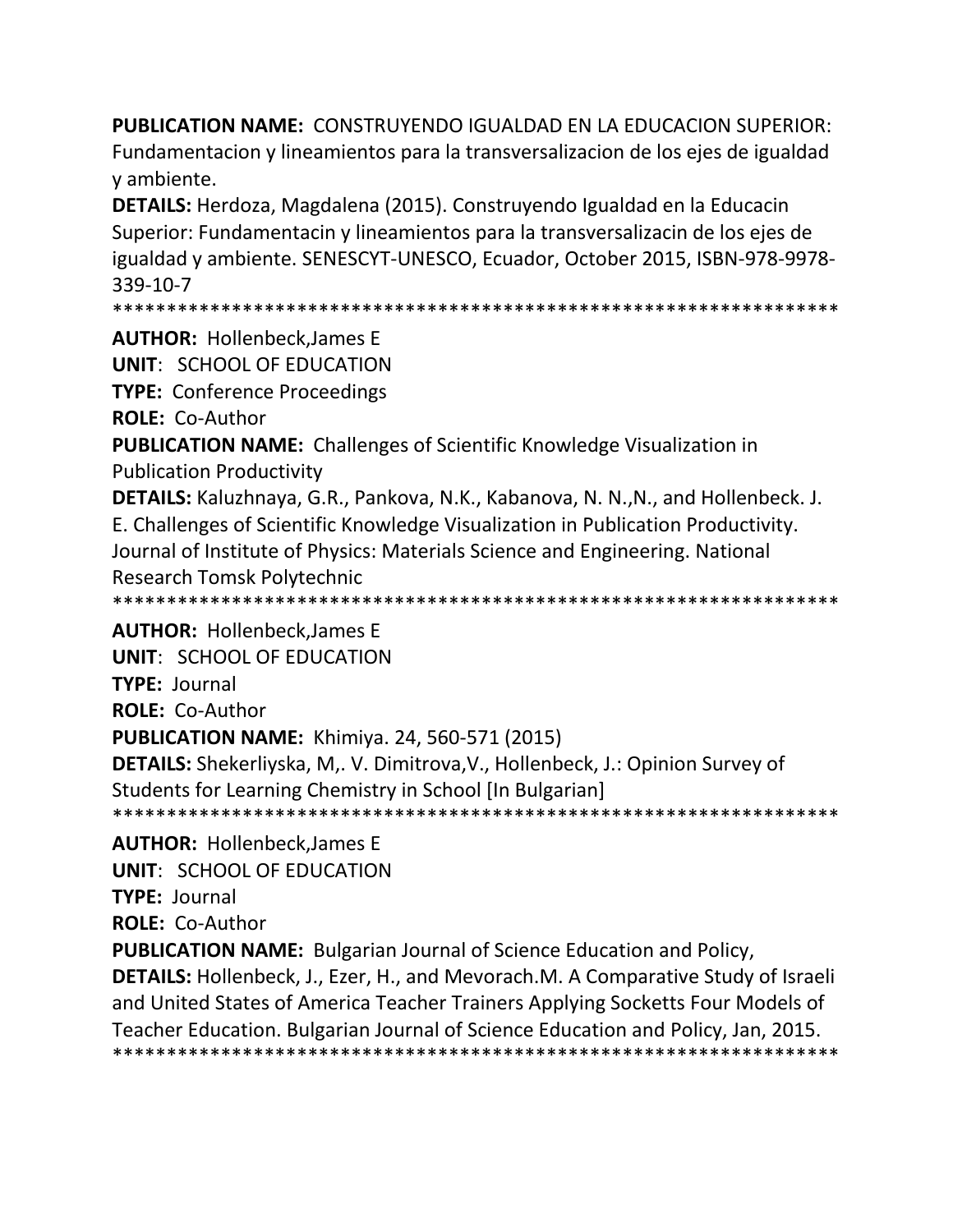**AUTHOR:** Hollenbeck,James E

**UNIT**: SCHOOL OF EDUCATION

**TYPE:** Journal

**ROLE:** Author

**PUBLICATION NAME:** Infections, Genectics and Evolution

**DETAILS:** Hollenbeck, J. (2015) Interaction of the role of Concentrated Animal Feeding Operations (CAFOs) in Emerging Infectious Diseases (EIDS). Infection, Genetics and Evolution. Doi: 10.1016/j.meegid.2015.12.002. \*\*\*\*\*\*\*\*\*\*\*\*\*\*\*\*\*\*\*\*\*\*\*\*\*\*\*\*\*\*\*\*\*\*\*\*\*\*\*\*\*\*\*\*\*\*\*\*\*\*\*\*\*\*\*\*\*\*\*\*\*\*\*\*\*\*\*

**AUTHOR:** Hollingsworth,Joseph E.

**UNIT**: SCHOOL OF NATURAL SCIENCES

**TYPE:** Journal

**ROLE:** Co-Author

**PUBLICATION NAME:** Teaching and Assessment of Mathematical Reasoning Principles Using a Concept Inventory

**DETAILS:** Drachova-Strang, S., Hallstrom, J. O., Sitaraman, M., Hollingsworth, J. E., Krone, J., and Pak, R.,Teaching and Assessment of Mathematical Reasoning Principles Using a Concept Inventory, ACM Transactions on Computing Education, Vol. 15, No. 3, Article 15

\*\*\*\*\*\*\*\*\*\*\*\*\*\*\*\*\*\*\*\*\*\*\*\*\*\*\*\*\*\*\*\*\*\*\*\*\*\*\*\*\*\*\*\*\*\*\*\*\*\*\*\*\*\*\*\*\*\*\*\*\*\*\*\*\*\*\*

**AUTHOR:** Hughes,Melanie Elizabeth **UNIT**: LIBRARY

**TYPE:** Encyclopedia

**ROLE:** Author

**PUBLICATION NAME:** INDIANA'S 200: THE PEOPLE WHO SHAPED THE CHARACTER OF THE HOOSIER STATE, edited by Linda Gugin and Jim St. Clair **DETAILS:** Hughes, M. E. (2015). Lillian Moller Gilbreth. In Gugin, Linda and St. Clair, James, eds., Indianas 200: The People Who Shaped the Character of the Hoosier State. Indianapolis, IN: Indiana Historical Society Press, 2015. \*\*\*\*\*\*\*\*\*\*\*\*\*\*\*\*\*\*\*\*\*\*\*\*\*\*\*\*\*\*\*\*\*\*\*\*\*\*\*\*\*\*\*\*\*\*\*\*\*\*\*\*\*\*\*\*\*\*\*\*\*\*\*\*\*\*\*

**AUTHOR:** Jackman,Michael **UNIT**: SCHOOL OF ARTS & LETTERS **TYPE:** Poetry **ROLE:** Author **PUBLICATION NAME:** The Louisville Review **DETAILS:** Jackman, Michael. I Guess that Explains Everything. Louisville Review 17.1 (Spring 2015): 51-52. Print.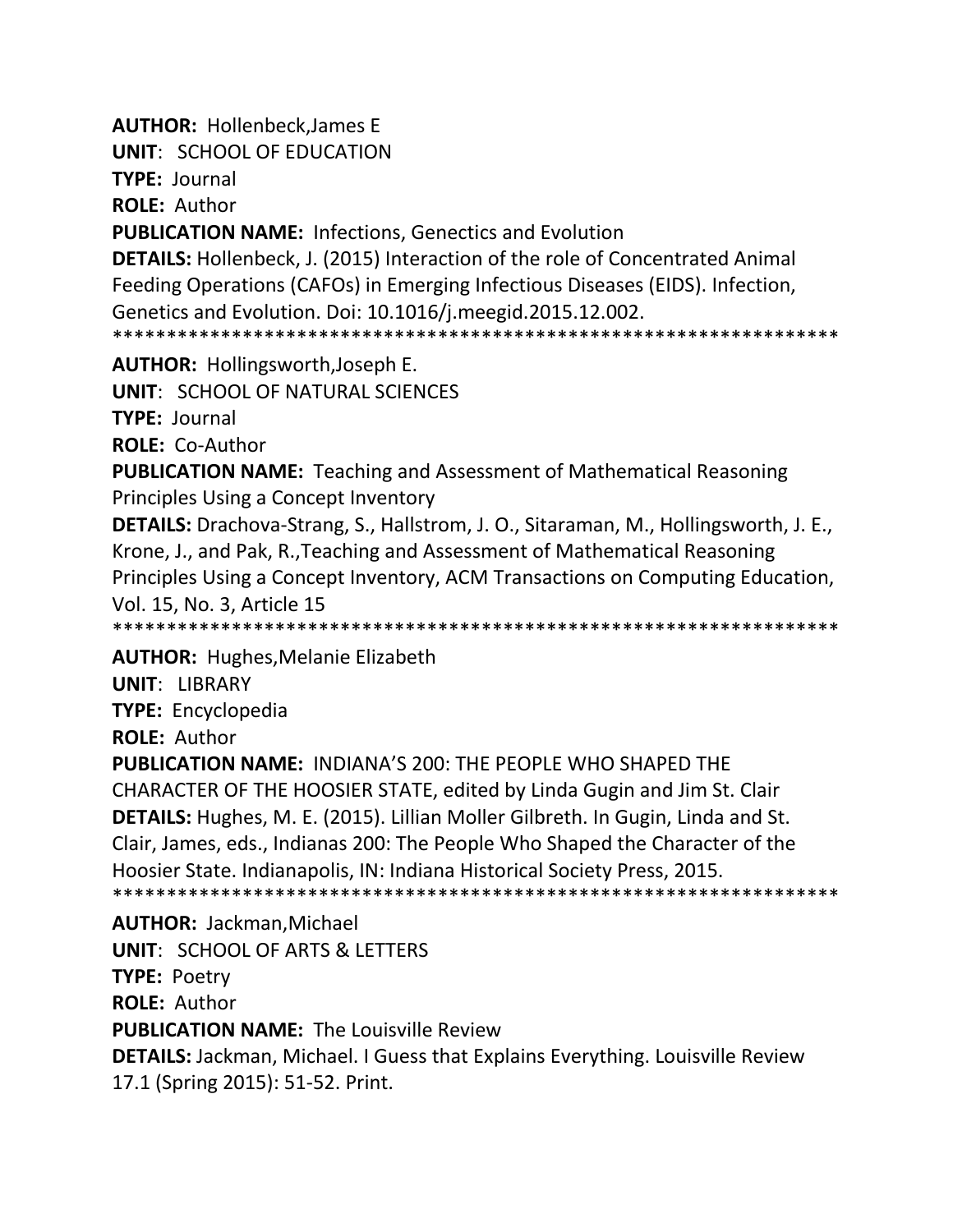\*\*\*\*\*\*\*\*\*\*\*\*\*\*\*\*\*\*\*\*\*\*\*\*\*\*\*\*\*\*\*\*\*\*\*\*\*\*\*\*\*\*\*\*\*\*\*\*\*\*\*\*\*\*\*\*\*\*\*\*\*\*\*\*\*\*\*

**AUTHOR:** Jackman,Michael **UNIT**: SCHOOL OF ARTS & LETTERS **TYPE:** Poetry **ROLE:** Author **PUBLICATION NAME:** Thank God for Bad Marriages. **DETAILS:** Jackman, Michael. Thank God for Bad Marriages.Fresh Brews (A Collection of Poems).Madison, 2015. 12-13. Print. \*\*\*\*\*\*\*\*\*\*\*\*\*\*\*\*\*\*\*\*\*\*\*\*\*\*\*\*\*\*\*\*\*\*\*\*\*\*\*\*\*\*\*\*\*\*\*\*\*\*\*\*\*\*\*\*\*\*\*\*\*\*\*\*\*\*\* **AUTHOR:** Jackman,Michael **UNIT**: SCHOOL OF ARTS & LETTERS **TYPE:** Poetry **ROLE:** Author **PUBLICATION NAME:** Letter from Spickert Knob **DETAILS:** Jackman, Michael. Letter from Spickert Knob. Fresh Brews (A Collection of Poems). Madison, 2015. 14-15. Print. \*\*\*\*\*\*\*\*\*\*\*\*\*\*\*\*\*\*\*\*\*\*\*\*\*\*\*\*\*\*\*\*\*\*\*\*\*\*\*\*\*\*\*\*\*\*\*\*\*\*\*\*\*\*\*\*\*\*\*\*\*\*\*\*\*\*\*

**AUTHOR:** Johnson,Cathy

**UNIT**: SCHOOL OF EDUCATION

**TYPE:** Journal

**ROLE:** Author

**PUBLICATION NAME:** Oregon Journal of the Social Studies

**DETAILS:** Social Studies Discussions to Foster Visual Literacies in Elementary Social Studies Methods Courses, Oregon Journal of the Social Studies, 3(2), 11-23. \*\*\*\*\*\*\*\*\*\*\*\*\*\*\*\*\*\*\*\*\*\*\*\*\*\*\*\*\*\*\*\*\*\*\*\*\*\*\*\*\*\*\*\*\*\*\*\*\*\*\*\*\*\*\*\*\*\*\*\*\*\*\*\*\*\*\*

**AUTHOR:** Johnson,Sandra L

**UNIT**: SCHOOL OF NATURAL SCIENCES

**TYPE:** Textbook

**ROLE:** Co-Author

**PUBLICATION NAME:** Understanding Medical Coding, A Comprehensive Guide, 4th edition, ISBN 9781305666122, January 2016. Published by Cengage Learning. **DETAILS:** An instructional textbook for medical coding programs in 2 and 4 year educational institutions. Approved by the American Academy of Professional Coders (AAPC) for continuing education.

\*\*\*\*\*\*\*\*\*\*\*\*\*\*\*\*\*\*\*\*\*\*\*\*\*\*\*\*\*\*\*\*\*\*\*\*\*\*\*\*\*\*\*\*\*\*\*\*\*\*\*\*\*\*\*\*\*\*\*\*\*\*\*\*\*\*\*

**AUTHOR:** Johnson,Sandra L **UNIT**: SCHOOL OF NATURAL SCIENCES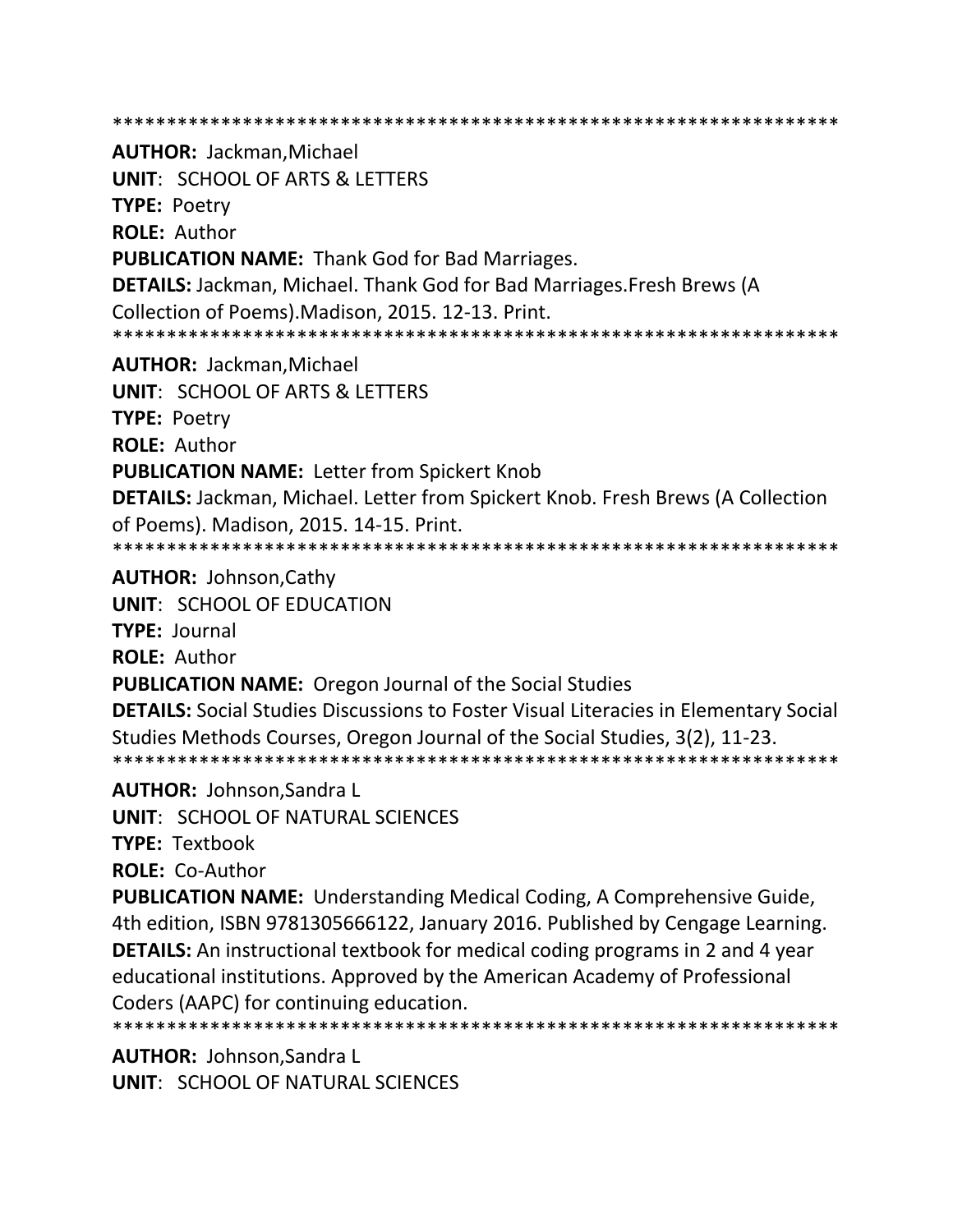**TYPE: Other ROLE: Composer** 

**PUBLICATION NAME:** Medical Assistant Preparation for the CMA and RMA Exams, published by Learning Express, October 2015.

**DETAILS:** Technical writing/composition of 600 flash cards ancillary for medical assisting exam review book, Medical Assistant Preparation for the CMA and RMA Exams, published by Learning Express LLC October 2015.

**AUTHOR: Kordsmeier, Gregory T** 

UNIT: SCHOOL OF SOCIAL SCIENCES

**TYPE: Other** 

**ROLE: Co-Author** 

**PUBLICATION NAME:** Applying Theory to Current Events

**DETAILS:** Kordsmeier, Gregory T. and Cameron Macdonald. 2015 Applying Theory to Current Events. Assignment published in TRAILS: Teaching Resources and Innovations Library for Sociology. Washington DC: American Sociological Association. (http://trails.asanet.org) 

**AUTHOR: Lambert, Alysa D.** 

**UNIT: SCHOOL OF BUSINESS** 

**TYPE: Journal** 

**ROLE: Co-Author** 

**PUBLICATION NAME:** International Journal of Police Science and Management **DETAILS:** Lambert, A. D., Steinke, C. M. (2015). Negative Perceptions of Asking for Support in Law Enforcement: Potential Impact on Benefit Avoidance International Journal of Police Science and Management, pp. 1-11. 

**AUTHOR: Lambert, Alysa D. UNIT: SCHOOL OF BUSINESS TYPE: Collection ROLE: Co-Author PUBLICATION NAME:** 

**DETAILS:** Lambert, A. D. Leonard, S. (2015). SHRM Assurance of Learning Assessment Review Course (2nd ed). Alexandria, VA: Society for Human Resource Management. The Assurance of Learning 3-credit hourcourse is a 6-module training system, with accompanying study aids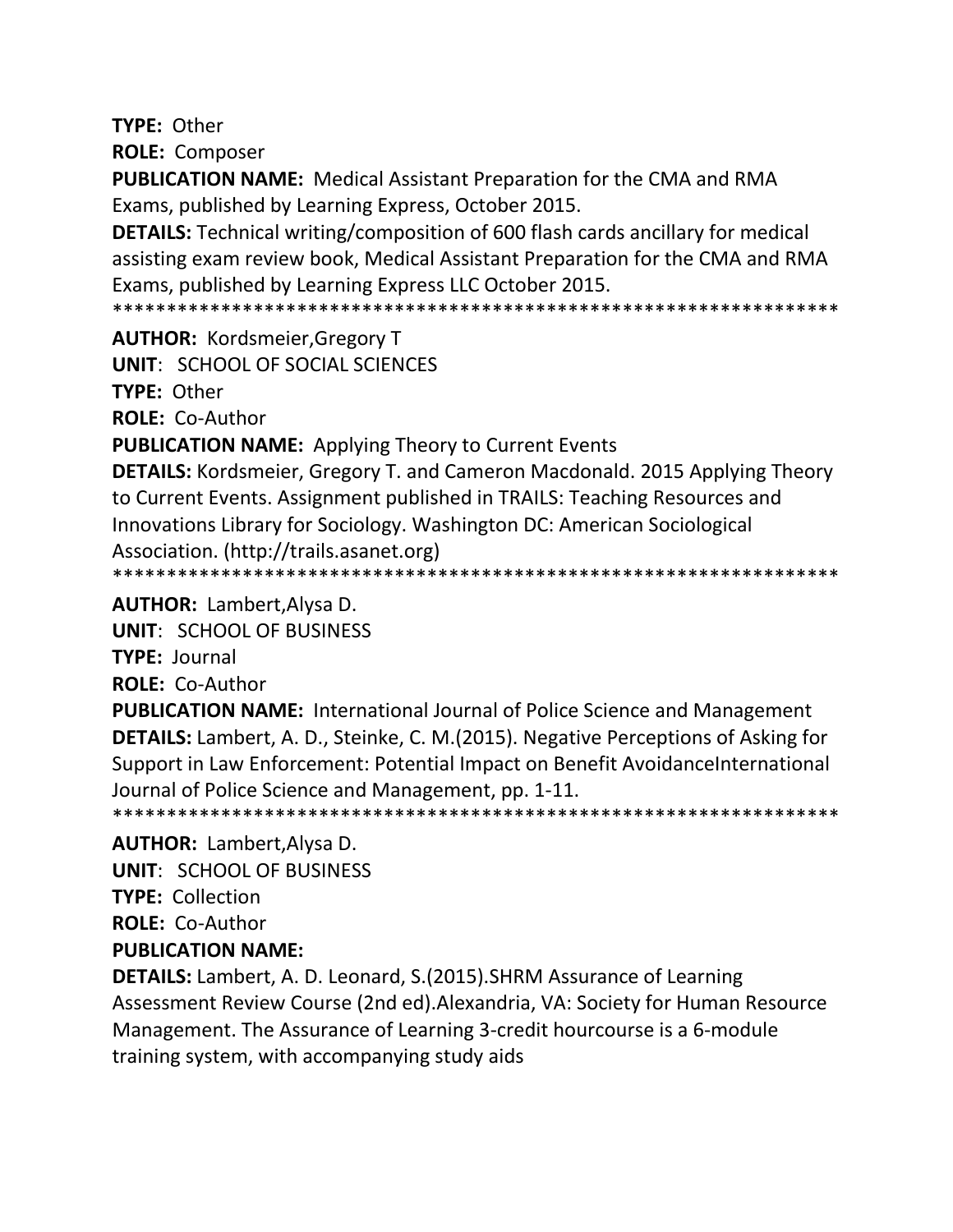\*\*\*\*\*\*\*\*\*\*\*\*\*\*\*\*\*\*\*\*\*\*\*\*\*\*\*\*\*\*\*\*\*\*\*\*\*\*\*\*\*\*\*\*\*\*\*\*\*\*\*\*\*\*\*\*\*\*\*\*\*\*\*\*\*\*\*

**AUTHOR:** Maksl,Adam

**UNIT**: SCHOOL OF SOCIAL SCIENCES

**TYPE:** Article

**ROLE:** Co-Author

**PUBLICATION NAME:** Journal of Media Literacy Education

**DETAILS:** Maksl, A., Ashley, S., Craft, S. (2015). Measuring news media literacy. Journal of Media Literacy Education, 6(3), 29-45.

\*\*\*\*\*\*\*\*\*\*\*\*\*\*\*\*\*\*\*\*\*\*\*\*\*\*\*\*\*\*\*\*\*\*\*\*\*\*\*\*\*\*\*\*\*\*\*\*\*\*\*\*\*\*\*\*\*\*\*\*\*\*\*\*\*\*\*

**AUTHOR:** Maksl,Adam

**UNIT**: SCHOOL OF SOCIAL SCIENCES

**TYPE:** Chapter

**ROLE:** Co-Author

**PUBLICATION NAME:** Still captive: History, law and the teaching of high school journalism

**DETAILS:** Maksl, A., Anderson, T. (2015). High school journalisms value goes well beyond training for journalism careers. In R. Tallent, K. Fox, B. Cain, M. McKerral (Eds.), Still captive: History, law and the teaching of high school journalism (pp. 137-147).

\*\*\*\*\*\*\*\*\*\*\*\*\*\*\*\*\*\*\*\*\*\*\*\*\*\*\*\*\*\*\*\*\*\*\*\*\*\*\*\*\*\*\*\*\*\*\*\*\*\*\*\*\*\*\*\*\*\*\*\*\*\*\*\*\*\*\*

**AUTHOR:** Mason,Glenn Michael

**UNIT**: SCHOOL OF NATURAL SCIENCES

**TYPE:** Conference Proceedings

**ROLE:** Co-Author

**PUBLICATION NAME:** Proceedings of the 34th Oil Shale Symposium, Colorado School of Mines, Golden, Colorado Proceedings of The 34th Oil Shale Symposium, Colorado School of Mines, Golden, Colorado

**DETAILS:** J. Boak, K. Tanavsuu-Milkeviciene, and G. Mason, 2015, Mineralogy of the Green River Formation, Wyoming: Parallels between Lake Gosiute and Lake Uinta, inProceedings of the 34th Oil Shale Symposium, Colorado School of Mines, Golden, Colorado.

\*\*\*\*\*\*\*\*\*\*\*\*\*\*\*\*\*\*\*\*\*\*\*\*\*\*\*\*\*\*\*\*\*\*\*\*\*\*\*\*\*\*\*\*\*\*\*\*\*\*\*\*\*\*\*\*\*\*\*\*\*\*\*\*\*\*\*

**AUTHOR:** Medina,Veronica Elizabeth **UNIT**: SCHOOL OF SOCIAL SCIENCES **TYPE:** Book Review **ROLE:** Author **PUBLICATION NAME:** Teaching Sociology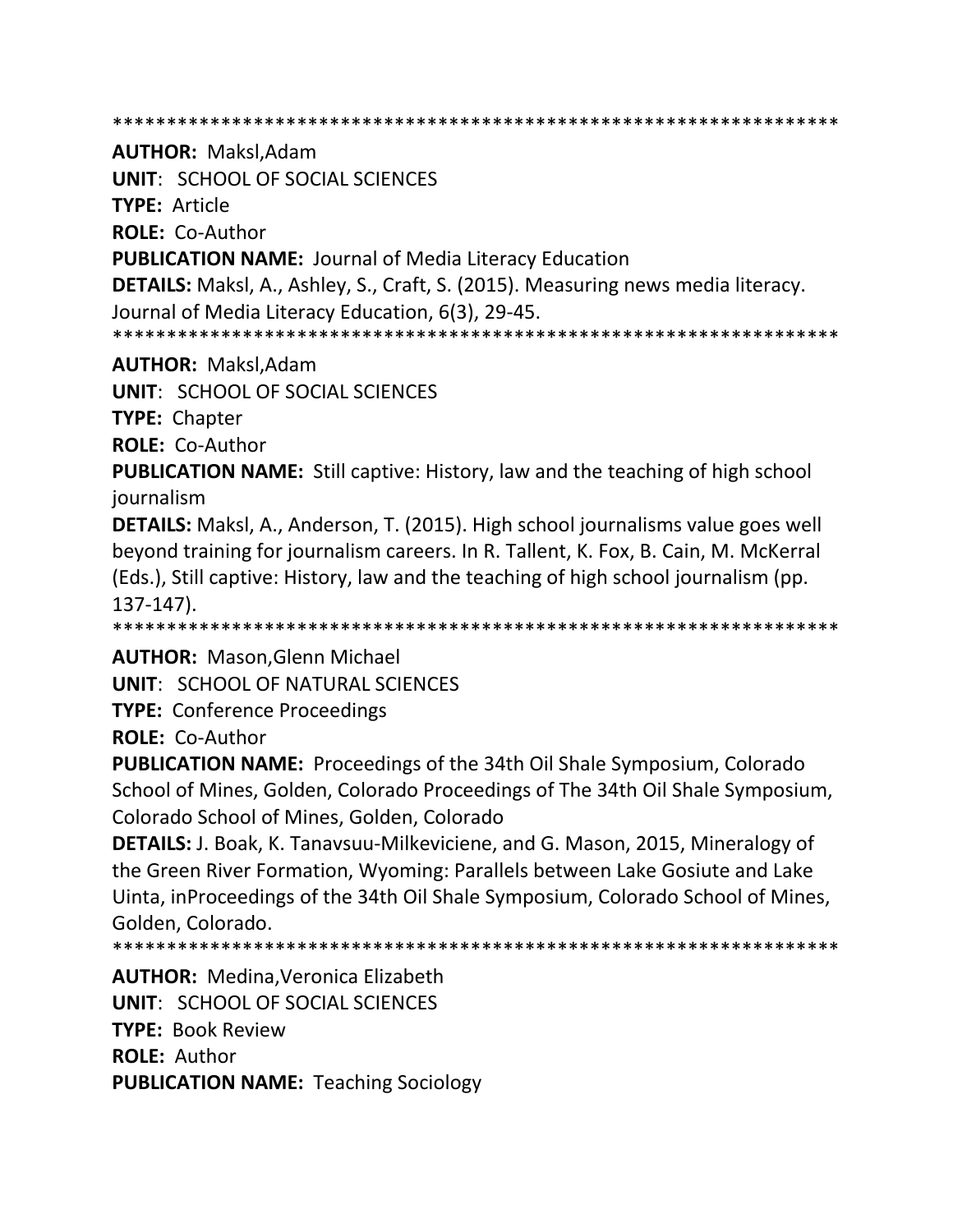**DETAILS:** Medina, Veronica E. 2015. Book Review of Sudhir Venkateshs Floating City: A Rogue Sociologist Lost and Found in New York Undergrounds Economy. Teaching Sociology 44(1): 52-54. doi 10.1177/0092055X15620157 Published online December 9th, 2015. \*\*\*\*\*\*\*\*\*\*\*\*\*\*\*\*\*\*\*\*\*\*\*\*\*\*\*\*\*\*\*\*\*\*\*\*\*\*\*\*\*\*\*\*\*\*\*\*\*\*\*\*\*\*\*\*\*\*\*\*\*\*\*\*\*\*\*

**AUTHOR:** Mink,Deborah V **UNIT**: SCHOOL OF EDUCATION **TYPE:** Book **ROLE:** Co-Author **PUBLICATION NAME:** A Tour OF Mr. Jefferson's University with Edgar the Squirel **DETAILS:** DeWalt, M. Walker, S., Wise, E., DeWalt, C Mink, D. (2014) A tour of Mr. Jeffersons University with Edgar the squirrel, Carlisle Printing: Sugar Creek, OH. ISBN978-0-9896312-0-4

\*\*\*\*\*\*\*\*\*\*\*\*\*\*\*\*\*\*\*\*\*\*\*\*\*\*\*\*\*\*\*\*\*\*\*\*\*\*\*\*\*\*\*\*\*\*\*\*\*\*\*\*\*\*\*\*\*\*\*\*\*\*\*\*\*\*\*

**AUTHOR:** Moore,Kate Banet **UNIT**: LIBRARY **TYPE:** Conference Proceedings **ROLE:** Author **PUBLICATION NAME:** The Serials Librarian **DETAILS:** Moore, K.B. (2015). Are We There Yet" Moving to an E-Only Collection Development Policy for Books. The Serials Librarian, 68(1/4), 127-136. doi:10.1080/0361526X.2015.1016836 \*\*\*\*\*\*\*\*\*\*\*\*\*\*\*\*\*\*\*\*\*\*\*\*\*\*\*\*\*\*\*\*\*\*\*\*\*\*\*\*\*\*\*\*\*\*\*\*\*\*\*\*\*\*\*\*\*\*\*\*\*\*\*\*\*\*\*

**AUTHOR:** Musgrove,Carolyn Findley **UNIT**: SCHOOL OF BUSINESS **TYPE:** Article **ROLE:** Co-Author

**PUBLICATION NAME:** Journal of Marketing Theory and Practice **DETAILS:** Al Houti, S, Musgrove, C., Butler, T., and DSouza, G. (2015) Consumer Reactions to a Retailers Religious Affiliation: The Roles of Belief Congruency, Religiosity, and Cue Strength, Journal of Marketing Theory and Practice, 23(1) 75- 93.

\*\*\*\*\*\*\*\*\*\*\*\*\*\*\*\*\*\*\*\*\*\*\*\*\*\*\*\*\*\*\*\*\*\*\*\*\*\*\*\*\*\*\*\*\*\*\*\*\*\*\*\*\*\*\*\*\*\*\*\*\*\*\*\*\*\*\*

**AUTHOR:** Musgrove,Carolyn Findley **UNIT**: SCHOOL OF BUSINESS **TYPE:** Conference Proceedings **ROLE:** Co-Author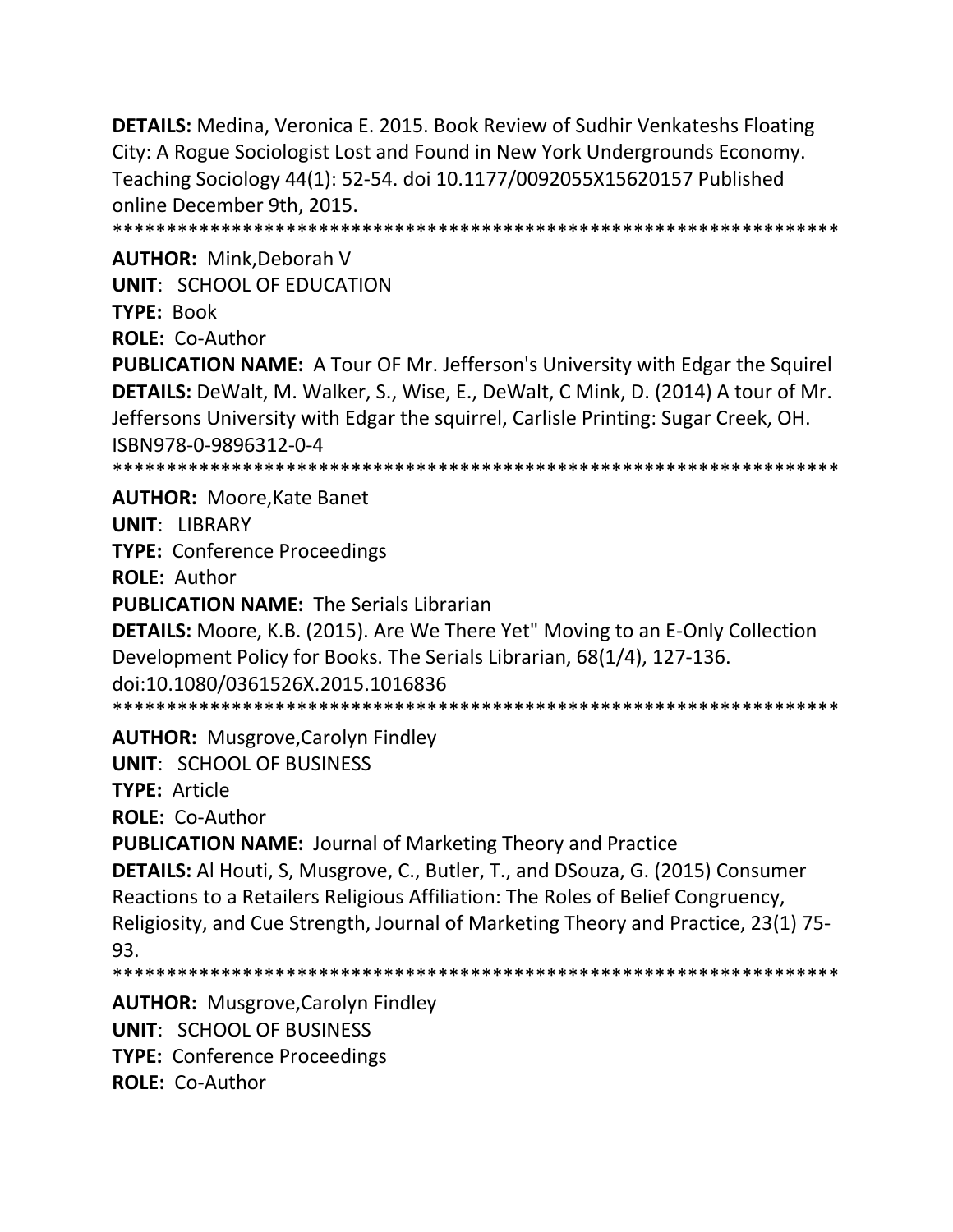**PUBLICATION NAME: Proceedings of Academy of Marketing Science DETAILS:** o Musgrove, C. Choi, P., Cox, K. (2015) Consumer Perceptions of Green Marketing Claims: An Examination of the Relationships with Type of Claim and Credibility (A Structured Abstract), Proceedings of Academy of Marketing Science, 354-358.

**AUTHOR: Patterson-Randles.Sandra R.** UNIT: SCHOOL OF ARTS & LETTERS TYPF: Book **ROLE: Author PUBLICATION NAME:** Spindletop: The University Years **DETAILS:** History of Spindletop Farm from its acquisition by the University of Kentucky to the present. 

**AUTHOR: Pinkston, Gary L. UNIT: SCHOOL OF EDUCATION TYPE: Conference Proceedings ROLE: Author PUBLICATION NAME:** Paper was published in the 5th annual International Conference Proceedings of Education & e-Learning (EeL 2015) **DETAILS:** Forward 50: Teaching Coding to Children Ages 4-12, Annual International Conference Proceedings of Education e-Learning (EeL 2015) 

**AUTHOR: Pittman.Paul H. UNIT: SCHOOL OF BUSINESS TYPE: Conference Proceedings** ROLE: Co-Author **PUBLICATION NAME: 2015 SAPICS International Conference DETAILS:** Mindfulness to Becoming a Successful Supply Chain Manager, invited speaker with Dr. Brian Atwater, 2015 SAPICS International Conference, Johannesburg, South Africa, May 31 June 3, 2015. 

**AUTHOR: Pittman, Paul H. UNIT: SCHOOL OF BUSINESS TYPE: Conference Proceedings** ROLE: Co-Author **PUBLICATION NAME: 2015 SAPICS International Conference**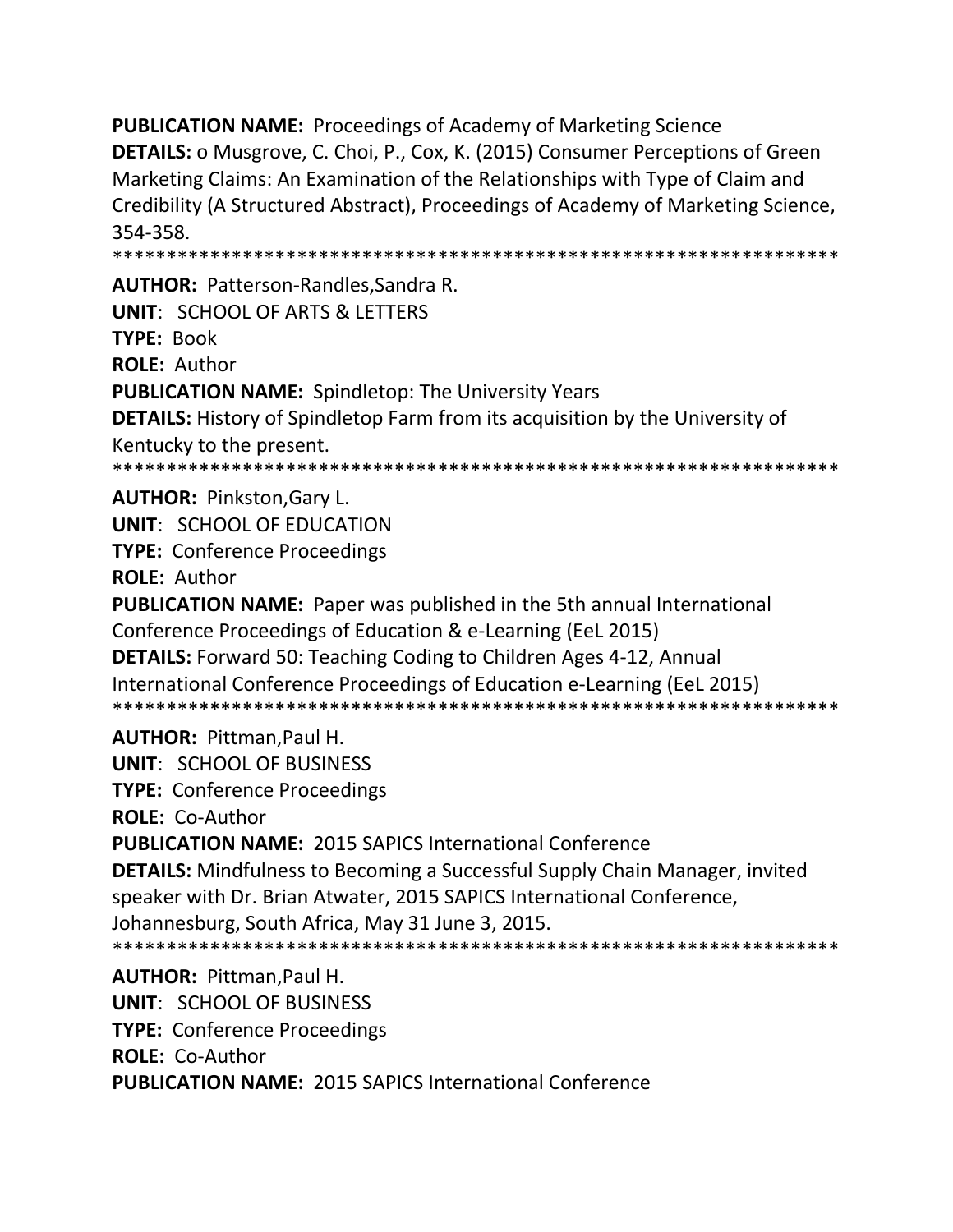**DETAILS:** Applying Polarity Management to Supply Chain Management, invited speaker with Dr. Brian Atwater, 2015 SAPICS International Conference, Johannesburg, South Africa, May 31 June 3, 2015. \*\*\*\*\*\*\*\*\*\*\*\*\*\*\*\*\*\*\*\*\*\*\*\*\*\*\*\*\*\*\*\*\*\*\*\*\*\*\*\*\*\*\*\*\*\*\*\*\*\*\*\*\*\*\*\*\*\*\*\*\*\*\*\*\*\*\*

**AUTHOR:** Podikunju-Hussain,Shifa **UNIT**: SCHOOL OF EDUCATION **TYPE:** Article **ROLE:** Co-Author **PUBLICATION NAME:** INTESOL Newsletter. **DETAILS:** Hoffman, L., Podikunju-Hussain, S., Ridout, S. (2014, Fall). Dont stop stuffing the backpacks: Asking parents about communication preferences. Article

accepted by INTESOL Newsletter. \*\*\*\*\*\*\*\*\*\*\*\*\*\*\*\*\*\*\*\*\*\*\*\*\*\*\*\*\*\*\*\*\*\*\*\*\*\*

**AUTHOR:** Podikunju-Hussain,Shifa **UNIT**: SCHOOL OF EDUCATION **TYPE:** Article

**ROLE:** Co-Author

**PUBLICATION NAME:** Asian Journal of Humanities and Social Studies **DETAILS:** Jusoh, A. J. Podikunju-Hussain, S. (2015).Choice theory and reality therapy (CTRT) group counseling module. Asian Journal of Humanities and Social Studies, 3, 4, pp. 313-318. Retrieved from www.ajouronline.com. \*\*\*\*\*\*\*\*\*\*\*\*\*\*\*\*\*\*\*\*\*\*\*\*\*\*\*\*\*\*\*\*\*\*\*\*\*\*\*\*\*\*\*\*\*\*\*\*\*\*\*\*\*\*\*\*\*\*\*\*\*\*\*\*\*\*\*

**AUTHOR:** Ramey,John Wilson **UNIT**: SCHOOL OF ARTS & LETTERS

**TYPE:** Book

**ROLE:** Author

**PUBLICATION NAME:** Eavesdropping in Plato's Cafe

**DETAILS:** Ramey, Jack. Eavesdropping in Platos Cafe. Springwood Press, 2015. ISBN: 978-1-943112-78-4 Description: In real and imagined terrains, where the past often mingles with the future, and is always alive in the present, the poems in Jack Rameys pr

\*\*\*\*\*\*\*\*\*\*\*\*\*\*\*\*\*\*\*\*\*\*\*\*\*\*\*\*\*\*\*\*\*\*\*\*\*\*\*\*\*\*\*\*\*\*\*\*\*\*\*\*\*\*\*\*\*\*\*\*\*\*\*\*\*\*\*

**AUTHOR:** Ramey,John Wilson **UNIT**: SCHOOL OF ARTS & LETTERS **TYPE:** Book **ROLE:** Author **PUBLICATION NAME:** Turtle Island: A Dream of Peace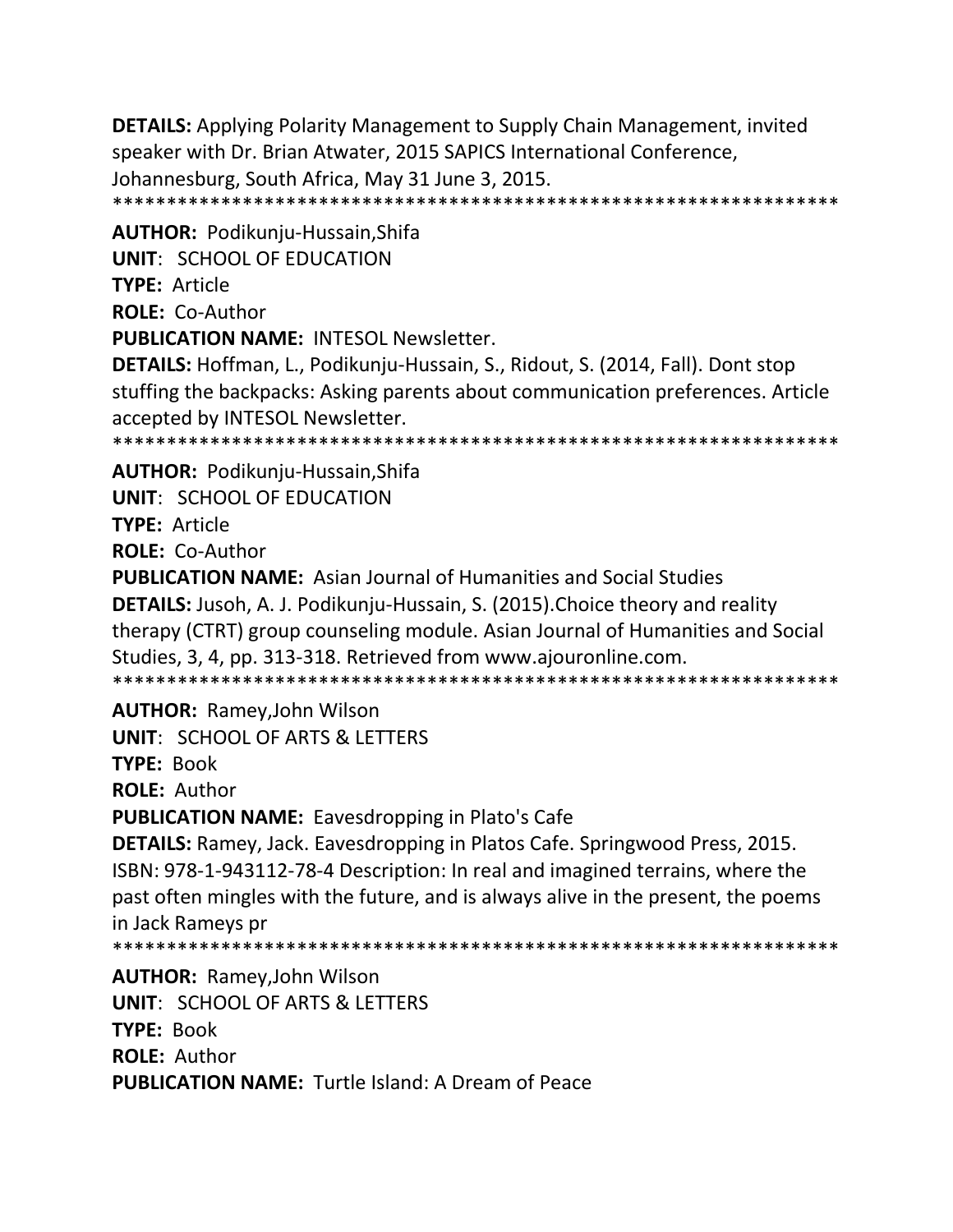**DETAILS:** Ramey, Jack. Turtle Island: A Dream of Peace. Springwood Press, 2015. ISBN: 978-1-943112-20-3 Description: 350 BC(Before Columbus) in the land between Niagara and the Great Salt Sea, in a world where no Europeans had set foot, there lived Five Great Nations.

**AUTHOR: Reid, Diane S. UNIT: SCHOOL OF ARTS & LETTERS** TYPF: Other **ROLE: Editor PUBLICATION NAME: Transformations** 

**DETAILS:** Transformations, Fall 2015 issue. Transformations is a diversity emagazine published online by Indiana University Southeast and ADIE (Academy for Diversity and Inclusive Education). This issue included articles written by the W-364 class on LGBTQIAA issues.

**AUTHOR: Reid, Diane S.** 

UNIT: SCHOOL OF ARTS & LETTERS

**TYPE: Other** 

**ROLE: Editor** 

**PUBLICATION NAME: Transformations, Spring 2015 issue** 

**DETAILS:** I worked with students in the ENG-W364 class to produce articles on the topic of physical disabilities for the spring 2015 issue. I planned and edited the issue, working closely with the office of University Communications, who formatted the issue.

**AUTHOR: Russell, Lisa M** UNIT: SCHOOL OF BUSINESS

**TYPE: Journal** 

**ROLE: Co-Author** 

**PUBLICATION NAME:** Journal of Leadership, Accountability, and Ethics **DETAILS:** Russell, L., Cole, B., Jones, R. (2014). High-risk Occupations: How Leadership, Stress, and Ability to Cope Influence Burnout in Law Enforcement. Journal of Leadership, Accountability, and Ethics 11(3).

**AUTHOR: Russell, Lisa M UNIT: SCHOOL OF BUSINESS TYPE: Conference Proceedings**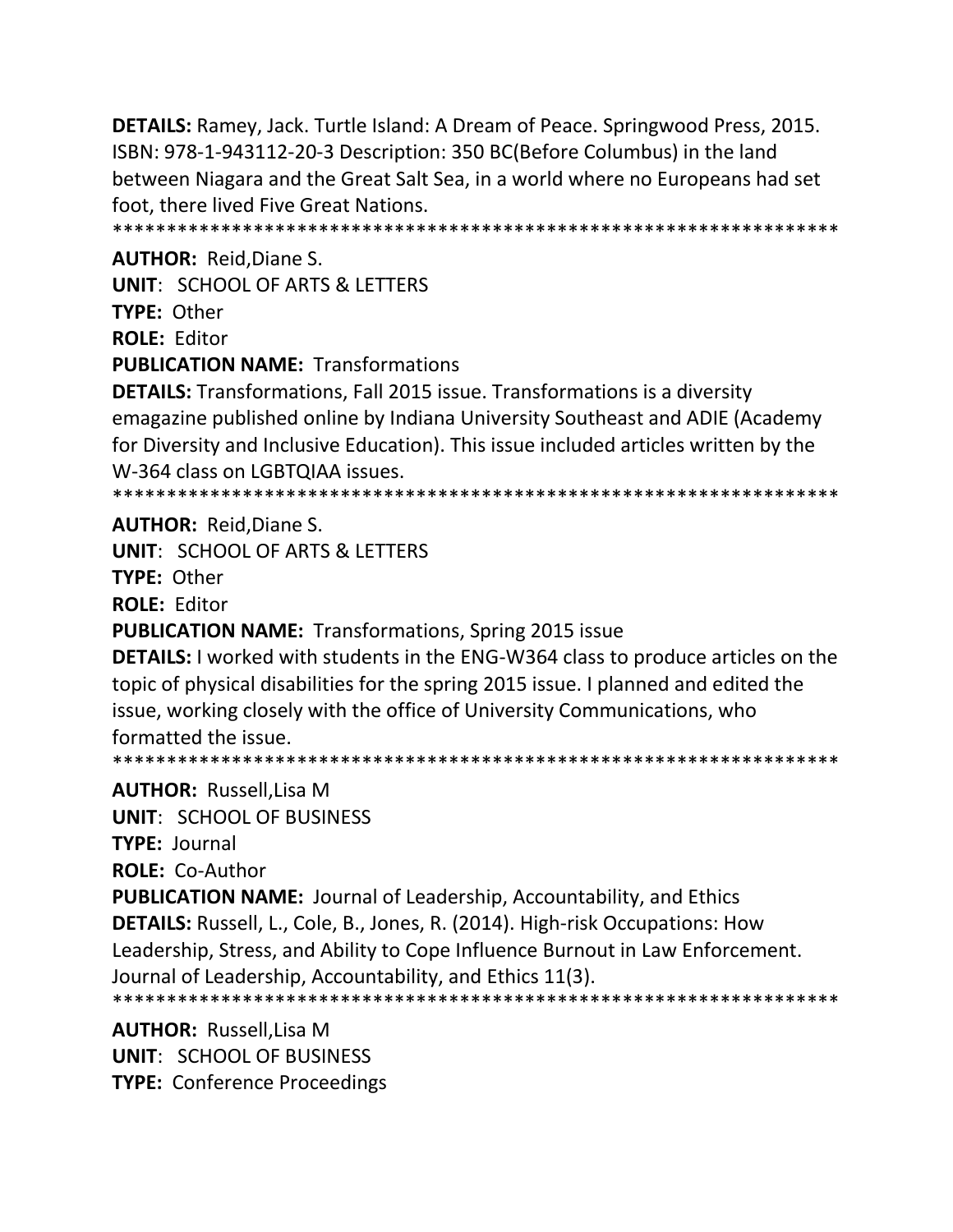**ROLE: Author** 

**PUBLICATION NAME:** High Risk Occupations: Employee Stress and Behavior Influenced by Leadership.

**DETAILS:** Russell, L. (2011). High Risk Occupations: Employee Stress and Behavior Influenced by Leadership. Paper presented at the Decision Sciences Conference, Boston, MA.

**AUTHOR: Russell.Lisa M** 

**UNIT: SCHOOL OF BUSINESS** 

**TYPE: Journal** 

**ROLE: Author** 

**PUBLICATION NAME: Management Research Review** 

**DETAILS:** Russell, L. (2014). An Empirical Investigation of High-risk Occupations: Leader Influence on Employee Stress and Burnout among Police. Management Research Review, 37(4).

**AUTHOR: Russell, Lisa M** 

**UNIT: SCHOOL OF BUSINESS** 

**TYPE: Conference Proceedings** 

**ROLE: Co-Author** 

**PUBLICATION NAME:** Southern Management Association Annual Conference Proceedings, New Orleans, LA.

DETAILS: Harris, K. Russell, L. M. (2013). An Investigation of the Curvilinear Effects of Contingent Reward Leadership on Stress-Related and Attitudinal Outcomes. Paper presented at Southern Management Association Annual Meeting, 5-9 September, New Orleans, LA. 

**AUTHOR: Russell, Lisa M** 

**UNIT: SCHOOL OF BUSINESS** 

**TYPE: Conference Proceedings** 

**ROLE: Co-Author** 

**PUBLICATION NAME:** Southern Management Association Annual Conference Proceedings, New Orleans, LA.

DETAILS: Cole, B. M., Jones, R., Russell, L. M. (2013). Relational Demography and the influence on the Psychological Diversity Climate-Organization Identity Relationship. Paper presented at Southern Management Association Annual Meeting, 5-9 September, New Orlean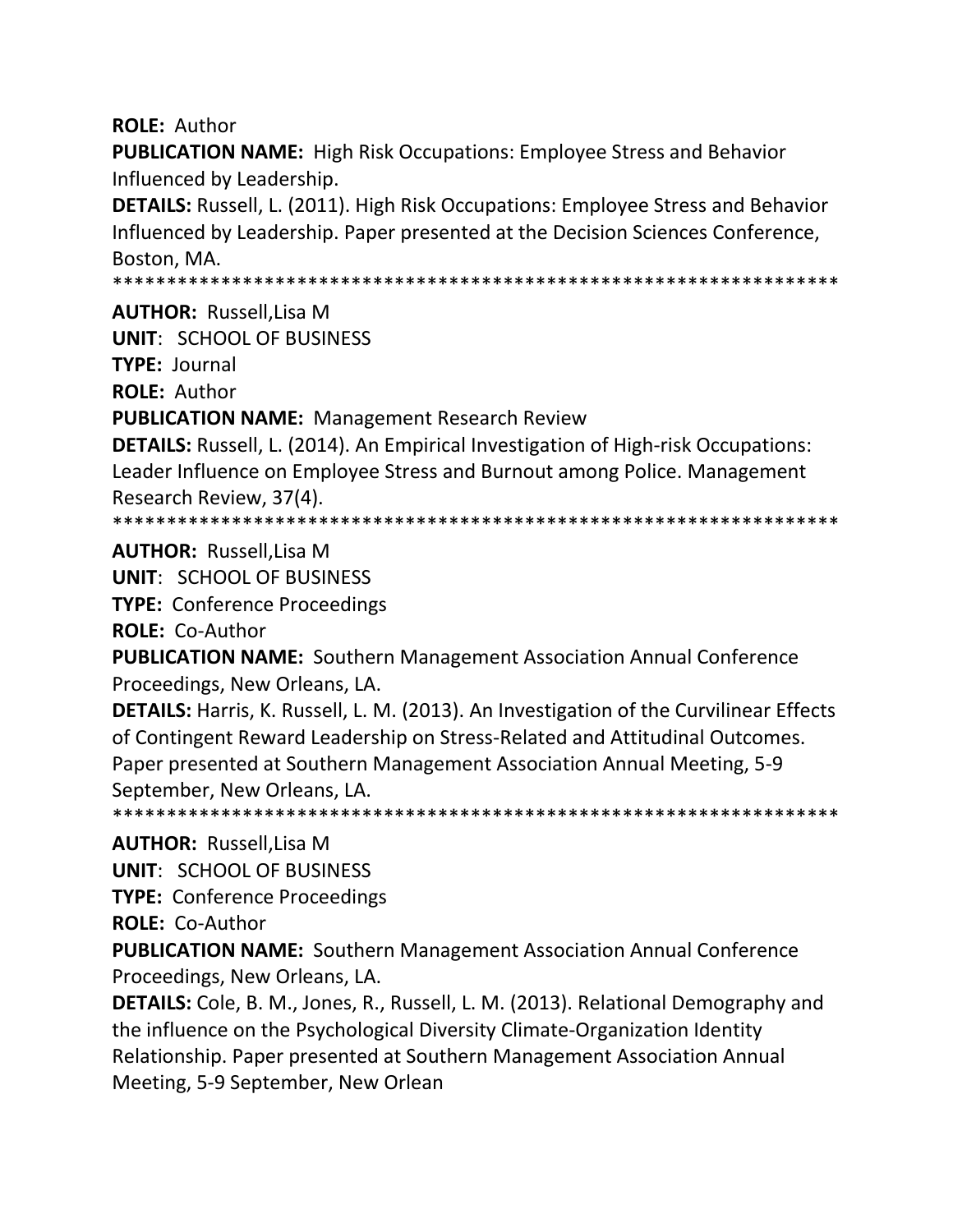**AUTHOR: Russell, Lisa M** 

**UNIT: SCHOOL OF BUSINESS TYPE: Journal ROLE: Co-Author PUBLICATION NAME: Graduate Research Journal DETAILS:** Burtel, J. Russell, L. (2013). Goat Cheese in the Mid-West: A Family Business in Transition. Graduate Research Journal. 

**AUTHOR: Russell, Lisa M** 

**UNIT: SCHOOL OF BUSINESS** 

**TYPE: Journal** 

**ROLE: Co-Author** 

**PUBLICATION NAME:** International Journal of Business and Social Science **DETAILS:** Harris, K. Russell, L. (2013). An Investigation of the Curvilinear Effects of Contingent Reward Leadership on Stress-Related and Attitudinal Outcomes. International Journal of Business and Social Science, 4(10). 

**AUTHOR: Russell, Lisa M** 

**UNIT: SCHOOL OF BUSINESS** 

**TYPE: Journal** 

**ROLE: Author** 

**PUBLICATION NAME: Management Research Review** 

**DETAILS:** Russell, L. (2014). An Empirical Investigation of High-risk Occupations: Leader Influence on Employee Stress and Burnout among Police. Management Research Review, 37(4).

**AUTHOR: Russell, Lisa M** 

**UNIT: SCHOOL OF BUSINESS** 

**TYPE: Conference Proceedings** 

**ROLE: Co-Author** 

**PUBLICATION NAME:** Southern Management Association Annual Conference Proceedings, New Orleans, LA.

**DETAILS:** Russell, L. M., Cole, B. M., Jones, R. (2013). High-risk occupations: How leadership, stress, and ability to cope influence burnout in law enforcement. Paper presented at Southern Management Association Annual Meeting, 5-9 September, New Orleans, LA.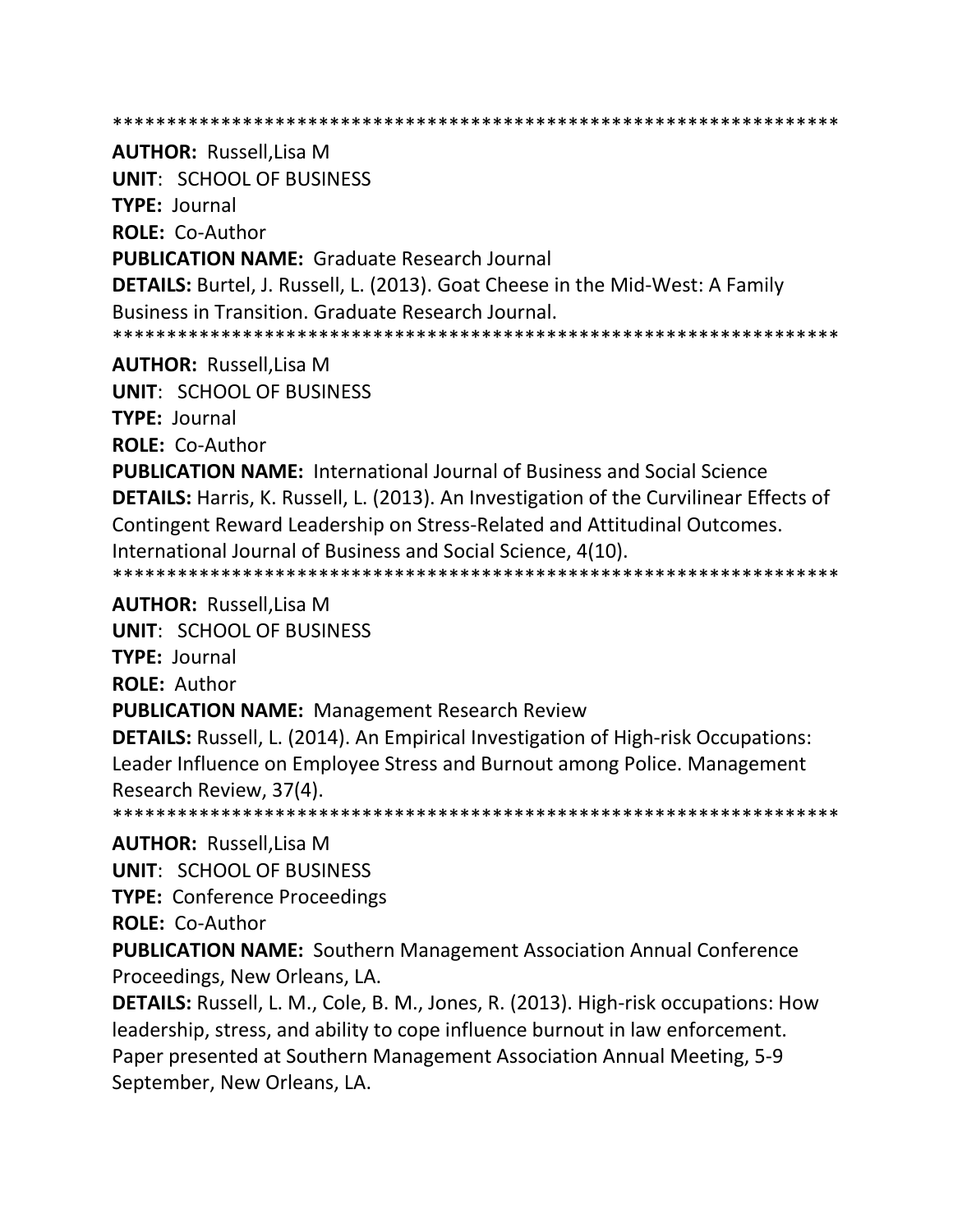**AUTHOR: Russell, Lisa M UNIT: SCHOOL OF BUSINESS TYPE: Conference Proceedings ROLE: Author PUBLICATION NAME:** High-Risk Occupations: Leader Influence on Employee **Stress and Burnout. DETAILS:** Russell, L. (2012). High Risk Occupations: Leader Influence on Employee Stress and Burnout. Paper published in the proceedings at the Academy of Management Conference, Boston, MA. **AUTHOR: Russell, Lisa M UNIT: SCHOOL OF BUSINESS TYPE: Conference Proceedings ROLE: Author PUBLICATION NAME:** Coping in High-Risk Occupations. **DETAILS:** Russell, L. (2011). Coping in High-Risk Occupations. Paper presented at the Academy of Management Conference, San Antonio, TX. **AUTHOR: Russell, Lisa M** UNIT: SCHOOL OF BUSINESS **TYPE: Journal** ROLE: Co-Author **PUBLICATION NAME:** Southwest Business and Economics Journal **DETAILS:** Russell, L. Li, Z. (2013). Justice and self-efficacy: Implications for influence on performance and satisfaction. Southwest Business and Economics Journal, 21. **AUTHOR: Ryan, Kelly Alisa** 

**UNIT: SCHOOL OF SOCIAL SCIENCES** TYPE: Website **ROLE: Author** 

**PUBLICATION NAME: Notches** 

**DETAILS:** Womens Experiences in Fornication and Paternity Suits in Massachusetts, 1740-1800, Notches: (re)marks on the history of sexuality, Sep. 8, 2015, http://notchesblog.com/2015/09/08/womens-experiences-in-fornicationand-paternity-suits-in-massachusetts-1740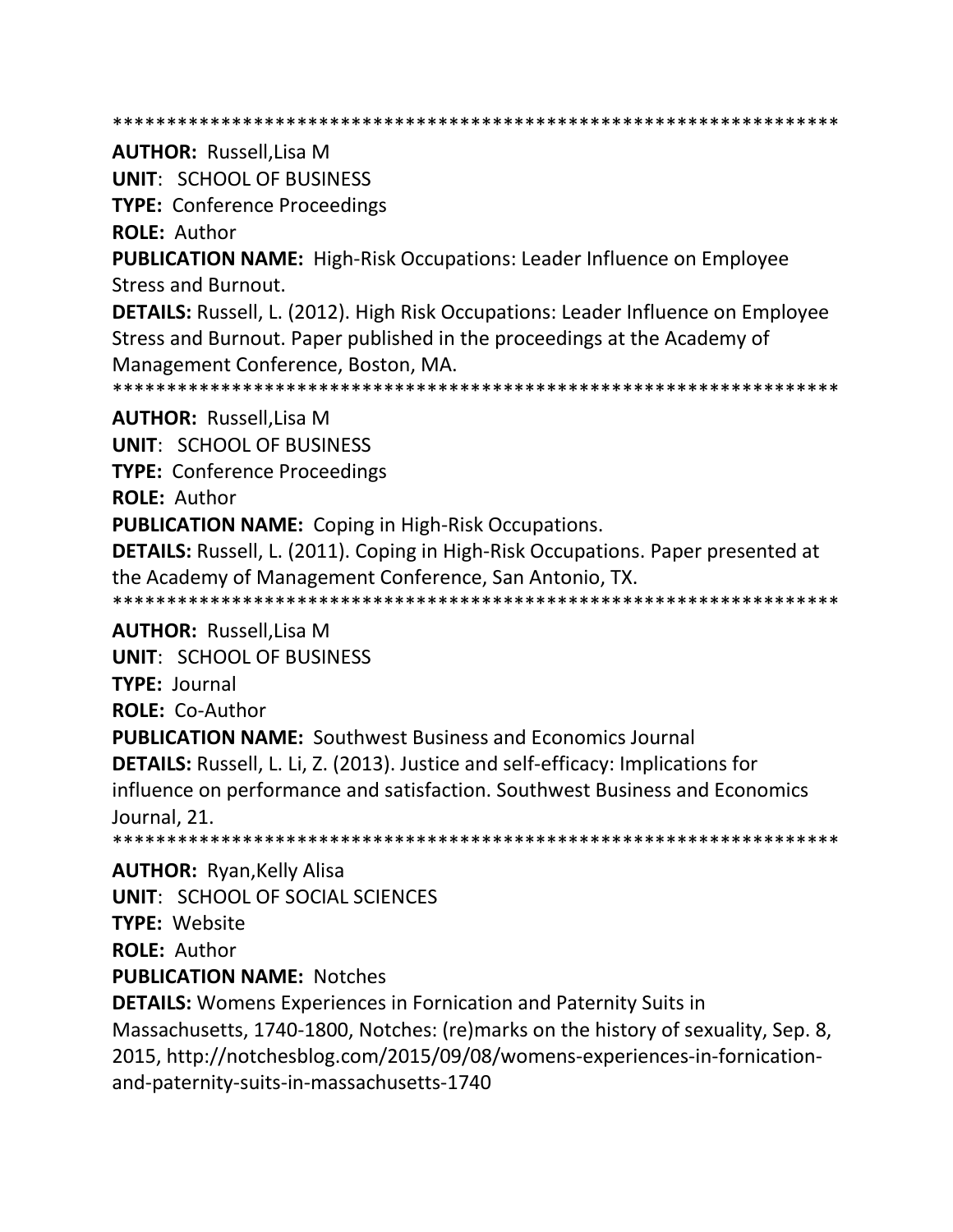**AUTHOR: Ryan, Kelly Alisa UNIT: SCHOOL OF SOCIAL SCIENCES TYPE: Journal** 

**ROLE: Author** 

**PUBLICATION NAME:** The Spirit of Contradiction: Women's Rights and Transformations in Responses to Wife Abuse in New England, 1780-1820 in Early American Studies, Summer 2015.

**DETAILS:** The Spirit of Contradiction: Womens Rights and Transformations in Responses to Wife Abuse in New England, 1780-1820 in Early American Studies, Summer 2015. In spring 2014, this article was accepted for publication. 

**AUTHOR: Ryan, Kelly Alisa** 

**UNIT: SCHOOL OF SOCIAL SCIENCES** 

**TYPE: Article** 

**ROLE: Author** 

**PUBLICATION NAME: ?**Fornication and Paternity Suits in Massachusetts History,? American Ancestors Magazine, (Winter 2015). Forthcoming.

**DETAILS:** Fornication and Paternity Suits in Massachusetts History, American Ancestors Magazine, (Winter 2015). This is a short article on the experiences of individuals who were sued for fornication or bastary prior to 1820.

**AUTHOR: Salas, Angela Marie** 

**UNIT: SCHOOL OF ARTS & LETTERS** 

**TYPE: Journal** 

**ROLE: Author** 

**PUBLICATION NAME: Journal of the National Collegiate Honors Council. DETAILS:** Salas, Angela M. Honors and the Humanities: Necessary as Air and Water. (2015) Journal of the National Collegiate Honors Council. \*\*\*\*\*\*\*\*\*\*\*\*\*\*\*\*\*\*\*\*\*\*\*\*\*\*\*\*\* \*\*\*\*\*\*\*\*\*\*\*\*\*\*\*\*\*\*\*\*\*

**AUTHOR: Schansberg, D. Eric UNIT: SCHOOL OF BUSINESS TYPE: Article ROLE: Author PUBLICATION NAME:** Review Essay: Not Quite on the Level DETAILS: Journal of Markets Morality 18, no. 1 (Spring 2015): 199-206.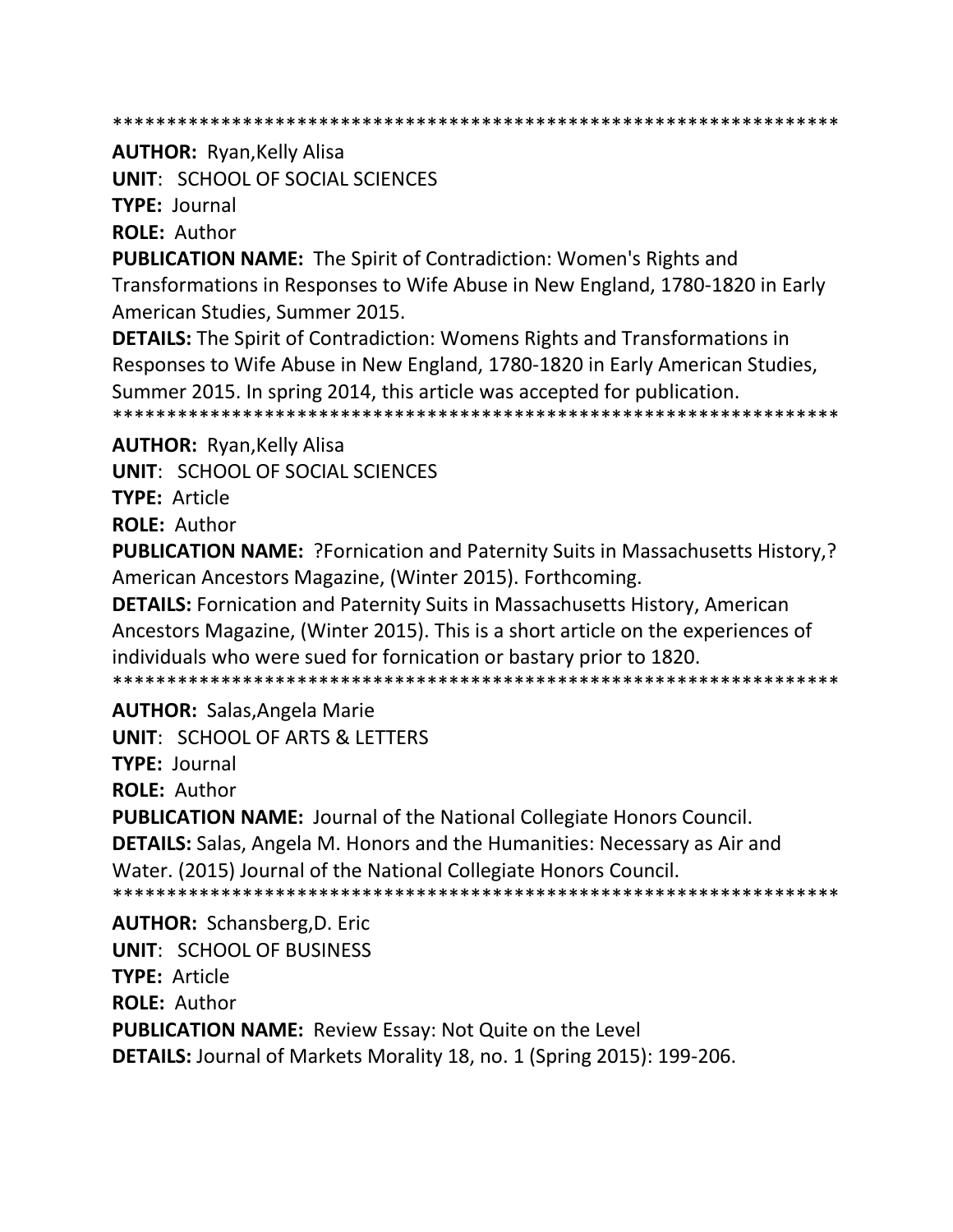**AUTHOR: Schansberg, D. Eric UNIT: SCHOOL OF BUSINESS TYPE: Book Review ROLE: Author PUBLICATION NAME:** Average is Over: Powering America Beyond the Age of the **Great Stagnation (by Tyler Cowen)** DETAILS: Journal of Business Disciplines 12, no. 1 (Spring 2015): 60-63. **AUTHOR: Schansberg, D. Eric UNIT: SCHOOL OF BUSINESS** TYPE: Other **ROLE: Author PUBLICATION NAME:** Research Note: ?Assessing Charters? (a response to Timothy Ehrgott) **DETAILS:** Indiana Policy Review Journal (Summer 2015): 8. **AUTHOR:** Schansberg, D. Eric **UNIT: SCHOOL OF BUSINESS TYPE: Essay ROLE: Author PUBLICATION NAME: "In Pursuit of Happiness And Good Government" Still? DETAILS:** Indiana Policy Review Journal (Spring 2015): 55-57. **AUTHOR: Schansberg, D. Eric** UNIT: SCHOOL OF BUSINESS **TYPE: Essav ROLE: Author PUBLICATION NAME: "Before the Cradle to After the Grave" DETAILS:** Indiana Policy Review Journal (Spring 2015): 30-31. **AUTHOR: Setterdahl, Aaron T UNIT: SCHOOL OF NATURAL SCIENCES TYPE: Conference Proceedings ROLE: Co-Author PUBLICATION NAME: 115th General Meeting of the American Society for** Microbiology, May 30th-June 2nd, New Orleans Louisiana, 2015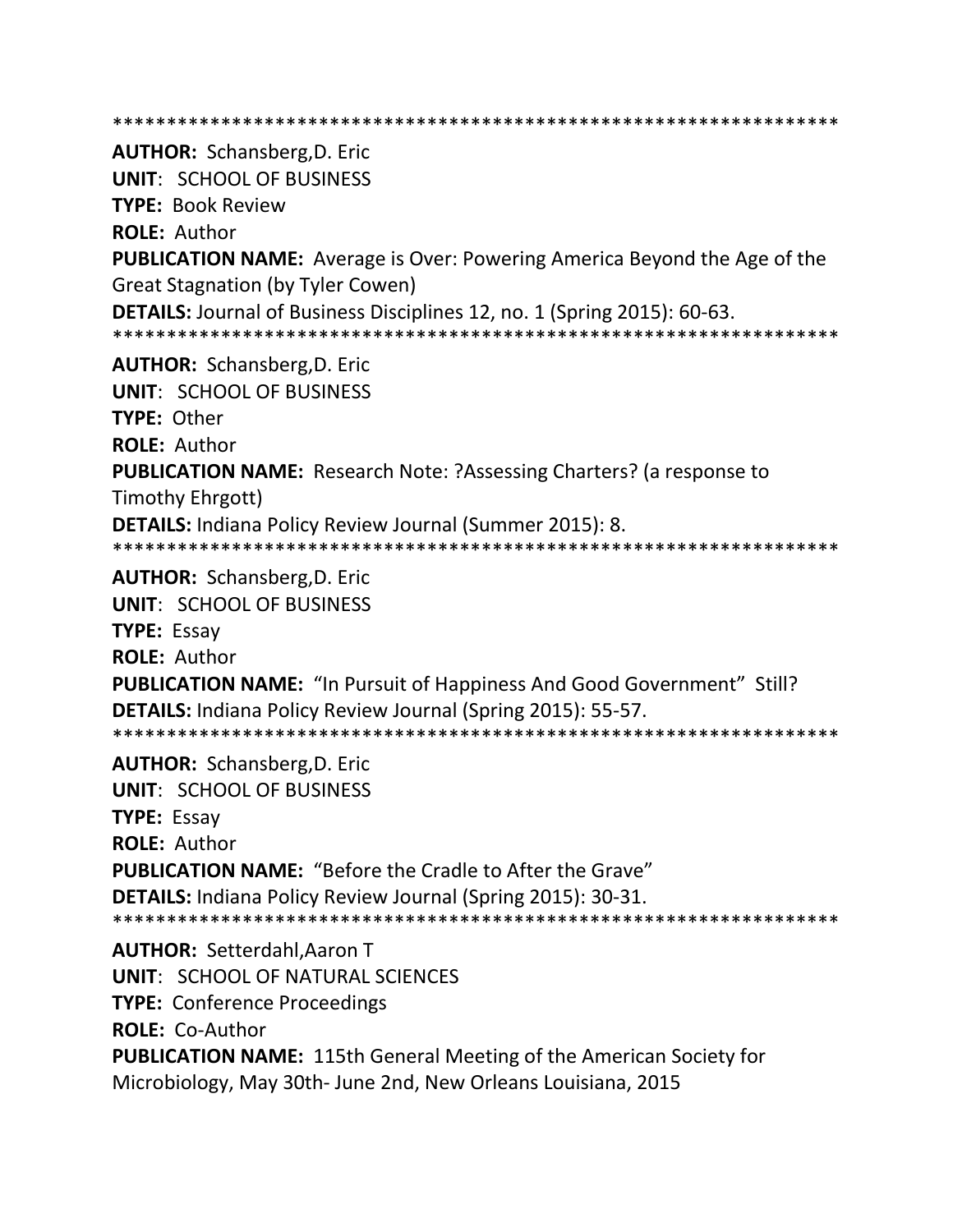**DETAILS:** Abstract Title: Identification and Characterization of the RSP 2415 Gene Product in Rhodobacter sphaeroides Author Block: L. Reynolds, A. Setterdahl; Indiana Univ. Southeast, New Albany, IN 

**AUTHOR: Sheehan, Emily M UNIT: SCHOOL OF ARTS & LETTERS TYPE: Catalogue ROLE: Other** 

**PUBLICATION NAME:** Drawing Discourse: 6th Annual Exhibition of Contemporary Drawing

**DETAILS:** My drawing Contact Points was published in the exhibition catalogue for the Drawing Discourse: 6th Annual Exhibition of Contemporary Drawing 2015 by the department of Art and Art History at the University of North Carolina Asheville, NC. 2015 by the department.

**AUTHOR:** Singleton, Jacquelyn Joy

**UNIT: SCHOOL OF EDUCATION** 

**TYPE: Article** 

**ROLE: Co-Author** 

PUBLICATION NAME: New Kids on the Block: Helping Faculty Meet the **Challenges of Transitions** 

**DETAILS:** This short article describes the ways a university can help new facutly to make a smooth transition into their organization. It is based on a conference presentation from 2015.

**AUTHOR: Staten, Clifford L.** 

UNIT: SCHOOL OF SOCIAL SCIENCES

**TYPE: Article** 

**ROLE: Co-Author** 

PUBLICATION NAME: Wert, Joe and Cliff Staten. 2015. Weak Presidents, Treaty Ratification, and Presidential Style. Journal of the Indiana Academy of the Social Sciences. 18:144-57.

**DETAILS:** Wert, Joe and Cliff Staten. 2015. Weak Presidents, Treaty Ratification, and Presidential Style. Journal of the Indiana Academy of the Social Sciences. 18:144-57.

**AUTHOR: Staten, Clifford L.**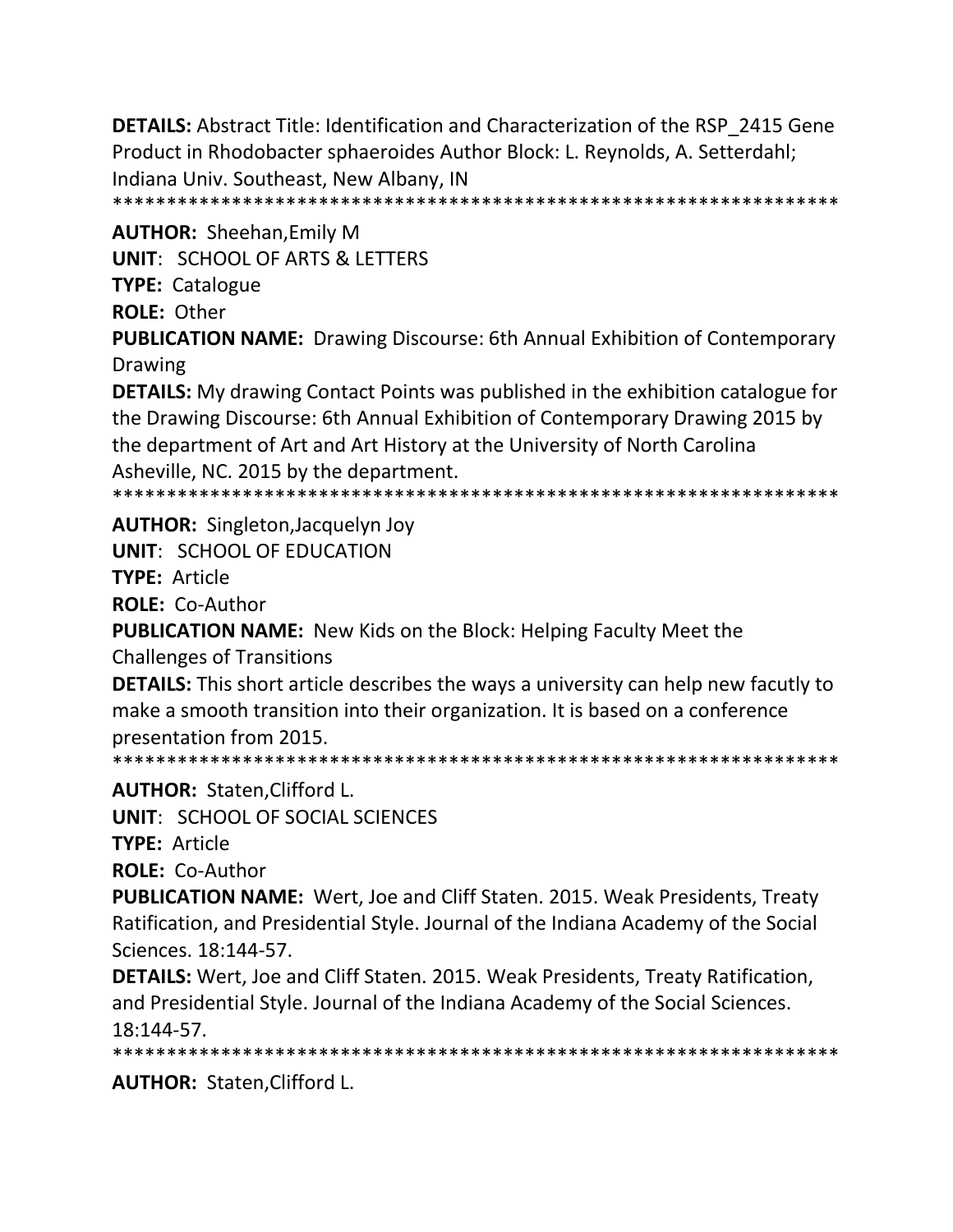**UNIT: SCHOOL OF SOCIAL SCIENCES** 

TYPE: Book

**ROLE: Author** 

**PUBLICATION NAME:** Staten, Clifford. 2015. The History of Cuba, 2nd Edition. Santa Barbaram, CA: ABC-CLIO.

**DETAILS:** Staten, Clifford. 2015. The History of Cuba, 2nd Edition. Santa Barbara, CA: ABC-CLIO. The second edition is completely revised and expanded including events in Cuba since the publication of the first edition in 2003.

**AUTHOR:** Sung, Chang Oan

**UNIT: SCHOOL OF NATURAL SCIENCES** 

**TYPE: Conference Proceedings** 

ROLE: Co-Author

**PUBLICATION NAME: LACS: Latency-Aware Credit Scheduler to Improve** 

Responsiveness

**DETAILS:** LACS: Latency-Aware Credit Scheduler to Improve Responsiveness, Taegyu Hwang, Kisu Kim and Chris Sung, ACM RACS (Research in Adaptive and Convergent Systems) 2015, October, 2015, Prague, Czech Republic, p.474 

**AUTHOR:** Taurman, Kenneth Ray

UNIT: SCHOOL OF BUSINESS

**TYPE: Review Article** 

**ROLE: Co-Author** 

**PUBLICATION NAME: Strategic Finance** 

**DETAILS:** Want to teach College: Become an Adjunct. Published in the December 2015 edition of the magazine

**AUTHOR: Taylor, David Winship** 

**UNIT: SCHOOL OF NATURAL SCIENCES** 

**TYPE: Journal** 

**ROLE: Co-Author** 

**PUBLICATION NAME: Organic Geochemistry** 

**DETAILS:** Diefendorf, A. F., D. T. Sberna, D. W. Taylor, 2015. Effect of thermal maturation on plant-derived terpenoids and leaf wax n-alkyl components. Organic Geochemistry 89-90: 61-70.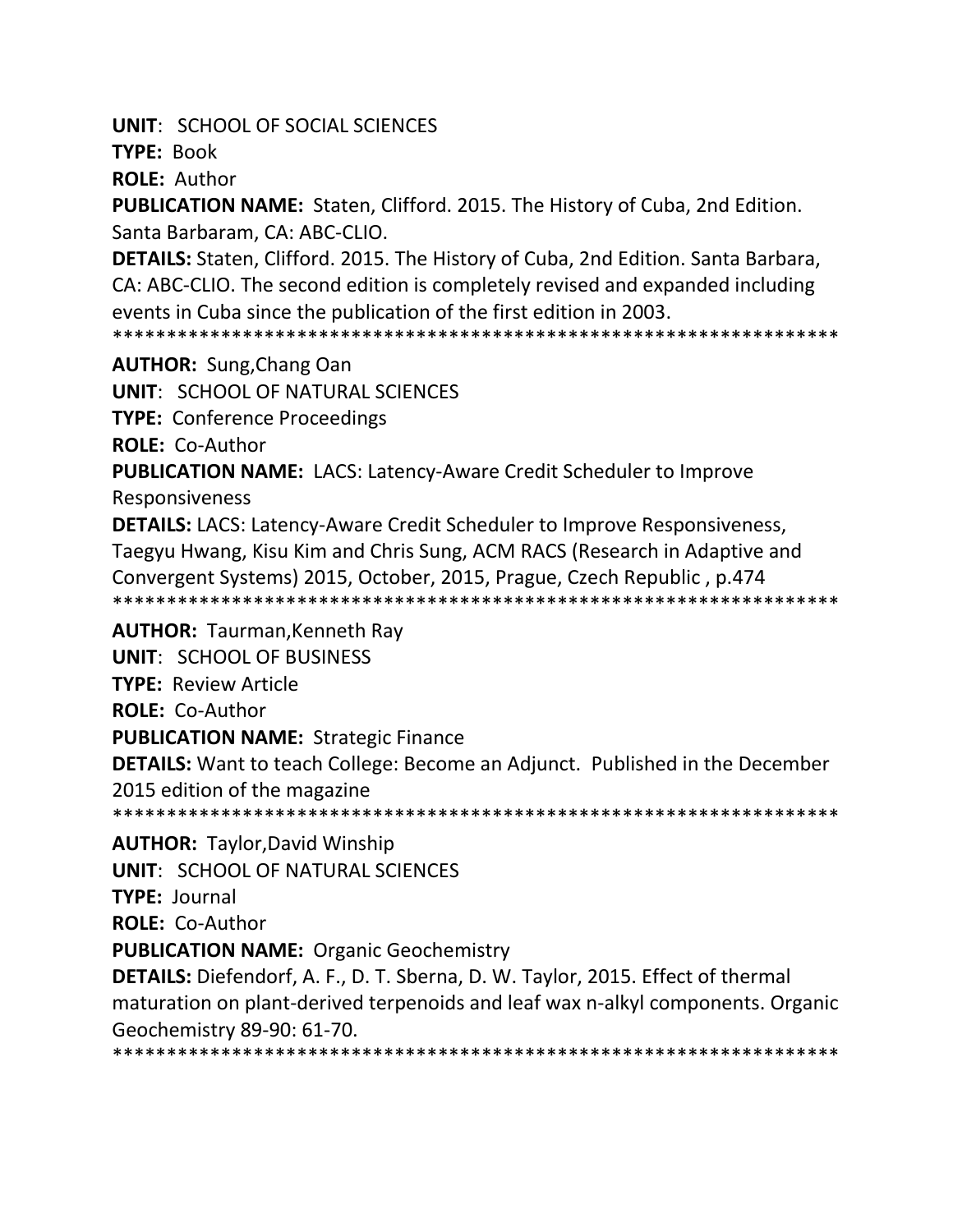**AUTHOR:** Thompson-Book,Barbara C. **UNIT**: SCHOOL OF EDUCATION **TYPE:** Essay **ROLE:** Author **PUBLICATION NAME:** Worlds of Words Website **DETAILS:** Worlds of Words Website. WOW currrents , Frebrurary- And the Award Goes to. . . 4 posts about award winning books \*\*\*\*\*\*\*\*\*\*\*\*\*\*\*\*\*\*\*\*\*\*\*\*\*\*\*\*\*\*\*\*\*\*\*\*\*\*\*\*\*\*\*\*\*\*\*\*\*\*\*\*\*\*\*\*\*\*\*\*\*\*\*\*\*\*\* **AUTHOR:** Thompson-Book,Barbara C. **UNIT**: SCHOOL OF EDUCATION **TYPE:** Book Review **ROLE:** Co-Author **PUBLICATION NAME:** Worlds of Words Website **DETAILS:** My Take/Your Take. Views from a 1st grade classroom. September 2015 4 book reviews \*\*\*\*\*\*\*\*\*\*\*\*\*\*\*\*\*\*\*\*\*\*\*\*\*\*\*\*\*\*\*\*\*\*\*\*\*\*\*\*\*\*\*\*\*\*\*\*\*\*\*\*\*\*\*\*\*\*\*\*\*\*\*\*\*\*\* **AUTHOR:** Walsh,Sara Malinda

**UNIT**: SCHOOL OF SOCIAL SCIENCES **TYPE:** Article **ROLE:** Author

**PUBLICATION NAME:** Safety Spheres: Danger Mapping and Spatial Justice **DETAILS:** Walsh, S.M. (2015). Safety Spheres: Danger Mapping and Spatial Justice. Race, Gender Class Journal, 22(1-2), 122-45. \*\*\*\*\*\*\*\*\*\*\*\*\*\*\*\*\*\*\*\*\*\*\*\*\*\*\*\*\*\*\*\*\*\*\*\*\*\*\*\*\*\*\*\*\*\*\*\*\*\*\*\*\*\*\*\*\*\*\*\*\*\*\*\*\*\*\*

**AUTHOR:** Woodward,Lucinda Emily

**UNIT**: SCHOOL OF SOCIAL SCIENCES

**TYPE:** Conference Proceedings

**ROLE:** Author

**PUBLICATION NAME:** Research and Development of the Pet Attribute Worksheet (PAWS) for Dogs. Poster presented at the annual meeting for the Living with Animals conference, Richmond, KY.

**DETAILS:** Woodward, L. E. (April 2015). Research and Development of the Pet Attribute Worksheet (PAWS) for Dogs. Poster presented at the annual meeting for the Living with Animals Conference, Richmond, KY.

\*\*\*\*\*\*\*\*\*\*\*\*\*\*\*\*\*\*\*\*\*\*\*\*\*\*\*\*\*\*\*\*\*\*\*\*\*\*\*\*\*\*\*\*\*\*\*\*\*\*\*\*\*\*\*\*\*\*\*\*\*\*\*\*\*\*\*

**AUTHOR:** Woodward,Lucinda Emily **UNIT**: SCHOOL OF SOCIAL SCIENCES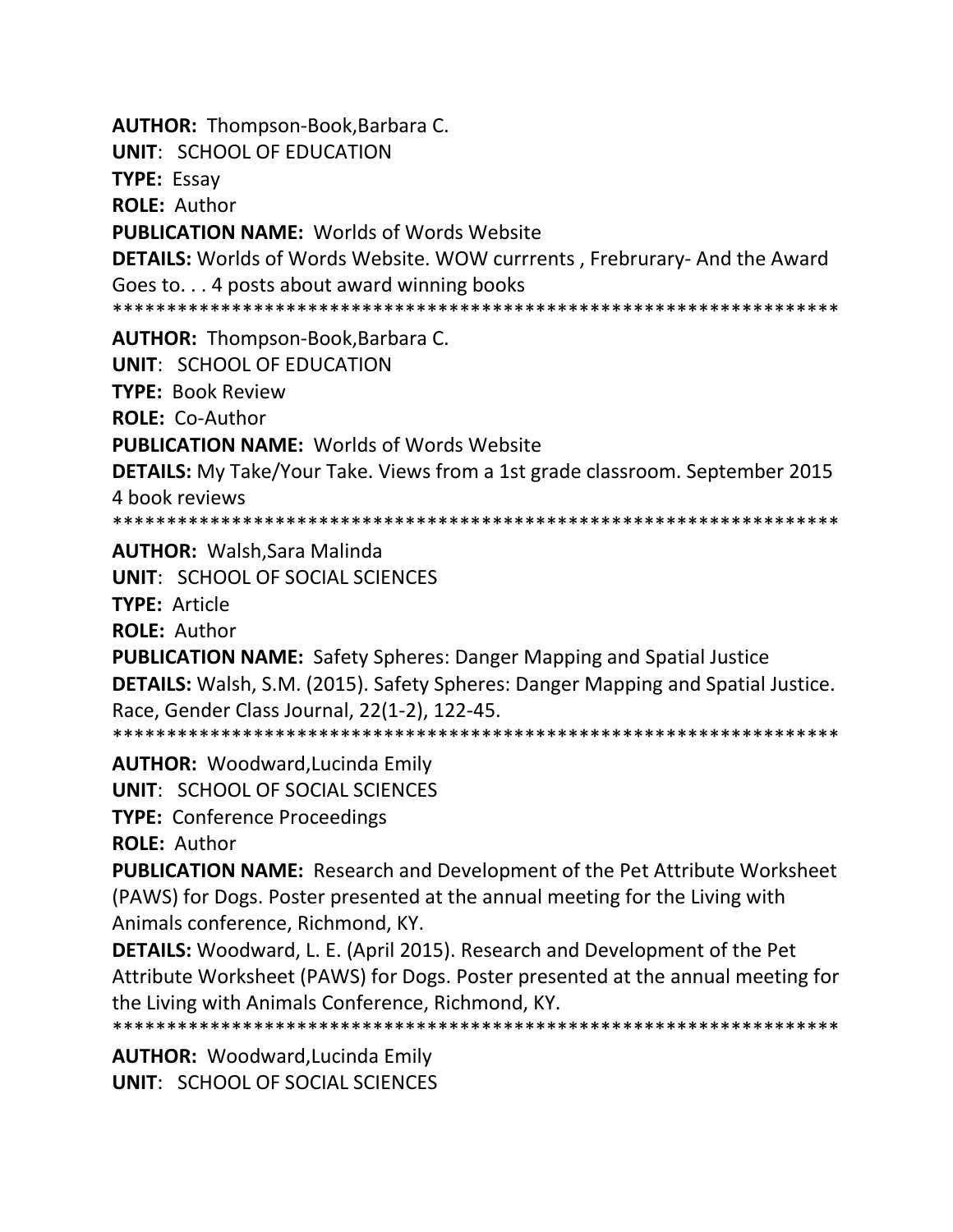**TYPE:** Conference Proceedings

**ROLE:** Co-Author

**PUBLICATION NAME:** Engaging Students in Learning outside the Traditional Classroom. Panel presentation at the annual meeting Midwestern Psychological Association, Chicago, IL.

**DETAILS:** Kahn, M., Manson, T., Woodward, L., Ramsey, A. (May 2015). Engaging students in learning outside the traditional classroom. Panel presentation at the annual meeting of the Midwestern Psychological Association, Chicago, IL. \*\*\*\*\*\*\*\*\*\*\*\*\*\*\*\*\*\*\*\*\*\*\*\*\*\*\*\*\*\*\*\*\*\*\*\*\*\*\*\*\*\*\*\*\*\*\*\*\*\*\*\*\*\*\*\*\*\*\*\*\*\*\*\*\*\*\*

**AUTHOR:** Wrzenski,Rhonda L

**UNIT**: SCHOOL OF SOCIAL SCIENCES

**TYPE:** Other

**ROLE:** Author

**PUBLICATION NAME:** Quick Hits for Adjunct Faculty and Lecturers: Successful Strategies from Award- Winning Teachers

**DETAILS:** Wrzenski, Rhonda. 2015, October 15. Helping Students Comprehend Scholarly Research. In Quick Hits for Adjunct Faculty and Lecturers: Successful Strategies from Award- Winning Teachers. Eds. Becker, John, Robin K. Morgan and Kimberly T. Olivares. Blooming

\*\*\*\*\*\*\*\*\*\*\*\*\*\*\*\*\*\*\*\*\*\*\*\*\*\*\*\*\*\*\*\*\*\*\*\*\*\*\*\*\*\*\*\*\*\*\*\*\*\*\*\*\*\*\*\*\*\*\*\*\*\*\*\*\*\*\*

**AUTHOR:** Wrzenski,Rhonda L

**UNIT**: SCHOOL OF SOCIAL SCIENCES

**TYPE:** Other

**ROLE:** Author

**PUBLICATION NAME:** Quick Hits for Adjunct Faculty and Lecturers: Successful Strategies from Award-Winning Teachers

**DETAILS:** Wrzenski, Rhonda. 2015, October 15. One Quick Tip for Addressing Test Anxiety and Increasing Exam Preparation. In Quick Hits for Adjunct Faculty and Lecturers: Successful Strategies from Award-Winning Teachers. Eds. Becker, John, Robin K. Morgan and Kimb

\*\*\*\*\*\*\*\*\*\*\*\*\*\*\*\*\*\*\*\*\*\*\*\*\*\*\*\*\*\*\*\*\*\*\*\*\*\*\*\*\*\*\*\*\*\*\*\*\*\*\*\*\*\*\*\*\*\*\*\*\*\*\*\*\*\*\*

**AUTHOR:** Yeoh,Kok Cheow **UNIT**: SCHOOL OF ARTS & LETTERS **TYPE:** Catalogue **ROLE:** Graphic Designer **PUBLICATION NAME:** Yurdaer to Yurdaer 80th Birthday Events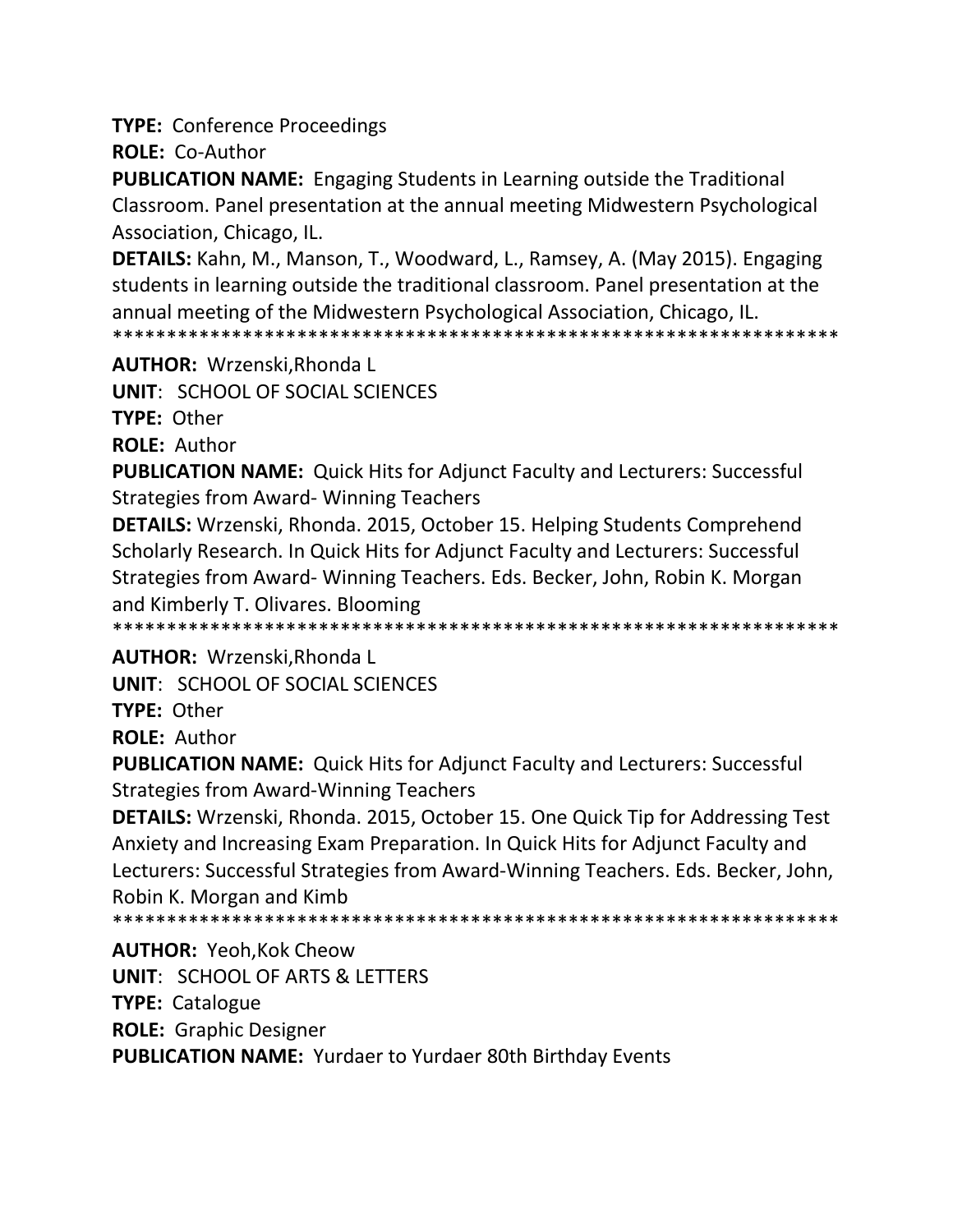**DETAILS:** Inside a 256-page booklet measuring 6 x 9 are two of my posters, created in 2013, invited for inclusion in an invited exhibition event of the International Invitational Poster Exhibition organized by the Visual Communication Design department of the Isik University. \*\*\*\*\*\*\*\*\*\*\*\*\*\*\*\*\*\*\*\*\*\*\*\*\*\*\*\*\*\*\*\*\*\*\*\*\*\*\*\*\*\*\*\*\*\*\*\*\*\*\*\*\*\*\*\*\*\*\*\*\*\*\*\*\*\*\*

**AUTHOR:** Zollman,Alan **UNIT**: SCHOOL OF EDUCATION **TYPE:** Article **ROLE:** Co-Author **PUBLICATION NAME:** Investigations in Mathematics Learning **DETAILS:** Beynon, K. Zollman, A. (2015). Lacking a formal concept of limit: Advanced non-mathematics studentspersonal concept definitions. Investigations in Mathematics Learning, 8 (1), 47-62. \*\*\*\*\*\*\*\*\*\*\*\*\*\*\*\*\*\*\*\*\*\*\*\*\*\*\*\*\*\*\*\*\*\*\*\*\*\*\*\*\*\*\*\*\*\*\*\*\*\*\*\*\*\*\*\*\*\*\*\*\*\*\*\*\*\*\*

**AUTHOR:** Zollman,Alan **UNIT**: SCHOOL OF EDUCATION **TYPE:** Article **ROLE:** Co-Author **PUBLICATION NAME:** Mathematics Teaching in the Middle School **DETAILS:** Murawska, J. Zollman, A. (2015). Watch your (next) step: Students using inductive reasoning.Mathematics Teaching in the Middle School, 20 (7) 417-422. \*\*\*\*\*\*\*\*\*\*\*\*\*\*\*\*\*\*\*\*\*\*\*\*\*\*\*\*\*\*\*\*\*\*\*\*\*\*\*\*\*\*\*\*\*\*\*\*\*\*\*\*\*\*\*\*\*\*\*\*\*\*\*\*\*\*\*

**AUTHOR:** Zorn,Christa **UNIT**: SCHOOL OF ARTS & LETTERS **TYPE:** Chapter **ROLE:** Author **PUBLICATION NAME:** Bernard Shaw **DETAILS:** Article in Electronic Encyclopedia of Victorian Literature, Blackwells (London), published 2015 (distribution:UK, USA and world wide in libraries). \*\*\*\*\*\*\*\*\*\*\*\*\*\*\*\*\*\*\*\*\*\*\*\*\*\*\*\*\*\*\*\*\*\*\*\*\*\*\*\*\*\*\*\*\*\*\*\*\*\*\*\*\*\*\*\*\*\*\*\*\*\*\*\*\*\*\* **AUTHOR:** Zorn,Christa

**UNIT**: SCHOOL OF ARTS & LETTERS **TYPE:** Article **ROLE:** Author **PUBLICATION NAME:** Geneva--or the Failure of Rationalism **DETAILS:** SHAW 34.1 (2015) Description: Shaws farcical representation of Hitler in his late play, Geneva, has been criticized as inadequate and inappropriate, since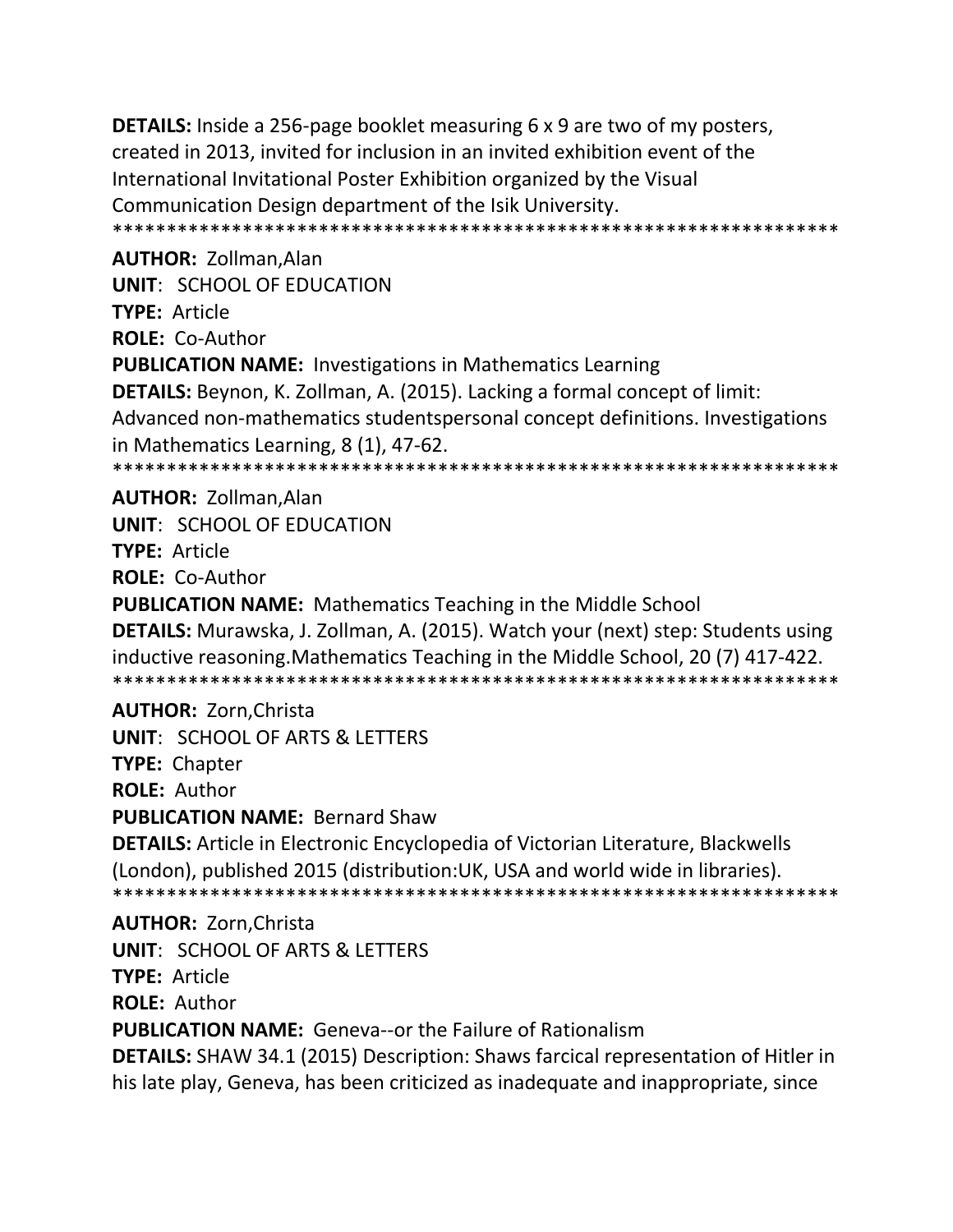he mocks democratic institutions as powerless. 

# **RESEARCH PRESENTATIONS**

**AUTHOR: Abernethy, Michael Lee** 

UNIT: SCHOOL OF ARTS & LETTERS

**TYPE: Presentation** 

**ROLE: Presenter** 

DATE: 11/13/2015

**DETAILS: Presented the lecture What Did You Say" Faculty and Student Retention** at the annual conference for lecturers and adjunct faculty.

**AUTHOR: Albertson, Stephanie Lynn** 

**UNIT: SCHOOL OF SOCIAL SCIENCES** 

**TYPE: Professional Meeting** 

**ROLE: Chair** 

**DATE: 11/20/2015** 

**DETAILS:** Chaired the paper session entitled Perspectives on Plea Bargains and Other Case Outcomes at this international annual conference.

**AUTHOR: Albertson, Stephanie Lynn UNIT: SCHOOL OF SOCIAL SCIENCES** 

**TYPE: Professional Meeting** 

**ROLE: Discussant** 

DATE: 5/31/2015

**DETAILS:** Discussant and Chair for the paper panel Capital Punishment and Criminal Justice System Bias at the annual Law Society Conference in Seattle, WA. This is an international conference, with the 2015 conference theme Laws Promise and Laws Pathos in the Global North and Global South. 

**AUTHOR: Albertson, Stephanie Lynn UNIT: SCHOOL OF SOCIAL SCIENCES TYPE: Presentation ROLE: Presenter** DATE: 5/30/2015 **DETAILS:** Presented my paper, Sociology of Law 420: A Durkheimian Perspective on Changing Marijuana Laws at the annual Law Society Conference in Seattle,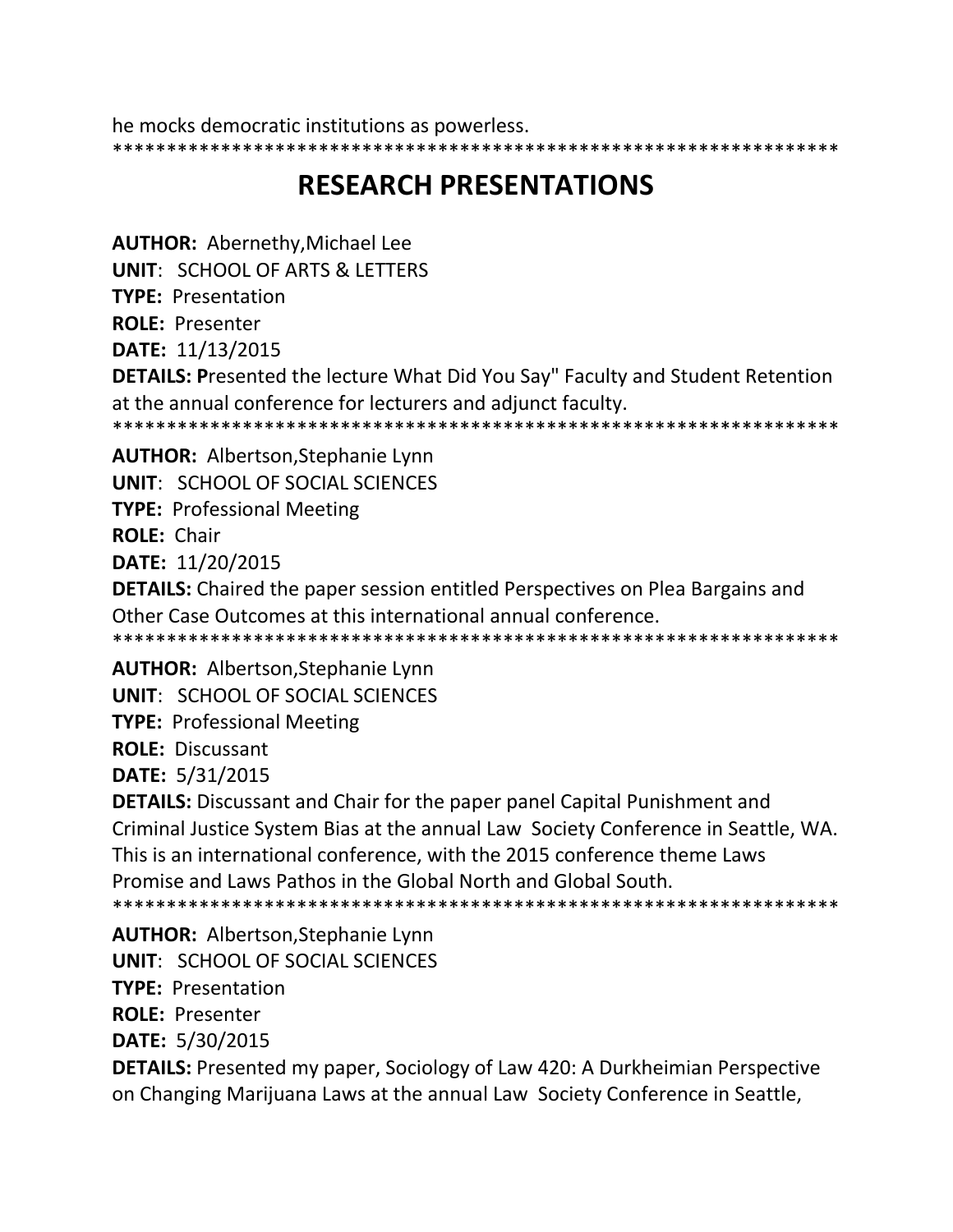WA. This is an international conference, with the 2015 conference theme Laws Promise and Laws Pathos in the Global North and Global South. 

**AUTHOR: Albertson, Stephanie Lynn** 

**UNIT: SCHOOL OF SOCIAL SCIENCES** 

**TYPE: Presentation** 

**ROLE: Presenter** 

DATE: 11/18/2015

**DETAILS:** Presented my paper entitled Capital Punishment: The Influence of Jurors Gender on Mitigation and Punishment at this international annual conference. 

**AUTHOR: Albertson, Stephanie Lynn** 

**UNIT: SCHOOL OF SOCIAL SCIENCES** 

**TYPE: Professional Meeting** 

**ROLE:** Discussant and Chair

**DATE:** 

**DETAILS:** Discussant and Chair for the paper panel Race, Ethnic Studies, and the Law at the annual Law Society Conference in Seattle, WA. This is an international conference, with the 2015 conference theme Laws Promise and Laws Pathos in the Global North and Global South.

**AUTHOR: Allman, Ronald J.** 

**UNIT: SCHOOL OF SOCIAL SCIENCES** 

**TYPE: Presentation** 

**ROLE: Co-Author** 

**DATE: 1/1/2015** 

**DETAILS:** A quasi-experiment was conducted to determine if instilling a growth mindset in a remedial math module course students would enhance math performance and persistence performance of the students involved. Two hundred sixty four students across 7 math courses served as participants. Students were exposed to a growth mindset article, a laughter coping article or no article before asking to give advice to other math students in the math module course. The impact of this intervention will be determined at the end of the Fall 2015 semester when math grades, math course completion and follow up persistence measures will be examined.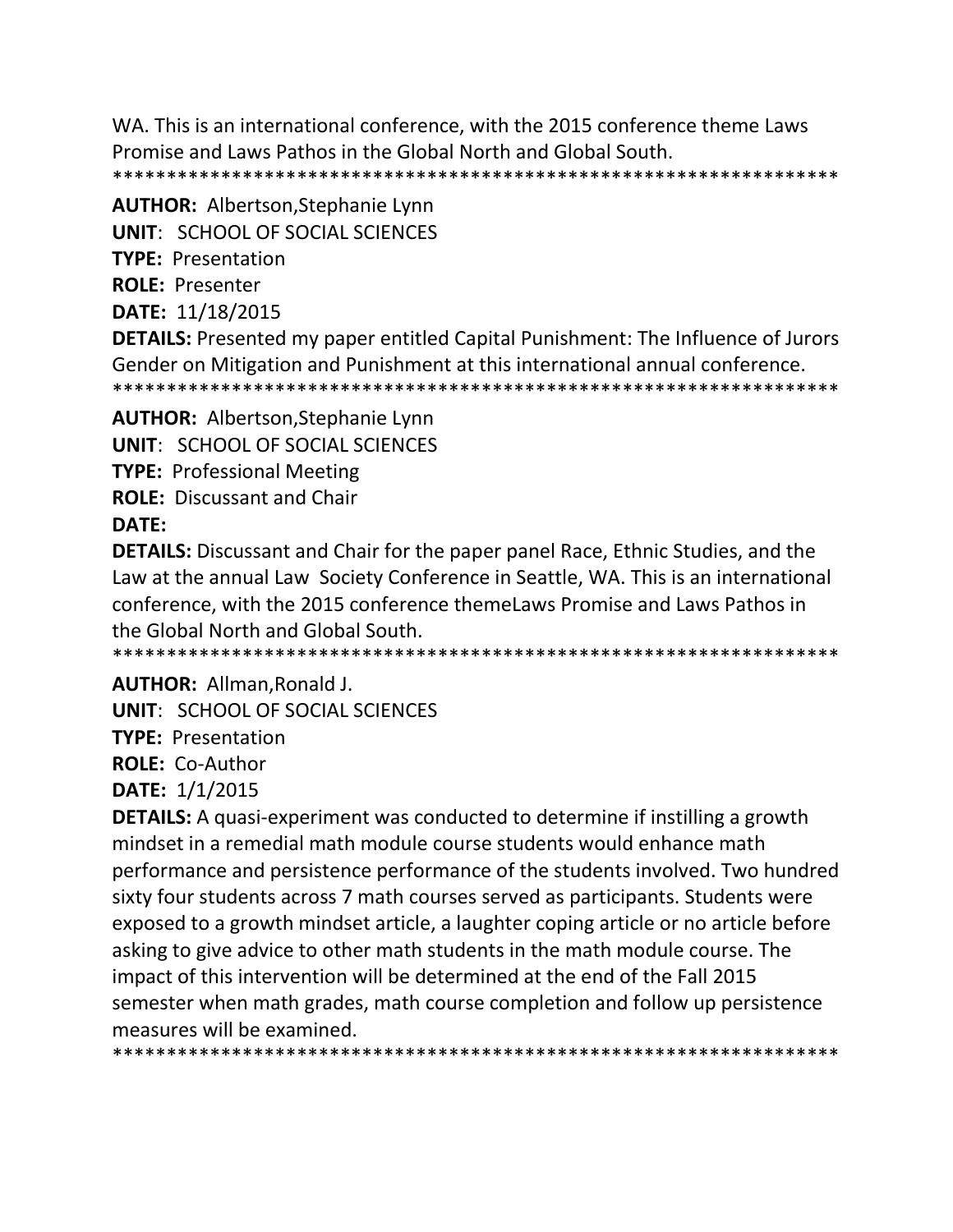**AUTHOR:** Arano,Kathleen Guzman **UNIT**: SCHOOL OF BUSINESS **TYPE:** Conference **ROLE:** Chair **DATE:** 10/23/2015 **DETAILS:** MVEA 52nd Annual Meeting; Session Chair for Session #32: Public Economics 2 \*\*\*\*\*\*\*\*\*\*\*\*\*\*\*\*\*\*\*\*\*\*\*\*\*\*\*\*\*\*\*\*\*\*\*\*\*\*\*\*\*\*\*\*\*\*\*\*\*\*\*\*\*\*\*\*\*\*\*\*\*\*\*\*\*\*\* **AUTHOR:** Arano,Kathleen Guzman **UNIT**: SCHOOL OF BUSINESS **TYPE:** Conference **ROLE:** Discussant **DATE:** 10/23/2015 **DETAILS:** MVEA 52nd Annual Meeting; Discussant for paper Transferability of Human Capital for Immigrants from China, India, Korea, Vietnam, and the Philippines: A Comparative Analysis; Session #43 \*\*\*\*\*\*\*\*\*\*\*\*\*\*\*\*\*\*\*\*\*\*\*\*\*\*\*\*\*\*\*\*\*\*\*\*\*\*\*\*\*\*\*\*\*\*\*\*\*\*\*\*\*\*\*\*\*\*\*\*\*\*\*\*\*\*\* **AUTHOR:** Arano,Kathleen Guzman **UNIT**: SCHOOL OF BUSINESS

**TYPE:** Presentation **ROLE:** Presenter **DATE:** 10/22/2015 **DETAILS:** Employment Impact of the Marcellus Shale Gas Boom in the Forest Industry in West Virginia: A County Level Analysis (with Kathryn Gazal) \*\*\*\*\*\*\*\*\*\*\*\*\*\*\*\*\*\*\*\*\*\*\*\*\*\*\*\*\*\*\*\*\*\*\*\*\*\*\*\*\*\*\*\*\*\*\*\*\*\*\*\*\*\*\*\*\*\*\*\*\*\*\*\*\*\*\* **AUTHOR:** Atwater,Brian **UNIT**: SCHOOL OF BUSINESS **TYPE:** Invited Paper **ROLE:** Co-Presenter **DATE:** 5/31/2015 **DETAILS:** Atwater, J. B. (2015, June). Applying Polarity Management to Supply Chains. SAPICS 2015 37th Annual Conference and Exhibition, Sun City, South

Africa.

\*\*\*\*\*\*\*\*\*\*\*\*\*\*\*\*\*\*\*\*\*\*\*\*\*\*\*\*\*\*\*\*\*\*\*\*\*\*\*\*\*\*\*\*\*\*\*\*\*\*\*\*\*\*\*\*\*\*\*\*\*\*\*\*\*\*\*

**AUTHOR:** Atwater,Brian **UNIT**: SCHOOL OF BUSINESS **TYPE:** Invited Paper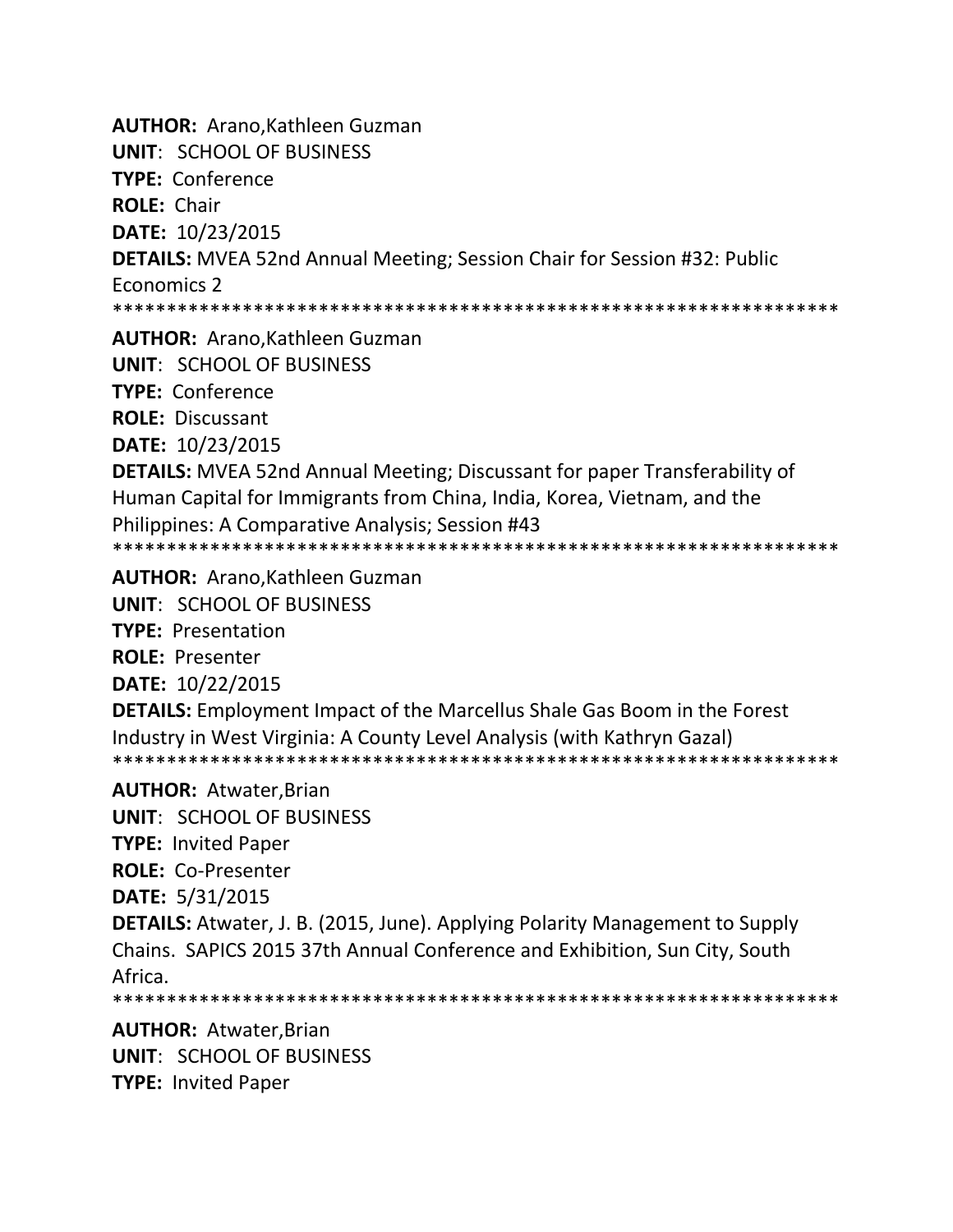**ROLE:** Co-Presenter **DATE:** 6/2/2015 **DETAILS:** Atwater, J. B. Pittman, P. H. (2015, May). Mindfulness to becomming a Successful Supply Chain Manager. SAPICS 2015 37th Annual Conference Exhibition, Sun City, South Africa. \*\*\*\*\*\*\*\*\*\*\*\*\*\*\*\*\*\*\*\*\*\*\*\*\*\*\*\*\*\*\*\*\*\*\*\*\*\*\*\*\*\*\*\*\*\*\*\*\*\*\*\*\*\*\*\*\*\*\*\*\*\*\*\*\*\*\*

**AUTHOR:** Atwater,Brian **UNIT**: SCHOOL OF BUSINESS **TYPE:** Presentation **ROLE:** Organizer **DATE:** 4/17/2015 **DETAILS:** Filling the Talent Gap in Supply Chain Management \*\*\*\*\*\*\*\*\*\*\*\*\*\*\*\*\*\*\*\*\*\*\*\*\*\*\*\*\*\*\*\*\*\*\*\*\*\*\*\*\*\*\*\*\*\*\*\*\*\*\*\*\*\*\*\*\*\*\*\*\*\*\*\*\*\*\*

**AUTHOR:** Atwater,Brian **UNIT**: SCHOOL OF BUSINESS **TYPE:** Presentation **ROLE:** Presenter **DATE:** 9/23/2015 **DETAILS:** World Caf - What is Supply Chain Management" \*\*\*\*\*\*\*\*\*\*\*\*\*\*\*\*\*\*\*\*\*\*\*\*\*\*\*\*\*\*\*\*\*\*\*\*\*\*\*\*\*\*\*\*\*\*\*\*\*\*\*\*\*\*\*\*\*\*\*\*\*\*\*\*\*\*\*

**AUTHOR:** Atwater,Brian **UNIT**: SCHOOL OF BUSINESS **TYPE:** Invited Paper **ROLE:** Presenter **DATE:** 10/14/2015 **DETAILS:** Atwater, J.B., Oct. 2015, Using Creative Problem Solving to Address Supply Chain Issues, 41st Partners in Business Operational Excellence Seminar, Logan, UT \*\*\*\*\*\*\*\*\*\*\*\*\*\*\*\*\*\*\*\*\*\*\*\*\*\*\*\*\*\*\*\*\*\*\*\*\*\*\*\*\*\*\*\*\*\*\*\*\*\*\*\*\*\*\*\*\*\*\*\*\*\*\*\*\*\*\*

**AUTHOR:** Babb,Jacob **UNIT**: SCHOOL OF ARTS & LETTERS **TYPE:** Conference **ROLE:** Facilitator **DATE:** 3/18/2015 **DETAILS:** Discussion Leader for Research Network Forum, which brings researchers together to discuss their projects in progress.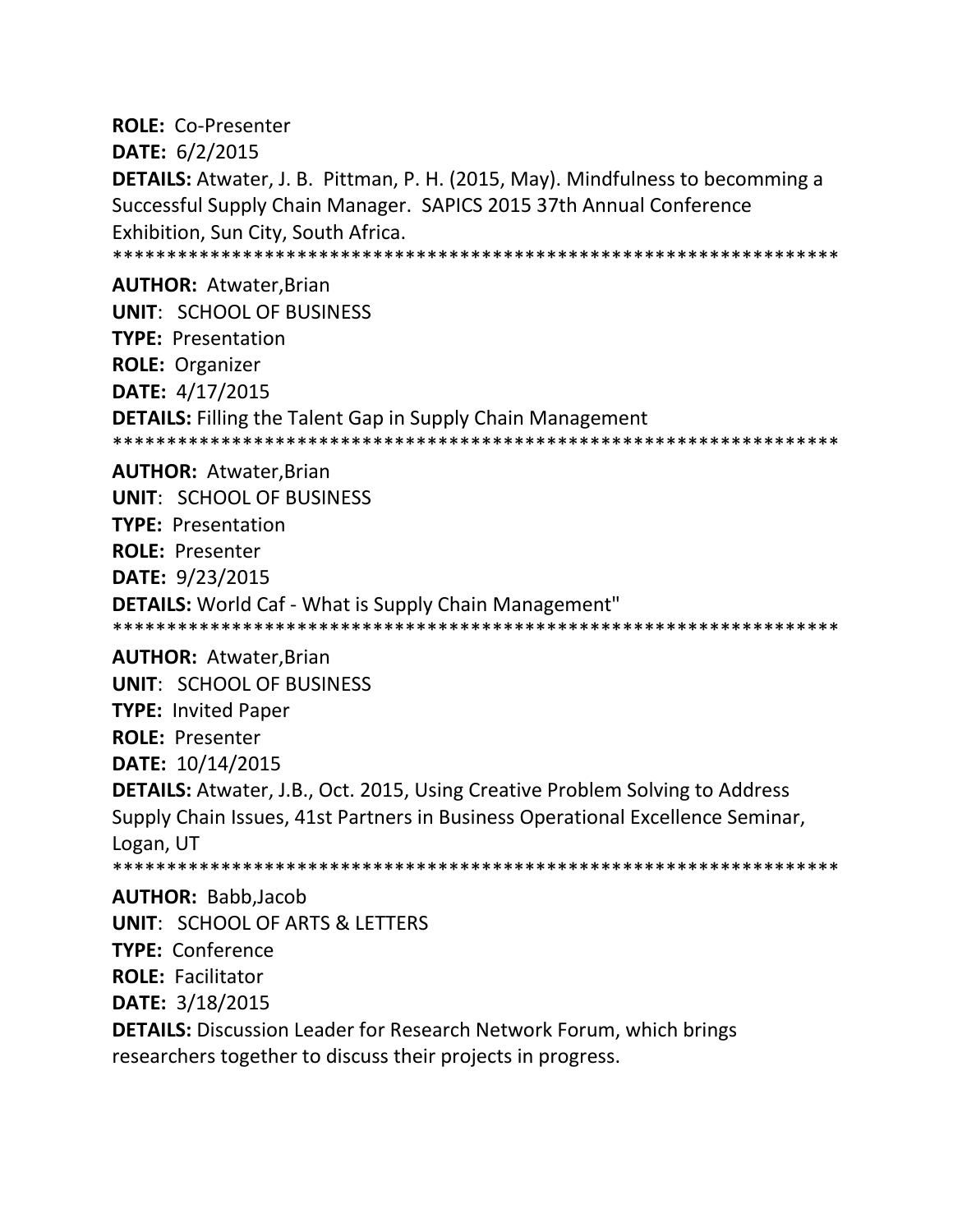**AUTHOR: Babb, Jacob** 

**UNIT: SCHOOL OF ARTS & LETTERS** 

**TYPE: Presentation** 

**ROLE: Presenter** 

DATE: 7/17/2015

**DETAILS:** Just Keep Swimming, Just Keep Swimming: Sustainable First-Year WPA **Work** 

**AUTHOR: Badia, Mindy Stivers** 

**UNIT: SCHOOL OF ARTS & LETTERS** 

**TYPE: Invited Paper** 

**ROLE: Author** 

**DATE: 1/1/2015** 

**DETAILS:** Was invited to give a paper titled Too Near the Bone: Translation, Los melindres de Belisa and the Problem of Proximity for faculty and graduate students on the IU Bloomington campus.

**AUTHOR: Bailey, Kevin Sue** 

**UNIT: SCHOOL OF EDUCATION** 

**TYPE: Invited Talk** 

**ROLE:** Keynote or Plenary Speaker

DATE: 12/1/2015

**DETAILS:** I was invited in early December to be the Keynote speaker for the Indiana State Teachers Association Good Teaching Conference on March 4, 2016. I will serve as the kick-off speaker for the event. The event registration already exceeds 500 teachers from aroound the state.

**AUTHOR: Bailey, Kevin Sue UNIT: SCHOOL OF EDUCATION TYPE: Invited Talk ROLE: Presenter DATE: 11/19/2015** 

**DETAILS:** Along with my two teacher leaders from IUSWP, I presented a roundtable presentation/discussion on the 10 Ways to Build Cultureat a Writing Project Site.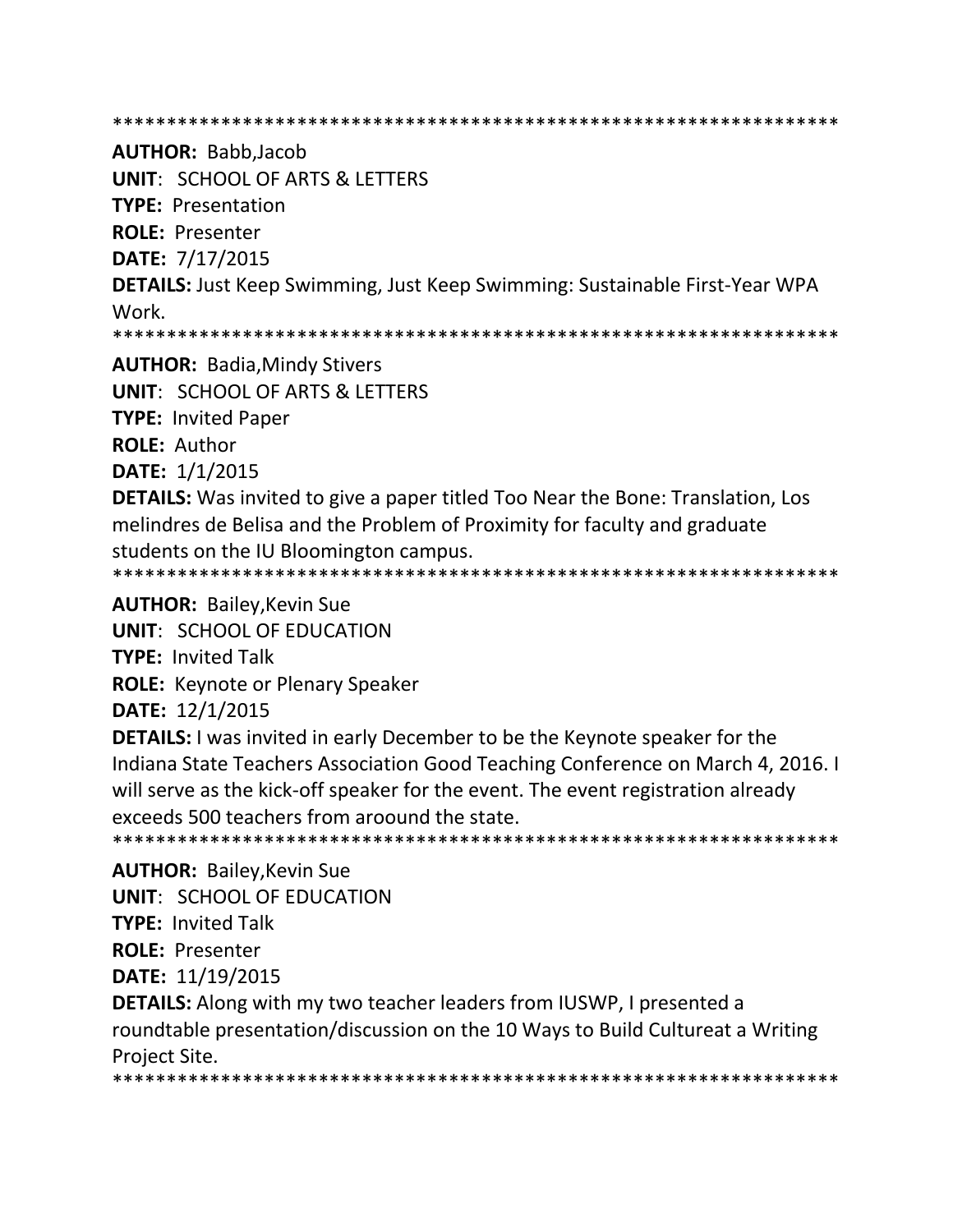**AUTHOR: Bailey, Kevin Sue** 

**UNIT: SCHOOL OF EDUCATION** 

**TYPE: Invited Talk** 

**ROLE: Presenter** 

DATE: 12/1/2015

**DETAILS:** In December I as invited to serve as a presenter on March 5. I am invited to present a strategies breakout session open to teachers in attendance at the Good Teaching Conference. There are only 12 invited presenters at this conference.

**AUTHOR: Bailey, Kevin Sue** 

**UNIT: SCHOOL OF EDUCATION** 

**TYPE: Invited Talk** 

**ROLE: Presenter** 

DATE: 12/1/2015

**DETAILS:** In December I as invited to serve as a presenter on March 5 for a seconded breakout session as a follow up to my first Saturday session. I am invited to present a strategies breakout session open to teachers in attendance at the Good Teaching Conference. There are only 12 invited presenters at this conference. I plan to involve IUS undergraduates in this session to discuss social justice literature for use in the classroom.

**AUTHOR: Carbonneau, Tiffany Ann UNIT: SCHOOL OF ARTS & LETTERS TYPE: Invited Talk ROLE: Artist** DATE: 1/1/2015

**DETAILS:** I presented a one hour lecture about my creative work at the Society for Photographic Education Conference at the Galt Hotel in Louisville, Kentucky. 

**AUTHOR: Carbonneau, Tiffany Ann UNIT: SCHOOL OF ARTS & LETTERS TYPE: Invited Talk ROLE: Artist DATE: 1/1/2015**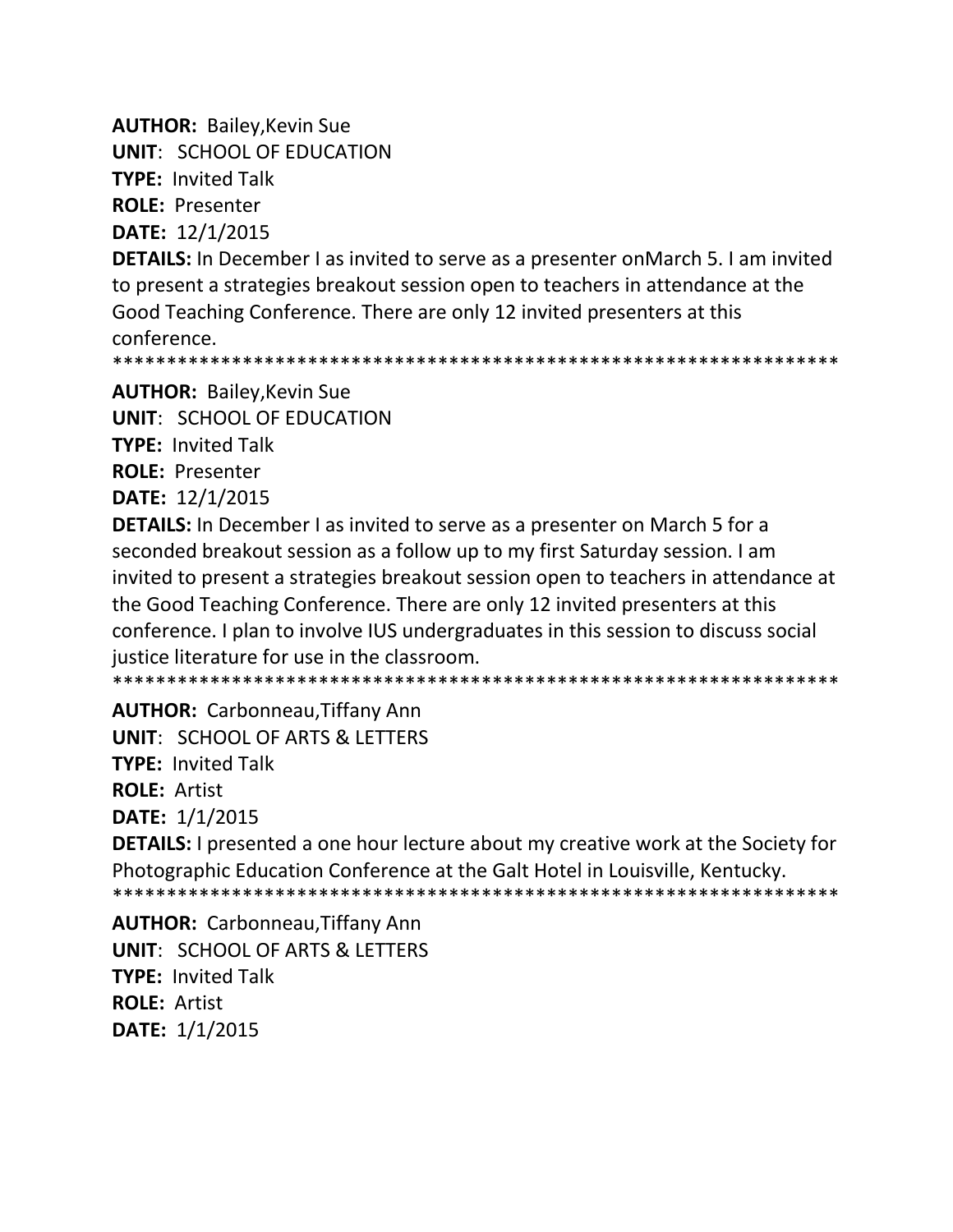**DETAILS:** I gave a one hour presentationa about my research and creative practice to students and faculty in The Institute of Cultural Anthropology at The University of Hamburg in Hamburg, Germany.

\*\*\*\*\*\*\*\*\*\*\*\*\*\*\*\*\*\*\*\*\*\*\*\*\*\*\*\*\*\*\*\*\*\*\*\*\*\*\*\*\*\*\*\*\*\*\*\*\*\*\*\*\*\*\*\*\*\*\*\*\*\*\*\*\*\*\*

**AUTHOR:** Chang,Sau Hou

**UNIT**: SCHOOL OF EDUCATION

**TYPE:** Presentation

**ROLE:** Presenter

**DATE:** 10/17/2015

**DETAILS:** Chang, S. H. (2015, October 17). Working with students from diverse background. Paper presented at the Sixty-Eighth Annual Association of Teacher Educators-Indiana (ATE-I) Teacher Education Conference, Columbus, IN. \*\*\*\*\*\*\*\*\*\*\*\*\*\*\*\*\*\*\*\*\*\*\*\*\*\*\*\*\*\*\*\*\*\*\*\*\*\*\*\*\*\*\*\*\*\*\*\*\*\*\*\*\*\*\*\*\*\*\*\*\*\*\*\*\*\*\*

**AUTHOR:** Chang,Sau Hou **UNIT**: SCHOOL OF EDUCATION **TYPE:** Presentation **ROLE:** Presenter **DATE:** 10/17/2015

**DETAILS:** Chang, S. H. (2015, October 17). Evaluation of candidates clinical practice. Poster presented at the Sixty-Eighth Annual Association of Teacher Educators-Indiana (ATE-I) Teacher Education Conference, Columbus, IN. \*\*\*\*\*\*\*\*\*\*\*\*\*\*\*\*\*\*\*\*\*\*\*\*\*\*\*\*\*\*\*\*\*\*\*\*\*\*\*\*\*\*\*\*\*\*\*\*\*\*\*\*\*\*\*\*\*\*\*\*\*\*\*\*\*\*\*

**AUTHOR:** Choi,Pilsik

**UNIT**: SCHOOL OF BUSINESS

**TYPE:** Presentation

**ROLE:** Presenter

**DATE:** 5/12/2015

**DETAILS:** Presenter, Consumer Perceptions of Green Marketing Claims: An Examination of the Relationships with Type of Claim and Credibility (with Dr. Carolyn Musgrove), 2015 Academy of Marketing Science Conference, Denver, CO, May 2015.

\*\*\*\*\*\*\*\*\*\*\*\*\*\*\*\*\*\*\*\*\*\*\*\*\*\*\*\*\*\*\*\*\*\*\*\*\*\*\*\*\*\*\*\*\*\*\*\*\*\*\*\*\*\*\*\*\*\*\*\*\*\*\*\*\*\*\*

**AUTHOR:** Coker-Kolo,Efundoyin Olufemi **UNIT**: SCHOOL OF EDUCATION **TYPE:** Presentation **ROLE:** Author **DATE:** 11/23/2015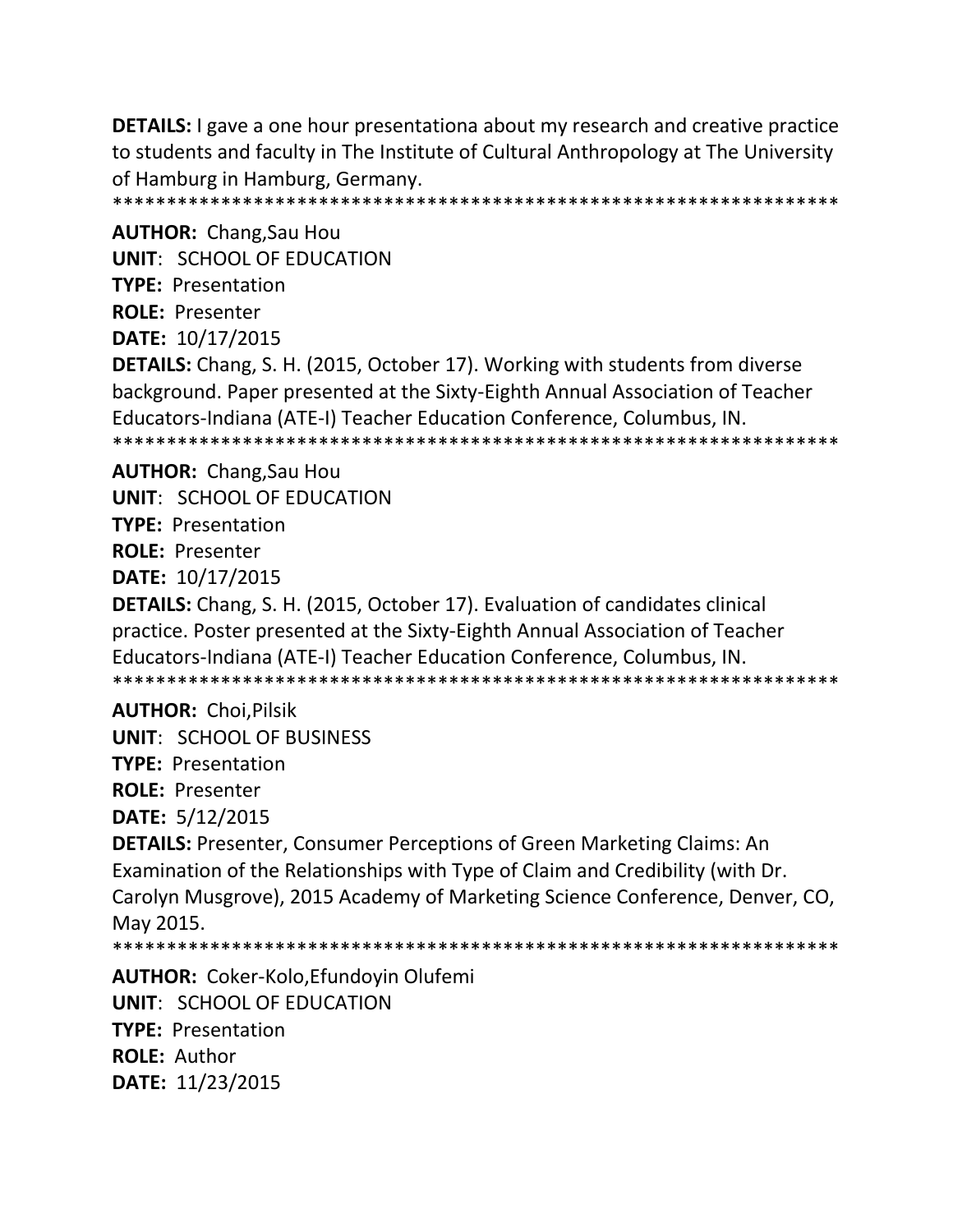**DETAILS:** Presentation at an international conference-33rd Annual meeting of the Association of Third World Studies.

**AUTHOR: Coker-Kolo, Efundoyin Olufemi** 

**UNIT: SCHOOL OF EDUCATION** 

**TYPE: Conference** 

**ROLE: Panel Chair** 

DATE: 11/24/2015

**DETAILS:** Coker-Kolo, D. (November 24, 2015). Huamn Development and Social Change. Chair of Panel at the 33rd Annual Conference of the Association of Third World Studies.

**AUTHOR: Coker-Kolo, Efundoyin Olufemi** 

**UNIT: SCHOOL OF EDUCATION** 

**TYPE: Membership** 

**ROLE: Presenter** 

DATE: 2/25/2015

**DETAILS:** Co-presented (lead author) a paper and particiapted in a panel atthe national conference of the Teaching Profession premierprofessional association. 

**AUTHOR: Coker-Kolo, Efundoyin Olufemi** 

**UNIT: SCHOOL OF EDUCATION** 

**TYPE: Membership** 

**ROLE: Presenter** 

**DATE:** 4/10/2015

**DETAILS:** Two presentations made at a regional conference : PA-NAME

**AUTHOR:** Connerly, Pamela Lucas **UNIT: SCHOOL OF NATURAL SCIENCES TYPE: Presentation ROLE: Presenter DATE: 1/1/2015** 

**DETAILS:** Presented a talk entitled Cell biology organelle research papers at theIndiana College Biology Teachers Association (ICBTA) Fall Meeting. Conference theme was Writing Across the Curriculum, held at Huntington University, Huntington, IN.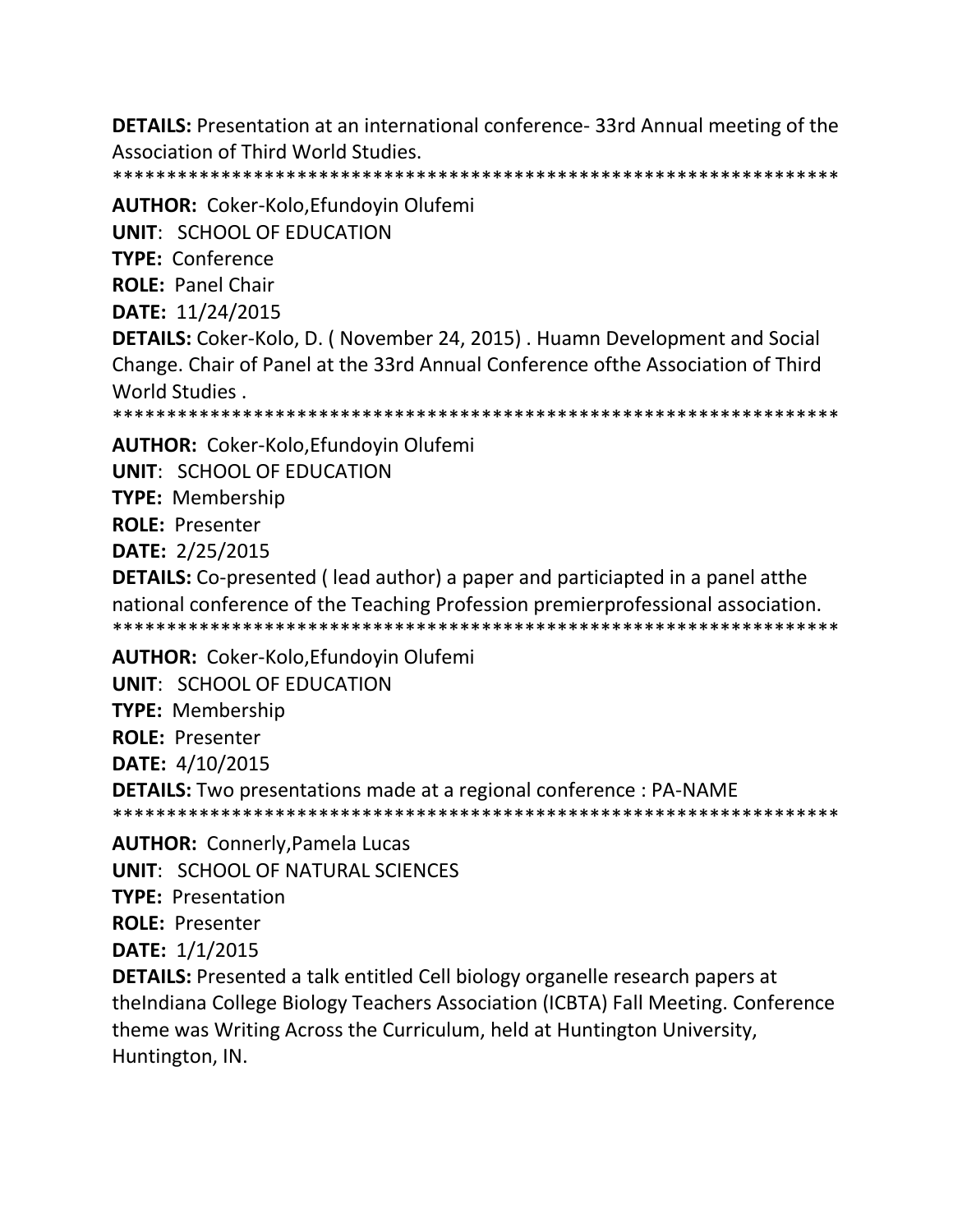**AUTHOR: Connerly, Pamela Lucas** 

**UNIT: SCHOOL OF NATURAL SCIENCES** 

**TYPE: Poster Session** 

**ROLE: Presenter** 

DATE: 12/12/2015

**DETAILS:** Presented a poster entitled Exam Intervention Policy to Improve Student Exam Performance at the annual meeting of the American Society for Cell Biology. 

**AUTHOR: Crum, Susanna Garts UNIT: SCHOOL OF ARTS & LETTERS TYPE: Invited Talk ROLE: Artist DATE: 8/1/2015** 

**DETAILS:** Guest Speaker, lecture series, Community Arts Center, Danville, KY 

**AUTHOR: Dahlgren, Donna J.** 

**UNIT: SCHOOL OF SOCIAL SCIENCES** 

**TYPE: Presentation** 

**ROLE: Presenter** 

**DATE: 1/4/2015** 

**DETAILS:** I was a co-author on this presentation. Together, Greg Roberts and I submitted this proposal based on our work with the Pathways course. I conducted all the data analysis involved with the presentation. Together we did a joint presentation at this convention.

**AUTHOR: Dauer, Quinn Pierre** 

**UNIT: SCHOOL OF SOCIAL SCIENCES** 

**TYPE: Presentation** 

**ROLE: Presenter** 

DATE: 1/4/2015

**DETAILS:** State and Public Health Responses to Natural Disasters: Earthquakes in Argentina and Chile, 1835-1939, delivered at the American Historical Associations 129th Annual meeting, New York, January 2015.

**AUTHOR: Dauer, Quinn Pierre** UNIT: SCHOOL OF SOCIAL SCIENCES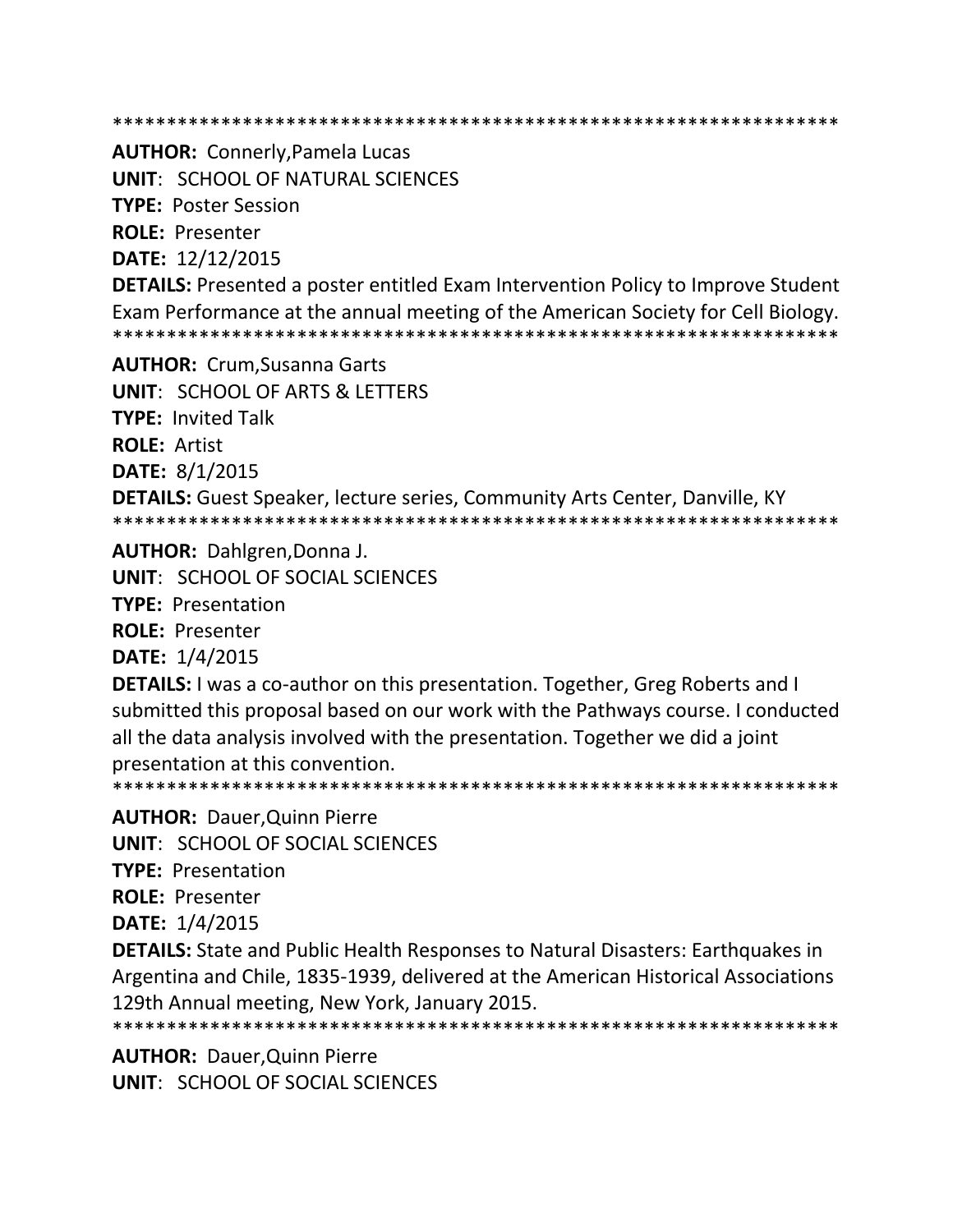**TYPE:** Presentation **ROLE:** Presenter **DATE:** 10/13/2015 **DETAILS:** Adobe Captivate and Non-Linear Presentations and Class debates deliverd at the Teaching Forum in Social Sciences, IU Southeast, New Albany, October 2015. \*\*\*\*\*\*\*\*\*\*\*\*\*\*\*\*\*\*\*\*\*\*\*\*\*\*\*\*\*\*\*\*\*\*\*\*\*\*\*\*\*\*\*\*\*\*\*\*\*\*\*\*\*\*\*\*\*\*\*\*\*\*\*\*\*\*\* **AUTHOR:** Edmonds,Kent E. **UNIT**: SCHOOL OF NATURAL SCIENCES

**TYPE:** Professional Meeting

**ROLE:** Co-Chair

**DATE:** 1/3/2015

**DETAILS:** I co-chaired the session entitled Environmental Endocrinology where I also gave a talk during the session.

\*\*\*\*\*\*\*\*\*\*\*\*\*\*\*\*\*\*\*\*\*\*\*\*\*\*\*\*\*\*\*\*\*\*\*\*\*\*\*\*\*\*\*\*\*\*\*\*\*\*\*\*\*\*\*\*\*\*\*\*\*\*\*\*\*\*\*

**AUTHOR:** Edmonds,Kent E.

**UNIT**: SCHOOL OF NATURAL SCIENCES

**TYPE:** Presentation

**ROLE:** Presenter

**DATE:** 1/3/2015

**DETAILS:** Attended Annual Meeting and gave a talk entitled Do Photoperiod, Castration, or Melatonin Affect Swimming, Pelage, and Reproduction in the Marsh Rice Rat (Oryzomys palustris).

\*\*\*\*\*\*\*\*\*\*\*\*\*\*\*\*\*\*\*\*\*\*\*\*\*\*\*\*\*\*\*\*\*\*\*\*\*\*\*\*\*\*\*\*\*\*\*\*\*\*\*\*\*\*\*\*\*\*\*\*\*\*\*\*\*\*\*

**AUTHOR:** Emery,Sharyn Joy

**UNIT**: SCHOOL OF ARTS & LETTERS

**TYPE:** Contributed Paper

**ROLE:** Author

**DATE:** 1/1/2015

**DETAILS:** Presented two papers at the MMLA Annual Convention, November 12- 15, 2015.1) You Take Blood, You Give Blood: Absurdity and Visual Meaning in Marita Bonners The Purple Flower 2) A Heart Full of Cold Numbers and Formulae: Science Run Amok in Barakas \_A Black Mass\_ \*\*\*\*\*\*\*\*\*\*\*\*\*\*\*\*\*\*\*\*\*\*\*\*\*\*\*\*\*\*\*\*\*\*\*\*\*\*\*\*\*\*\*\*\*\*\*\*\*\*\*\*\*\*\*\*\*\*\*\*\*\*\*\*\*\*\*

**AUTHOR:** Ernstberger,Kathryn W. **UNIT**: SCHOOL OF BUSINESS **TYPE:** Conference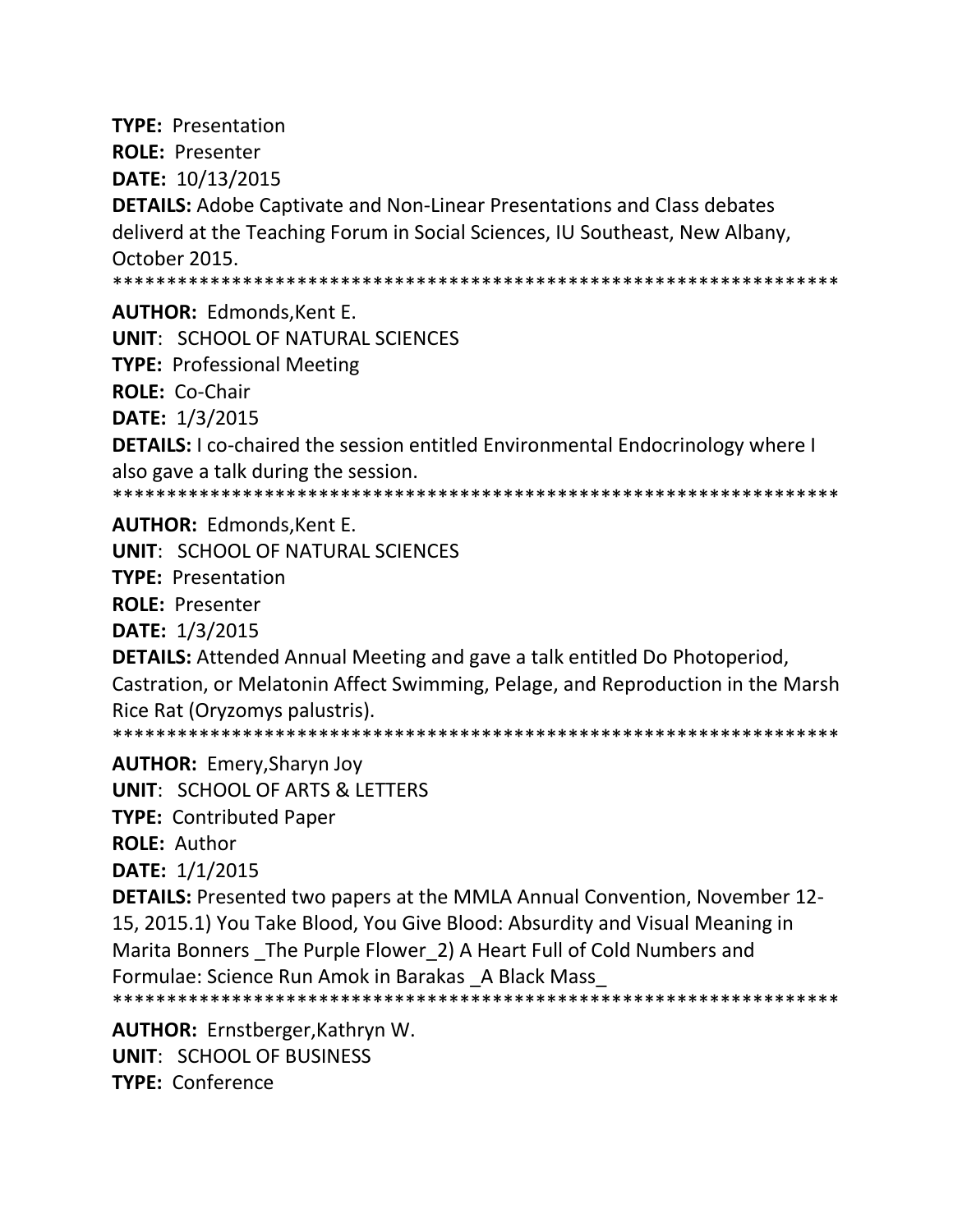**ROLE:** Presenter **DATE:** 11/20/2015 **DETAILS:** Using Sudoku as an Ice Breaker and a Learning Tool \*\*\*\*\*\*\*\*\*\*\*\*\*\*\*\*\*\*\*\*\*\*\*\*\*\*\*\*\*\*\*\*\*\*\*\*\*\*\*\*\*\*\*\*\*\*\*\*\*\*\*\*\*\*\*\*\*\*\*\*\*\*\*\*\*\*\*

**AUTHOR:** Finkel,Deborah G.

**UNIT**: SCHOOL OF SOCIAL SCIENCES

**TYPE:** Poster Session

**ROLE:** Author

**DATE:** 1/1/2015

**DETAILS:** Finkel, D., Sternng, O., Wahlin, . (2015, May). Genetic and environmental influences on longitudinal trajectories of functional biological age. Annual Meeting of the Association for Psychological Science, New York, NY.

\*\*\*\*\*\*\*\*\*\*\*\*\*\*\*\*\*\*\*\*\*\*\*\*\*\*\*\*\*\*\*\*\*\*\*\*\*\*\*\*\*\*\*\*\*\*\*\*\*\*\*\*\*\*\*\*\*\*\*\*\*\*\*\*\*\*\*

**AUTHOR:** Finkel,Deborah G.

**UNIT**: SCHOOL OF SOCIAL SCIENCES

**TYPE:** Competitive Paper

**ROLE:** Author

**DATE:** 1/1/2015

**DETAILS:** Finkel, D., Davis, D. W., Dickens, W. T., Turkheimer, E. (2015, June). Applying latent growth curve models to developmental synchronies in cognitive development in Louisville Twin Study data. Annual meeting of the Behavior Genetics Association, San Diego, CA.

\*\*\*\*\*\*\*\*\*\*\*\*\*\*\*\*\*\*\*\*\*\*\*\*\*\*\*\*\*\*\*\*\*\*\*\*\*\*\*\*\*\*\*\*\*\*\*\*\*\*\*\*\*\*\*\*\*\*\*\*\*\*\*\*\*\*\*

**AUTHOR:** Finkel,Deborah G.

**UNIT**: SCHOOL OF SOCIAL SCIENCES

**TYPE:** Poster Session

**ROLE:** Author

**DATE:** 1/1/2015

**DETAILS:** Sternng, O., Finkel, D., Wahlin, . (2015, June). Genetic and environmental influences on longitudinal changes in functional biological age.Annual meeting of the Behavior Genetics Association, San Diego, CA. \*\*\*\*\*\*\*\*\*\*\*\*\*\*\*\*\*\*\*\*\*\*\*\*\*\*\*\*\*\*\*\*\*\*\*\*\*\*\*\*\*\*\*\*\*\*\*\*\*\*\*\*\*\*\*\*\*\*\*\*\*\*\*\*\*\*\*

**AUTHOR:** Finkel,Deborah G. **UNIT**: SCHOOL OF SOCIAL SCIENCES **TYPE:** Poster Session **ROLE:** Co-Author **DATE:** 1/1/2015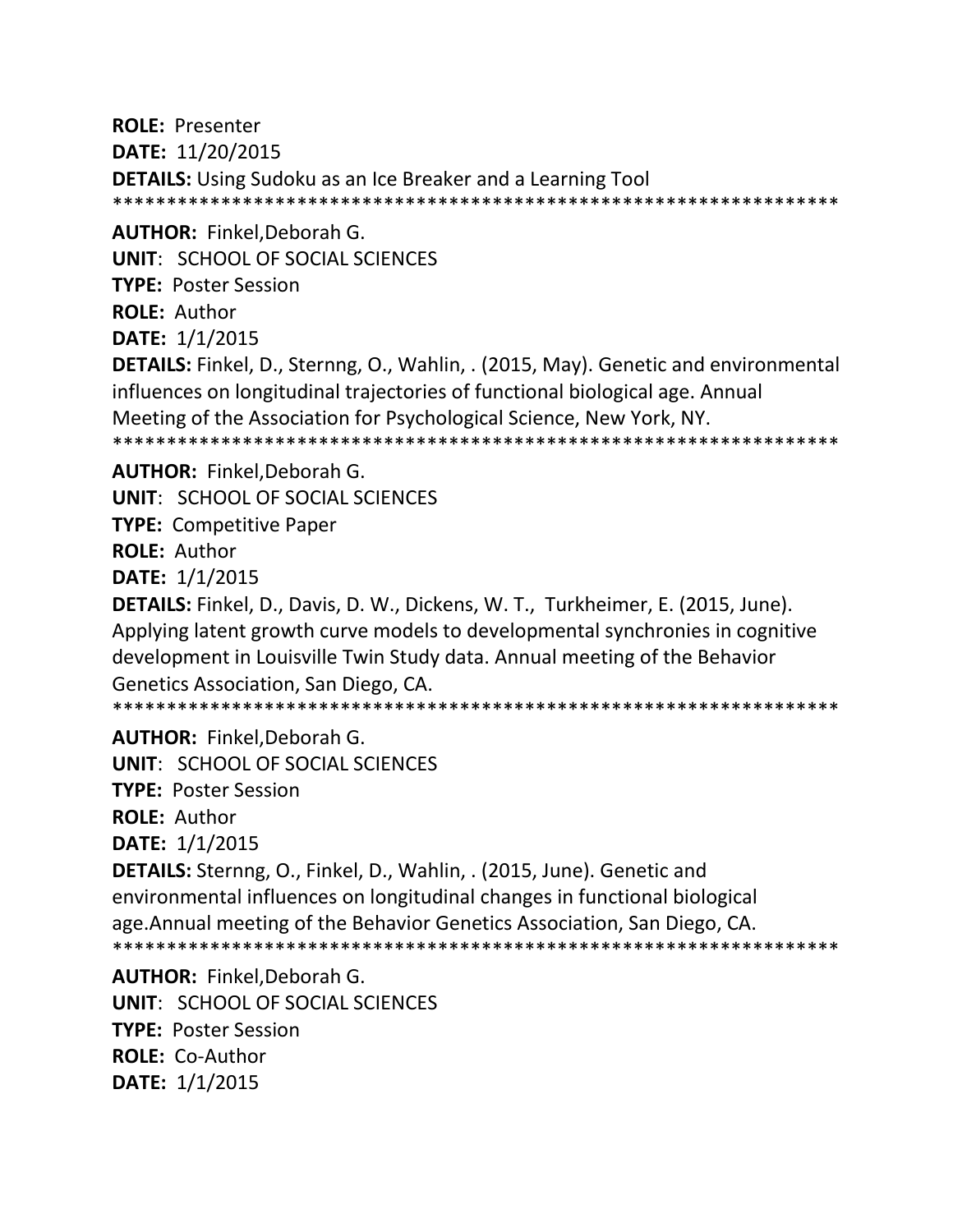**DETAILS:** Emery, C., Finkel, D., Dahl-Aslan, A., Gatz, M., Pedersen, N. L. (2015, November). Greater depressive symptoms lead to increased body fat in older adults. Annual meeting of the Gerontological Society of America, Orlando, FL. \*\*\*\*\*\*\*\*\*\*\*\*\*\*\*\*\*\*\*\*\*\*\*\*\*\*\*\*\*\*\*\*\*\*\*\*\*\*\*\*\*\*\*\*\*\*\*\*\*\*\*\*\*\*\*\*\*\*\*\*\*\*\*\*\*\*\*

**AUTHOR:** Finkel,Deborah G.

**UNIT**: SCHOOL OF SOCIAL SCIENCES

**TYPE:** Poster Session

**ROLE:** Co-Author

**DATE:** 1/1/2015

**DETAILS:** Piccinin, A. M., Brown, C. L., Robitaille, A., Koval, A., Finkel, D., Handschuh, P., Lee, L., Clouston, S.(2015, November). Multivariate change in physical and cognitive functioning: Associations in eight IALSA-affiliated longitudinal studies. Annual meeting of the Gerontological Society of America, Orlando, FL.

\*\*\*\*\*\*\*\*\*\*\*\*\*\*\*\*\*\*\*\*\*\*\*\*\*\*\*\*\*\*\*\*\*\*\*\*\*\*\*\*\*\*\*\*\*\*\*\*\*\*\*\*\*\*\*\*\*\*\*\*\*\*\*\*\*\*\*

**AUTHOR:** Finkel,Deborah G.

**UNIT**: SCHOOL OF SOCIAL SCIENCES

**TYPE:** Competitive Paper

**ROLE:** Co-Author

**DATE:** 1/1/2015

**DETAILS:** Davis, D. W., Finkel, D., Dickens, W. T., Turkheimer, E. (2015, June). Genetic and environmental contributions to behavioral stability during infancy: Revisiting Louisville Twin Study data. Annual meeting of the Behavior Genetics Association, San Diego, CA.

\*\*\*\*\*\*\*\*\*\*\*\*\*\*\*\*\*\*\*\*\*\*\*\*\*\*\*\*\*\*\*\*\*\*\*\*\*\*\*\*\*\*\*\*\*\*\*\*\*\*\*\*\*\*\*\*\*\*\*\*\*\*\*\*\*\*\*

**AUTHOR:** Finkel,Deborah G. **UNIT**: SCHOOL OF SOCIAL SCIENCES **TYPE:** Competitive Paper **ROLE:** Co-Author **DATE:** 1/1/2015 **DETAILS:** Turkheimer, E., Davis, D. W., Finkel, D., Dickens, W. T. (2015, June). Investigating poverty by heritability interactions in the Louisville Twin Study. Annual meeting of the Behavior Genetics Association, San Diego, CA. \*\*\*\*\*\*\*\*\*\*\*\*\*\*\*\*\*\*\*\*\*\*\*\*\*\*\*\*\*\*\*\*\*\*\*\*\*\*\*\*\*\*\*\*\*\*\*\*\*\*\*\*\*\*\*\*\*\*\*\*\*\*\*\*\*\*\* **AUTHOR:** Finkel,Deborah G.

**UNIT**: SCHOOL OF SOCIAL SCIENCES **TYPE:** Poster Session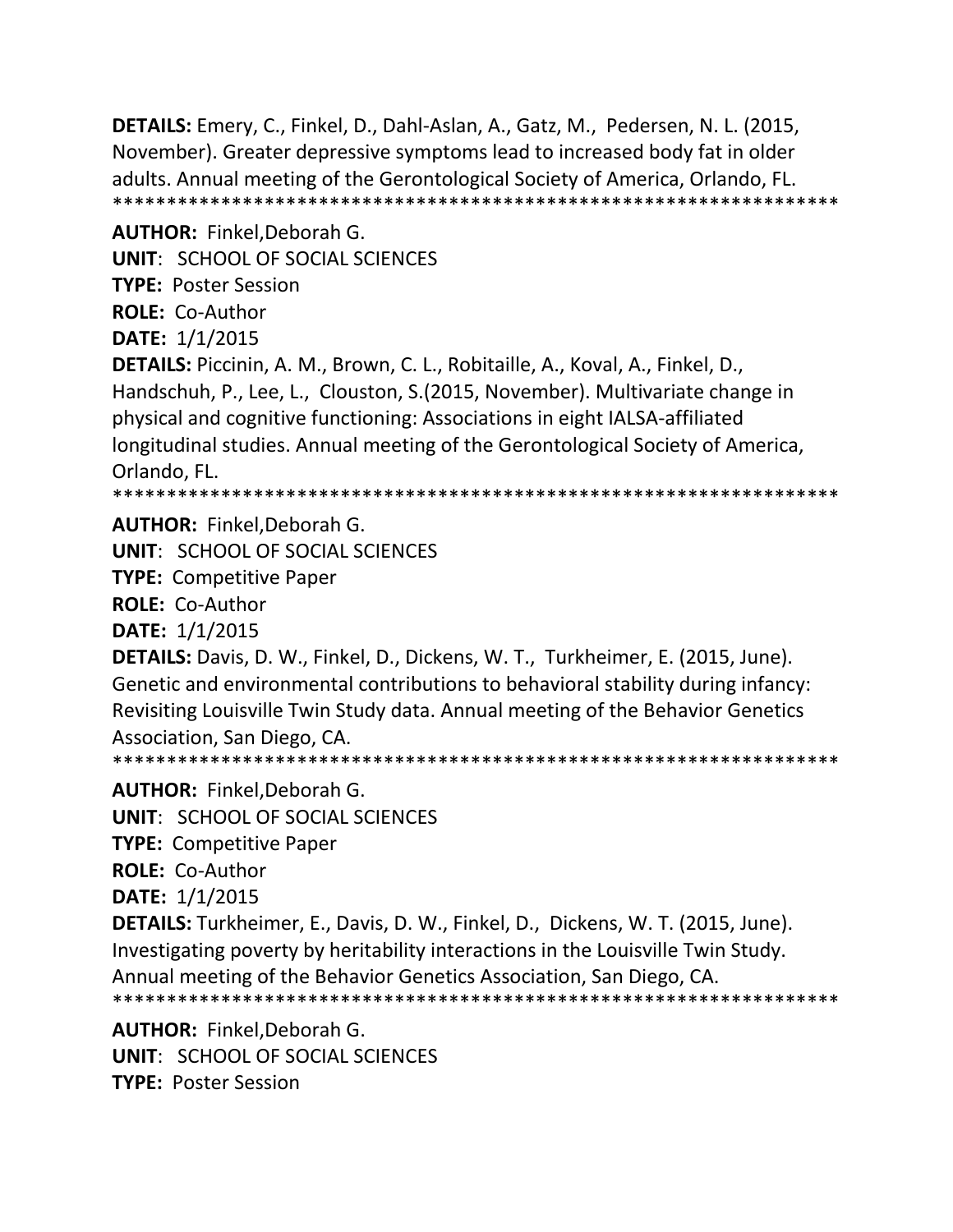**ROLE:** Co-Author

**DATE:** 1/1/2015

**DETAILS:** Vasilopoulos, T., Finkel, D., McGue, M., Kaprio, J., Franz, C., Pedersen, N. L. (2015, June). Smoking moderates the importance of genetic and environmental influences on lung function. Annual meeting of the Behavior Genetics Association, San Diego, CA.

\*\*\*\*\*\*\*\*\*\*\*\*\*\*\*\*\*\*\*\*\*\*\*\*\*\*\*\*\*\*\*\*\*\*\*\*\*\*\*\*\*\*\*\*\*\*\*\*\*\*\*\*\*\*\*\*\*\*\*\*\*\*\*\*\*\*\*

**AUTHOR:** Finkel,Deborah G.

**UNIT**: SCHOOL OF SOCIAL SCIENCES

**TYPE:** Poster Session

**ROLE:** Co-Author

**DATE:** 1/1/2015

**DETAILS:** Finkel, D., Sternng, O., Wahlin, . (2015, November). Longitudinal trends in functional biological age: Impact of lifestyle factors. Annual meeting of the Gerontological Society of America, Orlando, FL.

\*\*\*\*\*\*\*\*\*\*\*\*\*\*\*\*\*\*\*\*\*\*\*\*\*\*\*\*\*\*\*\*\*\*\*\*\*\*\*\*\*\*\*\*\*\*\*\*\*\*\*\*\*\*\*\*\*\*\*\*\*\*\*\*\*\*\*

**AUTHOR:** Forinash,Kyle

**UNIT**: SCHOOL OF NATURAL SCIENCES

**TYPE:** Invited Paper

**ROLE:** Presenter

**DATE:** 1/4/2015

**DETAILS:** K. Forinash; Environmental physics as part of a sustainability certificate and degree., invited talk at the annual meeting of the American Association of Physics Teachers in San Diego, CA, January 4-6, 2015.

\*\*\*\*\*\*\*\*\*\*\*\*\*\*\*\*\*\*\*\*\*\*\*\*\*\*\*\*\*\*\*\*\*\*\*\*\*\*\*\*\*\*\*\*\*\*\*\*\*\*\*\*\*\*\*\*\*\*\*\*\*\*\*\*\*\*\*

**AUTHOR:** Forinash,Kyle

**UNIT**: SCHOOL OF NATURAL SCIENCES

**TYPE:** Contributed Paper

**ROLE:** Presenter

**DATE:** 1/4/2015

**DETAILS:** K. Forinash, R. Wisman; A few ideas for using smart phones as data collection devices., contributed talk at the annual meeting of the American Association of Physics Teachers in San Diego, CA, January 4-6, 2015 \*\*\*\*\*\*\*\*\*\*\*\*\*\*\*\*\*\*\*\*\*\*\*\*\*\*\*\*\*\*\*\*\*\*\*\*\*\*\*\*\*\*\*\*\*\*\*\*\*\*\*\*\*\*\*\*\*\*\*\*\*\*\*\*\*\*\*

**AUTHOR:** Forinash,Kyle **UNIT**: SCHOOL OF NATURAL SCIENCES **TYPE:** Invited Talk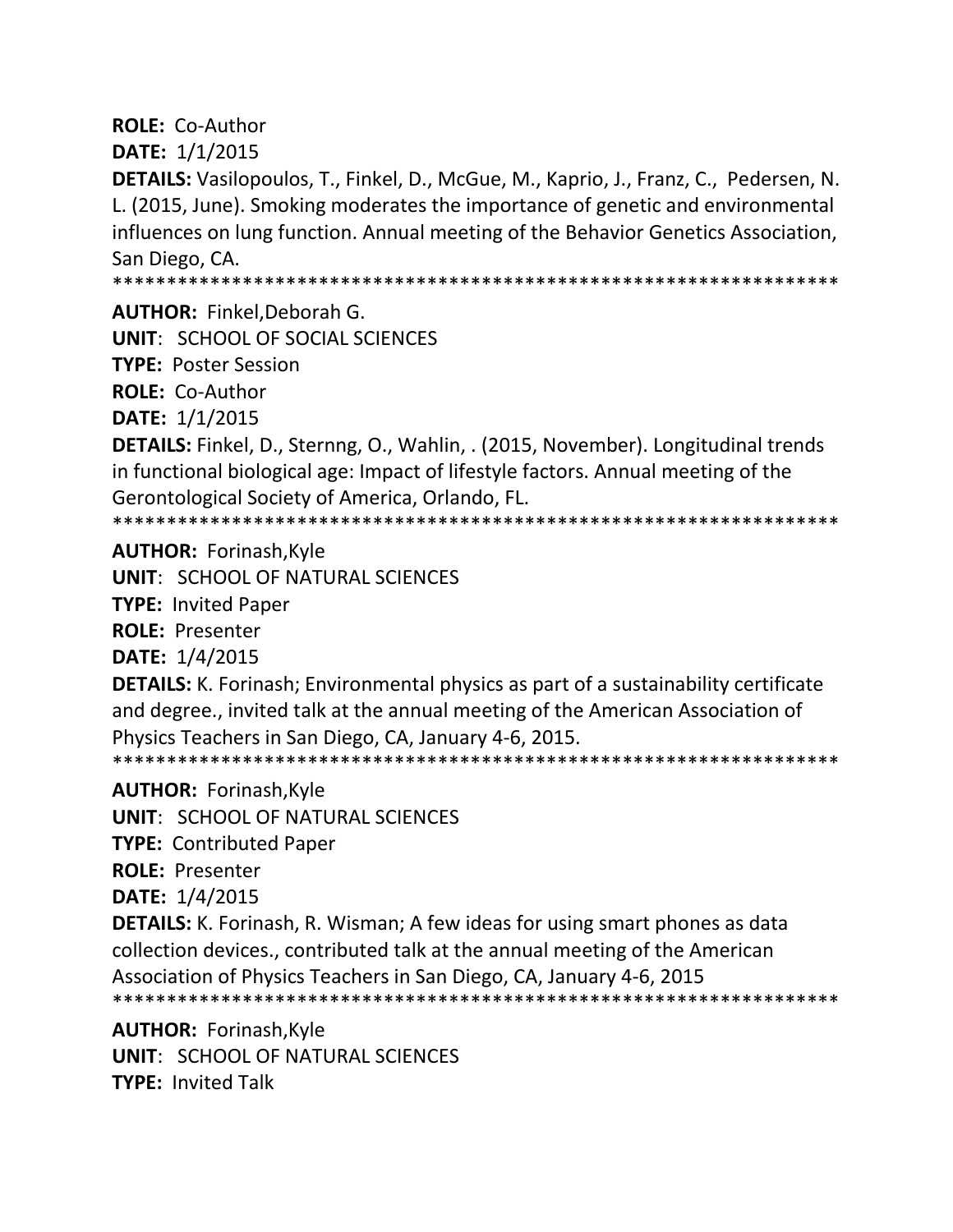**ROLE: Presenter** DATE: 4/10/2015 **DETAILS:** K. Forinash: Ideas for Teaching Environmental Physics, invited talk at the annual meeting of the PNACP (Pacific Northwest Association for College Physics), Bellingham, WA, April 10-11, 2015 

**AUTHOR: Free Kathleen Walsh UNIT: SCHOOL OF NURSING TYPE: Other ROLE: DATE: 01/01/201 DETAILS: Poster Title: Teaching Pediatric Growth and Development Through Virtual Simulation** 

**AUTHOR: Free, Kathleen Walsh UNIT: SCHOOL OF NURSING** TYPF: Other **ROLE:** DATE: 1/2/2015 **DETAILS: Poster Title: Teaching Pediatric Growth and Development Through** Virtual Simulation Poster Number: 62 

**AUTHOR: Free.Kathleen Walsh UNIT: SCHOOL OF NURSING** TYPE: Other

**ROLE:** 

DATE: 5/16/2015

**DETAILS:** Talk to Everyone at the Table The Use of Virtual Simulation to Promote Collaboration: An invited presentation on the use of virtual simulation to promote analysis and synthesis of complex ideas, problems and solutions. 

**AUTHOR: Fry, Melissa S. UNIT: SCHOOL OF SOCIAL SCIENCES TYPE: Professional Meeting ROLE: Presenter** DATE: 8/21/2015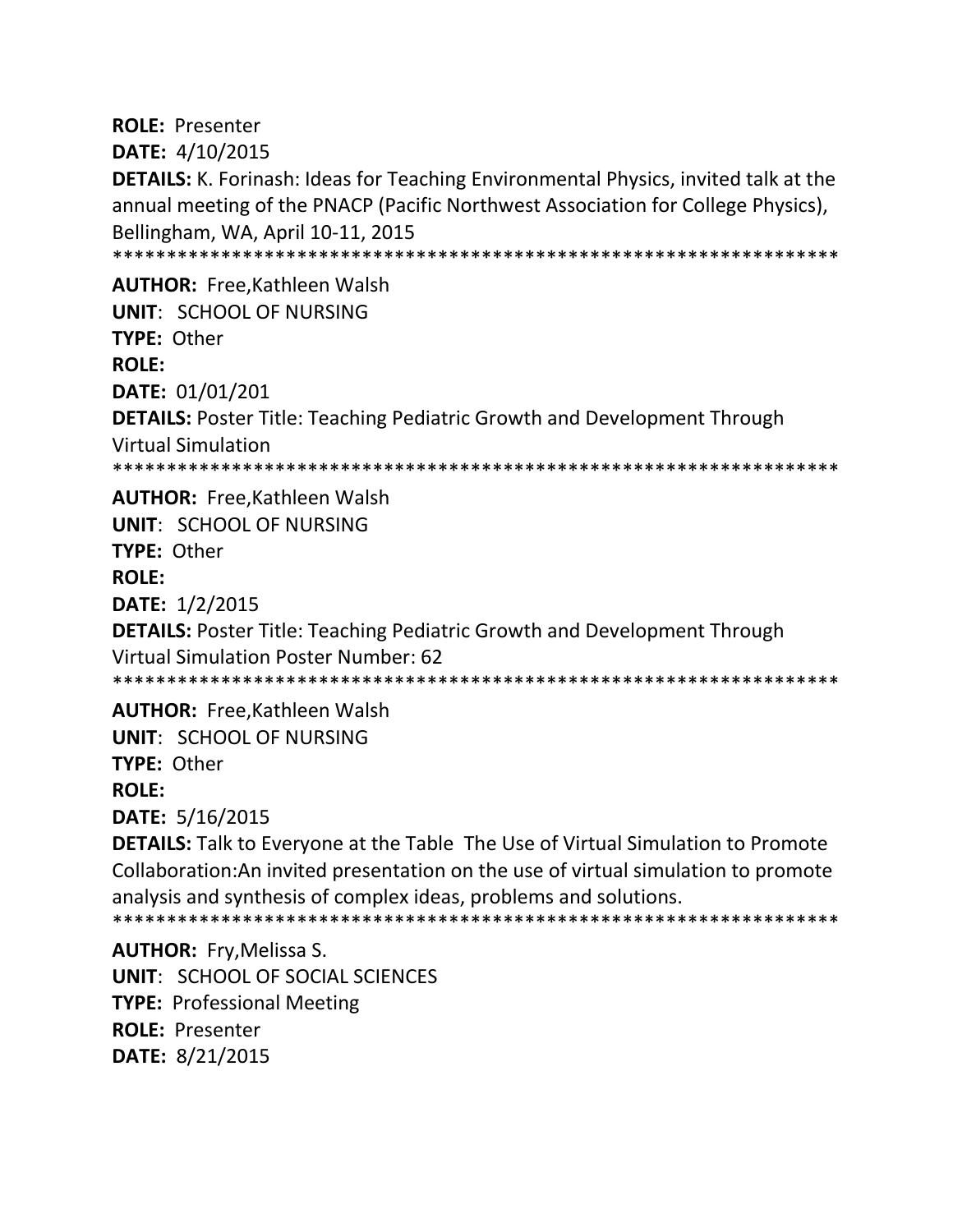**DETAILS:** Presented on a panel on developing degree programs in Applied Sociology. Shared information on our new Bachelor of Science in Sociology and how weve incorporated skills courses into the degree to better prepare students for jobs in applied fields. We also discussed the role of the Careers course and ways to incorporate applied research projects into courses. Served as a discussant for a section session.

**AUTHOR: Fry, Melissa S.** 

**UNIT: SCHOOL OF SOCIAL SCIENCES** 

**TYPE: Professional Meeting** 

**ROLE: Presenter** 

DATE: 10/8/2015

**DETAILS:** Presented Community Connectors and Transformative Change: A Role for Applied Research Centers. Took two students to the conference and supported their participation and engagement with the professional organization. Judged the Judith Little Problem Solving Competition. 

**AUTHOR: Galvin, Peter Reppert** 

**UNIT: SCHOOL OF NATURAL SCIENCES** 

**TYPE: Presentation** 

**ROLE:** 

DATE: 1/1/2015

**DETAILS:** Galvin, Peter R., Indiana University Southeast, Chronological Map of Piracy in Colonial Spanish America, 14921718Paper delivered to North American Cartographic Information Society (NACIS) Annual Meeting, Minneapolis, MN, October 2015Abstract published in the proceedings. 

**AUTHOR: Gritter, Elizabeth** 

**UNIT: SCHOOL OF SOCIAL SCIENCES** 

**TYPE: Conference** 

**ROLE: Speaker** 

**DATE: 3/1/2015** 

**DETAILS:** I gave a conference paper titled A New Day Breaking: A. Philip Randolph and the Challenge of Black Labor and Working-Class Activists to the Crump Machine in Memphis, Tennesee, 1943 to 1948, at the Southern Labor Studies Association meeting in Washington DC.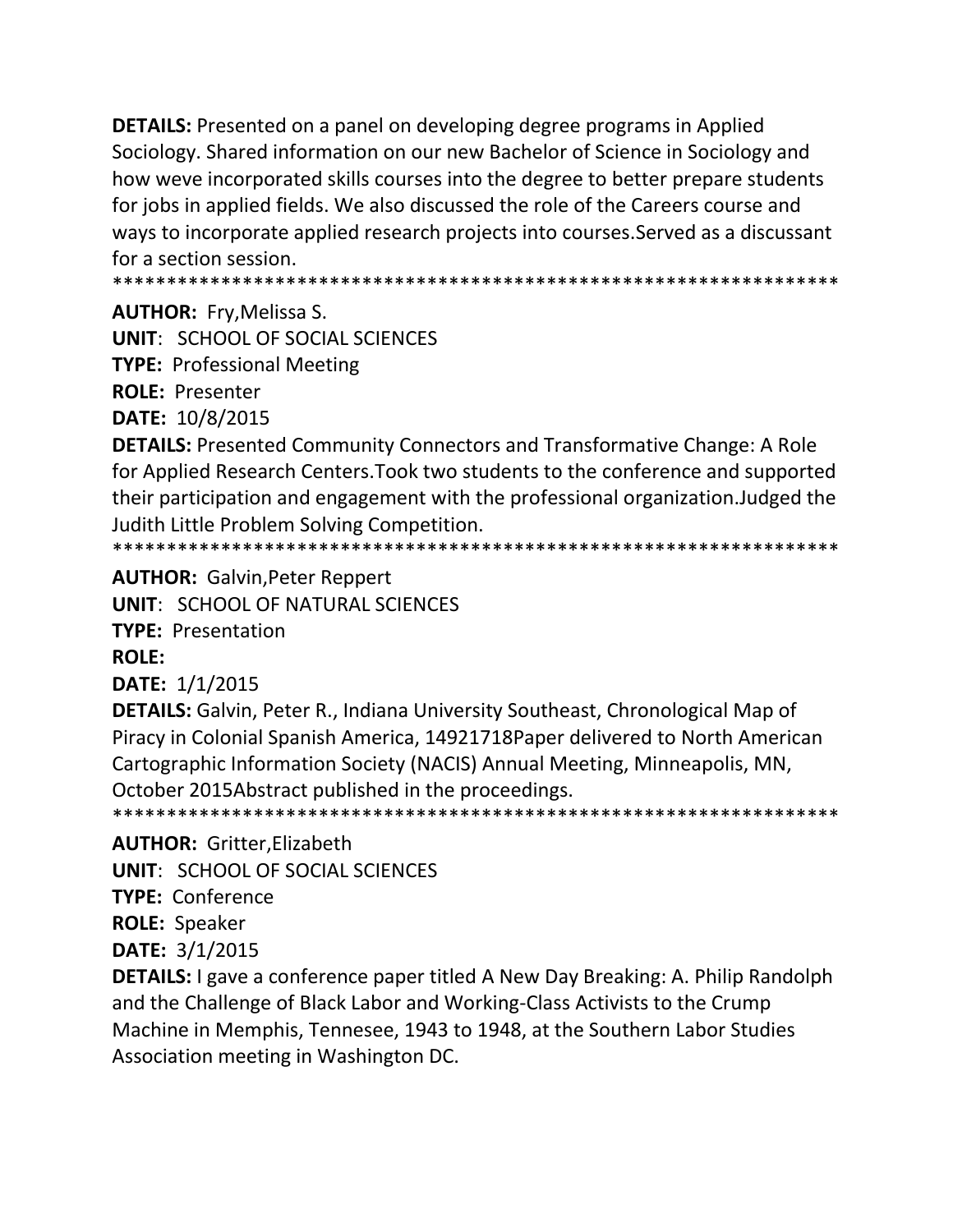**AUTHOR: Gritter, Elizabeth** 

**UNIT: SCHOOL OF SOCIAL SCIENCES** 

**TYPE: Conference** 

**ROLE: Speaker** 

**DATE: 10/1/2015** 

**DETAILS:** I delivered the paper titled Race and Policing: Memphis, Tennessee, as a Case Study at the Oral History Association meeting in Tampa, Florida.

**AUTHOR: Harper, Brian A** 

**UNIT: SCHOOL OF ARTS & LETTERS** 

**TYPE: Invited Talk** 

**ROLE: Panelist** 

**DATE: 1/1/2015** 

**DETAILS:** Live podcast interview: I was invited to participate in a live podcast panel discussion titled, Finding Your Voice, hosted by Jospeph Travis from Manchester, England. I participating on the panel on August 2nd and it was a really fun and engaging discussion. Since it was live, people from around the world were able to ask question via Twitter and we integrated those questions into our discussions.

**AUTHOR: Harper, Brian A UNIT: SCHOOL OF ARTS & LETTERS TYPE: Conference ROLE: Presenter** DATE: 1/1/2015 **DETAILS:** Panelist: The Social (Media) Experiment, National Council on the Education of Ceramic Art, Providence, Rhode Island 

**AUTHOR: Harper, Brian A UNIT: SCHOOL OF ARTS & LETTERS TYPE: Invited Talk ROLE:** DATE: 1/1/2015 **DETAILS:** Gallery Talk. Lux Center for the Arts, Lincoln, Nebraska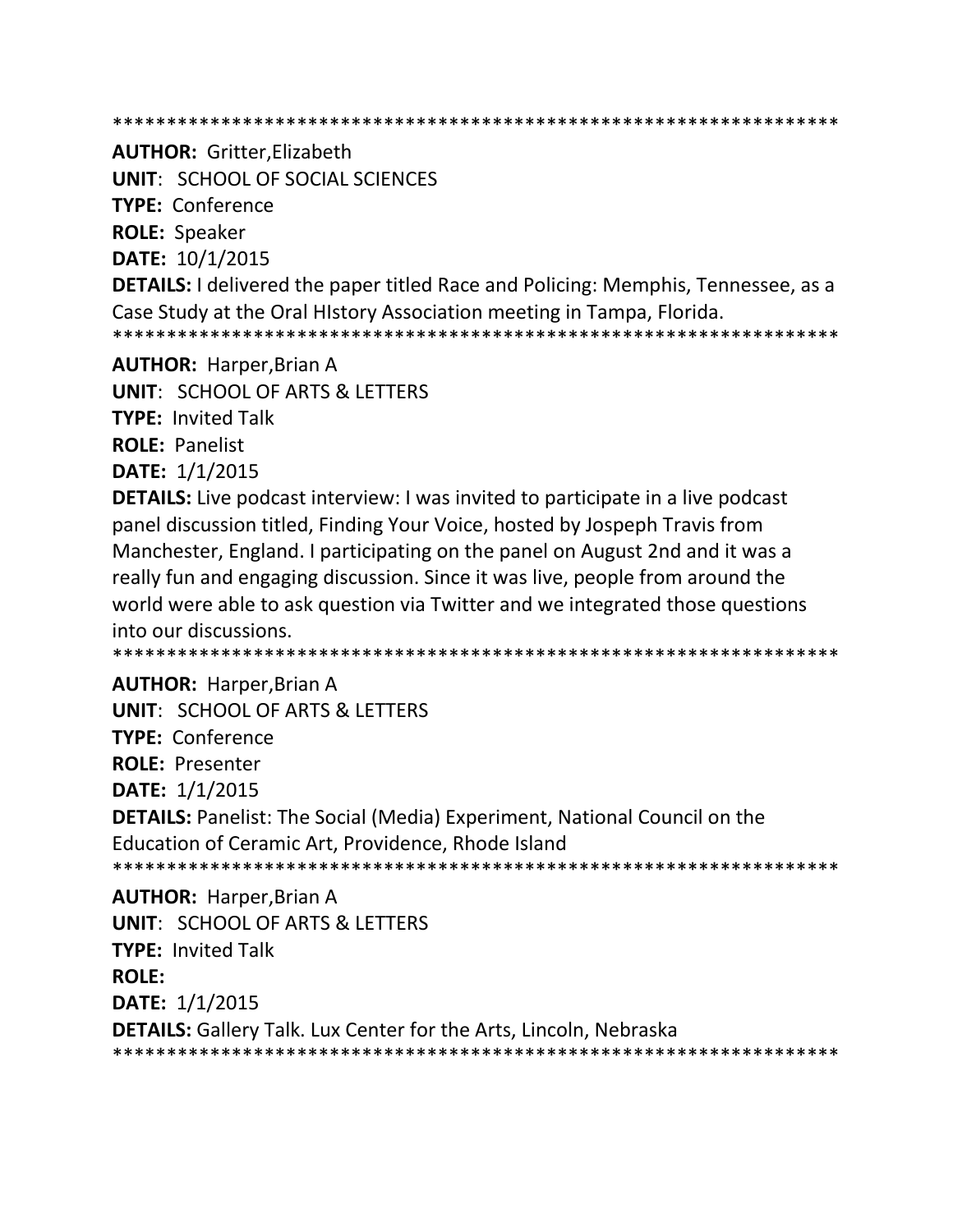**AUTHOR:** Harper,Brian A **UNIT**: SCHOOL OF ARTS & LETTERS **TYPE:** Invited Talk **ROLE: DATE:** 1/1/2015 **DETAILS:** Visiting Artist Lecture. University of Nebraska, Lincoln, Nebraska \*\*\*\*\*\*\*\*\*\*\*\*\*\*\*\*\*\*\*\*\*\*\*\*\*\*\*\*\*\*\*\*\*\*\*\*\*\*\*\*\*\*\*\*\*\*\*\*\*\*\*\*\*\*\*\*\*\*\*\*\*\*\*\*\*\*\* **AUTHOR:** Harper,Brian A **UNIT**: SCHOOL OF ARTS & LETTERS **TYPE:** Invited Talk **ROLE: DATE:** 1/1/2015 **DETAILS:** Visting Artist Lecture. Doane College, Crete, Nebraska \*\*\*\*\*\*\*\*\*\*\*\*\*\*\*\*\*\*\*\*\*\*\*\*\*\*\*\*\*\*\*\*\*\*\*\*\*\*\*\*\*\*\*\*\*\*\*\*\*\*\*\*\*\*\*\*\*\*\*\*\*\*\*\*\*\*\* **AUTHOR:** Harper,Brian A **UNIT**: SCHOOL OF ARTS & LETTERS **TYPE:** Invited Talk **ROLE: DATE:** 1/1/2015 **DETAILS:** Visiting Artist Lecture. Arrowmont Pentaculum: Five Media, One Forum (Invited Participant), Gatlinburg, Tennessee \*\*\*\*\*\*\*\*\*\*\*\*\*\*\*\*\*\*\*\*\*\*\*\*\*\*\*\*\*\*\*\*\*\*\*\*\*\*\*\*\*\*\*\*\*\*\*\*\*\*\*\*\*\*\*\*\*\*\*\*\*\*\*\*\*\*\* **AUTHOR:** Harper,Brian A **UNIT**: SCHOOL OF ARTS & LETTERS **TYPE:** Invited Talk **ROLE: DATE:** 1/1/2015 **DETAILS:** Artist Lecture and Panel Discussion Participant. Bowling Green State University, Bowling Green, Ohio \*\*\*\*\*\*\*\*\*\*\*\*\*\*\*\*\*\*\*\*\*\*\*\*\*\*\*\*\*\*\*\*\*\*\*\*\*\*\*\*\*\*\*\*\*\*\*\*\*\*\*\*\*\*\*\*\*\*\*\*\*\*\*\*\*\*\* **AUTHOR:** Harris,Kenneth J **UNIT**: SCHOOL OF BUSINESS **TYPE:** Competitive Paper

**ROLE:** Co-Author

**DATE:** 1/1/2015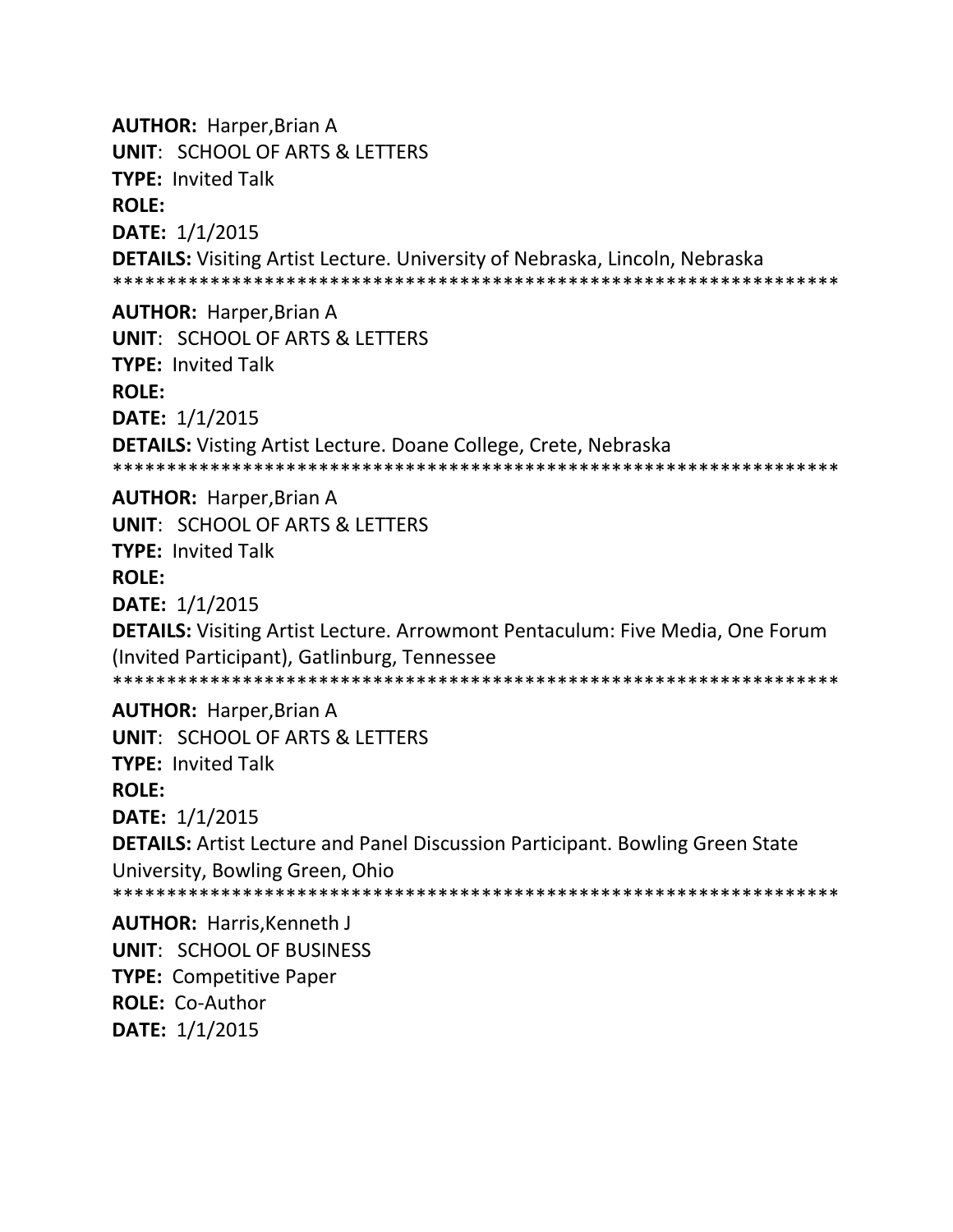**DETAILS:** Harris, K. J., Harris, R. B., Rossi, A. M. (2015). An Examination of the Curvilinear Relationships between Political Skill and Work Outcomes.Presented at the APA - Work, Stress, and Health meeting in May 2015 in Atlanta, Georgia. \*\*\*\*\*\*\*\*\*\*\*\*\*\*\*\*\*\*\*\*\*\*\*\*\*\*\*\*\*\*\*\*\*\*\*\*\*\*\*\*\*\*\*\*\*\*\*\*\*\*\*\*\*\*\*\*\*\*\*\*\*\*\*\*\*\*\*

**AUTHOR:** Harris,Kenneth J **UNIT**: SCHOOL OF BUSINESS **TYPE:** Competitive Paper **ROLE:** Co-Author **DATE:** 1/1/2015 **DETAILS:** Carlson, J., Carlson, D., Harris, R. B., Harris, K. J., Zivnuska, S. (2015). Social Media Use: Helpful or Harmful in the Workplace"Presented at the Western Academy of Management meeting in March 2015 in Honolulu, Hawaii. \*\*\*\*\*\*\*\*\*\*\*\*\*\*\*\*\*\*\*\*\*\*\*\*\*\*\*\*\*\*\*\*\*\*\*\*\*\*\*\*\*\*\*\*\*\*\*\*\*\*\*\*\*\*\*\*\*\*\*\*\*\*\*\*\*\*\*

**AUTHOR:** Harris,Kenneth J **UNIT**: SCHOOL OF BUSINESS **TYPE:** Competitive Paper **ROLE:** Co-Author **DATE:** 1/1/2015

**DETAILS:** Crawford, W. S., Kacmar, K. M., Harris, K. J., Cheung, G. W. (2015). It Takes Two: Examining the Incongruence of Impression Management Ratings by Actors and Audiences. Presented at the Academy of Management Meeting in August 2015 in Vancouver, Canada.

\*\*\*\*\*\*\*\*\*\*\*\*\*\*\*\*\*\*\*\*\*\*\*\*\*\*\*\*\*\*\*\*\*\*\*\*\*\*\*\*\*\*\*\*\*\*\*\*\*\*\*\*\*\*\*\*\*\*\*\*\*\*\*\*\*\*\*

**AUTHOR:** Harris,Kenneth J

**UNIT**: SCHOOL OF BUSINESS

**TYPE:** Competitive Paper

**ROLE:** Co-Author

**DATE:** 1/1/2015

**DETAILS:** Martinko, M. Harris, K. J. (2015). The Evolution of a Paradigmatic Perspective in the Organizational Sciences.To be presented at the Southern Management Association meeting in October 2015 in Tampa, Florida. \*\*\*\*\*\*\*\*\*\*\*\*\*\*\*\*\*\*\*\*\*\*\*\*\*\*\*\*\*\*\*\*\*\*\*\*\*\*\*\*\*\*\*\*\*\*\*\*\*\*\*\*\*\*\*\*\*\*\*\*\*\*\*\*\*\*\*

**AUTHOR:** Harris,Kenneth J **UNIT**: SCHOOL OF BUSINESS **TYPE:** Competitive Paper **ROLE:** Co-Author **DATE:** 1/1/2015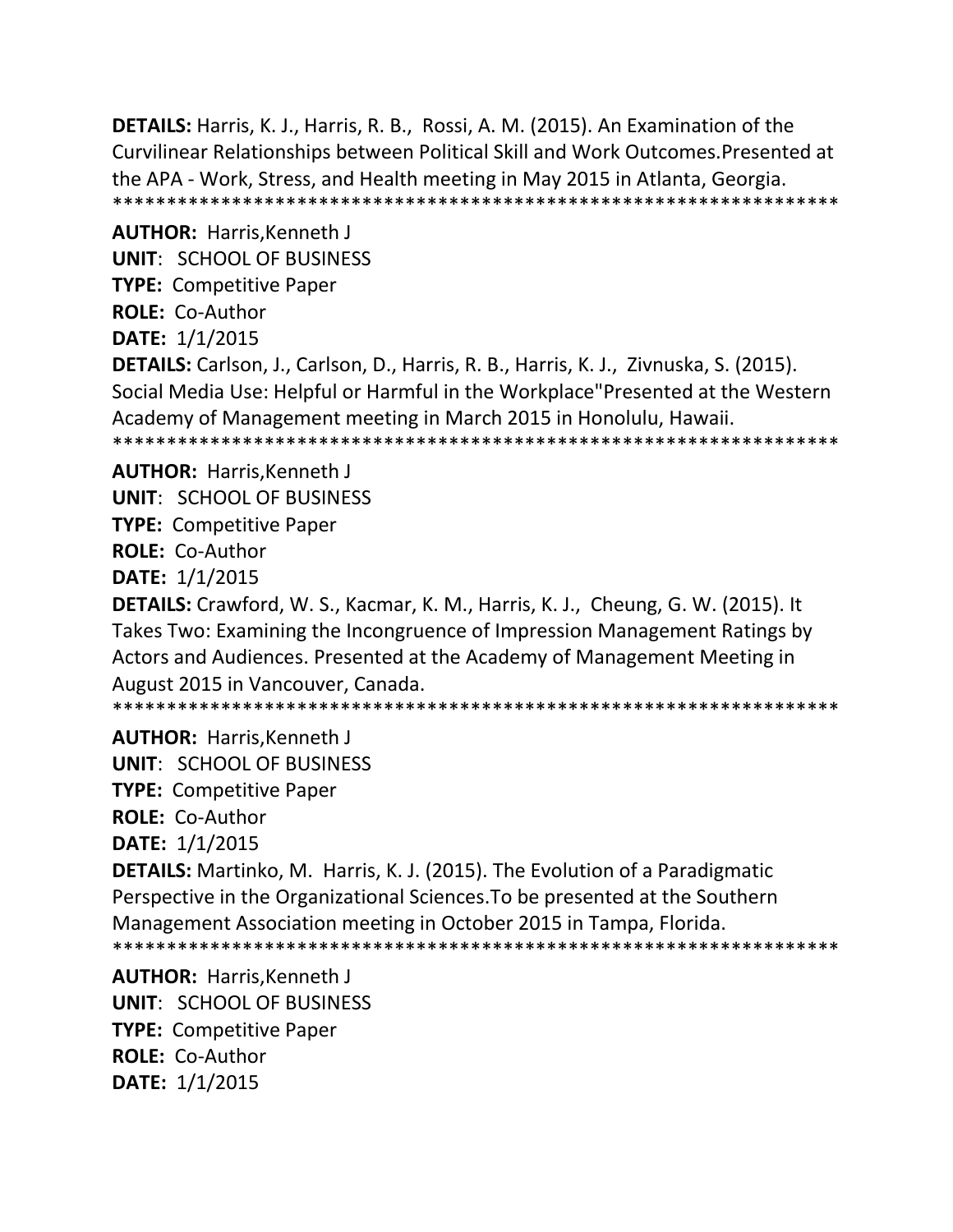DETAILS: Crawford, W., Kacmar, K. M., Harris, K. J. (2015). Now You See Me, Now You Dont: Using Political Skill to Navigate Negative Outcomes. To be presented at the Southern Management Association meeting in October 2015 in Tampa, Florida.

**AUTHOR: Harris, Ranida Boonthanom** 

**UNIT: SCHOOL OF BUSINESS TYPE: Presentation ROLE: Co-Author** DATE: 1/1/2014 **DETAILS:** An Examination of the Curvilinear Relationships between Political Skill and Work Outcomes

**AUTHOR: He.Yan UNIT: SCHOOL OF BUSINESS** 

**TYPE: Presentation** 

**ROLE: Presenter** 

**DATE: 1/1/2015** 

**DETAILS:** Financial Effects of Stock Ownership on Listed Chinese Companies: A Literature Survey with F. Long, presented at the Eastern Finance Association annual meeting, New Orleans, Louisiana, April 2015. 

**AUTHOR: Herdoiza-Estevez, Magdalena UNIT: SCHOOL OF EDUCATION TYPE: Invited Talk ROLE: Author** DATE: 11/30/2015 **DETAILS:** The public policy for the mainstreaming of equality in higher education presented to the Guayas higher education institutions (Guayaquil, November 30,  $2015)$ 

**AUTHOR: Herdoiza-Estevez, Magdalena UNIT: SCHOOL OF EDUCATION TYPE: Invited Talk ROLE:** Keynote or Plenary Speaker DATE: 10/19/2015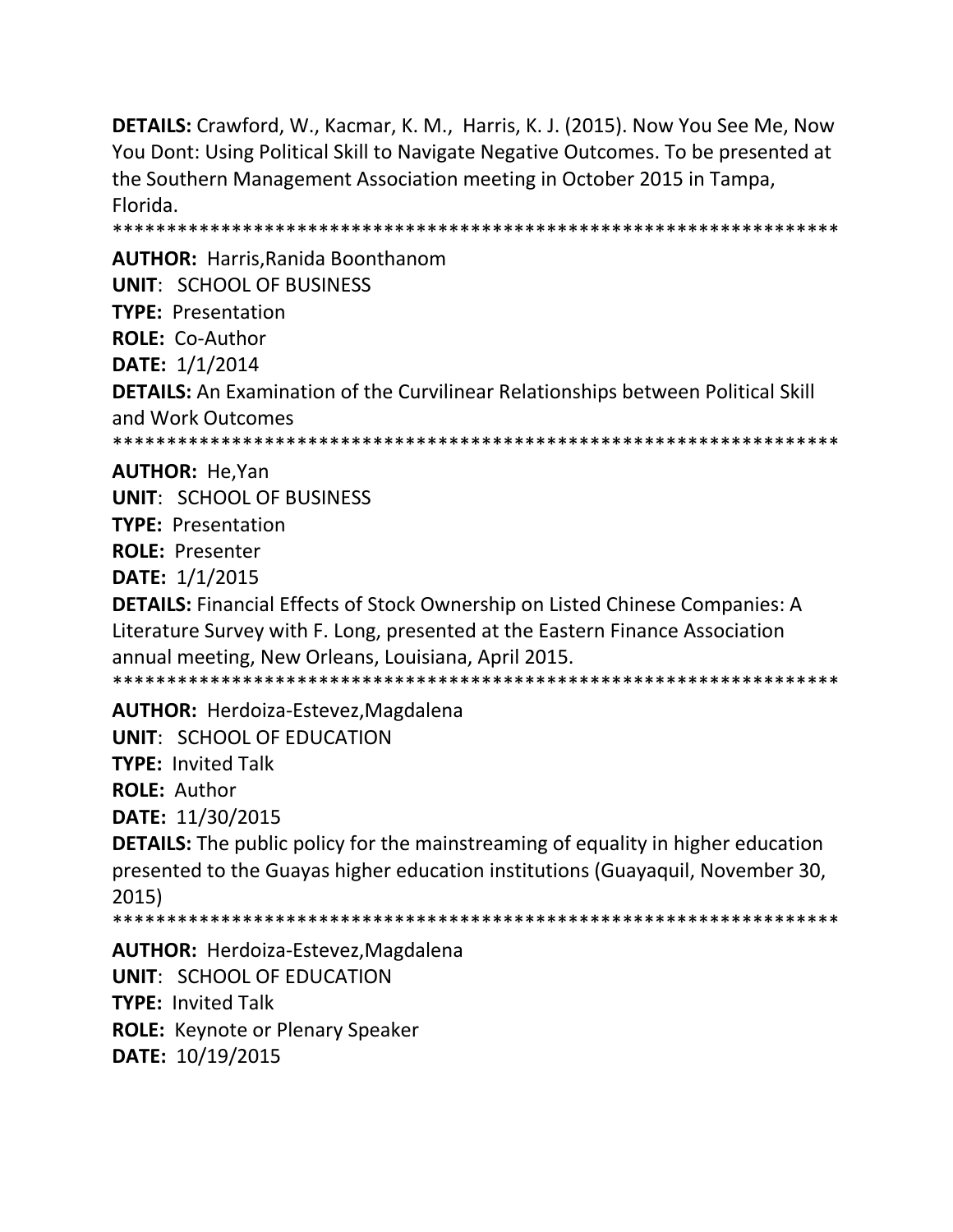**DETAILS:** Keynote at the launching of the book Building Equality in Higher Education (Herdoza, 2015). Quito, October 19, 2015. 

**AUTHOR: Herdoiza-Estevez, Magdalena UNIT: SCHOOL OF EDUCATION TYPE: Invited Talk ROLE:** Keynote or Plenary Speaker DATE: 12/7/2015 **DETAILS:** Public policy for the mainstreaming of equality in higher education 

**AUTHOR:** Herdoiza-Estevez, Magdalena **UNIT: SCHOOL OF EDUCATION TYPE: Invited Talk ROLE:** Keynote or Plenary Speaker DATE: 12/16/2015 **DETAILS:** Public policy for the mainstreaming of equality in higher education 

**AUTHOR:** Herdoiza-Estevez, Magdalena **UNIT: SCHOOL OF EDUCATION TYPE: Invited Talk ROLE:** Keynote or Plenary Speaker DATE: 12/22/2015 **DETAILS:** Public policy for the mainstreaming of equality in higher education and plans to make it happen. 

**AUTHOR: Herdoiza-Estevez, Magdalena** UNIT: SCHOOL OF FDUCATION **TYPE: Presentation ROLE: Panelist DATE: 11/24/2015 DETAILS:** Building equality accross international boundaries, presneted in the context of a Panel chaired by Dr. Doyin Coker-Kolo. **AUTHOR:** Herdoiza-Estevez, Magdalena **UNIT: SCHOOL OF EDUCATION** 

**TYPE: Invited Talk ROLE: Presenter**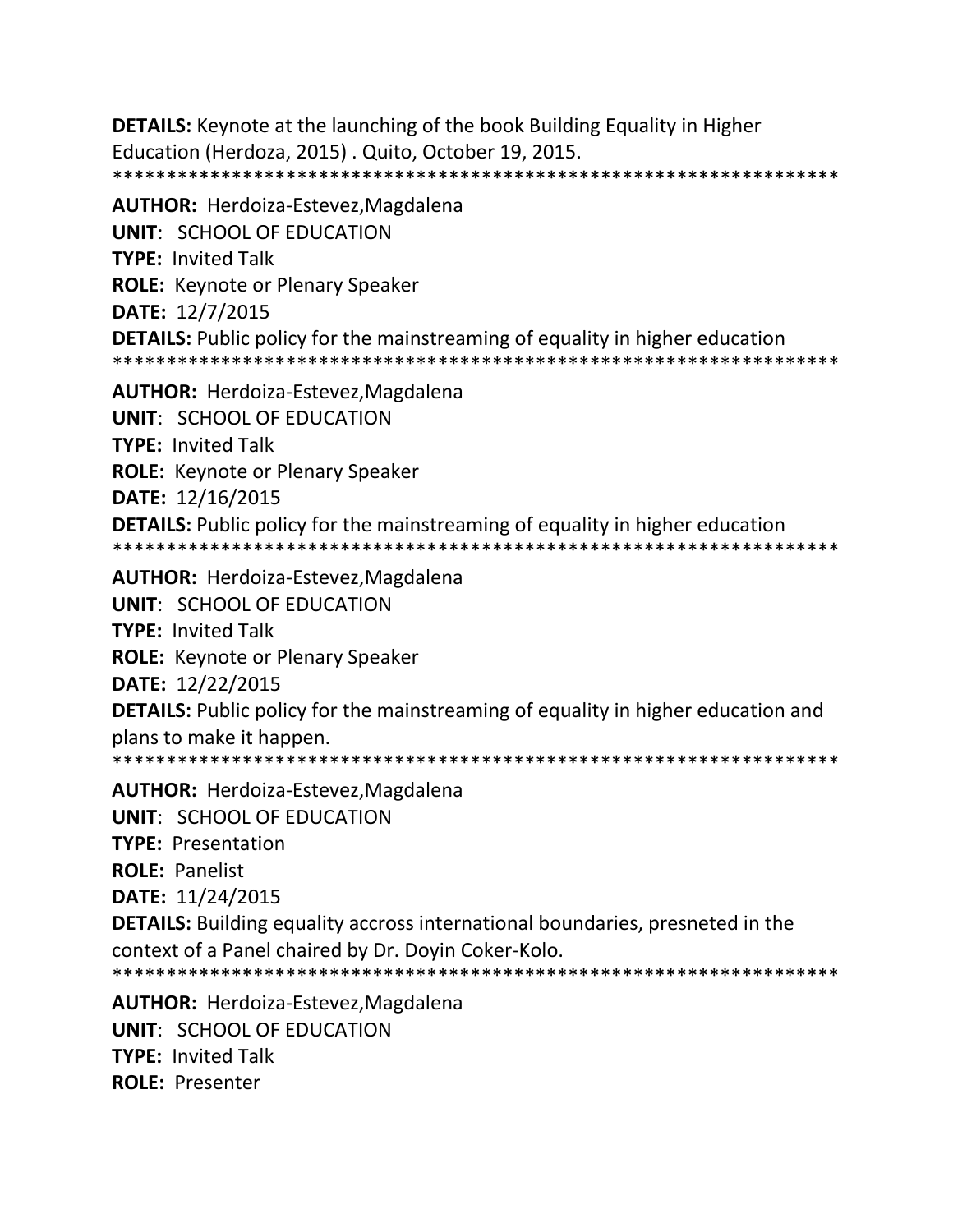**DATE:** 12/1/2015 **DETAILS:** Presentation at the National Meeting of the Higher Education Network on Gender Issues. \*\*\*\*\*\*\*\*\*\*\*\*\*\*\*\*\*\*\*\*\*\*\*\*\*\*\*\*\*\*\*\*\*\*\*\*\*\*\*\*\*\*\*\*\*\*\*\*\*\*\*\*\*\*\*\*\*\*\*\*\*\*\*\*\*\*\* **AUTHOR:** Herdoiza-Estevez,Magdalena **UNIT**: SCHOOL OF EDUCATION **TYPE:** Invited Talk **ROLE:** Presenter **DATE:** 12/8/2015 **DETAILS:** Equality as a requirement of quality. \*\*\*\*\*\*\*\*\*\*\*\*\*\*\*\*\*\*\*\*\*\*\*\*\*\*\*\*\*\*\*\*\*\*\*\*\*\*\*\*\*\*\*\*\*\*\*\*\*\*\*\*\*\*\*\*\*\*\*\*\*\*\*\*\*\*\* **AUTHOR:** Herdoiza-Estevez,Magdalena **UNIT**: SCHOOL OF EDUCATION **TYPE:** Presentation **ROLE:** Presenter **DATE:** 12/15/2015 **DETAILS:** Paper accepted. Conference to take place July 30 - August 1st, 2016. \*\*\*\*\*\*\*\*\*\*\*\*\*\*\*\*\*\*\*\*\*\*\*\*\*\*\*\*\*\*\*\*\*\*\*\*\*\*\*\*\*\*\*\*\*\*\*\*\*\*\*\*\*\*\*\*\*\*\*\*\*\*\*\*\*\*\* **AUTHOR:** Hoffman,Lisa **UNIT**: SCHOOL OF EDUCATION **TYPE:** Poster Session **ROLE:** Author **DATE:** 10/17/2015 **DETAILS:** Hoffman, L. (2015, October). Advocating for Reflective Practice in an Age of Accountability: Communicating the Importance of Teacher Action Research. Poster presented at the annual meeting of the Association of Teacher Educators, Indiana chapter, Columbus, Indiana. \*\*\*\*\*\*\*\*\*\*\*\*\*\*\*\*\*\*\*\*\*\*\*\*\*\*\*\*\*\*\*\*\*\*\*\*\*\*\*\*\*\*\*\*\*\*\*\*\*\*\*\*\*\*\*\*\*\*\*\*\*\*\*\*\*\*\*

**AUTHOR:** Hoffman,Lisa **UNIT**: SCHOOL OF EDUCATION **TYPE:** Competitive Paper **ROLE:** Co-Author **DATE:** 10/17/2015

**DETAILS:** Hoffman, L., Podikunju-Hussain, S. (2015, October). The Cultural Proficiency of Teacher Education and Counselor Candidates. Paper presented at the annual meeting of the Association of Teacher Educators, Indiana chapter, Columbus, Indiana.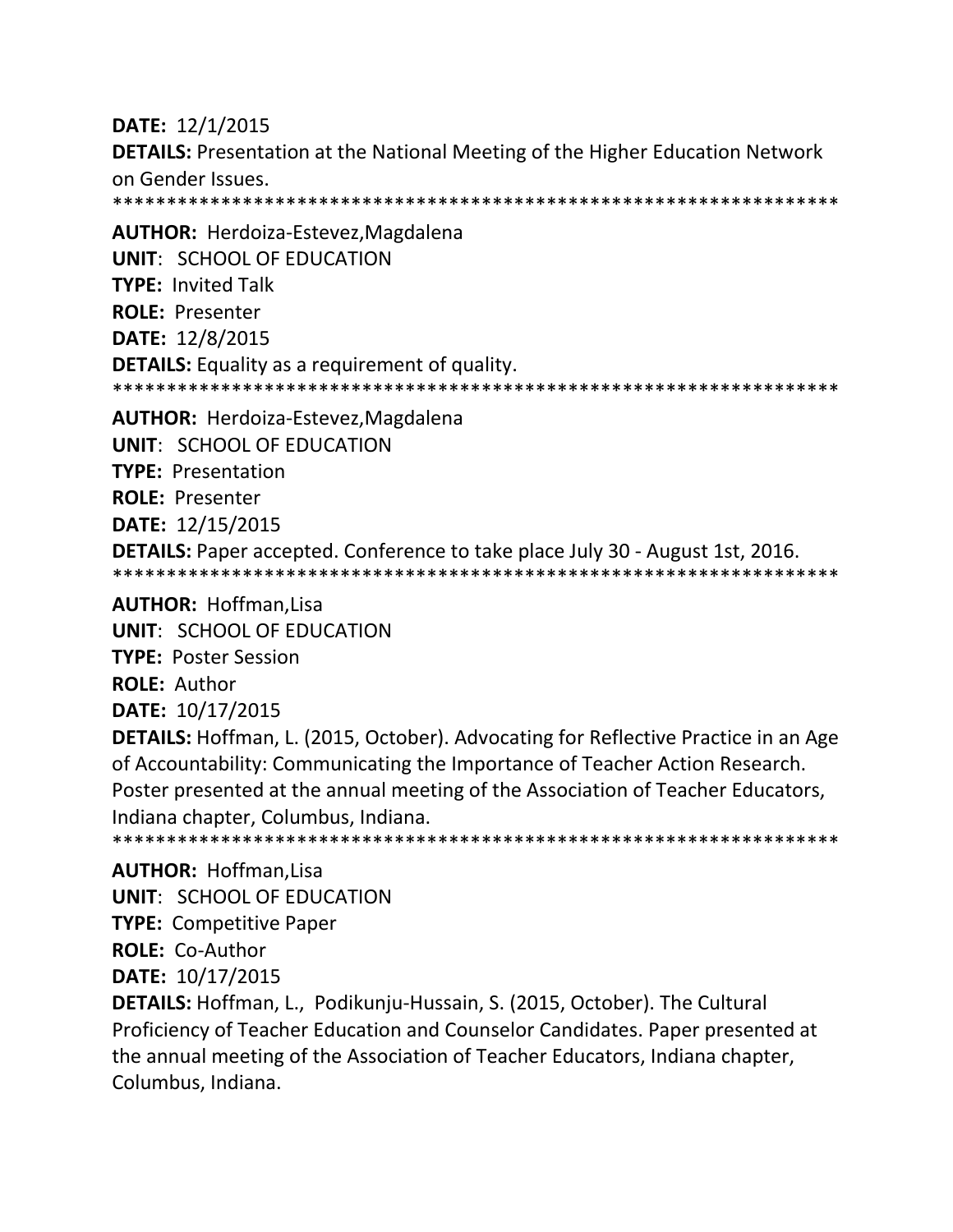\*\*\*\*\*\*\*\*\*\*\*\*\*\*\*\*\*\*\*\*\*\*\*\*\*\*\*\*\*\*\*\*\*\*\*\*\*\*\*\*\*\*\*\*\*\*\*\*\*\*\*\*\*\*\*\*\*\*\*\*\*\*\*\*\*\*\* **AUTHOR:** Hoffman,Lisa **UNIT**: SCHOOL OF EDUCATION **TYPE:** Competitive Paper **ROLE: DATE: DETAILS:** To develop culturally proficient Teducators and also to assess the effectiveness. \*\*\*\*\*\*\*\*\*\*\*\*\*\*\*\*\*\*\*\*\*\*\*\*\*\*\*\*\*\*\*\*\*\*\*\*\*\*\*\*\*\*\*\*\*\*\*\*\*\*\*\*\*\*\*\*\*\*\*\*\*\*\*\*\*\*\* **AUTHOR:** Hollenbeck,James E **UNIT**: SCHOOL OF EDUCATION **TYPE:** Presentation **ROLE:** Co-Presenter **DATE:** 2/3/2015 **DETAILS:** Hoosier Association of Science Teachers Annual Convention. Indianapolis, IN. February, 2015. \*\*\*\*\*\*\*\*\*\*\*\*\*\*\*\*\*\*\*\*\*\*\*\*\*\*\*\*\*\*\*\*\*\*\*\*\*\*\*\*\*\*\*\*\*\*\*\*\*\*\*\*\*\*\*\*\*\*\*\*\*\*\*\*\*\*\* **AUTHOR:** Hollenbeck,James E **UNIT**: SCHOOL OF EDUCATION **TYPE:** Conference **ROLE:** Facilitator **DATE:** 1/1/2015 **DETAILS:** Presider of a session on Science Education. \*\*\*\*\*\*\*\*\*\*\*\*\*\*\*\*\*\*\*\*\*\*\*\*\*\*\*\*\*\*\*\*\*\*\*\*\*\*\*\*\*\*\*\*\*\*\*\*\*\*\*\*\*\*\*\*\*\*\*\*\*\*\*\*\*\*\* **AUTHOR:** Hollenbeck,James E **UNIT**: SCHOOL OF EDUCATION **TYPE:** Invited Talk **ROLE:** Presenter **DATE:** 2/3/2015 **DETAILS:** Hoosier Association of Science Teachers Annual Convention. Indianapolis, IN. February, 2015. \*\*\*\*\*\*\*\*\*\*\*\*\*\*\*\*\*\*\*\*\*\*\*\*\*\*\*\*\*\*\*\*\*\*\*\*\*\*\*\*\*\*\*\*\*\*\*\*\*\*\*\*\*\*\*\*\*\*\*\*\*\*\*\*\*\*\* **AUTHOR:** Hollenbeck,James E

**UNIT**: SCHOOL OF EDUCATION **TYPE:** Invited Talk **ROLE:** Presenter **DATE:** 10/23/2015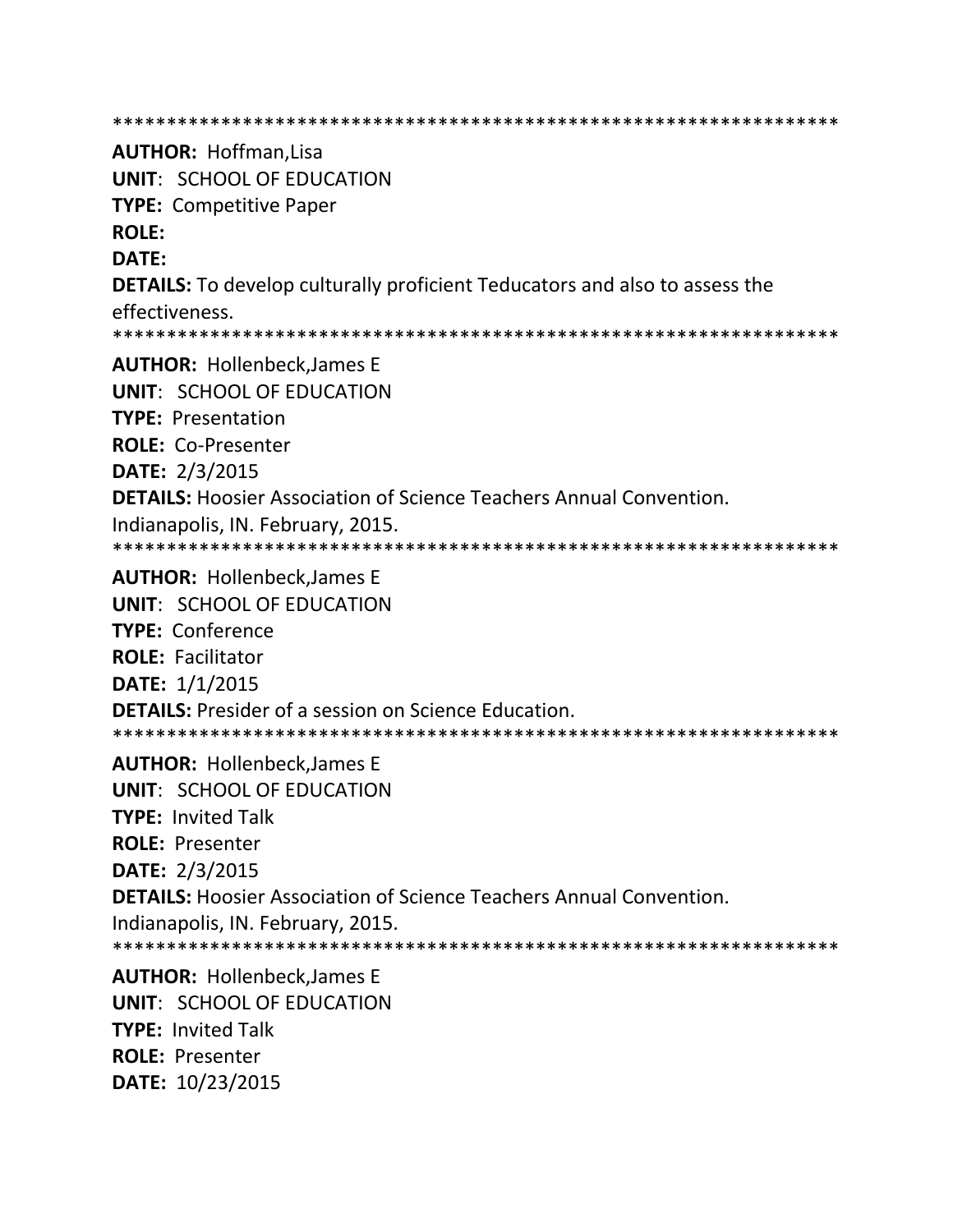**DETAILS:** British Columbia Science Teachers Association (BCSTA) science education conference, Catalyst 2015 - October 23rd, 2015 Thinking like a Scientist, H.J. Cambie Secondary School, Richmond, B.C. and the University of British Columbia, Vancouver. B.C. CA. October, 2015. \*\*\*\*\*\*\*\*\*\*\*\*\*\*\*\*\*\*\*\*\*\*\*\*\*\*\*\*\*\*\*\*\*\*\*\*\*\*\*\*\*\*\*\*\*\*\*\*\*\*\*\*\*\*\*\*\*\*\*\*\*\*\*\*\*\*\*

**AUTHOR:** Hollenbeck,James E **UNIT**: SCHOOL OF EDUCATION **TYPE:** Other **ROLE:** 

**DATE:** 4/9/2015

**DETAILS:** THe NGSS Collaborative, Composed of six institutions in Chicago, the NGSS Collaborative will present its plans and strategies for helping teachers, schools, and districts transition to the NGSS. Presenter(s): Wendy Jackson (University of California, Berkeley: Berkeley, CA), Liz Lehman (The University of Chicago: Chicago, IL), Rachel Shefner (Loyola University Chicago: Chicago, IL), Stacy Wenzel (Loyola University Chicago: Chicago, IL), Chandra James (Chicago Public Schools: Chicago, IL)

\*\*\*\*\*\*\*\*\*\*\*\*\*\*\*\*\*\*\*\*\*\*\*\*\*\*\*\*\*\*\*\*\*\*\*\*\*\*\*\*\*\*\*\*\*\*\*\*\*\*\*\*\*\*\*\*\*\*\*\*\*\*\*\*\*\*\*

**AUTHOR:** Hughes,Melanie Elizabeth

**UNIT**: LIBRARY

**TYPE:** Workshop

**ROLE:** Facilitator

**DATE:** 10/22/2015

**DETAILS:** Hughes, M. E., Keefe, T. J., Allman, R. Dahlgren, D. (2015, October). Growth Mindset Brownbag for Faculty. IU Southeast Library.The 2014-2016 FACET Leadership Institute Team held this meeting as a follow-up to our presentation at the August Faculty In-Service.

\*\*\*\*\*\*\*\*\*\*\*\*\*\*\*\*\*\*\*\*\*\*\*\*\*\*\*\*\*\*\*\*\*\*\*\*\*\*\*\*\*\*\*\*\*\*\*\*\*\*\*\*\*\*\*\*\*\*\*\*\*\*\*\*\*\*\*

**AUTHOR:** Hughes,Melanie Elizabeth

**UNIT**: LIBRARY

**TYPE:** Presentation

**ROLE:** Presenter

**DATE:** 10/17/2015

**DETAILS:** Hughes, M. E. Silpayamanant, J. (2015, October). Fostering Self-directed Montessori High School Graduates: operating within the constraints of the everchanging Indiana Public Charter School Accountability Framework. Poster presented at the Association of Teacher EducatorsIndiana Chapter, 68th Annual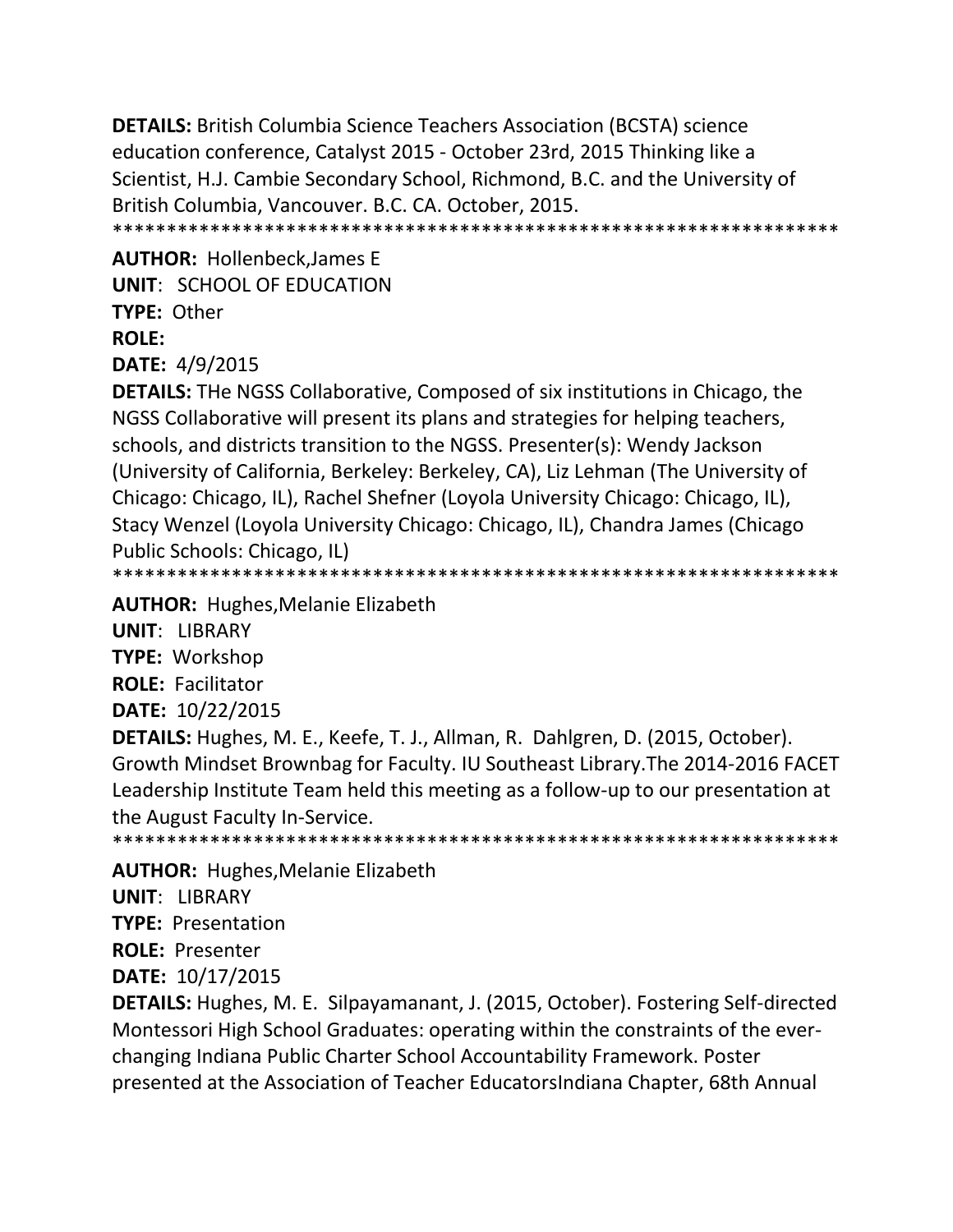Fall Teacher Educator Conference, Challenges of Accountability: Beyond a Rock and a Hard Place, Columbus, IN.

\*\*\*\*\*\*\*\*\*\*\*\*\*\*\*\*\*\*\*\*\*\*\*\*\*\*\*\*\*\*\*\*\*\*\*\*\*\*\*\*\*\*\*\*\*\*\*\*\*\*\*\*\*\*\*\*\*\*\*\*\*\*\*\*\*\*\*

#### **AUTHOR:** Hughes,Melanie Elizabeth

**UNIT**: LIBRARY

**TYPE:** Competitive Paper

## **ROLE:**

# **DATE:**

**DETAILS:** Hughes, M. E. and J. Silpayamanant (2015). Dream School Graduates: The experiences of the earliest alumni of Community Montessori Public Charter School, New Albany, Indiana, USA, a paper presented at School Memories: New Trends in Historical Research into Education: Heuristic Perspectives and Methodogical Issues, International Symposium. Seville, Spain: Universidad de Sevilla, Facultad de Ciencias de la Educacin, 22-23 September 2015.LA MEMORIA ESCOLAR: Nuevas tendencias en la investigacin histrico-educativa:perspectivas heursticas y cuestiones metodolgicas, Simposio Internacional (SEVILLA, 22-23 Septiembre de 2015).School Memories: New Trends in Historical Research into Education: Heuristic Perspectives and Methodogical Issues, International Symposium \*\*\*\*\*\*\*\*\*\*\*\*\*\*\*\*\*\*\*\*\*\*\*\*\*\*\*\*\*\*\*\*\*\*\*\*\*\*\*\*\*\*\*\*\*\*\*\*\*\*\*\*\*\*\*\*\*\*\*\*\*\*\*\*\*\*\*

**AUTHOR:** Hughes,Melanie Elizabeth

**UNIT**: LIBRARY **TYPE:** Conference

# **ROLE:**

# **DATE:**

**DETAILS:** Hughes, M. E. , Cash, K. J. Pinkston, G. (2015, October). Partnering with the Academic Librarian in Preparing for the Accreditation Visit: a case study for better library collections, targeted instruction, and research collaborations. Paper presented at the meeting of the Association of Teacher EducatorsIndiana Chapter, 68th Annual Fall Teacher Educator Conference, Challenges of Accountability: Beyond a Rock and a Hard Place, Columbus, IN.This presentation of the research I worked on with my intern, Kristen Cash, where we interviewed faculty members from the School of Education to determine research subject areas of faculty for their own work and for the areas where their students perform research for projects in their courses.

\*\*\*\*\*\*\*\*\*\*\*\*\*\*\*\*\*\*\*\*\*\*\*\*\*\*\*\*\*\*\*\*\*\*\*\*\*\*\*\*\*\*\*\*\*\*\*\*\*\*\*\*\*\*\*\*\*\*\*\*\*\*\*\*\*\*\*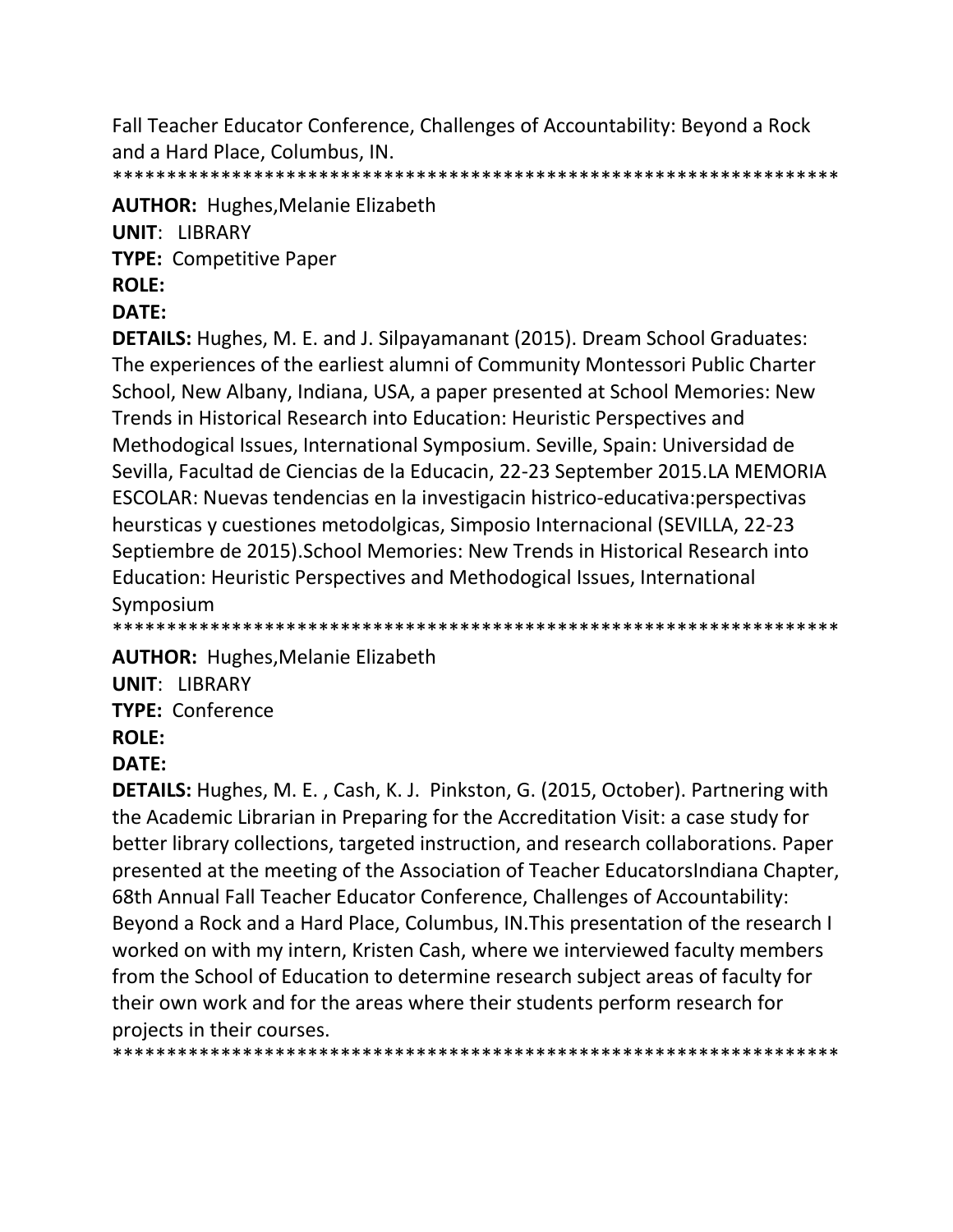**AUTHOR:** Hunt,Randy E. **UNIT**: SCHOOL OF NATURAL SCIENCES **TYPE:** Presentation **ROLE:** Co-Author **DATE:** 1/1/2015 **DETAILS:** Title: Micheal Roberts (student) and Randy Hunt. Male Leafhoppers Appear to Vary Their Mating Signal Based on Female Response \*\*\*\*\*\*\*\*\*\*\*\*\*\*\*\*\*\*\*\*\*\*\*\*\*\*\*\*\*\*\*\*\*\*\*\*\*\*\*\*\*\*\*\*\*\*\*\*\*\*\*\*\*\*\*\*\*\*\*\*\*\*\*\*\*\*\* **AUTHOR:** Johnson,Cathy **UNIT**: SCHOOL OF EDUCATION **TYPE:** Presentation **ROLE:** Presenter **DATE:** 4/17/2015 **DETAILS:** Johnson, C. M. ( 2015, April) Reconstructing Disciplinary Literacy from the View of Multimodal Literacy Roundtable session. American Educational Research Association, Chicago, IL. \*\*\*\*\*\*\*\*\*\*\*\*\*\*\*\*\*\*\*\*\*\*\*\*\*\*\*\*\*\*\*\*\*\*\*\*\*\*\*\*\*\*\*\*\*\*\*\*\*\*\*\*\*\*\*\*\*\*\*\*\*\*\*\*\*\*\* **AUTHOR:** Johnson,Cathy **UNIT**: SCHOOL OF EDUCATION **TYPE:** Presentation **ROLE:** Presenter **DATE:** 5/29/2015

**DETAILS:** Johnson, C.M., Mink, D., Singleton, J. (2015, May) New Kids on the Block.Symposium session. Teaching Professors Conference, Atlanta, GA. \*\*\*\*\*\*\*\*\*\*\*\*\*\*\*\*\*\*\*\*\*\*\*\*\*\*\*\*\*\*\*\*\*\*\*\*\*\*\*\*\*\*\*\*\*\*\*\*\*\*\*\*\*\*\*\*\*\*\*\*\*\*\*\*\*\*\*

**AUTHOR:** Johnson,Sandra L

**UNIT**: SCHOOL OF NATURAL SCIENCES

**TYPE:** Presentation

**ROLE:** Co-Presenter

**DATE:** 8/11/2015

**DETAILS:** Co-presenter with Dr. Michele Zimmerman to New Albany/Southern Indiana chapter of AAPC for continuing education.Topic: Introduction to Pharmacology and Pharmacokinetics and Coding Basics \*\*\*\*\*\*\*\*\*\*\*\*\*\*\*\*\*\*\*\*\*\*\*\*\*\*\*\*\*\*\*\*\*\*\*\*\*\*\*\*\*\*\*\*\*\*\*\*\*\*\*\*\*\*\*\*\*\*\*\*\*\*\*\*\*\*\*

**AUTHOR:** Kahn,Meghan C **UNIT**: SCHOOL OF SOCIAL SCIENCES **TYPE:** Poster Session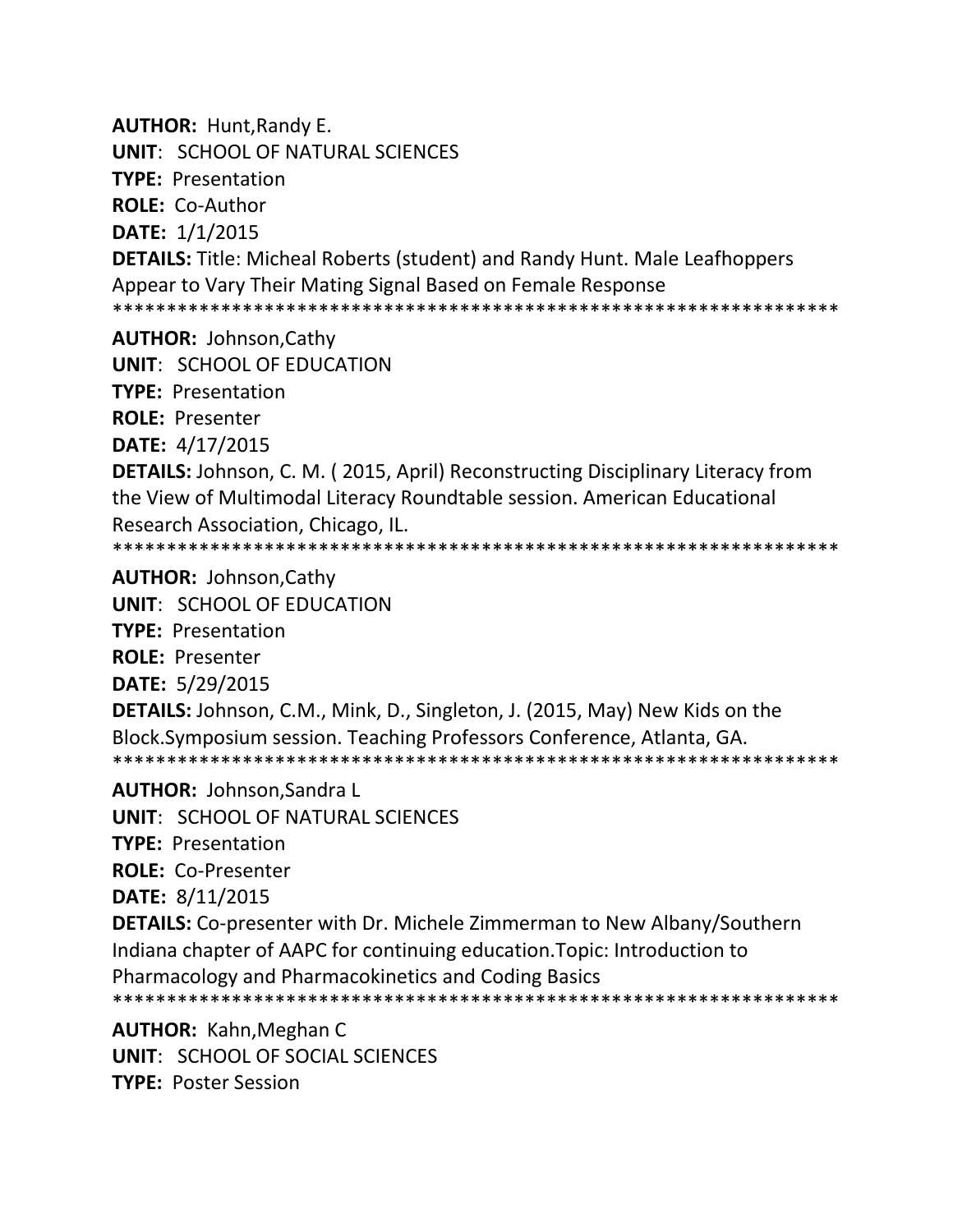**ROLE:** Author

**DATE:** 3/21/2015

**DETAILS:** Kahn, M. C. (2015, March). Olfactory and visual cues for a conditional discrimination task in homing pigeons. Poster session presented at the Indiana Academy of Sciences meeting,Indianapolis, IN.

\*\*\*\*\*\*\*\*\*\*\*\*\*\*\*\*\*\*\*\*\*\*\*\*\*\*\*\*\*\*\*\*\*\*\*\*\*\*\*\*\*\*\*\*\*\*\*\*\*\*\*\*\*\*\*\*\*\*\*\*\*\*\*\*\*\*\*

**AUTHOR:** Kahn,Meghan C

**UNIT**: SCHOOL OF SOCIAL SCIENCES

**TYPE:** Poster Session

**ROLE:** Author

**DATE:** 5/2/2015

**DETAILS:** Kahn, M. C. (2015, May). A method for introducing students to a flipped classroom. Poster session presented at the Midwestern Psychological Association conference, Chicago, IL.

\*\*\*\*\*\*\*\*\*\*\*\*\*\*\*\*\*\*\*\*\*\*\*\*\*\*\*\*\*\*\*\*\*\*\*\*\*\*\*\*\*\*\*\*\*\*\*\*\*\*\*\*\*\*\*\*\*\*\*\*\*\*\*\*\*\*\*

**AUTHOR:** Kahn,Meghan C

**UNIT**: SCHOOL OF SOCIAL SCIENCES

**TYPE:** Symposium

**ROLE:** Presenter

**DATE:** 5/1/2015

**DETAILS:** Kahn, M. C., Manson, T., Woodward, L. Ramsey, A. K. (2015, May). Engaging students in learning outside the traditional classroom. Symposium presented at the annual meeting of the Society for the Teaching of Psychology, Chicago, IL.

\*\*\*\*\*\*\*\*\*\*\*\*\*\*\*\*\*\*\*\*\*\*\*\*\*\*\*\*\*\*\*\*\*\*\*\*\*\*\*\*\*\*\*\*\*\*\*\*\*\*\*\*\*\*\*\*\*\*\*\*\*\*\*\*\*\*\*

**AUTHOR:** Kimmer,Christopher James **UNIT**: SCHOOL OF NATURAL SCIENCES **TYPE:** Invited Talk **ROLE:** Presenter **DATE:** 10/28/2015 **DETAILS:** Effect of Adhesion Layers on Thermal Conductance for Model Systems \*\*\*\*\*\*\*\*\*\*\*\*\*\*\*\*\*\*\*\*\*\*\*\*\*\*\*\*\*\*\*\*\*\*\*\*\*\*\*\*\*\*\*\*\*\*\*\*\*\*\*\*\*\*\*\*\*\*\*\*\*\*\*\*\*\*\*

**AUTHOR:** Kirchner,Gretchen **UNIT**: SCHOOL OF NATURAL SCIENCES **TYPE:** Poster Session **ROLE:** Contributor **DATE:** 1/1/2015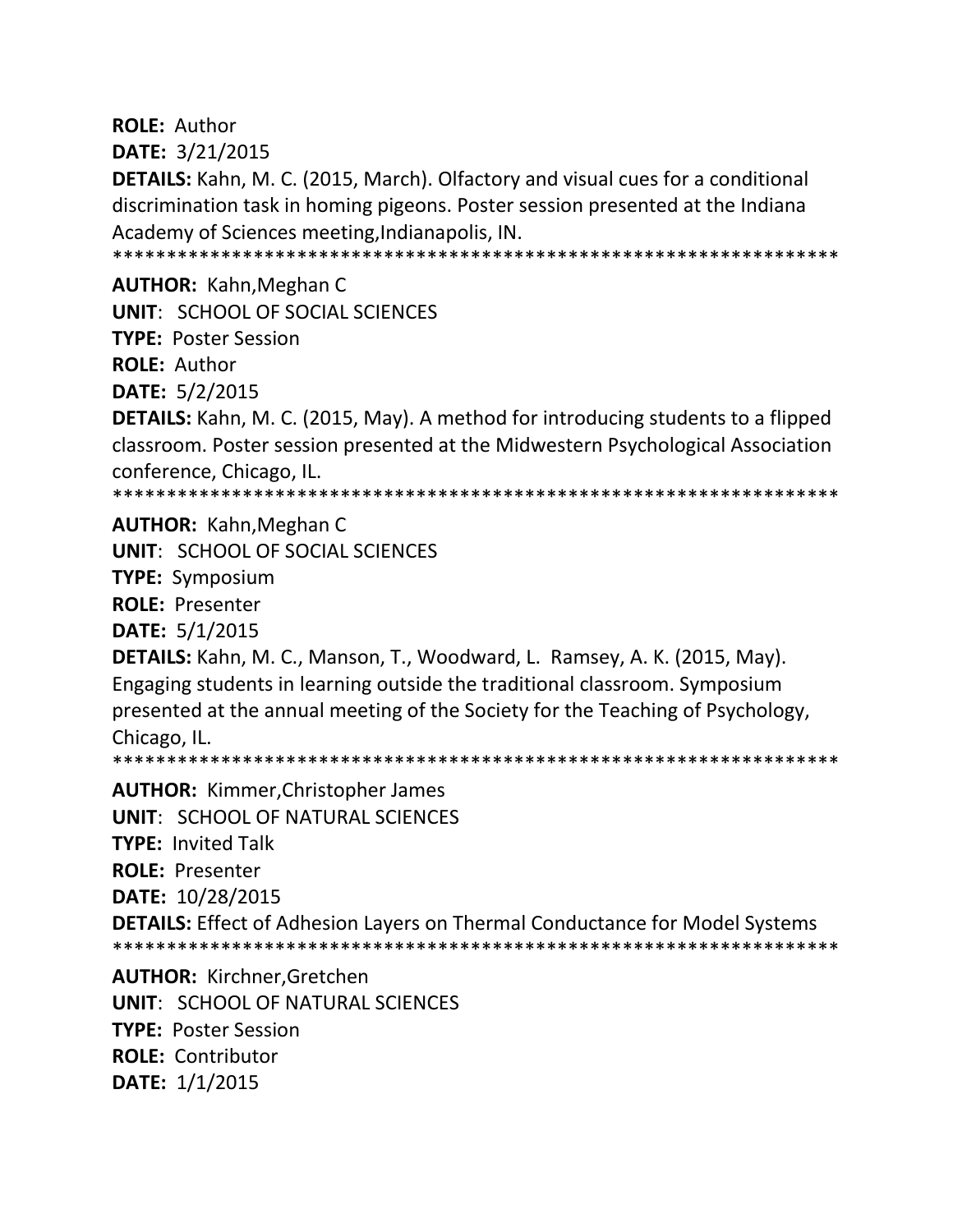**DETAILS:** Poster presentation Deciphering the Role of the SinR gene Homolog in Halobacillus BBL2006 by Jesie Martinez, undergraduate in my research laboratory. 

**AUTHOR: Kirchner, Gretchen** 

**UNIT: SCHOOL OF NATURAL SCIENCES** 

**TYPE: Poster Session** 

**ROLE: Presenter** 

DATE: 1/1/2015

**DETAILS:** Poster presentation - The Characterization of a Unique Environmental Isolate of Halobacillus Bacteria from Big Bone Lick State Park, Kentucky. I presented this poster at the Indiana Academy of Science Spring 2015 meeting. 

**AUTHOR: Kordsmeier, Gregory T** 

**UNIT: SCHOOL OF SOCIAL SCIENCES** 

**TYPE: Competitive Paper** 

**ROLE: Author** 

DATE: 10/31/2015

**DETAILS:** I applied and was selected to present a paper, Beyond Student Evaluations: Providing Direct Evidence of Student Learning, at the 2016 NCSA Annual Meeting.

**AUTHOR: Kordsmeier, Gregory T UNIT: SCHOOL OF SOCIAL SCIENCES TYPE: Conference ROLE: Discussant** 

DATE: 12/8/2015

**DETAILS:** I was asked to act as a discussant for a panel on Student Writing throughout the Curriculum at the 2016 NCSA Annual Meeting. 

**AUTHOR: Kordsmeier, Gregory T UNIT: SCHOOL OF SOCIAL SCIENCES TYPE: Presentation ROLE: Panelist DATE: 12/5/2014** 

**DETAILS:** I was invited to be a part of a panel on teaching Research Methods and Statistics that was submitted December 5, 2014. I presented a paper called Methods Literacy: Teaching Undergraduate Students How to Evaluate Research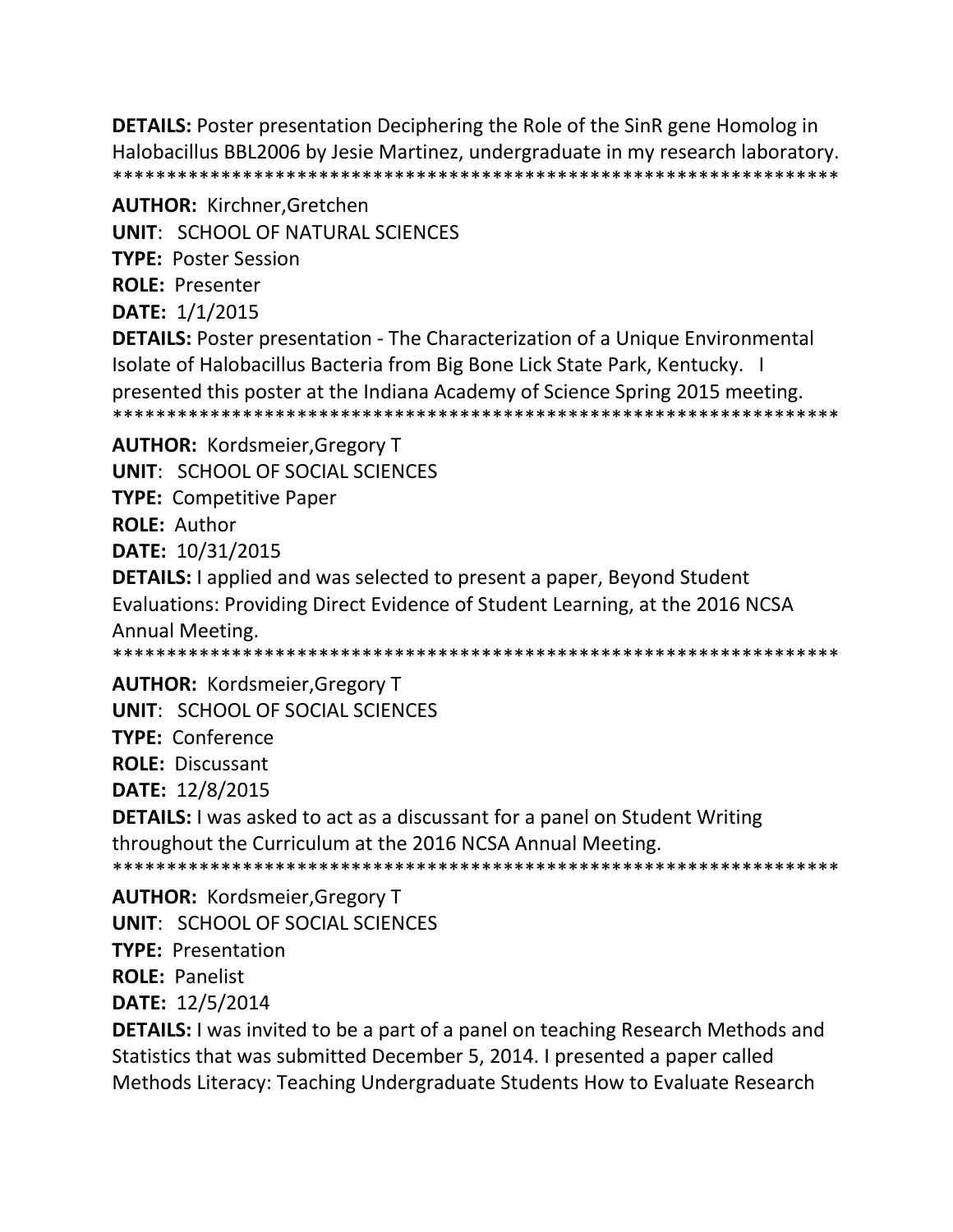presented at the 2015 North Central Sociological Associations Annual Meeting, April 10, 2015. This presentation covered ways to structure a course in order to have students learn how to critically evaluate the methodology of published social science research as part of a panel on Voices of Experience: Teaching Research Methods and Statistics.

\*\*\*\*\*\*\*\*\*\*\*\*\*\*\*\*\*\*\*\*\*\*\*\*\*\*\*\*\*\*\*\*\*\*\*\*\*\*\*\*\*\*\*\*\*\*\*\*\*\*\*\*\*\*\*\*\*\*\*\*\*\*\*\*\*\*\*

**AUTHOR:** Kutis,Barbara **UNIT**: SCHOOL OF ARTS & LETTERS **TYPE:** Presentation **ROLE:** Author **DATE:** 11/6/2015 **DETAILS:** Corruption and Consumption: Maria Marshalls Engagement with Childhood, Family Values and Motherhood. \*\*\*\*\*\*\*\*\*\*\*\*\*\*\*\*\*\*\*\*\*\*\*\*\*\*\*\*\*\*\*\*\*\*\*\*\*\*\*\*\*\*\*\*\*\*\*\*\*\*\*\*\*\*\*\*\*\*\*\*\*\*\*\*\*\*\*

**AUTHOR:** Lambert,Alysa D.

**UNIT**: SCHOOL OF BUSINESS

**TYPE:** Presentation

**ROLE:** Co-Author

**DATE:** 3/11/2015

**DETAILS:** Yanson, R. C. Lambert. A. D. (2015). E-Learning Preferences in Professional Development: The Impact of Learning Method and Recency. Presentation at the Western Academy of Management Annual Conference in Kauai, HI.

\*\*\*\*\*\*\*\*\*\*\*\*\*\*\*\*\*\*\*\*\*\*\*\*\*\*\*\*\*\*\*\*\*\*\*\*\*\*\*\*\*\*\*\*\*\*\*\*\*\*\*\*\*\*\*\*\*\*\*\*\*\*\*\*\*\*\*

**AUTHOR:** Lambert,Alysa D. **UNIT**: SCHOOL OF BUSINESS **TYPE:** Competitive Paper

**ROLE:** Co-Author

**DATE:** 10/29/2015

**DETAILS:** Mann, M. J., Yanson, R. Lambert, A. D. (2015). Using Service Learning to Improve Interviewer and Interviewee Effectiveness. Paper presented at the Southern Management Association Annual Conference in St. Petersburg, FL. Awarded Best Paper in the Innovative Teaching Track.

\*\*\*\*\*\*\*\*\*\*\*\*\*\*\*\*\*\*\*\*\*\*\*\*\*\*\*\*\*\*\*\*\*\*\*\*\*\*\*\*\*\*\*\*\*\*\*\*\*\*\*\*\*\*\*\*\*\*\*\*\*\*\*\*\*\*\*

**AUTHOR:** Lambert,Alysa D. **UNIT**: SCHOOL OF BUSINESS **TYPE:** Invited Talk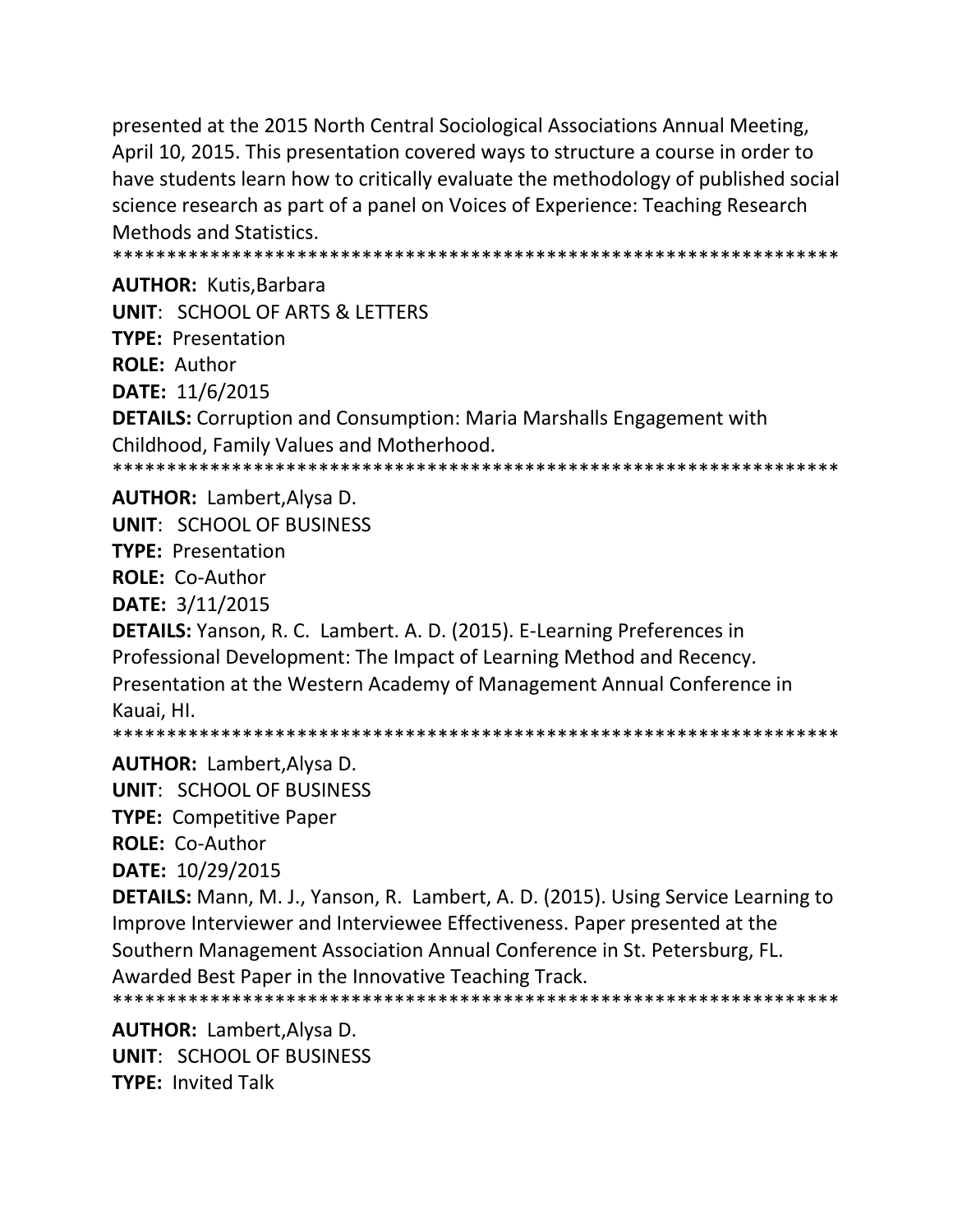**ROLE:** Keynote or Plenary Speaker

**DATE:** 4/10/2015

**DETAILS:** Lambert, A. D. (2015).Back to the Future:Using Timeless Principlesto Develop Leadership Skillsfor the Modern Academic Environment. Presentation at the Leadership and Mentoring in the Academic Environment: Implementing Effective and Positive Practices workshop sponsored by TeamUP, a part of Cengage Learning in Louisville, KY. Hosted by Jeffersonville Technical and Community College

\*\*\*\*\*\*\*\*\*\*\*\*\*\*\*\*\*\*\*\*\*\*\*\*\*\*\*\*\*\*\*\*\*\*\*\*\*\*\*\*\*\*\*\*\*\*\*\*\*\*\*\*\*\*\*\*\*\*\*\*\*\*\*\*\*\*\*

**AUTHOR:** Lambert,Alysa D.

**UNIT**: SCHOOL OF BUSINESS

**TYPE:** Presentation

**ROLE:** Presenter

**DATE:** 9/8/2015

**DETAILS:** Lambert, A. D. Yanson, R. C.(2015).Beyond the Lecture: Use of Experiential Learning in Management Education. Professional development workshop submitted to the British Academy of Management Annual Conference in Portsmouth, UK.

\*\*\*\*\*\*\*\*\*\*\*\*\*\*\*\*\*\*\*\*\*\*\*\*\*\*\*\*\*\*\*\*\*\*\*\*\*\*\*\*\*\*\*\*\*\*\*\*\*\*\*\*\*\*\*\*\*\*\*\*\*\*\*\*\*\*\*

**AUTHOR:** Lang,W. Christopher

**UNIT**: SCHOOL OF NATURAL SCIENCES

**TYPE:** Poster Session

**ROLE:** 

**DATE:** 4/26/2015

**DETAILS:** I was coauthor of a peer-reviewed presentation, Age-related Quantitation of Sucking Behavior in Normal Infants, A Scherman, WC Lang, H Lewis, C McEvoy, V Orozco, A Abu-Shamsieh, R Rdesinski, J Wiedrick, J Lapidus, B Rogers, N Buist. This was a poster presentation at the Annual Meeting of the Pediatric Academic Societies, San Diego, April 26, 2015.

\*\*\*\*\*\*\*\*\*\*\*\*\*\*\*\*\*\*\*\*\*\*\*\*\*\*\*\*\*\*\*\*\*\*\*\*\*\*\*\*\*\*\*\*\*\*\*\*\*\*\*\*\*\*\*\*\*\*\*\*\*\*\*\*\*\*\*

**AUTHOR:** Maksl,Adam

**UNIT**: SCHOOL OF SOCIAL SCIENCES

**TYPE:** Competitive Paper

**ROLE:** Author

**DATE:** 8/6/2015

**DETAILS:** Maksl, A. (2015, August). Self-Censorship in the High School Press: How principals, advisers, and peers influence comfort with controversial topics. Paper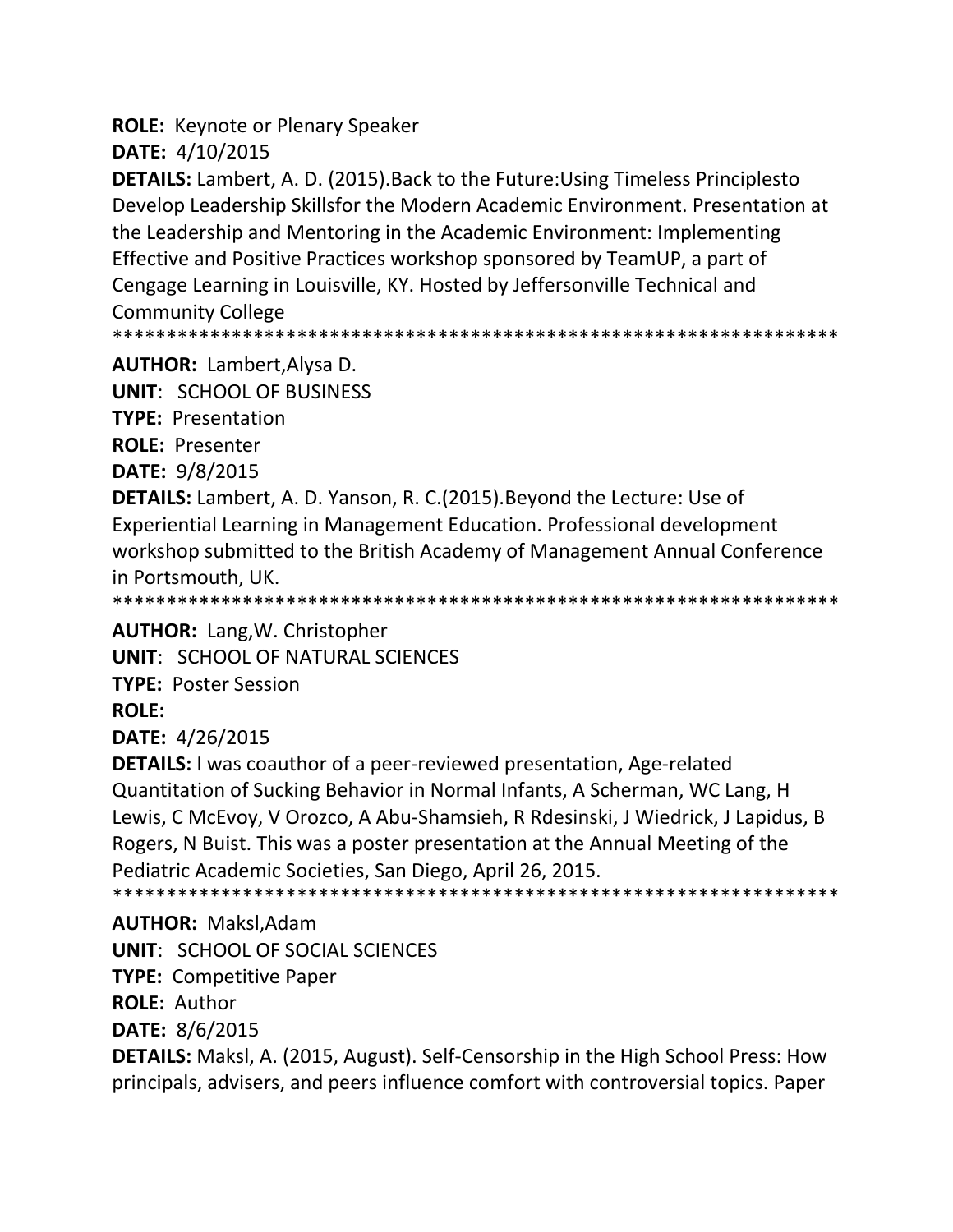to be presented at the Association for Education in Journalism and Mass Communication annual conference, San Francisco, CA. \*\*\*\*\*\*\*\*\*\*\*\*\*\*\*\*\*\*\*\*\*\*\*\*\*\*\*\*\*\*\*\*\*\*\*\*\*\*\*\*\*\*\*\*\*\*\*\*\*\*\*\*\*\*\*\*\*\*\*\*\*\*\*\*\*\*\*

#### **AUTHOR:** Maksl,Adam

**UNIT**: SCHOOL OF SOCIAL SCIENCES

**TYPE:** Competitive Paper

**ROLE:** Co-Author

**DATE:** 8/6/2015

**DETAILS:** Ashley, S., Craft, S., Maksl, A. (2015, August). News media literacy and political engagement: Whats the connection" Paper to be presented at the Association for Education in Journalism and Mass Communication annual conference, San Francisco, CA.

\*\*\*\*\*\*\*\*\*\*\*\*\*\*\*\*\*\*\*\*\*\*\*\*\*\*\*\*\*\*\*\*\*\*\*\*\*\*\*\*\*\*\*\*\*\*\*\*\*\*\*\*\*\*\*\*\*\*\*\*\*\*\*\*\*\*\*

#### **AUTHOR:** Maksl,Adam

**UNIT**: SCHOOL OF SOCIAL SCIENCES

**TYPE:** Competitive Paper

**ROLE:** Co-Author

**DATE:** 8/9/2015

**DETAILS:** Maksl, A., Craft, S., Ashley, S. (2015, August). The usefulness of a news media literacy measure in evaluating a news literacy curriculum. Paper to be presented at the Association for Education in Journalism and Mass Communication annual conference, San Francisco, CA. \*\*\*\*\*\*\*\*\*\*\*\*\*\*\*\*\*\*\*\*\*\*\*\*\*\*\*\*\*\*\*\*\*\*\*\*\*\*\*\*\*\*\*\*\*\*\*\*\*\*\*\*\*\*\*\*\*\*\*\*\*\*\*\*\*\*\*

**AUTHOR:** Maksl,Adam

**UNIT**: SCHOOL OF SOCIAL SCIENCES

**TYPE:** Invited Talk

**ROLE:** Organizer

**DATE:** 8/7/2015

**DETAILS:** Maksl, A., Ashley, S., Kiesa, A., Hobbs, R. (2015, August). Mapping the fields: Media, news, information, and civic literacy. Presentation for the Association for Education in Journalism and Mass Communication annual conference, Scholastic Journalism Division and AEJMC Council of Affiliates, San Francisco, CA.I organized and moderated this research panel at the AEJMC conference about how fields like news literacy, media literacy, and civic literacy can learn from and complement one another. \*\*\*\*\*\*\*\*\*\*\*\*\*\*\*\*\*\*\*\*\*\*\*\*\*\*\*\*\*\*\*\*\*\*\*\*\*\*\*\*\*\*\*\*\*\*\*\*\*\*\*\*\*\*\*\*\*\*\*\*\*\*\*\*\*\*\*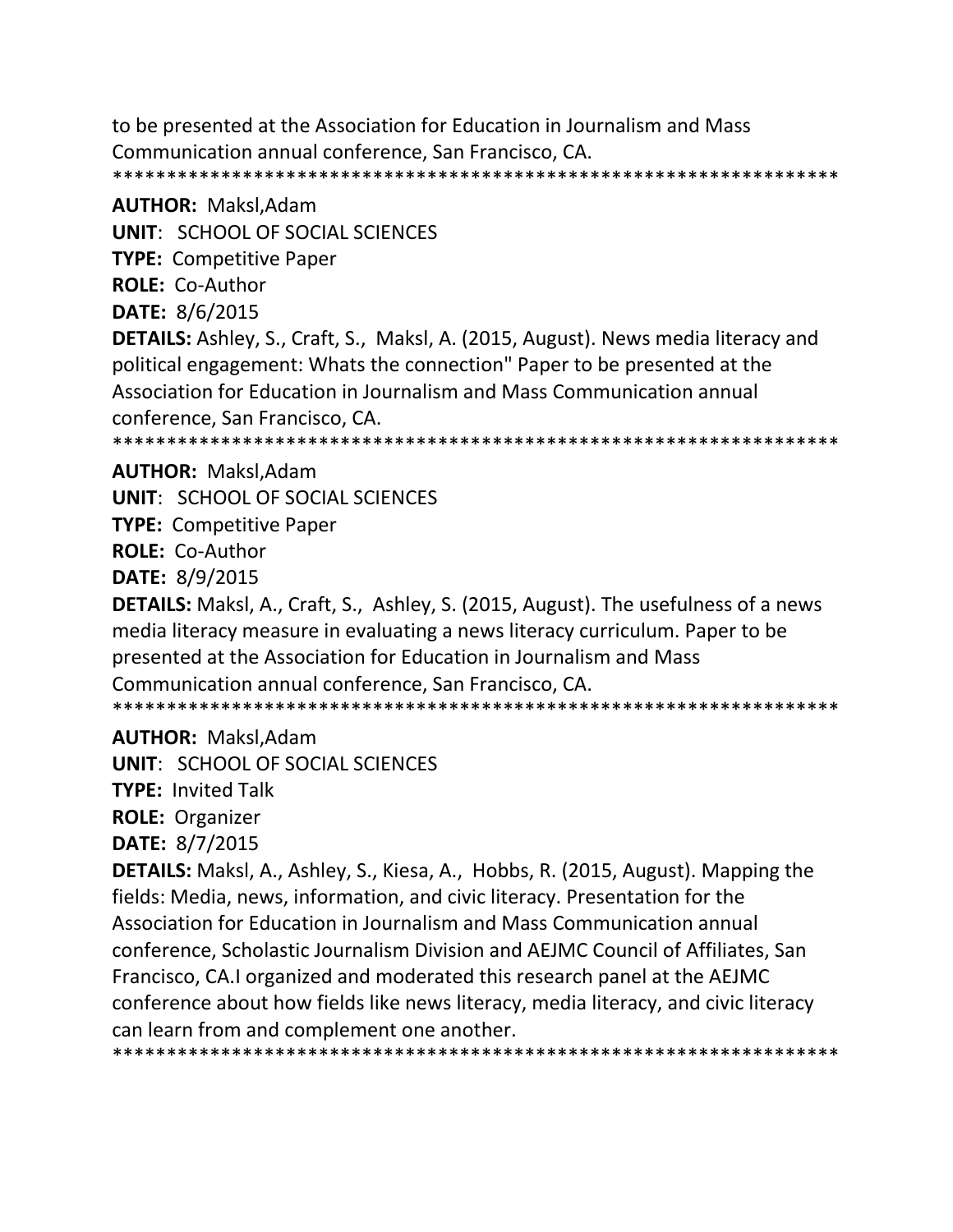**AUTHOR:** Maksl,Adam

**UNIT**: SCHOOL OF SOCIAL SCIENCES

**TYPE:** Invited Talk

**ROLE:** Panelist

**DATE:** 8/6/2015

**DETAILS:** Painter, C., Maksl, A., Reimold, D., Warren, H., Williams, J. (2015, August). Teaching ethics through campus media. Presentation for the Association for Education in Journalism and Mass Communication annual conference, Media Ethics Division and Scholastic Journalism Division, San Francisco, CA.I served on this panel at the AEJMC conference that discussed how advising and teaching campus media can be an excellent vehicle for students to learn, discuss and ultimately apply journalistic ethics.

\*\*\*\*\*\*\*\*\*\*\*\*\*\*\*\*\*\*\*\*\*\*\*\*\*\*\*\*\*\*\*\*\*\*\*\*\*\*\*\*\*\*\*\*\*\*\*\*\*\*\*\*\*\*\*\*\*\*\*\*\*\*\*\*\*\*\*

# **AUTHOR:** Maksl,Adam

**UNIT**: SCHOOL OF SOCIAL SCIENCES

**TYPE:** Invited Talk

**ROLE:** Presenter

**DATE:** 2/28/2015

**DETAILS:** Society of Professional Journalists - Louisville Pro ChapterI presented a session (co-sponsored by the IUS Journalism Program and the local SPJ chapter) to a group of professional and student journalists. The focus of the session was an overview of new digital media tools available to journalists to expand online storytelling.

\*\*\*\*\*\*\*\*\*\*\*\*\*\*\*\*\*\*\*\*\*\*\*\*\*\*\*\*\*\*\*\*\*\*\*\*\*\*\*\*\*\*\*\*\*\*\*\*\*\*\*\*\*\*\*\*\*\*\*\*\*\*\*\*\*\*\*

**AUTHOR:** Maksl,Adam

**UNIT**: SCHOOL OF SOCIAL SCIENCES

**TYPE:** Conference

**ROLE:** Presenter

**DATE:** 8/5/2015

**DETAILS:** Association for Education in Journalism and Mass Communication ConventionI attended the annual meeting of the Association for Education in Journalism and Mass Communication. In addition to attending the convention, I presented three competitive papers, served on one teaching panel, and organized a research panel.

\*\*\*\*\*\*\*\*\*\*\*\*\*\*\*\*\*\*\*\*\*\*\*\*\*\*\*\*\*\*\*\*\*\*\*\*\*\*\*\*\*\*\*\*\*\*\*\*\*\*\*\*\*\*\*\*\*\*\*\*\*\*\*\*\*\*\*

**AUTHOR:** Maksl,Adam **UNIT**: SCHOOL OF SOCIAL SCIENCES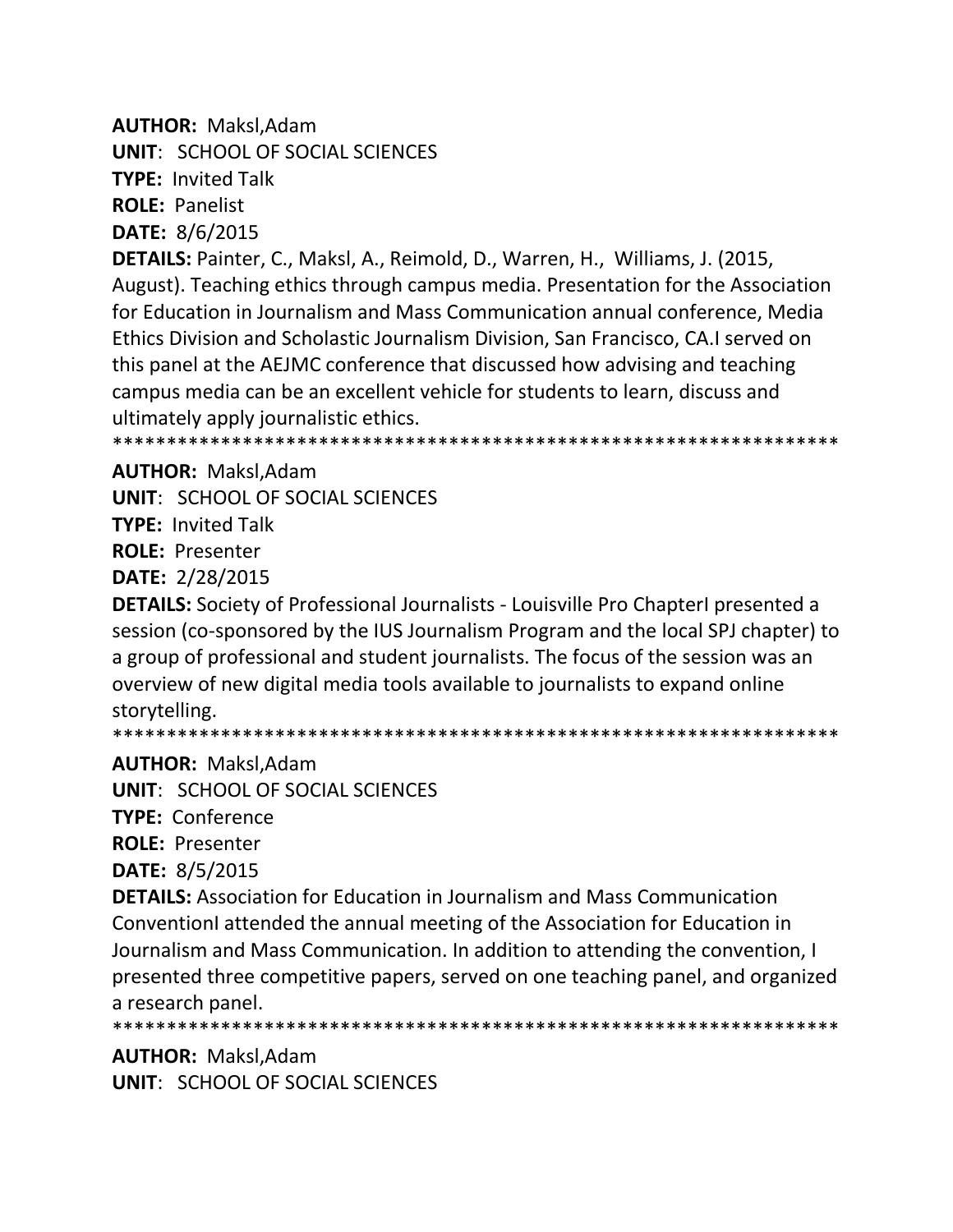# **TYPE:** Invited Talk **ROLE:** Presenter **DATE:** 10/23/2015

**DETAILS:** Indiana High School Press Association annual conventionI presented a session on telling stories using digital and social media tools. This presentation was tailored toward being especially useful for high school journalism students. The description from the event program follows:Journalism is more than just writing a story with a couple photos. New tools give us the chance to engage student readers in many more ways than ever possible before. Come to this session to learn about some cool (and many free) tools to help better tell multimedia stories.

\*\*\*\*\*\*\*\*\*\*\*\*\*\*\*\*\*\*\*\*\*\*\*\*\*\*\*\*\*\*\*\*\*\*\*\*\*\*\*\*\*\*\*\*\*\*\*\*\*\*\*\*\*\*\*\*\*\*\*\*\*\*\*\*\*\*\*

**AUTHOR:** Maksl,Adam

**UNIT**: SCHOOL OF SOCIAL SCIENCES

**TYPE:** Invited Talk

#### **ROLE:**

### **DATE:**

**DETAILS:** Society of Professional Journalists - Louisville Pro Chapter. I presented a session (co-sponsored by the IUS Journalism Program and the local SPJ chapter) to a group of professional and student journalists. The focus of the session was an overview of new digital media tools available to journalists to expand online storytelling. The description from the event program follows:Our very popular digital storytelling tools and tips workshop is back! Indiana University Southeast professor Adam Maksl is fresh from the Excellence in Journalism conference with lots more tips and tools to share with you.Digital tools give us the chance to engage audiences in many more ways than ever possible before. \*\*\*\*\*\*\*\*\*\*\*\*\*\*\*\*\*\*\*\*\*\*\*\*\*\*\*\*\*\*\*\*\*\*\*\*\*\*\*\*\*\*\*\*\*\*\*\*\*\*\*\*\*\*\*\*\*\*\*\*\*\*\*\*\*\*\*

#### **AUTHOR:** Manson,Todd M

**UNIT**: SCHOOL OF SOCIAL SCIENCES

**TYPE:** Presentation

**ROLE:** Co-Presenter

**DATE:** May-15

**DETAILS:** Johnson, E. Manson, T. M. (2015). Subordinate/Supervisor Personality Similarity and Perception of Leader Effectiveness. Poster presented at the Midwestern Psychological Association conference, Chicago, Illinois. \*\*\*\*\*\*\*\*\*\*\*\*\*\*\*\*\*\*\*\*\*\*\*\*\*\*\*\*\*\*\*\*\*\*\*\*\*\*\*\*\*\*\*\*\*\*\*\*\*\*\*\*\*\*\*\*\*\*\*\*\*\*\*\*\*\*\*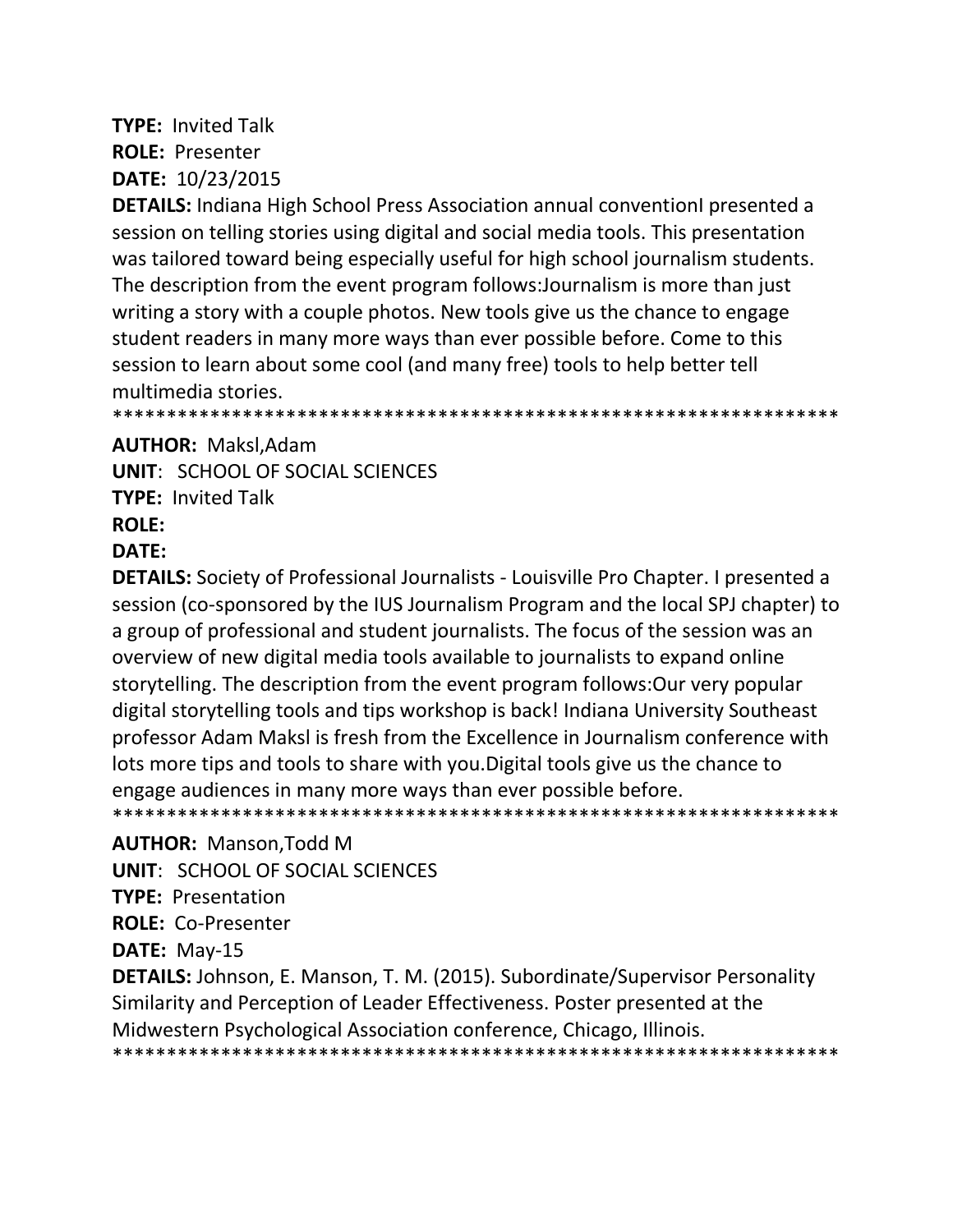**AUTHOR:** McKay, Marian A.

**UNIT: SCHOOL OF NURSING** 

**TYPE: Presentation** 

**ROLE: Co-Presenter** 

DATE: 1/1/2015

**DETAILS:** Had a presentation accepted which a colleague and I submitted on The Couch Immediate Mental Health Center, Content centered around the model of a walk-in immediate care center for mental health.

**AUTHOR:** Medina, Veronica Elizabeth

**UNIT: SCHOOL OF SOCIAL SCIENCES** 

**TYPE: Presentation** 

**ROLE: Author** 

**DATE: 1/1/2015** 

**DETAILS:** Reality Television and Work Realities: Policy Implications for Work and Workers in Undercover Boss. Paper accepted and presented in Session #194 Cultures of Work at the MSS 2015 Annual Meeting in KCMO, organized by Jeffrey McCully (Moraine Valley Community College, Chicago IL) 

**AUTHOR: Medina, Veronica Elizabeth** 

UNIT: SCHOOL OF SOCIAL SCIENCES

**TYPE: Conference** 

**ROLE: Organizer** 

**DATE: 3/28/2015** 

**DETAILS:** Roundtable: Innovative Approaches to Intro: Revamping Soc 101

Courses

**AUTHOR: Mensah, Enoch** 

**UNIT: SCHOOL OF NATURAL SCIENCES** 

**TYPE: Presentation** 

**ROLE: Author** 

DATE: 11/4/2015

**DETAILS:** Presentation: 2015 Joint Southeastern/Southwest Regional Meeting (SERMACS-SWRM 2015) held on November 4-7, 2015. Abstract ID: 2362112Title:CationicPalladiumCatalyzed Acetylation of Alcohols and

Carbohydrate Derived Polyols.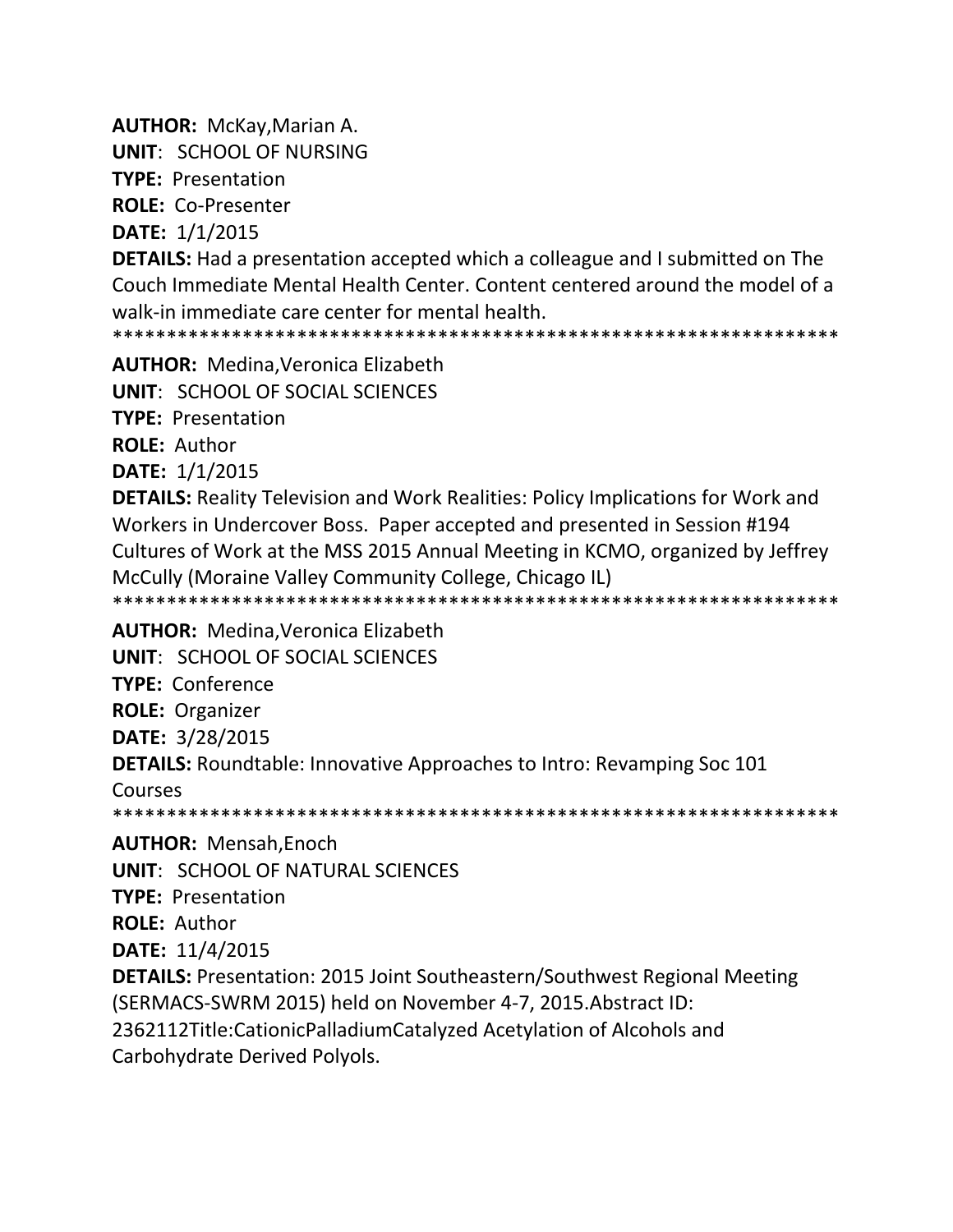\*\*\*\*\*\*\*\*\*\*\*\*\*\*\*\*\*\*\*\*\*\*\*\*\*\*\*\*\*\*\*\*\*\*\*\*\*\*\*\*\*\*\*\*\*\*\*\*\*\*\*\*\*\*\*\*\*\*\*\*\*\*\*\*\*\*\*

**AUTHOR:** Mink,Deborah V

**UNIT**: SCHOOL OF EDUCATION

**TYPE:** Presentation

**ROLE:** Co-Presenter

**DATE:** 3/5/2015

**DETAILS:** Mink, D Beard T. (2015, March) Success around the block. Refereed presentation for the National Professional Development Conference. Atlanta, GA.This was a refereed national presentation.

\*\*\*\*\*\*\*\*\*\*\*\*\*\*\*\*\*\*\*\*\*\*\*\*\*\*\*\*\*\*\*\*\*\*\*\*\*\*\*\*\*\*\*\*\*\*\*\*\*\*\*\*\*\*\*\*\*\*\*\*\*\*\*\*\*\*\*

**AUTHOR:** Mink,Deborah V

**UNIT**: SCHOOL OF EDUCATION

**TYPE:** Presentation

**ROLE:** Co-Presenter

**DATE:** 5/29/2015

**DETAILS:** Mink, D. Johnson, C Singleton, J. (2015, May) New kids on the block. Refereed presentation for the Teaching Professor Conference, Atlanta, GA \*\*\*\*\*\*\*\*\*\*\*\*\*\*\*\*\*\*\*\*\*\*\*\*\*\*\*\*\*\*\*\*\*\*\*\*\*\*\*\*\*\*\*\*\*\*\*\*\*\*\*\*\*\*\*\*\*\*\*\*\*\*\*\*\*\*\*

**AUTHOR:** Mink,Deborah V

**UNIT**: SCHOOL OF EDUCATION

**TYPE:** Presentation

**ROLE:** Co-Presenter

**DATE:** 9/20/2015

**DETAILS:** Mink, D. Singleton, J (2015 September). The rainbow fish loves math. Refereed presentation for the Indiana State Reading Association. Indianapolis, IN. \*\*\*\*\*\*\*\*\*\*\*\*\*\*\*\*\*\*\*\*\*\*\*\*\*\*\*\*\*\*\*\*\*\*\*\*\*\*\*\*\*\*\*\*\*\*\*\*\*\*\*\*\*\*\*\*\*\*\*\*\*\*\*\*\*\*\*

**AUTHOR:** Myers,Judy G.

**UNIT**: SCHOOL OF NURSING

**TYPE:** Invited Paper

**ROLE:** Presenter

**DATE:** 10/15/2015

**DETAILS:** Poster Presentation- A Pilot Study to Examine the Clinical and Biochemical Effects of Massage Therapy on Fatigue and Insomnia during Radiation Treatment for Breast Cancer

\*\*\*\*\*\*\*\*\*\*\*\*\*\*\*\*\*\*\*\*\*\*\*\*\*\*\*\*\*\*\*\*\*\*\*\*\*\*\*\*\*\*\*\*\*\*\*\*\*\*\*\*\*\*\*\*\*\*\*\*\*\*\*\*\*\*\*

**AUTHOR:** Pinkston,Gary L. **UNIT**: SCHOOL OF EDUCATION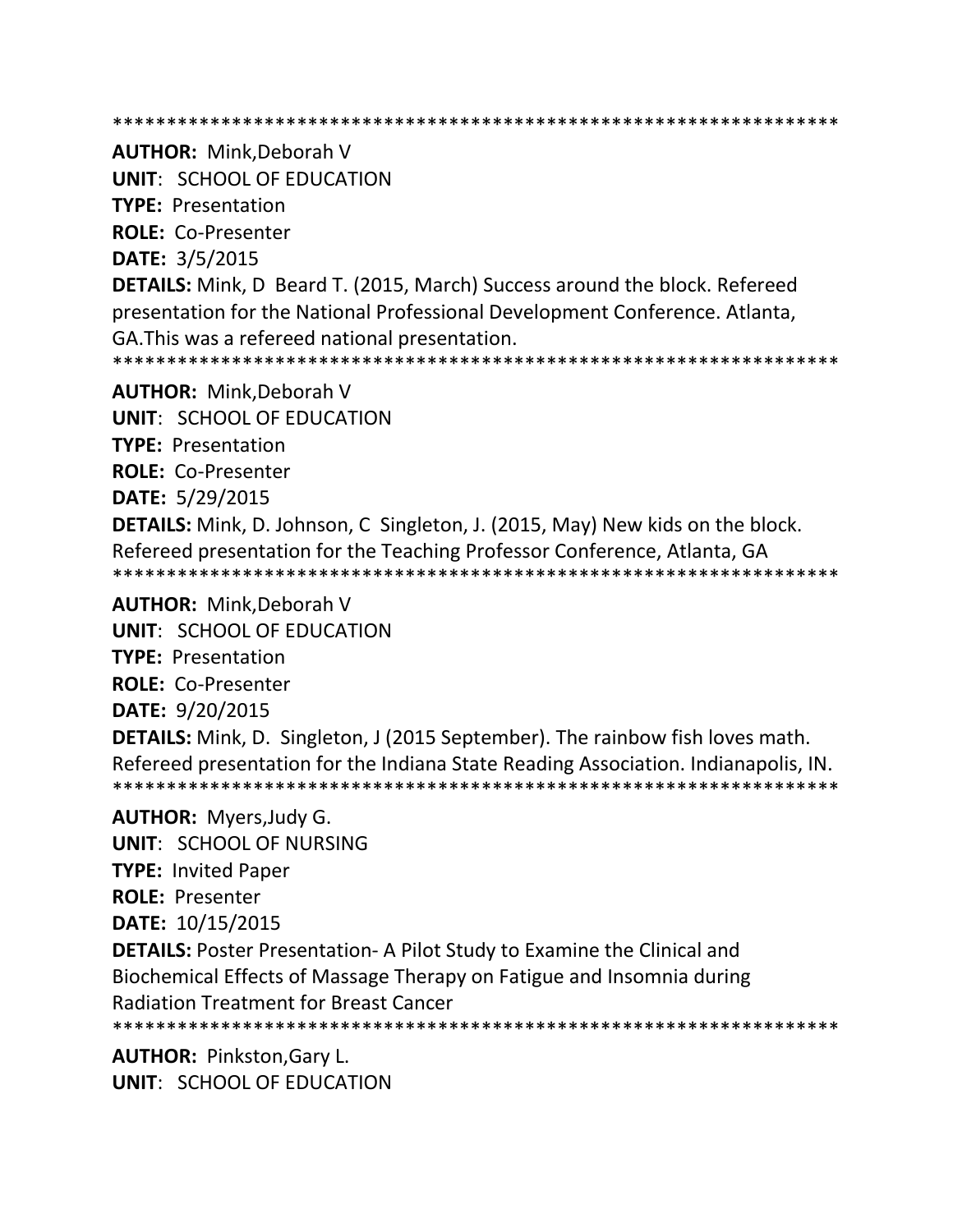**TYPE:** Contributed Paper **ROLE:** Author **DATE:** 9/13/2015

**DETAILS:** Competitive submission of article to Education eLearning 2015Paper Titled: Forward 50, Teaching Coding to Ages 4-12: Programming in the.K-6 ClassroomPresented paper at theEducation eLearning 2015 in Bangkok, Thailand. \*\*\*\*\*\*\*\*\*\*\*\*\*\*\*\*\*\*\*\*\*\*\*\*\*\*\*\*\*\*\*\*\*\*\*\*\*\*\*\*\*\*\*\*\*\*\*\*\*\*\*\*\*\*\*\*\*\*\*\*\*\*\*\*\*\*\*

**AUTHOR:** Pinkston,Gary L. **UNIT**: SCHOOL OF EDUCATION **TYPE:** Presentation **ROLE:** Co-Presenter **DATE:** 3/5/2015 **DETAILS:** iPad Smack Down for The Literacy Teacher,KySTE, Louisville, KY 2015 \*\*\*\*\*\*\*\*\*\*\*\*\*\*\*\*\*\*\*\*\*\*\*\*\*\*\*\*\*\*\*\*\*\*\*\*\*\*\*\*\*\*\*\*\*\*\*\*\*\*\*\*\*\*\*\*\*\*\*\*\*\*\*\*\*\*\* **AUTHOR:** Pinkston,Gary L.

**UNIT**: SCHOOL OF EDUCATION **TYPE:** Presentation **ROLE:** Presenter **DATE:** 3/5/2015 **DETAILS:** Title: iPad Smack Down for The Literacy TeacherA review of contemporary reading apps for the iPad which can be used in the classroom. \*\*\*\*\*\*\*\*\*\*\*\*\*\*\*\*\*\*\*\*\*\*\*\*\*\*\*\*\*\*\*\*\*\*\*\*\*\*\*\*\*\*\*\*\*\*\*\*\*\*\*\*\*\*\*\*\*\*\*\*\*\*\*\*\*\*\* **AUTHOR:** Pinkston,Gary L.

**UNIT**: SCHOOL OF EDUCATION **TYPE:** Presentation **ROLE:** Presenter **DATE:** 6/18/2015 **DETAILS:** Presented at Kentucky Country Day School on Coding in the Classroom. \*\*\*\*\*\*\*\*\*\*\*\*\*\*\*\*\*\*\*\*\*\*\*\*\*\*\*\*\*\*\*\*\*\*\*\*\*\*\*\*\*\*\*\*\*\*\*\*\*\*\*\*\*\*\*\*\*\*\*\*\*\*\*\*\*\*\*

**AUTHOR:** Pinkston,Gary L. **UNIT**: SCHOOL OF EDUCATION **TYPE:** Presentation **ROLE:** Presenter **DATE:** 10/16/2015 **DETAILS:** 68th Annual Fall Teacher Education Conference - Partnering with Academic Librarian in Preparing for Acceditation VisitCo-presenter with Melanie Hughes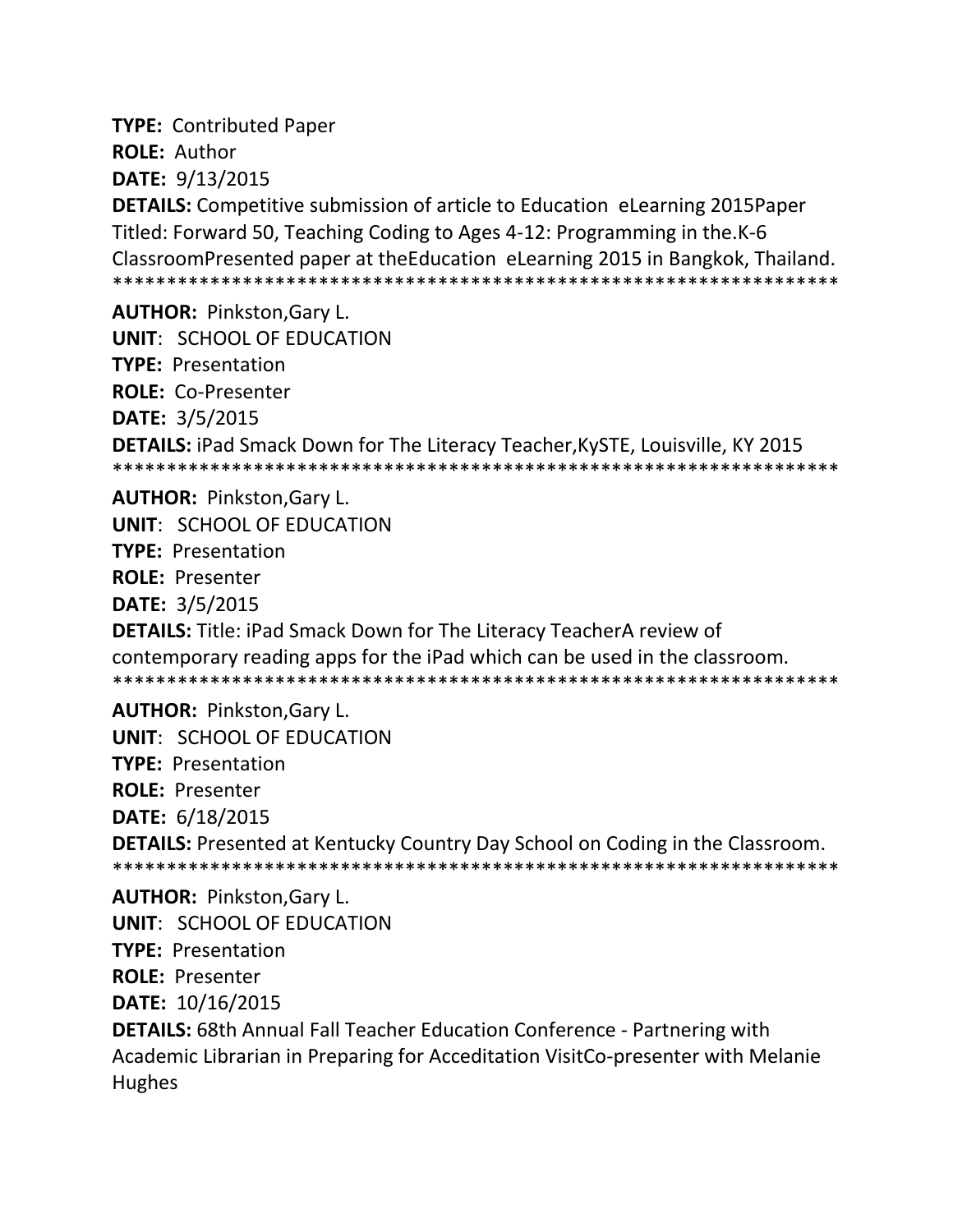**AUTHOR: Pinkston, Gary L.** 

**UNIT: SCHOOL OF EDUCATION TYPE: Presentation** 

**ROLE:** 

# **DATE:**

**DETAILS:** International society for Technology in Education for the 2015 International Conference in Philadelphia titled Powerful Learning Through Coding. Presentation supports the ISTE NETS-S Standards by promoting creativity and innovation via the application of knowledge to generate new ideas, products and processes. It further supports the Standards through Critical Thinking, problem solving, and decision making. Students can develop collaborative or individual skills to develop solutions to complex problems. The Common Core Language Standards are supported through the activities students engage in while coding which require them to read complex language and rearrange and integrate them into new products. The Common Core Math Standards are supported through the understanding of mathematics. 

**AUTHOR: Pittman, Paul H. UNIT: SCHOOL OF BUSINESS TYPE: Invited Talk ROLE: Co-Presenter** DATE: 1/1/2015 **DETAILS:** What is Polarity-Mapping"with J. B. Atwater, Webinar interview with BOB (Best of Business) TV Video, May, 2015. http://supplychain.bob.tv/media/polarity-mapping/ 

**AUTHOR: Podikunju-Hussain, Shifa** 

**UNIT: SCHOOL OF EDUCATION** 

**TYPE: Conference** 

**ROLE: Panel Chair** 

DATE: 11/12/2015

**DETAILS:** Lead a group of 4 IUS School Counseling Candidates and we presented on the Close the Gap project: Promoting Student Achievement and Closing Gaps: A **Model for Collaboration**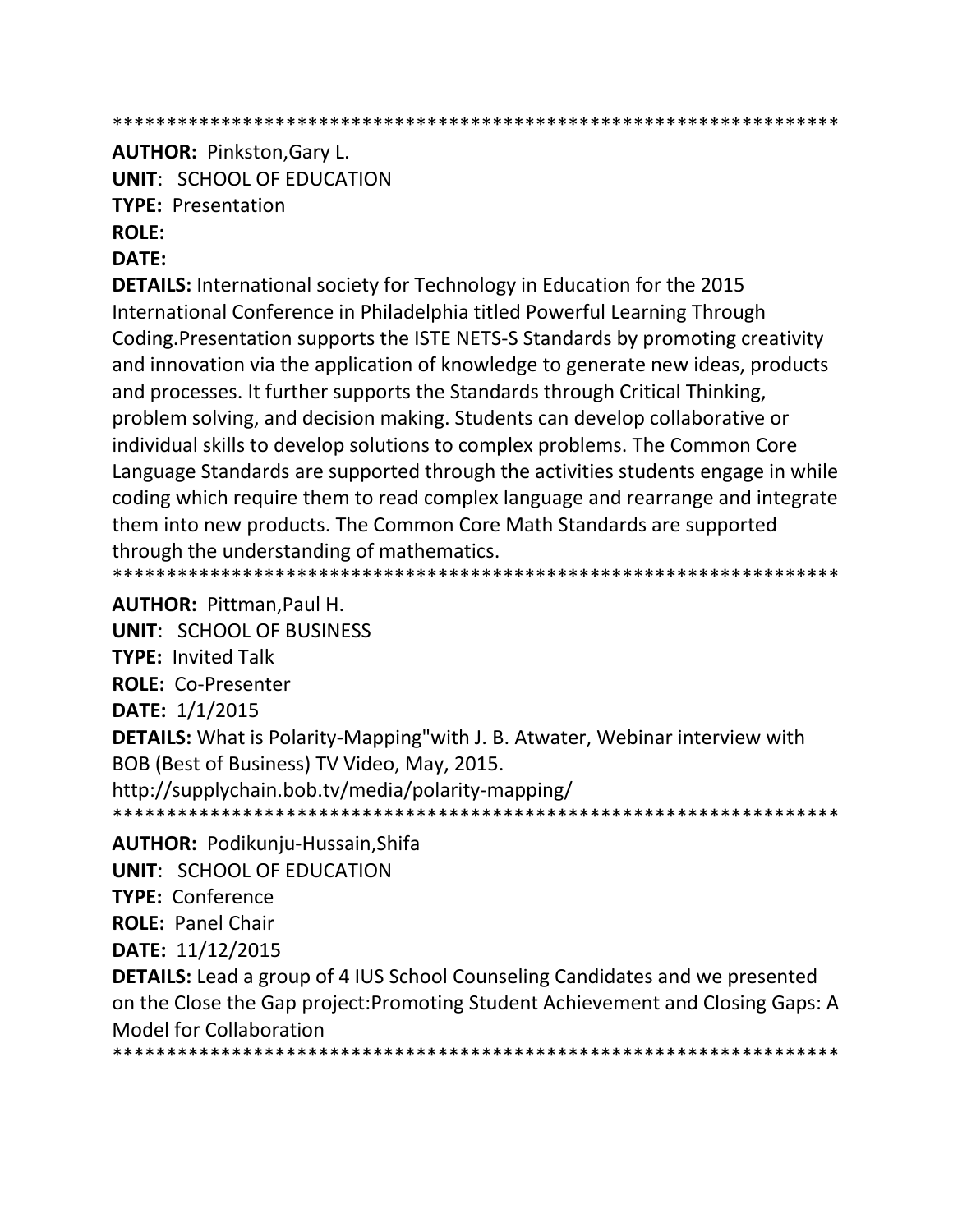**AUTHOR:** Podikunju-Hussain,Shifa

**UNIT**: SCHOOL OF EDUCATION

**TYPE:** Conference

**ROLE:** Presenter

**DATE:** 6/29/2015

**DETAILS:** Presented at the first GCSCORED International Conference in Trinidad and Tobago to over 250 regional practitioners from schools, community agencies and higher education institutions.Sessions presented were:-Using solutionfocused brief counseling in schools-Counseling Muslim students and their families \*\*\*\*\*\*\*\*\*\*\*\*\*\*\*\*\*\*\*\*\*\*\*\*\*\*\*\*\*\*\*\*\*\*\*\*\*\*\*\*\*\*\*\*\*\*\*\*\*\*\*\*\*\*\*\*\*\*\*\*\*\*\*\*\*\*\*

**AUTHOR:** Podikunju-Hussain,Shifa

**UNIT**: SCHOOL OF EDUCATION

**TYPE:** Conference

**ROLE:** Presenter

**DATE:** 10/1/2015

**DETAILS:** Presented on:Reporting from Gods Own Country: The developmental issues of adolescents in Kerala, India.Paper presented at the annual NAME conference in New Orleans, LA.

\*\*\*\*\*\*\*\*\*\*\*\*\*\*\*\*\*\*\*\*\*\*\*\*\*\*\*\*\*\*\*\*\*\*\*\*\*\*\*\*\*\*\*\*\*\*\*\*\*\*\*\*\*\*\*\*\*\*\*\*\*\*\*\*\*\*\*

**AUTHOR:** Podikunju-Hussain,Shifa

**UNIT**: SCHOOL OF EDUCATION

**TYPE:** Conference

**ROLE:** Presenter

**DATE:** 10/1/2015

**DETAILS:** Presented Research paper on:How do we assess teacher education for cultural proficiency"

\*\*\*\*\*\*\*\*\*\*\*\*\*\*\*\*\*\*\*\*\*\*\*\*\*\*\*\*\*\*\*\*\*\*\*\*\*\*\*\*\*\*\*\*\*\*\*\*\*\*\*\*\*\*\*\*\*\*\*\*\*\*\*\*\*\*\*

**AUTHOR:** Podikunju-Hussain,Shifa

**UNIT**: SCHOOL OF EDUCATION

**TYPE:** Conference

**ROLE:** Presenter

**DATE:** 10/16/2015

**DETAILS:** Presented at the annual ATE-I Conference as the 2014 ATE-I Duaine Lang Mini Grant Recipient Presentation:The Cultural Proficiency of Teacher Education and Counselor Candidates \*\*\*\*\*\*\*\*\*\*\*\*\*\*\*\*\*\*\*\*\*\*\*\*\*\*\*\*\*\*\*\*\*\*\*\*\*\*\*\*\*\*\*\*\*\*\*\*\*\*\*\*\*\*\*\*\*\*\*\*\*\*\*\*\*\*\*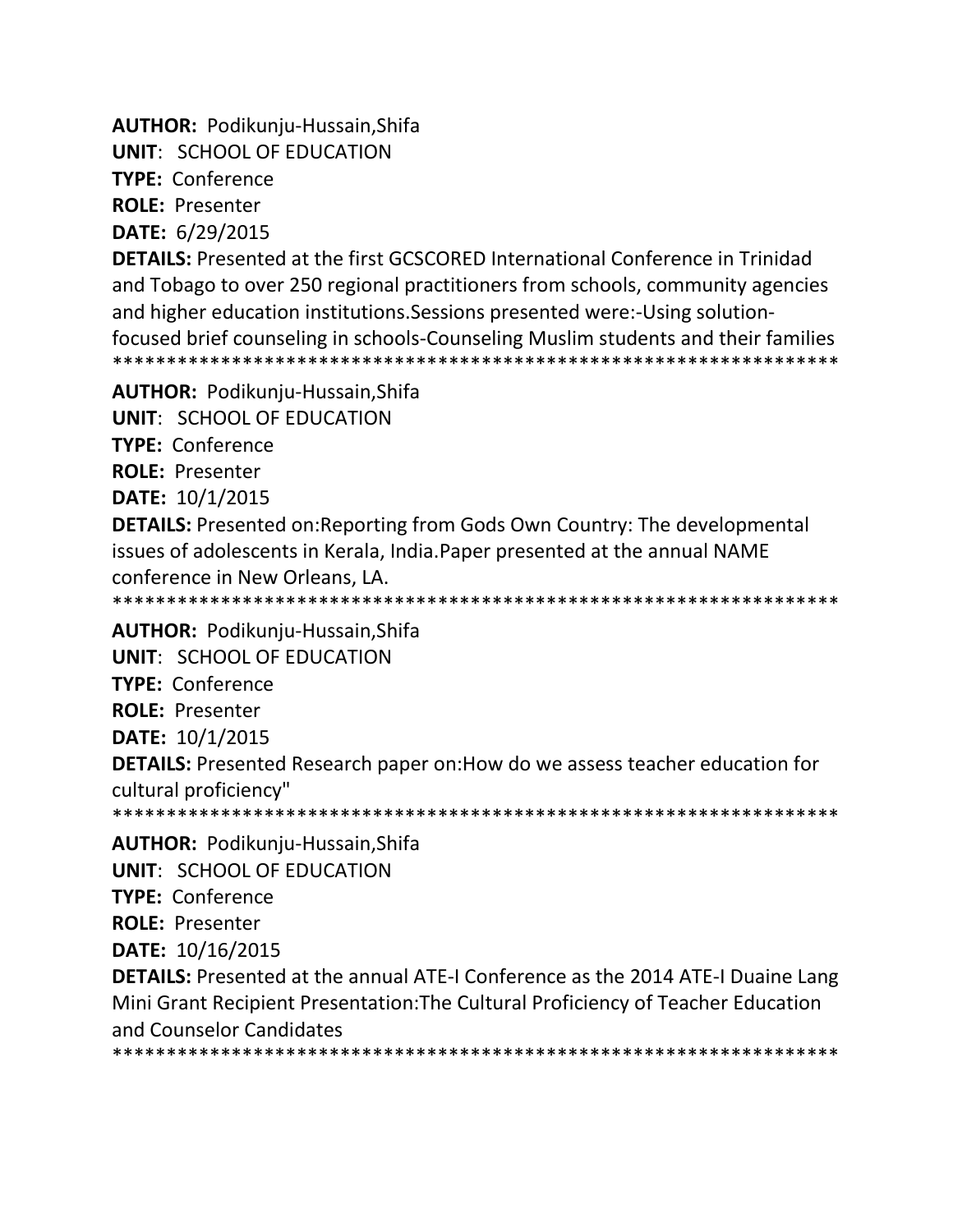**AUTHOR: Ridout, Susan R.** 

**UNIT: SCHOOL OF EDUCATION** 

**TYPE: Presentation** 

**ROLE: Co-Presenter** 

DATE: 10/24/2015

**DETAILS:** Presentation (delivered two times) at the ISTAs Student Education Association. How to Get Children to LOVE to Read.

**AUTHOR: Rueschhoff, Elizabeth Dushlek** 

**UNIT: SCHOOL OF NATURAL SCIENCES** 

**TYPE: Presentation** 

**ROLE: Co-Author** 

**DATE: 3/21/2015** 

**DETAILS:** Oral Presentation - Hayden Johnson presented research entitled Characterization and Confirmation of Protein Interactions of PDX1 and PDX2 Subunits of the Pyridoxal 5-Phosphate Synthase Complex in Arabidopsis thaliana 

**AUTHOR: Rueschhoff, Elizabeth Dushlek** 

**UNIT: SCHOOL OF NATURAL SCIENCES** 

**TYPE: Presentation** 

ROLE: Co-Author

DATE: 3/21/2015

**DETAILS:** April Barnard presented her research entitled Decellularization and reendothelialization of mouse hearts using induced pluripotent stem-cell derived cardiovascular progenitor cells.

**AUTHOR: Rueschhoff, Elizabeth Dushlek** 

**UNIT: SCHOOL OF NATURAL SCIENCES** 

**TYPE: Presentation** 

**ROLE: Co-Author** 

DATE: 3/21/2015

**DETAILS:** Oral Presentation: Jared Scott presented his talk Does light tolerance in plants affect vitamin B6 levels in leaf tissue"

**AUTHOR: Rueschhoff, Elizabeth Dushlek** UNIT: SCHOOL OF NATURAL SCIENCES **TYPE: Invited Talk**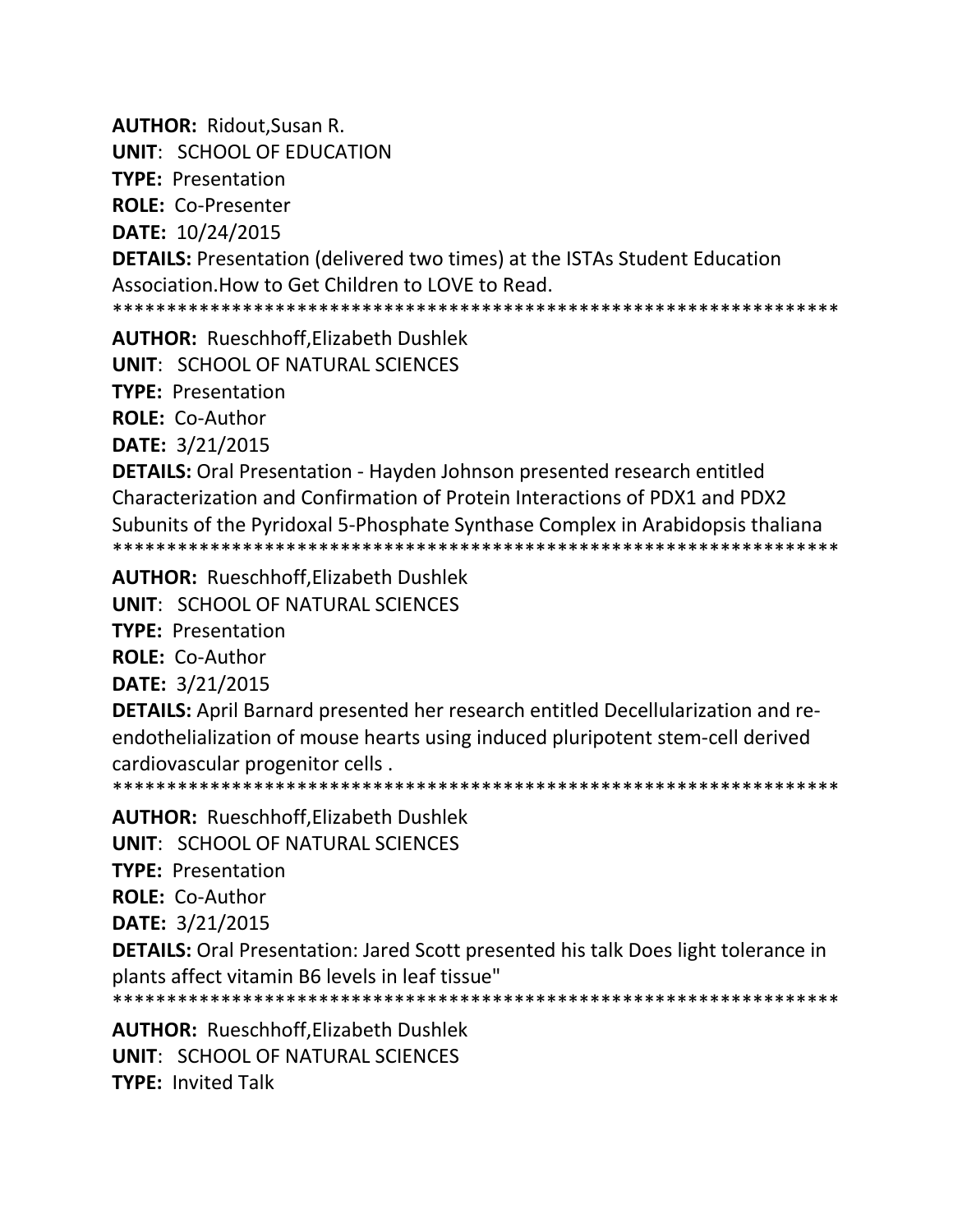**ROLE: Presenter** DATE: 1/1/2015

**DETAILS:** Title of Talk: Biology Open Research Group (BORG) Mentoring Model - I presented our mentoring model for mentoring undergraduate research students through a laboratory meeting approach. This facilitates interaction between faculty and students as well as collaboration between faculty mentors. 

**AUTHOR: Rueschhoff.Elizabeth Dushlek** UNIT: SCHOOL OF NATURAL SCIENCES **TYPE: Poster Session ROLE:** 

**DATE:** 

**DETAILS:** Presented Poster Entitled: Investigating the Role of Vitamin B6 in Light **Tolerance of Natural Plant Communities** 

**AUTHOR: Russell, Lisa M** UNIT: SCHOOL OF BUSINESS **TYPE: Presentation ROLE: Author** DATE: 8/7/2015 **DETAILS:** Presenter: (August 7-8) Presented paper at AOM Jr. Faculty Consortium. 

**AUTHOR: Salas, Angela Marie UNIT: SCHOOL OF ARTS & LETTERS TYPE: Invited Paper ROLE:** 

DATE: 7/10/2015

**DETAILS:** I presented a paper about the ways our high-touch Honors Program has put into practice a set of protocols that allow us to graduate 62% of our students within 5 years. The paper touched upon the need to have baseline information about students, to stay in frequent conversation with them, and to have access to an array of on and off-campus resources to help students surmout the obstacles that often threaten to derail them.

**AUTHOR: Setterdahl, Aaron T** UNIT: SCHOOL OF NATURAL SCIENCES **TYPE: Poster Session**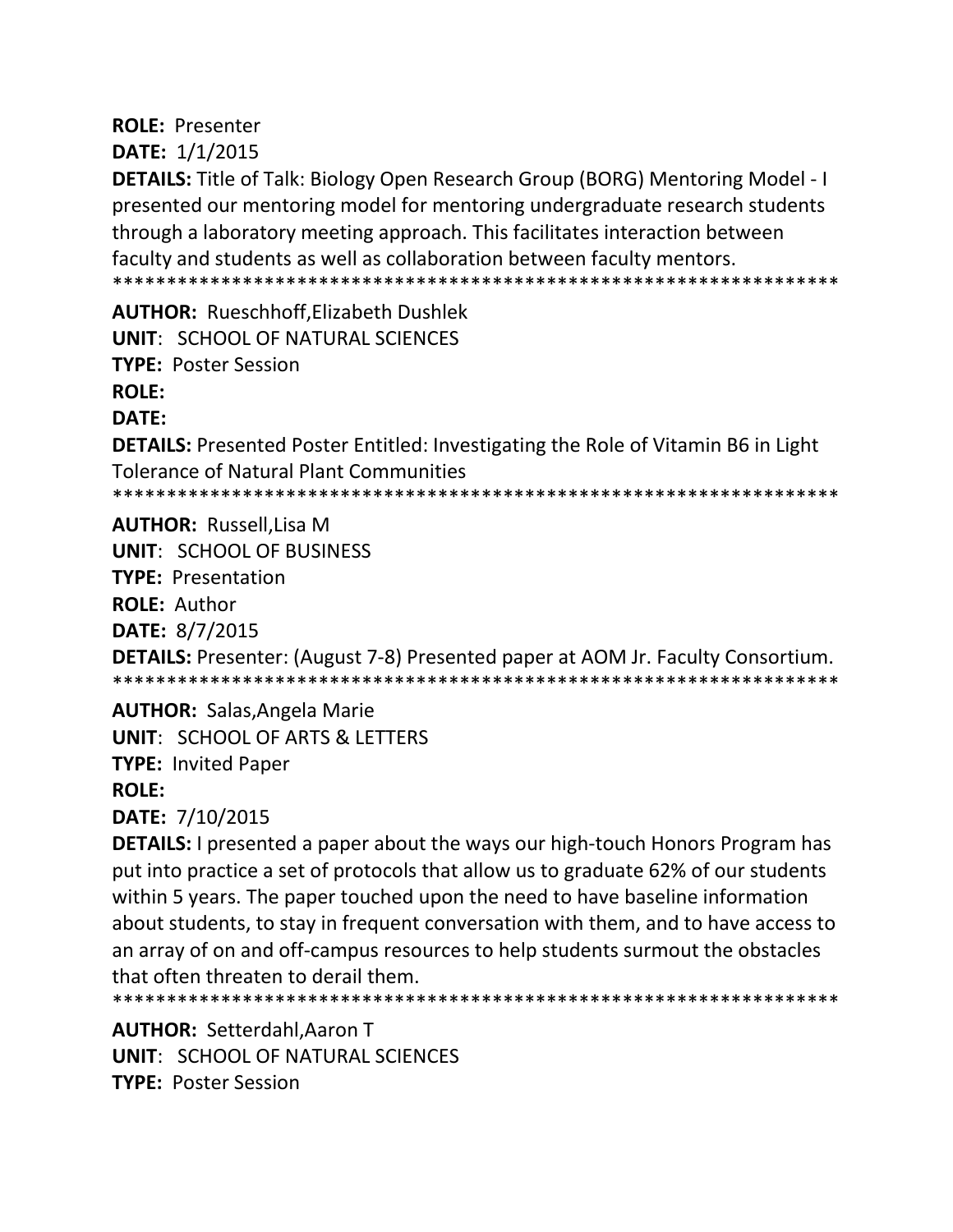**ROLE:** 

DATE:

**DETAILS:** Identification and Characterization of the RSP 2415 Gene Product in Rhodobacter sphaeroides 

**AUTHOR: Setterdahl, Aaron T** 

UNIT: SCHOOL OF NATURAL SCIENCES

**TYPE: Poster Session** 

**ROLE:** 

DATE:

**DETAILS:** Identification and Characterization of the RSP\_2415 Gene Product in Rhodobacter sphaeroides

**AUTHOR: Sheehan, Emily M UNIT: SCHOOL OF ARTS & LETTERS TYPE: Invited Talk ROLE: Presenter DATE: 11/6/2015** 

**DETAILS:** I was Invited as a Keynote presenter at the We all draw: International Drawing Symposium in London. Invitation is included in the Attachment Section. 

**AUTHOR:** Singleton, Jacquelyn Joy **UNIT: SCHOOL OF EDUCATION** 

**TYPE: Presentation** 

**ROLE: Co-Presenter** 

DATE: 5/29/2015

**DETAILS:** My colleagues and I presented a session titled, New Kids on the Block. We shared information about ways new faculty can transition smoothly into their new roles at the university level.

**AUTHOR:** Singleton, Jacquelyn Joy **UNIT: SCHOOL OF EDUCATION TYPE: Presentation ROLE:** 

**DATE: 9/20/2015** 

**DETAILS:** My colleague and I presented a session titled, The Rainbow Fish Loves Math. In this presentation, we shared research and hands-on activities with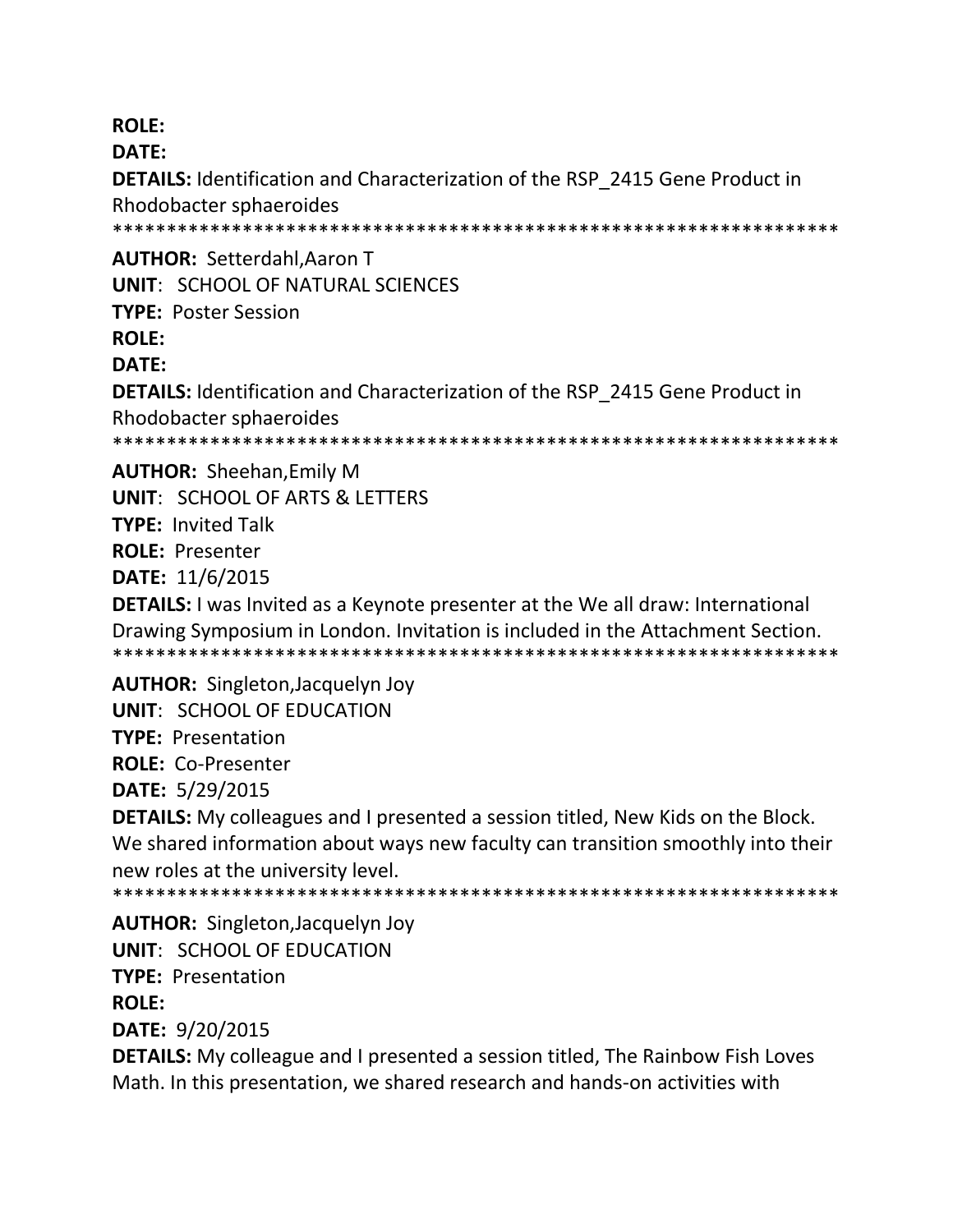elementary teachers, showing them how to integrate math and language arts using childrens literature.

**AUTHOR: Viner, V Leigh UNIT: SCHOOL OF ARTS & LETTERS TYPE: Professional Meeting ROLE: Chair** DATE: 4/10/2015 **DETAILS:** Organized and chaired a panel discussion at the spring meeting of the Indiana Philosophical Association on the challenges of teaching Asian Philosophy in Western Universities. **AUTHOR: Walsh, Sara Malinda UNIT: SCHOOL OF SOCIAL SCIENCES TYPE: Presentation ROLE:** 

DATE:

**DETAILS: The Impact of High Profile Cases on Capital Punishment SupportAcross** the United States the death penalty is rapidly changing.

**AUTHOR: Wille, Diane E.** 

**UNIT: SCHOOL OF SOCIAL SCIENCES** 

**TYPE: Competitive Paper** 

**ROLE: Author** 

**DATE: 1/1/2015** 

**DETAILS:** Wille, D. (March 2015). The world as viewed by a young child.

Development demonstration at Developmental Science Teaching Institute, Philadelphia, PA.

**AUTHOR: Wille, Diane E. UNIT: SCHOOL OF SOCIAL SCIENCES TYPE: Competitive Paper ROLE: Author** DATE: 1/1/2015 **DETAILS:** Wille, D. (April, 2015). Sensory and perceptual development activities: Seeing and hearing at different points in development. Paper presented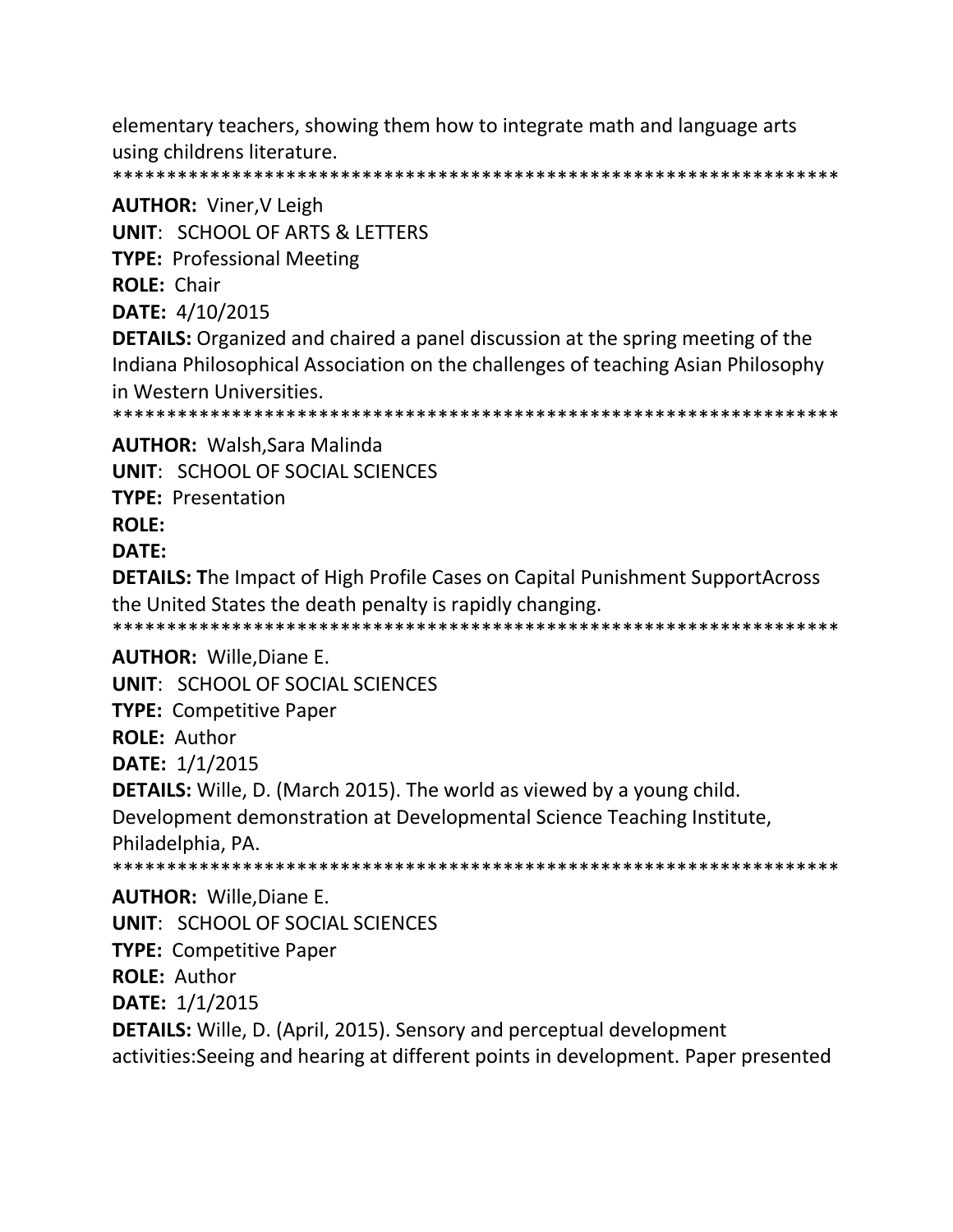at the Society for the Teaching of Psychology poster session, Midwest Psychological Association Annual Meeting, Chicago, IL. \*\*\*\*\*\*\*\*\*\*\*\*\*\*\*\*\*\*\*\*\*\*\*\*\*\*\*\*\*\*\*\*\*\*\*\*\*\*\*\*\*\*\*\*\*\*\*\*\*\*\*\*\*\*\*\*\*\*\*\*\*\*\*\*\*\*\*

**AUTHOR:** Wille,Diane E. **UNIT**: SCHOOL OF SOCIAL SCIENCES **TYPE:** Competitive Paper **ROLE:** Author **DATE:** 1/1/2015 **DETAILS:** Wille, D. (October, 2015). Parents Emotional Reactions about Separation from their Child. Paper presented at the Indiana Academy of Social Sciences Conference, Evansville, IN. \*\*\*\*\*\*\*\*\*\*\*\*\*\*\*\*\*\*\*\*\*\*\*\*\*\*\*\*\*\*\*\*\*\*\*\*\*\*\*\*\*\*\*\*\*\*\*\*\*\*\*\*\*\*\*\*\*\*\*\*\*\*\*\*\*\*\* **AUTHOR:** Wille,Diane E. **UNIT**: SCHOOL OF SOCIAL SCIENCES **TYPE:** Competitive Paper **ROLE:** Author **DATE:** 1/1/2015 **DETAILS:** Wille, D. (March, 2015). Mental representation of peer relationships. Paper presented at the Society for Research in Child Development conference, Philadelphia, PA. \*\*\*\*\*\*\*\*\*\*\*\*\*\*\*\*\*\*\*\*\*\*\*\*\*\*\*\*\*\*\*\*\*\*\*\*\*\*\*\*\*\*\*\*\*\*\*\*\*\*\*\*\*\*\*\*\*\*\*\*\*\*\*\*\*\*\* **AUTHOR:** Wille,Diane E. **UNIT**: SCHOOL OF SOCIAL SCIENCES **TYPE:** Conference **ROLE:** Chair **DATE:** 1/1/2015 **DETAILS:** I chaired a session at the Indiana Academy of Social Science Fall meeting. \*\*\*\*\*\*\*\*\*\*\*\*\*\*\*\*\*\*\*\*\*\*\*\*\*\*\*\*\*\*\*\*\*\*\*\*\*\*\*\*\*\*\*\*\*\*\*\*\*\*\*\*\*\*\*\*\*\*\*\*\*\*\*\*\*\*\* **AUTHOR:** Wille,Diane E. **UNIT**: SCHOOL OF SOCIAL SCIENCES **TYPE:** Competitive Paper **ROLE:** Co-Author **DATE:** 1/1/2015 **DETAILS:** Wille, D. Mamatova, M. (March, 2015). Emotional intelligence:

Comparing Late Adolescents from Kyrgyzstan and the United States. Paper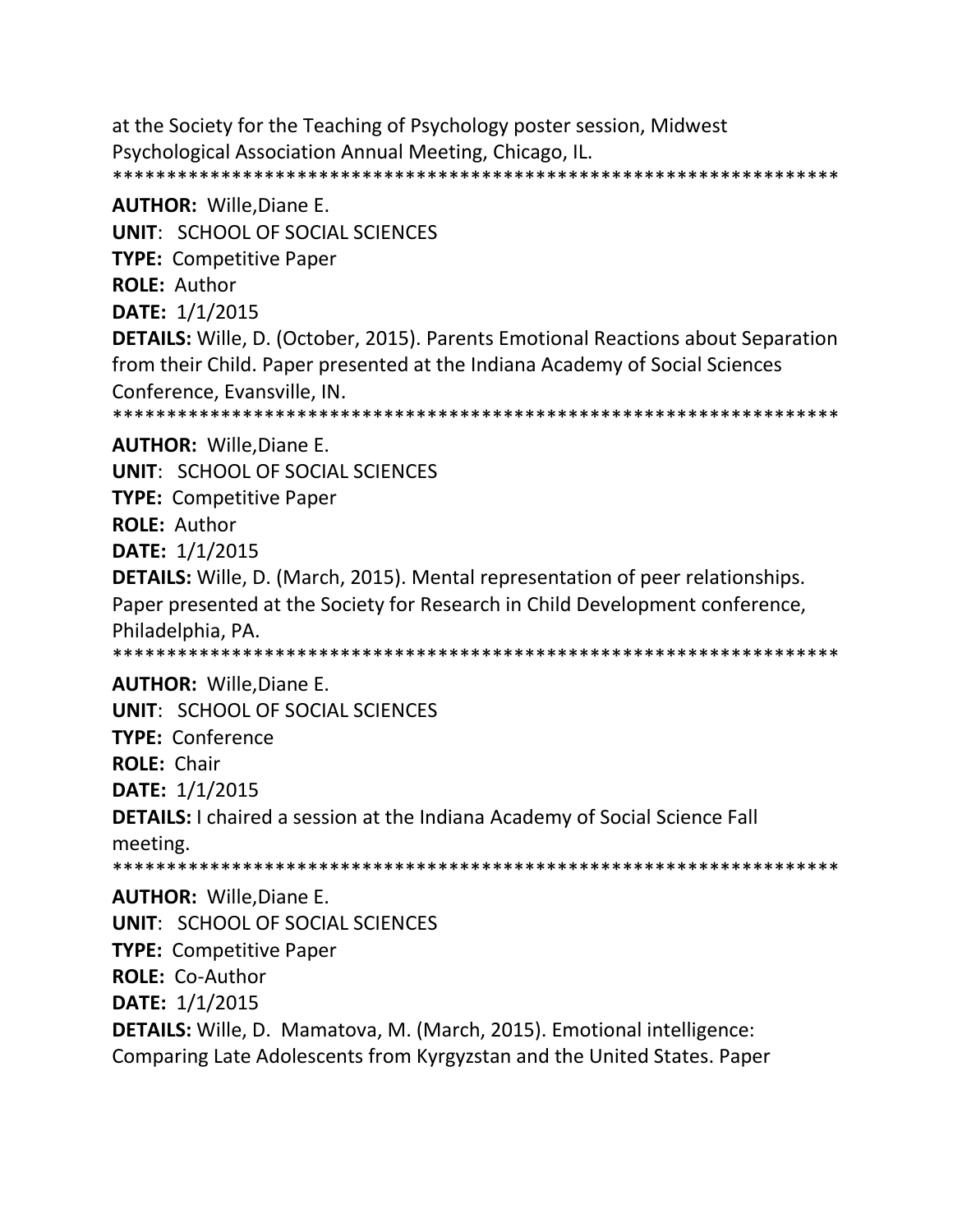presented at the Society for Research in Child Development conference, Philadelphia, PA. 

**AUTHOR: Wong, Alan UNIT: SCHOOL OF BUSINESS TYPE: Poster Session ROLE: Co-Author** DATE: 1/1/2015 **DETAILS:** Financial Adventurism: Personality Contributions to Financial Dishonesty -- Its More than Just About the Money 

**AUTHOR: Wong, Alan** 

**UNIT: SCHOOL OF BUSINESS** 

**TYPE: Presentation** 

**ROLE: Co-Author** 

**DATE: 1/1/2015** 

**DETAILS:** Impact of Selected Personality Constructs on Risk Tolerance Across Demographic/Academic Groups

**AUTHOR: Wrzenski, Rhonda L** 

UNIT: SCHOOL OF SOCIAL SCIENCES

**TYPE: Presentation** 

**ROLE:** 

**DATE: 1/15/2015** 

**DETAILS:** I presented my research paper titled, On the Road to the State Legislature: Examining the Dimensions of Candidacy for Men and Women in State Legislative Primaries. I presented this paper at the 86th Annual Meeting of the Southern Political Science Association, New Orleans, Louisiana, January 15-17, 2015

**AUTHOR: Yeoh, Kok Cheow** 

**UNIT: SCHOOL OF ARTS & LETTERS** 

**TYPE: Presentation** 

**ROLE: Presenter** 

**DATE:** 4/1/2015

**DETAILS:** Titled The Golden Dragon Wok: A Visual Survey of the Evocative Essence of Chinese Restaurant Signage Designs in an American Chinatown. Submitted and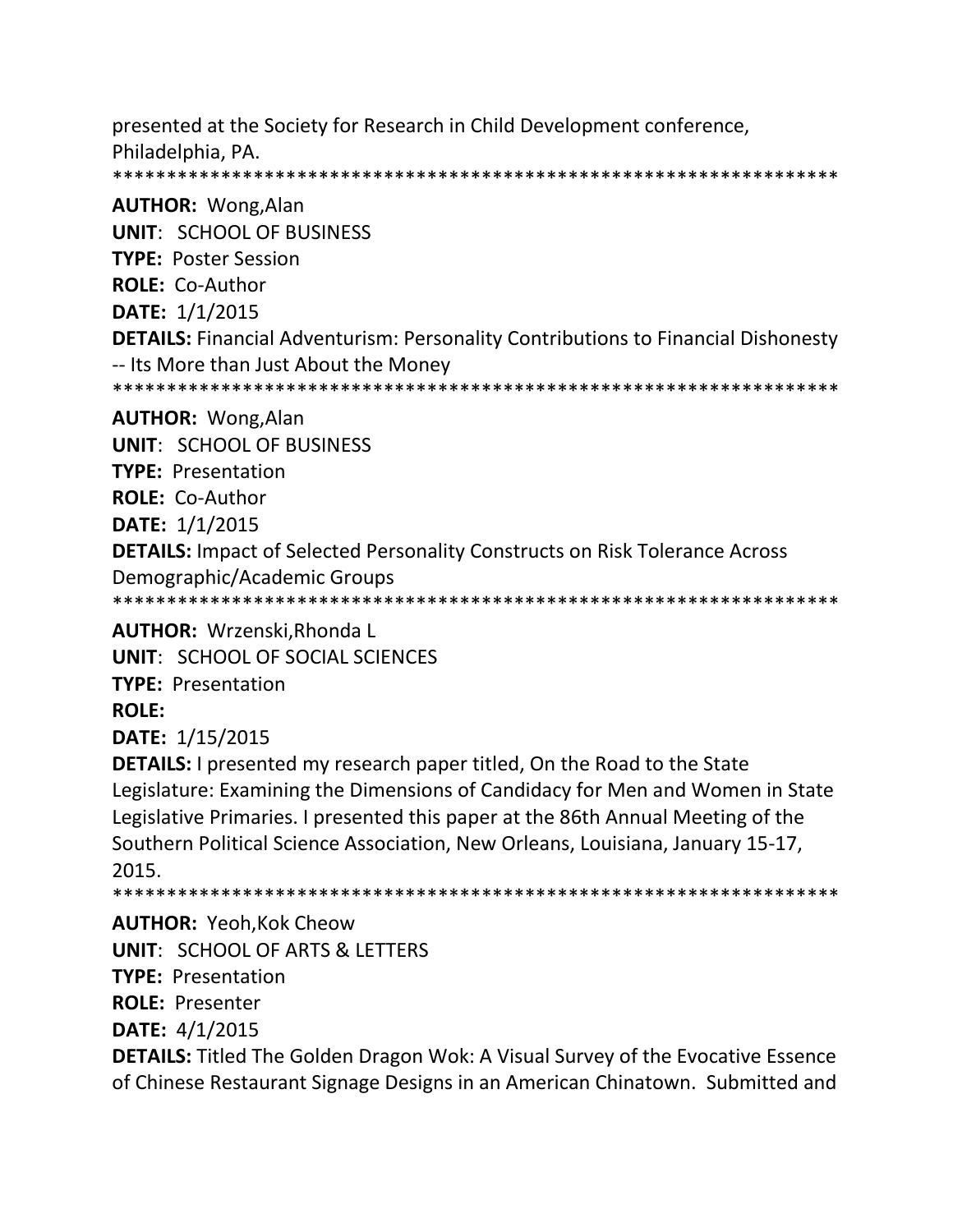accepted on April 1, 2015 to be presented at the Tenth International Conference on Design Principles Practices at the Pontifical Catholic University in Rio de Janeiro, Brazil.

\*\*\*\*\*\*\*\*\*\*\*\*\*\*\*\*\*\*\*\*\*\*\*\*\*\*\*\*\*\*\*\*\*\*\*\*\*\*\*\*\*\*\*\*\*\*\*\*\*\*\*\*\*\*\*\*\*\*\*\*\*\*\*\*\*\*\*

**AUTHOR:** Zimmerman,Michele Rene **UNIT**: SCHOOL OF NATURAL SCIENCES **TYPE:** Presentation **ROLE:** Presenter **DATE:** 9/11/2015 **DETAILS:** Presentation to the AAPC on Pharmacology and Coding. \*\*\*\*\*\*\*\*\*\*\*\*\*\*\*\*\*\*\*\*\*\*\*\*\*\*\*\*\*\*\*\*\*\*\*\*\*\*\*\*\*\*\*\*\*\*\*\*\*\*\*\*\*\*\*\*\*\*\*\*\*\*\*\*\*\*\* **AUTHOR:** Zollman,Alan

**UNIT**: SCHOOL OF EDUCATION

**TYPE:** Presentation

**ROLE:** Presenter

**DATE:** 1/1/2015

**DETAILS:** Zollman, A.(2015, October30th).Co-teaching strategies with pre-service teachers in STEM education.Presented at the 114th Annual Convention of the School Science and Mathematics Association.Oklahoma City, OK. \*\*\*\*\*\*\*\*\*\*\*\*\*\*\*\*\*\*\*\*\*\*\*\*\*\*\*\*\*\*\*\*\*\*\*\*\*\*\*\*\*\*\*\*\*\*\*\*\*\*\*\*\*\*\*\*\*\*\*\*\*\*\*\*\*\*\*

**AUTHOR:** Zollman,Alan

**UNIT**: SCHOOL OF EDUCATION

**TYPE:** Presentation

**ROLE:** Presenter

**DATE:** 1/1/2015

**DETAILS:** Zollman,A. (2015, February 27th).Co-teaching strategies with pre-service teachers to meet InTASC Standards.Presented at the 42th Annual Meeting of the Research Council on Mathematics Learning. Las Vegas, NV. \*\*\*\*\*\*\*\*\*\*\*\*\*\*\*\*\*\*\*\*\*\*\*\*\*\*\*\*\*\*\*\*\*\*\*\*\*\*\*\*\*\*\*\*\*\*\*\*\*\*\*\*\*\*\*\*\*\*\*\*\*\*\*\*\*\*\*

**AUTHOR:** Zollman,Alan **UNIT**: SCHOOL OF EDUCATION

**TYPE:** Invited Talk

**ROLE:** Presenter

**DATE:** 1/1/2015

**DETAILS:** Zollman, A. (2015, October 30th).Publishing for tenure, promotion, and enjoyment.Presented at the 114th Annual Convention of the School Science and Mathematics Association.Oklahoma City, OK.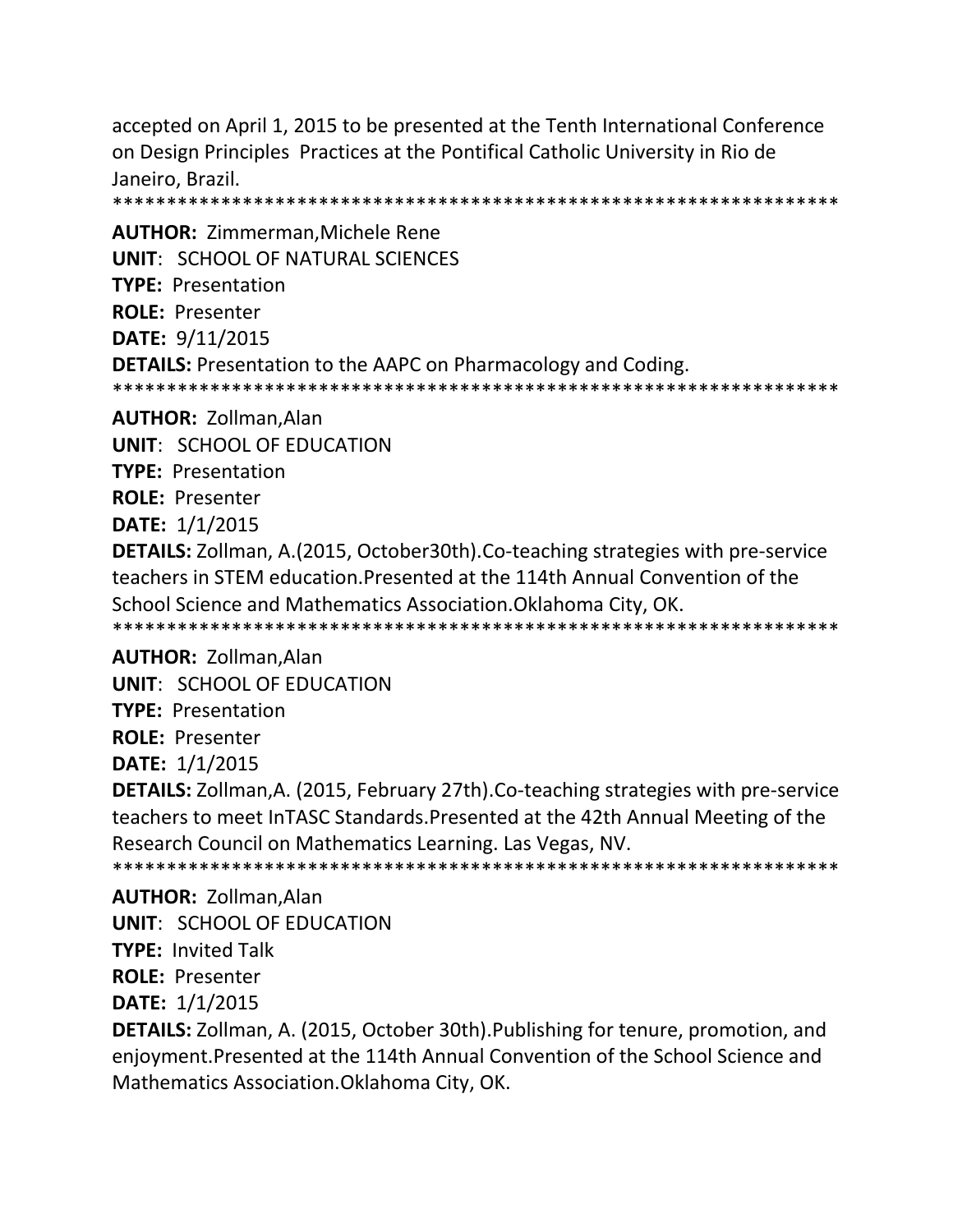**AUTHOR: Zorn, Christa** 

**UNIT: SCHOOL OF ARTS & LETTERS** 

**TYPE: Competitive Paper** 

**ROLE: Presenter** 

DATE: 1/1/2015

**DETAILS:** An early version of Shaws Staging of Capitalism (focus on modern financial and economic theories as represented in Heartbreak House and elsewhere in his writing) was presented at the Comparative Drama Conference in Baltimore, March 26-28, 2015.

**AUTHOR: Zorn, Christa** 

**UNIT: SCHOOL OF ARTS & LETTERS** 

**TYPE: Competitive Paper** 

**ROLE: Presenter** 

DATE: 10/16/2015

**DETAILS:** Paper: Write Something Feminist, but not a la Bernard ShawShaws controversial feminism as displayed in his 1928 The Intelligent Womans Guide to Socialism, Capitalism, Sovietism and placed in the context of the expansion of the suffragist vote around that time.

\*\*\*\*\*\*\*\*\*\*\*\*\*\*\*\*\*\*\*\*\* 

#### **AUTHOR: Zorn, Christa**

**UNIT: SCHOOL OF ARTS & LETTERS** 

**TYPE: Invited Paper** 

# **ROLE:**

DATE:

**DETAILS:** This is an invited presentation by a leading group of British Scholars on Vernon Lee. The invitation went only to a select group of scholars with substantial publications in this area. My paper will present a framework to evaluate Lees female friiendships in the light of the discovery of a significant relationship with the German writer Irene Forbes-Mosse. After pubilshing the World War I letters between these two writers with my collaborator, Professor Herward Sieberg in 2014, I have worked on the whole span of their friendship and extensive correspondence which began in 1902 and (with some interruptions) ended with Vernon Lees death in 1935.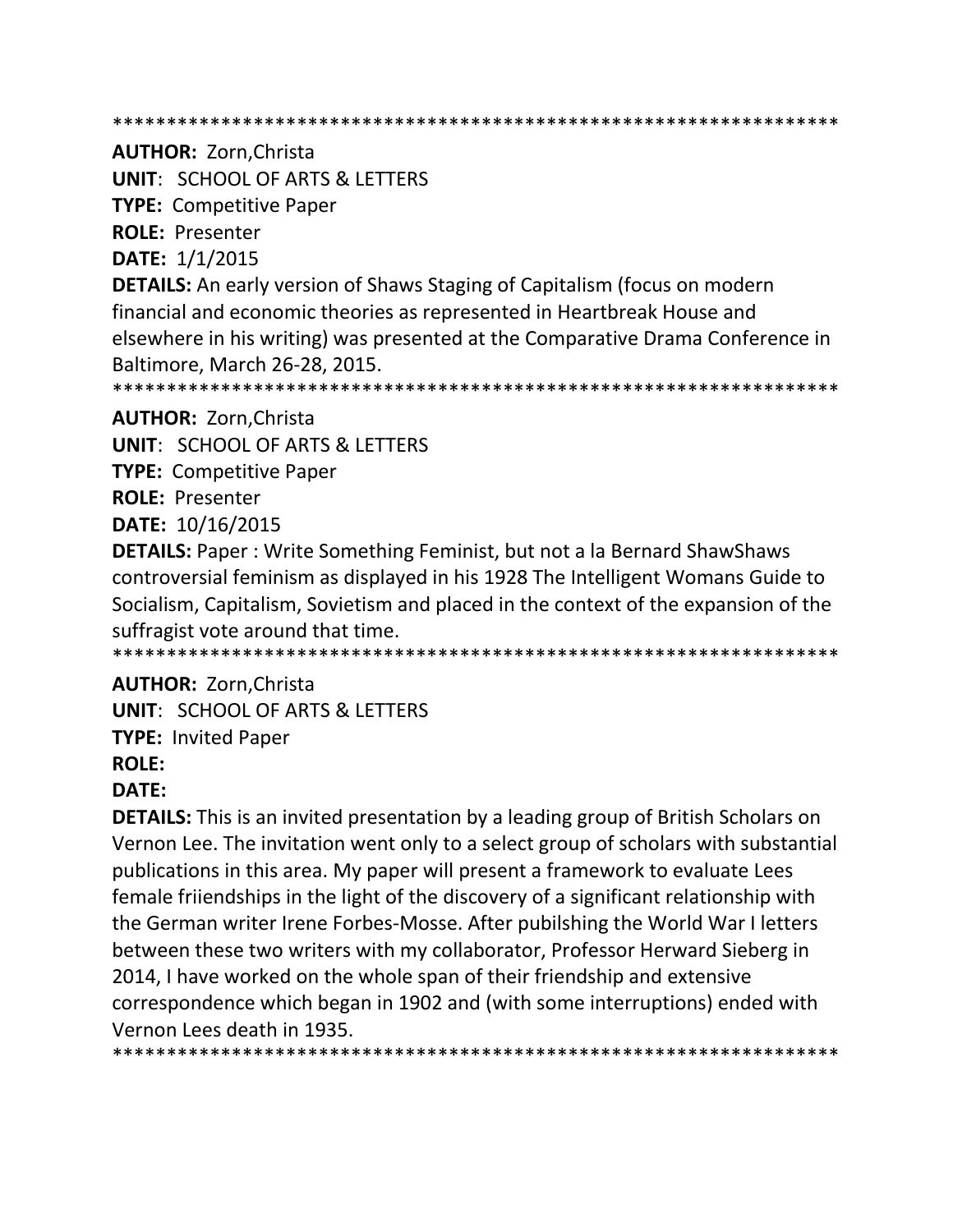**AUTHOR: Zorn, Christa UNIT: SCHOOL OF ARTS & LETTERS TYPE: Invited Paper ROLE:** 

# DATE:

**DETAILS:** Irene Forbes-Mosse: An underrated late romantic writer. Irene Forbes-Mosse (nee Graefin von Flemming) was the granddaughter of the famous German Romantic writers Bettina and Achim von Arnim, who were related to Clemens von Brentano and Lujo Brentano, the eminent free trader in the 19th and early 20th centuries. Irenes career did not take off until about 1912 when she published her first novellas and poems.

# OTHER CREATIVE AND RESEARCH ACTIVITY

**AUTHOR: Allman, Ronald J. UNIT: SCHOOL OF SOCIAL SCIENCES TYPE: Designer DETAILS:** I designed a logo for the Louisville Independent Business Alliance's Buy Local Fair 2015 Logo Contest. \*\*\*\*\*\*\*\*\*\*\*\*\*\*\*\*\*\*\*\*\*\* **AUTHOR: Allman.Ronald J. UNIT: SCHOOL OF SOCIAL SCIENCES TYPE: Producer DETAILS:** Television commercial for Accent Awnings. The ad ran on Indiana 9 for one month. **AUTHOR: Caldwell, Herbert William UNIT: SCHOOL OF ARTS & LETTERS TYPE: Designer DETAILS: Sound Design AUTHOR: Caldwell, Herbert William UNIT: SCHOOL OF ARTS & LETTERS TYPE: Technical DETAILS:** Angel In America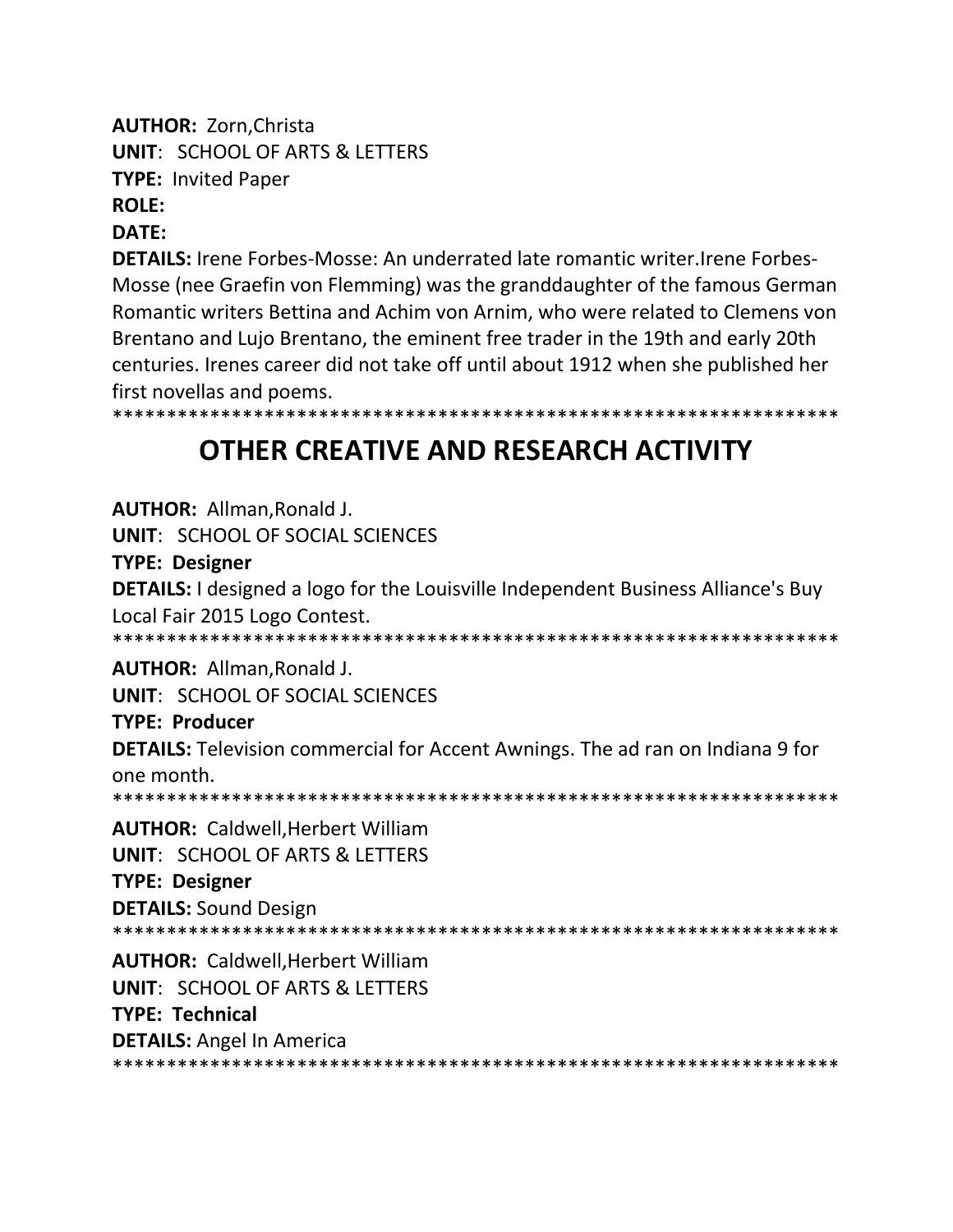**AUTHOR:** Caldwell,Herbert William **UNIT**: SCHOOL OF ARTS & LETTERS **TYPE: Artist DETAILS:** Scenic Artist - Thoroughly Modern Milly, Wolf Theatre, Denver, CO \*\*\*\*\*\*\*\*\*\*\*\*\*\*\*\*\*\*\*\*\*\*\*\*\*\*\*\*\*\*\*\*\*\*\*\*\*\*\*\*\*\*\*\*\*\*\*\*\*\*\*\*\*\*\*\*\*\*\*\*\*\*\*\*\*\*\* **AUTHOR:** Caldwell,Herbert William **UNIT**: SCHOOL OF ARTS & LETTERS **TYPE: Artist DETAILS:** Scenic Artist - Hamlet, Wolf Theatre, Denver, CO \*\*\*\*\*\*\*\*\*\*\*\*\*\*\*\*\*\*\*\*\*\*\*\*\*\*\*\*\*\*\*\*\*\*\*\*\*\*\*\*\*\*\*\*\*\*\*\*\*\*\*\*\*\*\*\*\*\*\*\*\*\*\*\*\*\*\* **AUTHOR:** Caldwell,Herbert William **UNIT**: SCHOOL OF ARTS & LETTERS **TYPE: Designer DETAILS:** Hamlet - Wolf Theatre, Denver COLighting Designer \*\*\*\*\*\*\*\*\*\*\*\*\*\*\*\*\*\*\*\*\*\*\*\*\*\*\*\*\*\*\*\*\*\*\*\*\*\*\*\*\*\*\*\*\*\*\*\*\*\*\*\*\*\*\*\*\*\*\*\*\*\*\*\*\*\*\* **AUTHOR:** Caldwell,Herbert William **UNIT**: SCHOOL OF ARTS & LETTERS **TYPE: Technical DETAILS:** Noises Off \*\*\*\*\*\*\*\*\*\*\*\*\*\*\*\*\*\*\*\*\*\*\*\*\*\*\*\*\*\*\*\*\*\*\*\*\*\*\*\*\*\*\*\*\*\*\*\*\*\*\*\*\*\*\*\*\*\*\*\*\*\*\*\*\*\*\* **AUTHOR:** Caldwell,Herbert William **UNIT**: SCHOOL OF ARTS & LETTERS **TYPE: Designer DETAILS:** Sound Designer \*\*\*\*\*\*\*\*\*\*\*\*\*\*\*\*\*\*\*\*\*\*\*\*\*\*\*\*\*\*\*\*\*\*\*\*\*\*\*\*\*\*\*\*\*\*\*\*\*\*\*\*\*\*\*\*\*\*\*\*\*\*\*\*\*\*\* **AUTHOR:** Carbonneau,Tiffany Ann **UNIT**: SCHOOL OF ARTS & LETTERS **TYPE: Artist DETAILS:** Illuminate Oregon City Elevator, one year outdoor architectural projection, supported by The National Endowment for the Arts, The Clackamas Arts Alliance, and Main Street Oregon City, Oregon City, Oregon, 2013-2015 \*\*\*\*\*\*\*\*\*\*\*\*\*\*\*\*\*\*\*\*\*\*\*\*\*\*\*\*\*\*\*\*\*\*\*\*\*\*\*\*\*\*\*\*\*\*\*\*\*\*\*\*\*\*\*\*\*\*\*\*\*\*\*\*\*\*\* **AUTHOR:** Carbonneau,Tiffany Ann

**UNIT**: SCHOOL OF ARTS & LETTERS

**TYPE: Artist**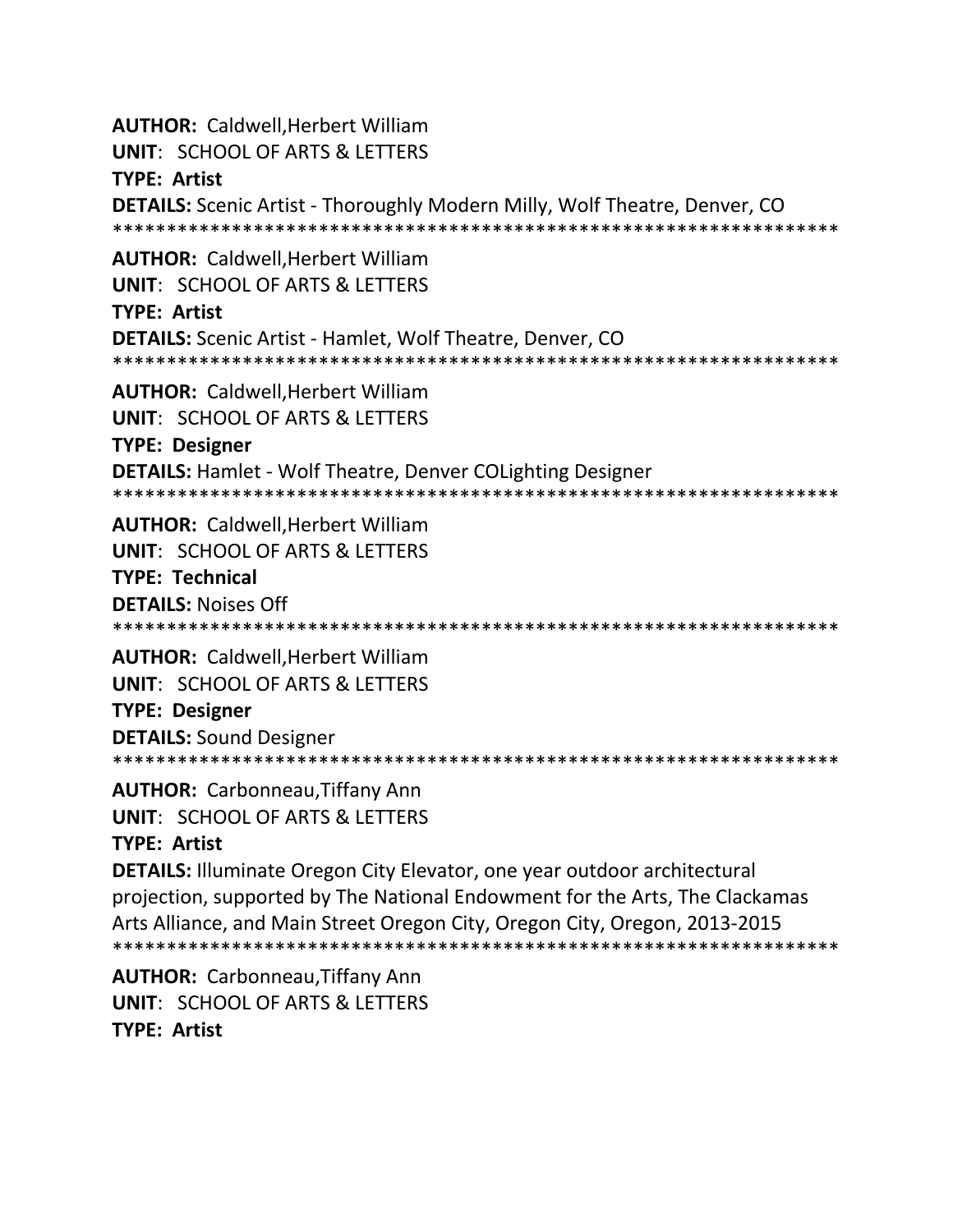**DETAILS:** New Albany Now, two year outdoor architectural projection, New Albany Public Art Project: Bicentennial Series, supported by the Carnegie Museum for Art and History, New Albany, Indiana, 2013-2015 

**AUTHOR: Carbonneau, Tiffany Ann UNIT: SCHOOL OF ARTS & LETTERS** 

# **TYPE: Artist**

**DETAILS:** Brian Harper and I collaborated on the creation and exhibition of a site specific architectural projection for Resurfaced 2015 in Louisville, KY. ReSurfaced is a program initiative by the City Collaborative that explores innovative strategies to activate

**AUTHOR: Carbonneau, Tiffany Ann** 

**UNIT: SCHOOL OF ARTS & LETTERS** 

# **TYPE: Artist**

**DETAILS:** My work was juried into the Digital Muddy Expanded Media Festival, an online exhibition hosted by Southern Illinois University in Carbondale, IL and was juried by artist and instructor Nia Burks.

**AUTHOR: Carbonneau, Tiffany Ann** 

UNIT: SCHOOL OF ARTS & LETTERS

# **TYPE: Artist**

**DETAILS:** My work was curated into the exhibition, Photography Since the Millennium, at the Carnegie Museum for Art and History in New Albany, Indiana. I exhibited a new video work that was created specifically for that exhibition. 

# **AUTHOR: Carbonneau, Tiffany Ann**

**UNIT: SCHOOL OF ARTS & LETTERS** 

# **TYPE: Artist**

**DETAILS:** Throwing Light, Catching Shadows, was a exhibition of all artists who presented and the Society for Photographic Education conference and was presented at the Cressman Center for Visual Arts at The University of Louisville, Louisville. Kentucky.

**AUTHOR: Carbonneau, Tiffany Ann** UNIT: SCHOOL OF ARTS & LETTERS **TYPE: Artist**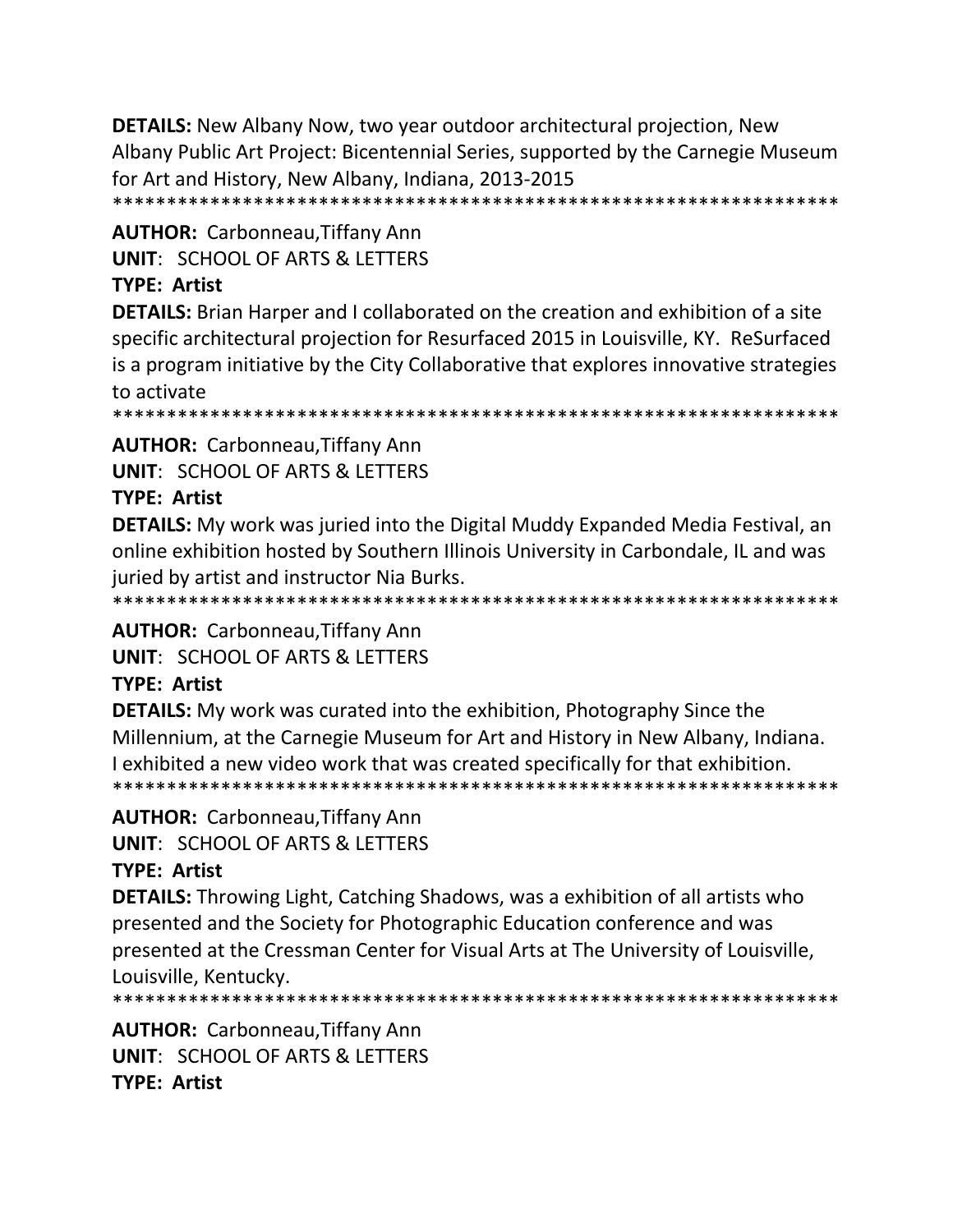**DETAILS:** As a culmination of my faculty exchange at The University of Hamburg Institute of Cultural Anthropology, I created and exhibited a large scale architectural projection.

**AUTHOR: Carbonneau, Tiffany Ann UNIT: SCHOOL OF ARTS & LETTERS** 

#### **TYPE: Artist**

**DETAILS:** Brian Harper and I collaborated on the creation and exhibition of a site specific architectural projection for Art San Diego 2015 in Louisville, KY.

Supported by a funding from the San Diego Art Institute and the Art San Diego art fair.

**AUTHOR: Carbonneau, Tiffany Ann** 

**UNIT: SCHOOL OF ARTS & LETTERS** 

#### **TYPE: Artist**

**DETAILS:** Brian Harper and I collaborated on the creation and exhibition of a site specific architectural projection in Miami during Art Week 2015. Supported by Spectrum Art Fair.

**AUTHOR: Goldstein, Joanna** 

UNIT: SCHOOL OF ARTS & LETTERS

#### **TYPE: Performer**

**DETAILS:** Violin/Piano Recital with violinist Steven Moeckel, concertmaster of the Phoenix Symphony. Performed music by Brahms, Beethoven, Franck. In Stem Concert Hall, Ogle Center, IUS

**AUTHOR: Goldstein, Joanna** 

**UNIT: SCHOOL OF ARTS & LETTERS** 

#### **TYPE: Performer**

**DETAILS:** Kentucky Center Chamber Players' final concert after 34 years as an ensemble. We performed music by Beethoven, Gilliam and Copland. The Gilliam was a work commissioned by KCCP and debuted at this performance. 

**AUTHOR: Goldstein.Joanna UNIT: SCHOOL OF ARTS & LETTERS** TYPF: Conductor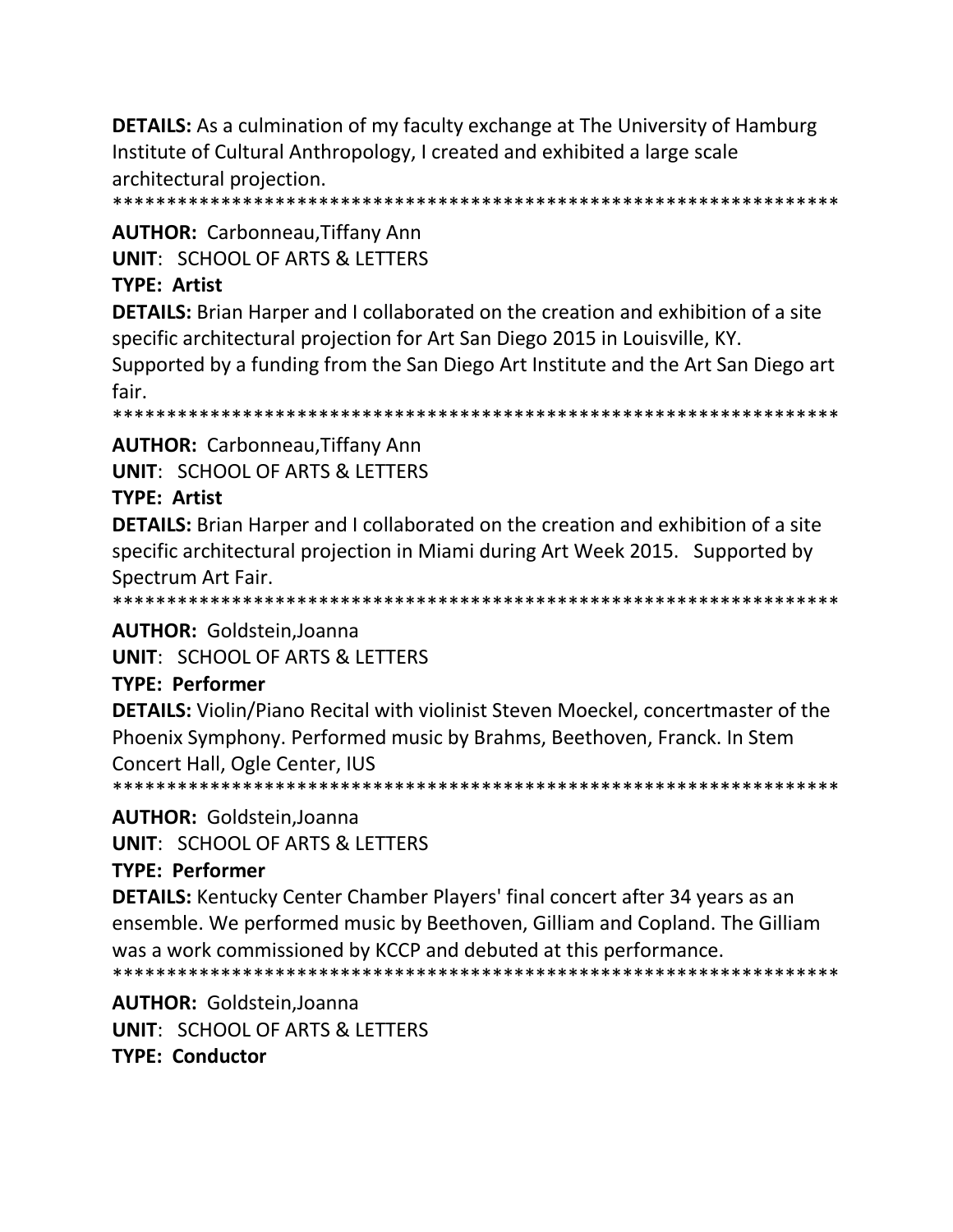**DETAILS:** Performance of "The Pirates of Penzance" (concert version, not staged) with the IUS concert choir, community chorus and orchestra and professional soloists. Stem Concert Hall, Ogle Center, IUS.

**AUTHOR: Goldstein, Joanna** 

**UNIT: SCHOOL OF ARTS & LETTERS** 

#### **TYPE: Conductor**

**DETAILS: IUS Orchestra performance. Music by Copland, Gershwin, Wagner,** Rossini.

**AUTHOR: Goldstein, Joanna** 

**UNIT: SCHOOL OF ARTS & LETTERS** 

**TYPE: Conductor** 

**DETAILS:** Summer Pops concert in the IUS Amphitheatre with the IUS Orchestra, concert band and Commonwealth Brass Band. I conducted several works with the orchestra and then played cornet with the brass band followed by trumpet with the concert band.

**AUTHOR: Goldstein, Joanna** 

**UNIT: SCHOOL OF ARTS & LETTERS** 

#### **TYPE: Performer**

**DETAILS:** Commonwealth Brass Band concert at Stem Concert Hall, Ogle Center, IUS. I play cornet in the brass band.

**AUTHOR: Goldstein, Joanna** 

UNIT: SCHOOL OF ARTS & LETTERS

#### **TYPE: Conductor**

**DETAILS:** IUS Orchestra performance. Music by von Suppe, Wolf-Ferrari, Wagner, Stravinsky. We featured a faculty soloist on oboe.

**AUTHOR: Goldstein, Joanna** 

**UNIT: SCHOOL OF ARTS & LETTERS** 

#### **TYPE: Conductor**

**DETAILS:** Holiday Pops with the IUS Orchestra, community and concert choirs, concert band, guest soloists and theatre dept. This year, we presented a show and not just a concert, that was based on a 1940's holiday radio broadcast.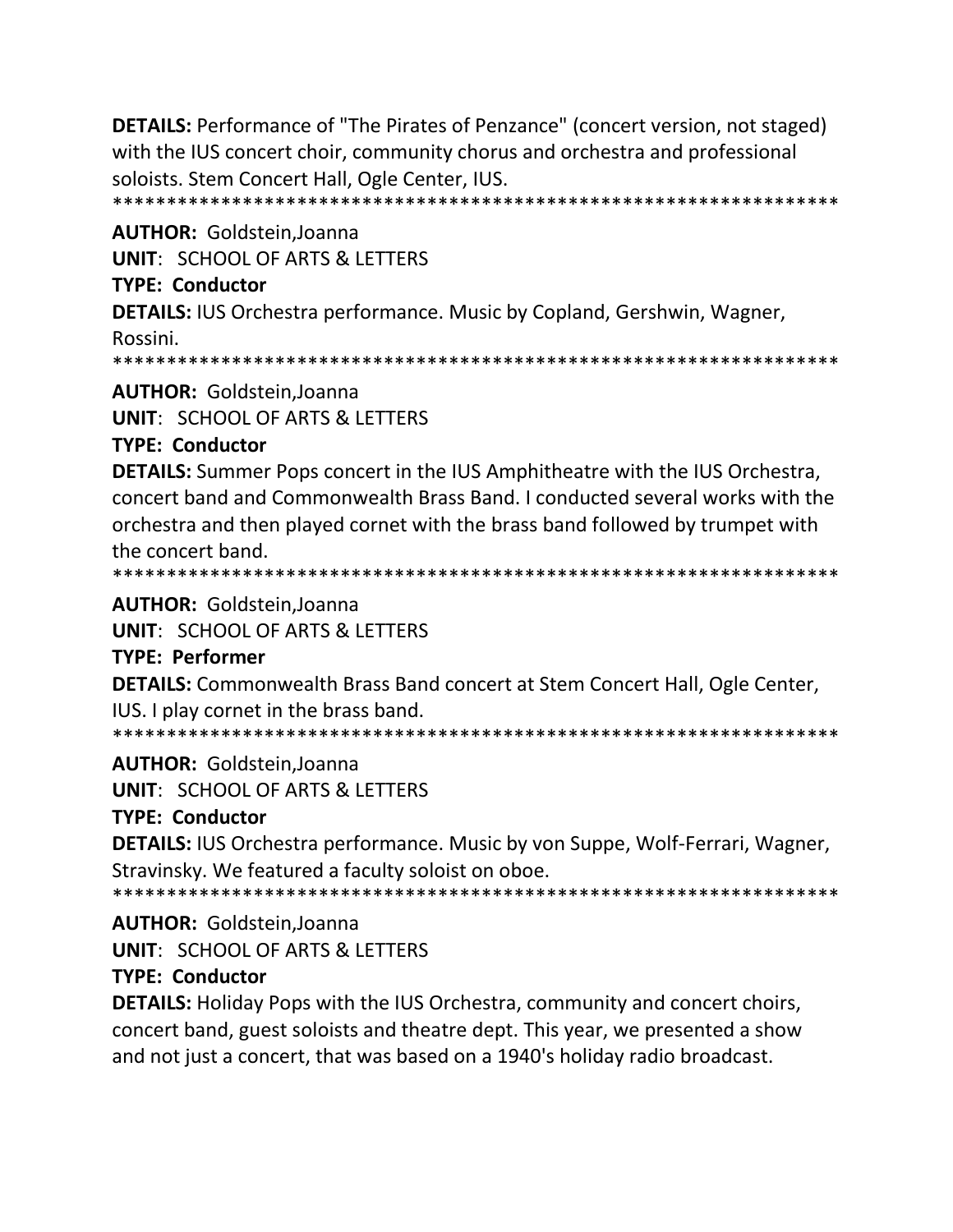\*\*\*\*\*\*\*\*\*\*\*\*\*\*\*\*\*\*\*\*\*\*\*\*\*\*\*\*\*\*\*\*\*\*\*\*\*\*\*\*\*\*\*\*\*\*\*\*\*\*\*\*\*\*\*\*\*\*\*\*\*\*\*\*\*\*\* **AUTHOR:** Goldstein,Joanna **UNIT**: SCHOOL OF ARTS & LETTERS **TYPE: Performer DETAILS:** Commonwealth Brass Band Holiday concert at Holy Spirit Church in Louisville. I play cornet in the band. \*\*\*\*\*\*\*\*\*\*\*\*\*\*\*\*\*\*\*\*\*\*\*\*\*\*\*\*\*\*\*\*\*\*\*\*\*\*\*\*\*\*\*\*\*\*\*\*\*\*\*\*\*\*\*\*\*\*\*\*\*\*\*\*\*\*\* **AUTHOR:** Goldstein,Joanna **UNIT**: SCHOOL OF ARTS & LETTERS **TYPE: Performer DETAILS:** Commonwealth Brass Band Holiday concert at St. Mary's Church in New Albany. I play cornet in the band. \*\*\*\*\*\*\*\*\*\*\*\*\*\*\*\*\*\*\*\*\*\*\*\*\*\*\*\*\*\*\*\*\*\*\*\*\*\*\*\*\*\*\*\*\*\*\*\*\*\*\*\*\*\*\*\*\*\*\*\*\*\*\*\*\*\*\* **AUTHOR:** Griggs,C Bradford **UNIT**: SCHOOL OF EDUCATION **TYPE: Producer**

**DETAILS:** Feature Film. Finding HomeProducer \*\*\*\*\*\*\*\*\*\*\*\*\*\*\*\*\*\*\*\*\*\*\*\*\*\*\*\*\*\*\*\*\*\*\*\*\*\*\*\*\*\*\*\*\*\*\*\*\*\*\*\*\*\*\*\*\*\*\*\*\*\*\*\*\*\*\*

**AUTHOR:** Haertel,Timothy R

**UNIT**: SCHOOL OF ARTS & LETTERS

**TYPE: Technical**

**DETAILS:** I recorded and edited a EP for the new music ensemble A/Tonal. This included pieces by Erich Stem and Daniel Gilliam. I was assisted in this recording by my advanced recording students Curtis Merrill and Zoe Blackwell. \*\*\*\*\*\*\*\*\*\*\*\*\*\*\*\*\*\*\*\*\*\*\*\*\*\*\*\*\*\*\*\*\*\*\*\*\*\*\*\*\*\*\*\*\*\*\*\*\*\*\*\*\*\*\*\*\*\*\*\*\*\*\*\*\*\*\*

**AUTHOR:** Haertel,Timothy R

**UNIT**: SCHOOL OF ARTS & LETTERS

**TYPE: Technical**

**DETAILS:** I completed the recording a CD for Paul York and the University of Louisville Symphony Orchestra. This was released this year on Ablaze Records. I am the chief engineer and editor on this project.

\*\*\*\*\*\*\*\*\*\*\*\*\*\*\*\*\*\*\*\*\*\*\*\*\*\*\*\*\*\*\*\*\*\*\*\*\*\*\*\*\*\*\*\*\*\*\*\*\*\*\*\*\*\*\*\*\*\*\*\*\*\*\*\*\*\*\*

**AUTHOR:** Harper,Brian A

**UNIT**: SCHOOL OF ARTS & LETTERS

# **TYPE: Artist**

**DETAILS:** Closer, (SCENE) Metrospace, East Lansing, Michigan. (national juried)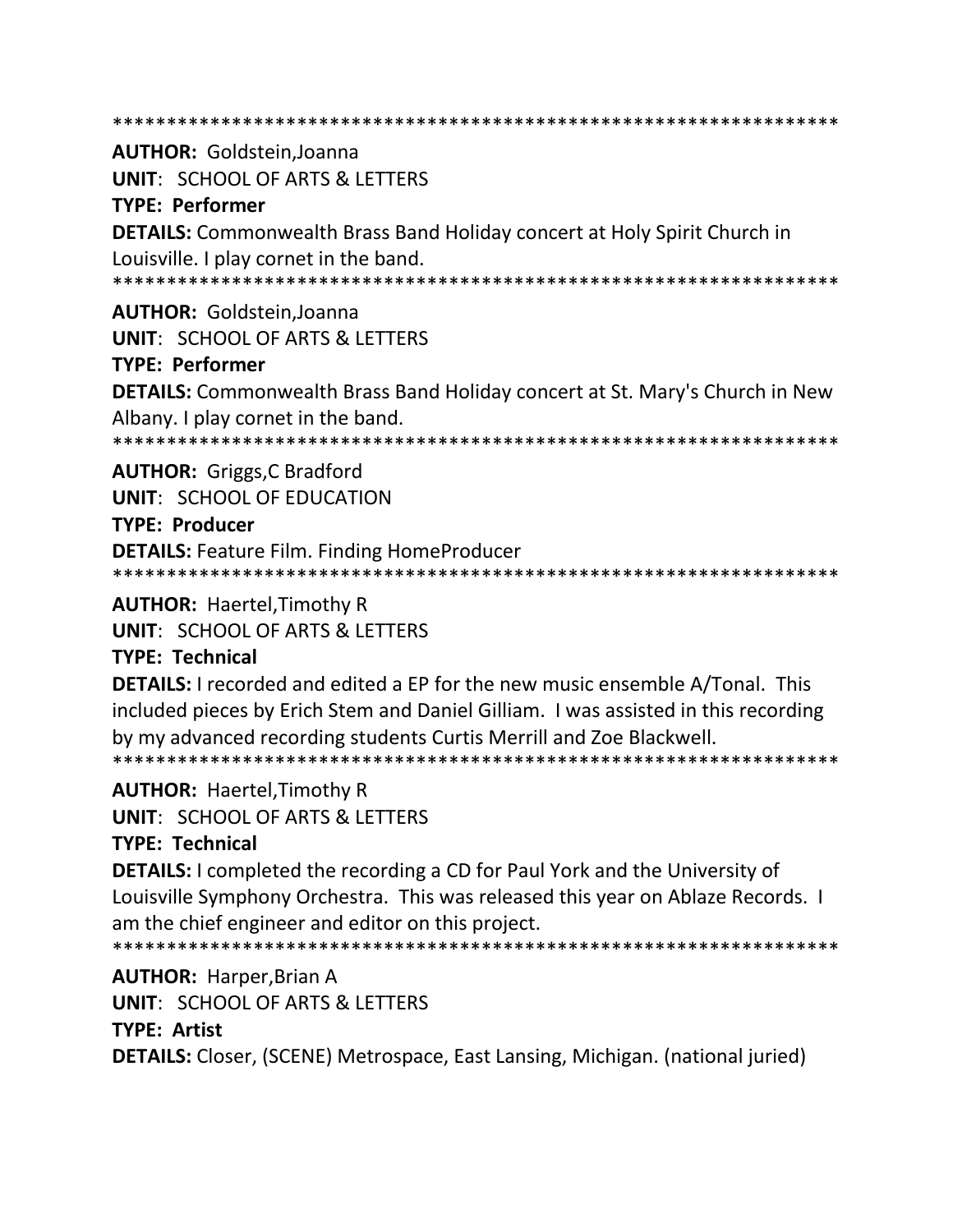\*\*\*\*\*\*\*\*\*\*\*\*\*\*\*\*\*\*\*\*\*\*\*\*\*\*\*\*\*\*\*\*\*\*\*\*\*\*\*\*\*\*\*\*\*\*\*\*\*\*\*\*\*\*\*\*\*\*\*\*\*\*\*\*\*\*\* **AUTHOR:** Harper,Brian A **UNIT**: SCHOOL OF ARTS & LETTERS **TYPE: Artist DETAILS:** Rhythm Repetition Ritual, Pottery Northwest, Seattle, Washington (national juried) \*\*\*\*\*\*\*\*\*\*\*\*\*\*\*\*\*\*\*\*\*\*\*\*\*\*\*\*\*\*\*\*\*\*\*\*\*\*\*\*\*\*\*\*\*\*\*\*\*\*\*\*\*\*\*\*\*\*\*\*\*\*\*\*\*\*\* **AUTHOR:** Harper,Brian A **UNIT**: SCHOOL OF ARTS & LETTERS **TYPE: Artist DETAILS:** Art San Diego, site specific architectural projection, San Diego, California \*\*\*\*\*\*\*\*\*\*\*\*\*\*\*\*\*\*\*\*\*\*\*\*\*\*\*\*\*\*\*\*\*\*\*\*\*\*\*\*\*\*\*\*\*\*\*\*\*\*\*\*\*\*\*\*\*\*\*\*\*\*\*\*\*\*\* **AUTHOR:** Harper,Brian A **UNIT**: SCHOOL OF ARTS & LETTERS **TYPE: Artist DETAILS:** Monumental Ideas/Intimate Scale: A National Juried Exhibition, River Campus Art Gallery, Southeast Missouri State University. (national juried) \*\*\*\*\*\*\*\*\*\*\*\*\*\*\*\*\*\*\*\*\*\*\*\*\*\*\*\*\*\*\*\*\*\*\*\*\*\*\*\*\*\*\*\*\*\*\*\*\*\*\*\*\*\*\*\*\*\*\*\*\*\*\*\*\*\*\* **AUTHOR:** Harper,Brian A **UNIT**: SCHOOL OF ARTS & LETTERS **TYPE: Curator DETAILS:** Curator: Boundless: Lauren Herzak-Bauman & Blake J. Williams, Ronald L. Barr Gallery, IU Southeast, New Albany, Indiana \*\*\*\*\*\*\*\*\*\*\*\*\*\*\*\*\*\*\*\*\*\*\*\*\*\*\*\*\*\*\*\*\*\*\*\*\*\*\*\*\*\*\*\*\*\*\*\*\*\*\*\*\*\*\*\*\*\*\*\*\*\*\*\*\*\*\* **AUTHOR:** Harper,Brian A **UNIT**: SCHOOL OF ARTS & LETTERS **TYPE: Artist DETAILS:** Spectrum Art Fair, site specific architectural projection, Miami, Florida \*\*\*\*\*\*\*\*\*\*\*\*\*\*\*\*\*\*\*\*\*\*\*\*\*\*\*\*\*\*\*\*\*\*\*\*\*\*\*\*\*\*\*\*\*\*\*\*\*\*\*\*\*\*\*\*\*\*\*\*\*\*\*\*\*\*\* **AUTHOR:** Hesselman,James L **UNIT**: SCHOOL OF ARTS & LETTERS **TYPE: Director DETAILS:** Directed IU Southeast production of ANGELS IN AMERICA. \*\*\*\*\*\*\*\*\*\*\*\*\*\*\*\*\*\*\*\*\*\*\*\*\*\*\*\*\*\*\*\*\*\*\*\*\*\*\*\*\*\*\*\*\*\*\*\*\*\*\*\*\*\*\*\*\*\*\*\*\*\*\*\*\*\*\* **AUTHOR:** Hesselman,James L **UNIT**: SCHOOL OF ARTS & LETTERS

**TYPE: Director**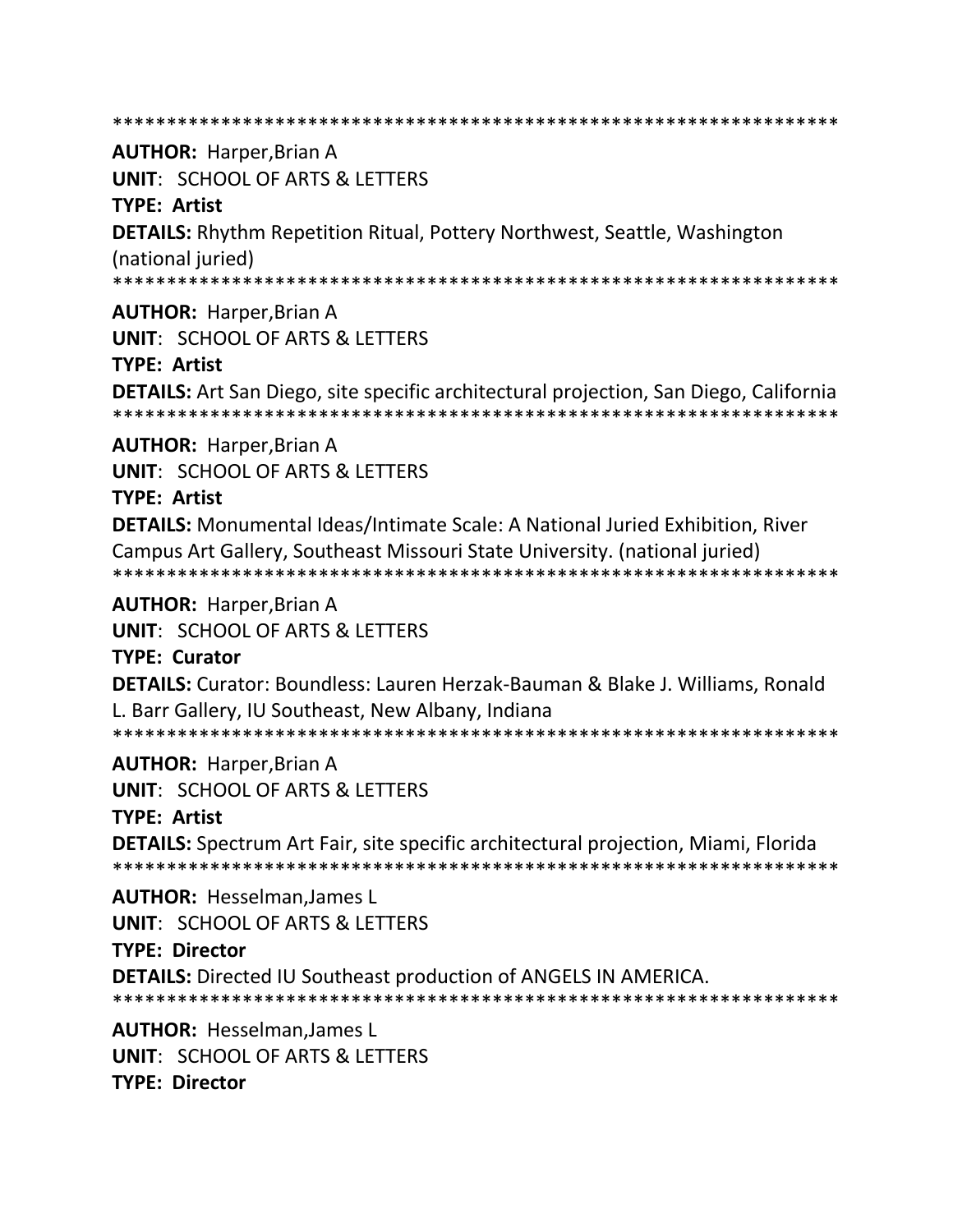**DETAILS:** Directed & Choreographed THE SOUND OF MUSIC at Circa '21 Dinner Playhouse in Rock Island, IL \*\*\*\*\*\*\*\*\*\*\*\*\*\*\*\*\*\*\*\*\*\*\*\*\*\*\*\*\*\*\*\*\*\*\*\*\*\*\*\*\*\*\*\*\*\*\*\*\*\*\*\*\*\*\*\*\*\*\*\*\*\*\*\*\*\*\* **AUTHOR:** Hesselman,James L **UNIT**: SCHOOL OF ARTS & LETTERS **TYPE: Actor DETAILS:** Performed the role of Smee in Derby Dinner Theatre's production of PETER PAN. \*\*\*\*\*\*\*\*\*\*\*\*\*\*\*\*\*\*\*\*\*\*\*\*\*\*\*\*\*\*\*\*\*\*\*\*\*\*\*\*\*\*\*\*\*\*\*\*\*\*\*\*\*\*\*\*\*\*\*\*\*\*\*\*\*\*\* **AUTHOR:** Hesselman,James L **UNIT**: SCHOOL OF ARTS & LETTERS **TYPE: Director DETAILS:** Directed IU Southeast Production of NOISES OFF \*\*\*\*\*\*\*\*\*\*\*\*\*\*\*\*\*\*\*\*\*\*\*\*\*\*\*\*\*\*\*\*\*\*\*\*\*\*\*\*\*\*\*\*\*\*\*\*\*\*\*\*\*\*\*\*\*\*\*\*\*\*\*\*\*\*\* **AUTHOR:** Hesselman,James L **UNIT**: SCHOOL OF ARTS & LETTERS **TYPE: Director DETAILS:** Directed and Choreographed IU Southeast Children's Theatre Production, MY EMPEROR'S NEW CLOTHES. \*\*\*\*\*\*\*\*\*\*\*\*\*\*\*\*\*\*\*\*\*\*\*\*\*\*\*\*\*\*\*\*\*\*\*\*\*\*\*\*\*\*\*\*\*\*\*\*\*\*\*\*\*\*\*\*\*\*\*\*\*\*\*\*\*\*\* **AUTHOR:** Jackman,Michael **UNIT**: SCHOOL OF ARTS & LETTERS **TYPE: Author DETAILS:** Featured poet at Village Lights Bookstore, Madison, IN \*\*\*\*\*\*\*\*\*\*\*\*\*\*\*\*\*\*\*\*\*\*\*\*\*\*\*\*\*\*\*\*\*\*\*\*\*\*\*\*\*\*\*\*\*\*\*\*\*\*\*\*\*\*\*\*\*\*\*\*\*\*\*\*\*\*\* **AUTHOR:** Jackman,Michael **UNIT**: SCHOOL OF ARTS & LETTERS **TYPE: Author DETAILS:** One of the featured poets and musicians at Tropicuba Restuarant, Frankfort Ave., Louisville, KY \*\*\*\*\*\*\*\*\*\*\*\*\*\*\*\*\*\*\*\*\*\*\*\*\*\*\*\*\*\*\*\*\*\*\*\*\*\*\*\*\*\*\*\*\*\*\*\*\*\*\*\*\*\*\*\*\*\*\*\*\*\*\*\*\*\*\* **AUTHOR:** Maksl,Adam **UNIT**: SCHOOL OF SOCIAL SCIENCES

#### **TYPE: Graphic Designer**

**DETAILS:** See AuthenticSouthernIndiana.com. Worked with students in JOUR-J 362 Journalism Multimedia Storytelling class to develop a website to showcase Southern Indiana businesses and community members.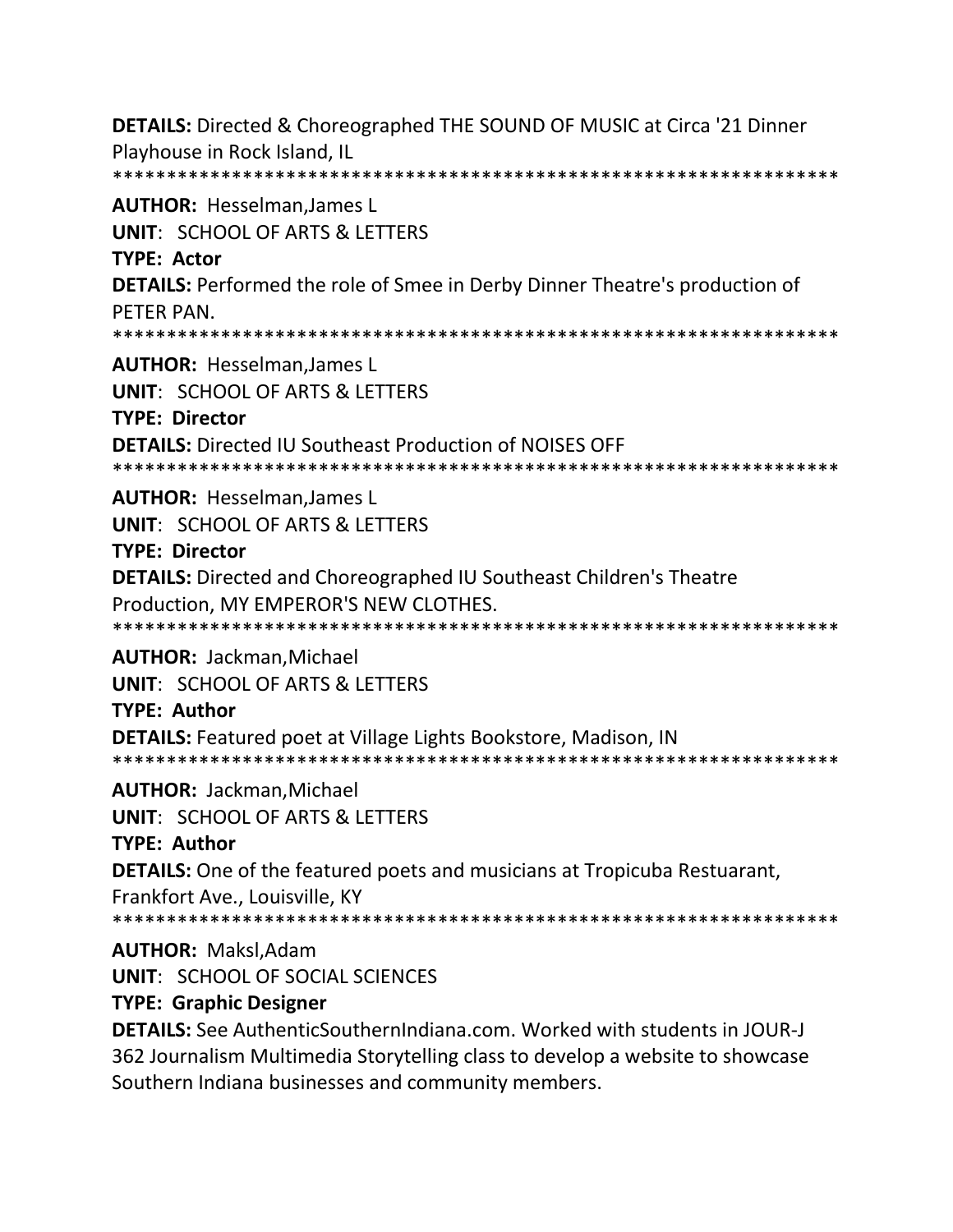**AUTHOR: Maksl.Adam** 

**UNIT: SCHOOL OF SOCIAL SCIENCES** 

#### **TYPE: Graphic Designer**

**DETAILS:** See SPJLouisville.com. Designed new website for the Louisville Professional Chapter of the Society of Professional Journalists. 

**AUTHOR: Meixner.Rebekkah Jean** 

**UNIT: SCHOOL OF ARTS & LETTERS** 

## **TYPE: Designer**

**DETAILS:** Project Title: My Emperor's New ClothesDesign credits: SceneryProduced for IU Southeast Ogle Center Children's Series and the IU Southeast Theatre Department Ogle Center; Stem Auditorium, New Albany IN 

**AUTHOR: Meixner, Rebekkah Jean UNIT: SCHOOL OF ARTS & LETTERS TYPE: Designer** 

**DETAILS:** Project Title: Noises Off, Design credits: Scenery, Lighting. Produced for Indiana University Southeast, Theatre DepartmentOgle Center; Robinson Theatre 

**AUTHOR: Meixner, Rebekkah Jean UNIT: SCHOOL OF ARTS & LETTERS** 

# **TYPE: Designer**

**DETAILS:** Project Title: Angels in America Part One: Millennium Approaches, Design credits: Scenery, Lighting. Produced for Indiana University Southeast, Theatre Department Ogle Center; Robinson Theatre 

**AUTHOR: Ramey, John Wilson** 

**UNIT: SCHOOL OF ARTS & LETTERS** 

#### **TYPE: Author**

**DETAILS:** An hour-long reading, launching the publication of my new book, Eavesdropping at Plato's Cafe. Village Lights Bookstore, Madison, IN 

**AUTHOR: Ramey, John Wilson UNIT: SCHOOL OF ARTS & LETTERS** TYPF: Author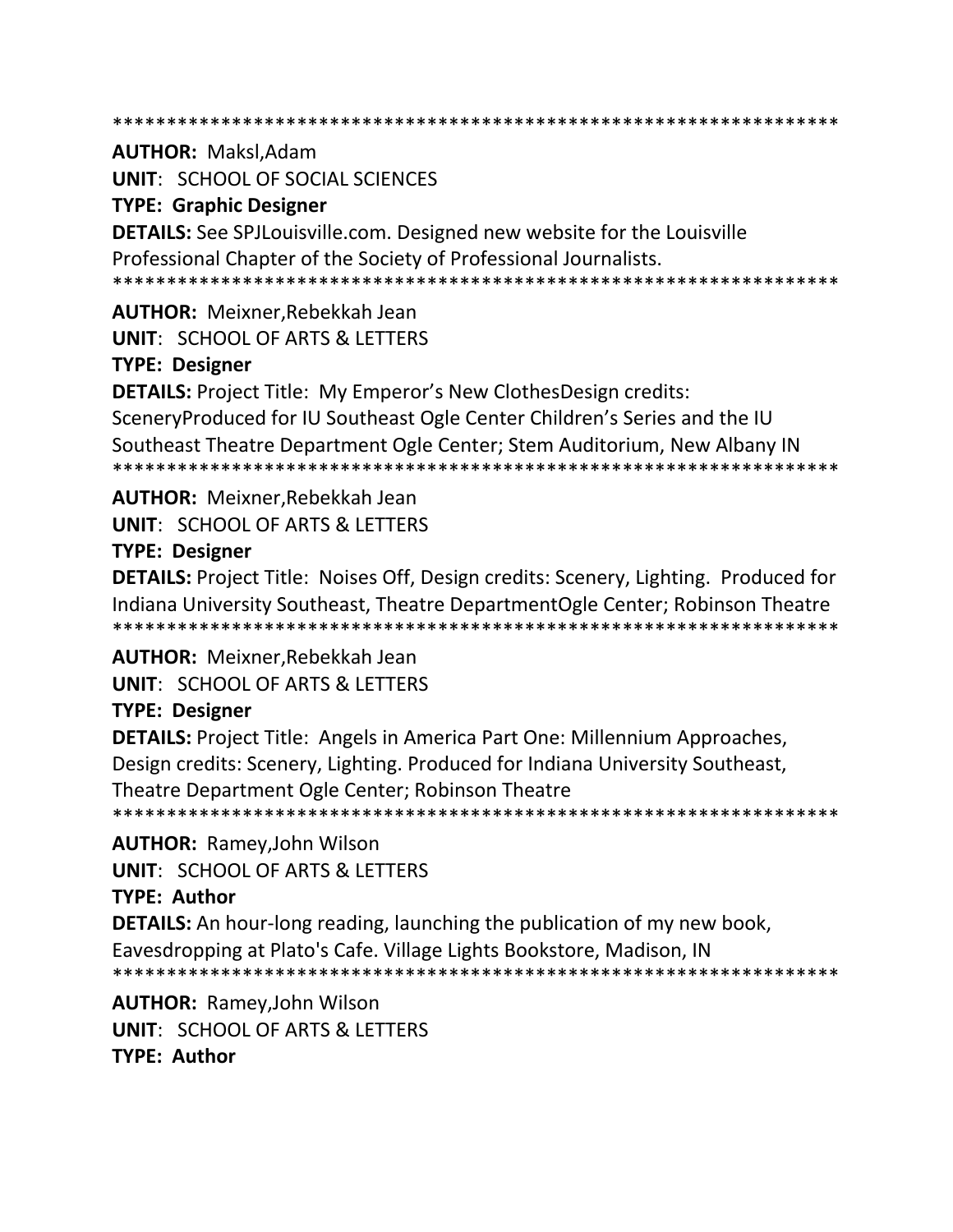**DETAILS:** Guest Poet. Poetry on Brick Street. Sullivan Munce Cultural Center. 225 West Hawthorne Street, Zionsville, IN. \*\*\*\*\*\*\*\*\*\*\*\*\*\*\*\*\*\*\*\*\*\*\*\*\*\*\*\*\*\*\*\*\*\*\*\*\*\*\*\*\*\*\*\*\*\*\*\*\*\*\*\*\*\*\*\*\*\*\*\*\*\*\*\*\*\*\*

**AUTHOR:** Ramey,John Wilson

**UNIT**: SCHOOL OF ARTS & LETTERS

**TYPE: Author**

**DETAILS:** Featured Poet at the Spalding at the Speed reading for July. Speed Museum, Local Speed Gallery, 822 Market Street, Louisville, KY.

\*\*\*\*\*\*\*\*\*\*\*\*\*\*\*\*\*\*\*\*\*\*\*\*\*\*\*\*\*\*\*\*\*\*\*\*\*\*\*\*\*\*\*\*\*\*\*\*\*\*\*\*\*\*\*\*\*\*\*\*\*\*\*\*\*\*\*

**AUTHOR:** Ramey,John Wilson

**UNIT**: SCHOOL OF ARTS & LETTERS

**TYPE: Author**

**DETAILS:** Featured Poet at the Word of Mouth Poetry Series, MOTR Pub, 1345 Main Street, Cincinnati, Ohio.

\*\*\*\*\*\*\*\*\*\*\*\*\*\*\*\*\*\*\*\*\*\*\*\*\*\*\*\*\*\*\*\*\*\*\*\*\*\*\*\*\*\*\*\*\*\*\*\*\*\*\*\*\*\*\*\*\*\*\*\*\*\*\*\*\*\*\*

**AUTHOR:** Ramey,John Wilson

**UNIT**: SCHOOL OF ARTS & LETTERS

#### **TYPE: Author**

**DETAILS:** Featured Poet at the Spoken Word Stage, 4th Street Art Festival,

Bloomington, Indiana.

\*\*\*\*\*\*\*\*\*\*\*\*\*\*\*\*\*\*\*\*\*\*\*\*\*\*\*\*\*\*\*\*\*\*\*\*\*\*\*\*\*\*\*\*\*\*\*\*\*\*\*\*\*\*\*\*\*\*\*\*\*\*\*\*\*\*\*

**AUTHOR:** Ramey,John Wilson **UNIT**: SCHOOL OF ARTS & LETTERS

# **TYPE: Author**

**DETAILS:** Five Corners Poetry Reading with Indiana Poet Laureate, George Kalamaras. Arts Illiana, 23 North 6th Street, Terre Haute, IN \*\*\*\*\*\*\*\*\*\*\*\*\*\*\*\*\*\*\*\*\*\*\*\*\*\*\*\*\*\*\*\*\*\*\*\*\*\*\*\*\*\*\*\*\*\*\*\*\*\*\*\*\*\*\*\*\*\*\*\*\*\*\*\*\*\*\*

**AUTHOR:** Ramey,John Wilson

**UNIT**: SCHOOL OF ARTS & LETTERS

#### **TYPE: Author**

**DETAILS:** Featured poet at The Circle Sessions weekly poetry reading held at The International Bar, 23 Wicklow Street, Dublin, Ireland. \*\*\*\*\*\*\*\*\*\*\*\*\*\*\*\*\*\*\*\*\*\*\*\*\*\*\*\*\*\*\*\*\*\*\*\*\*\*\*\*\*\*\*\*\*\*\*\*\*\*\*\*\*\*\*\*\*\*\*\*\*\*\*\*\*\*\*

**AUTHOR:** Ramey,John Wilson **UNIT**: SCHOOL OF ARTS & LETTERS **TYPE: Author**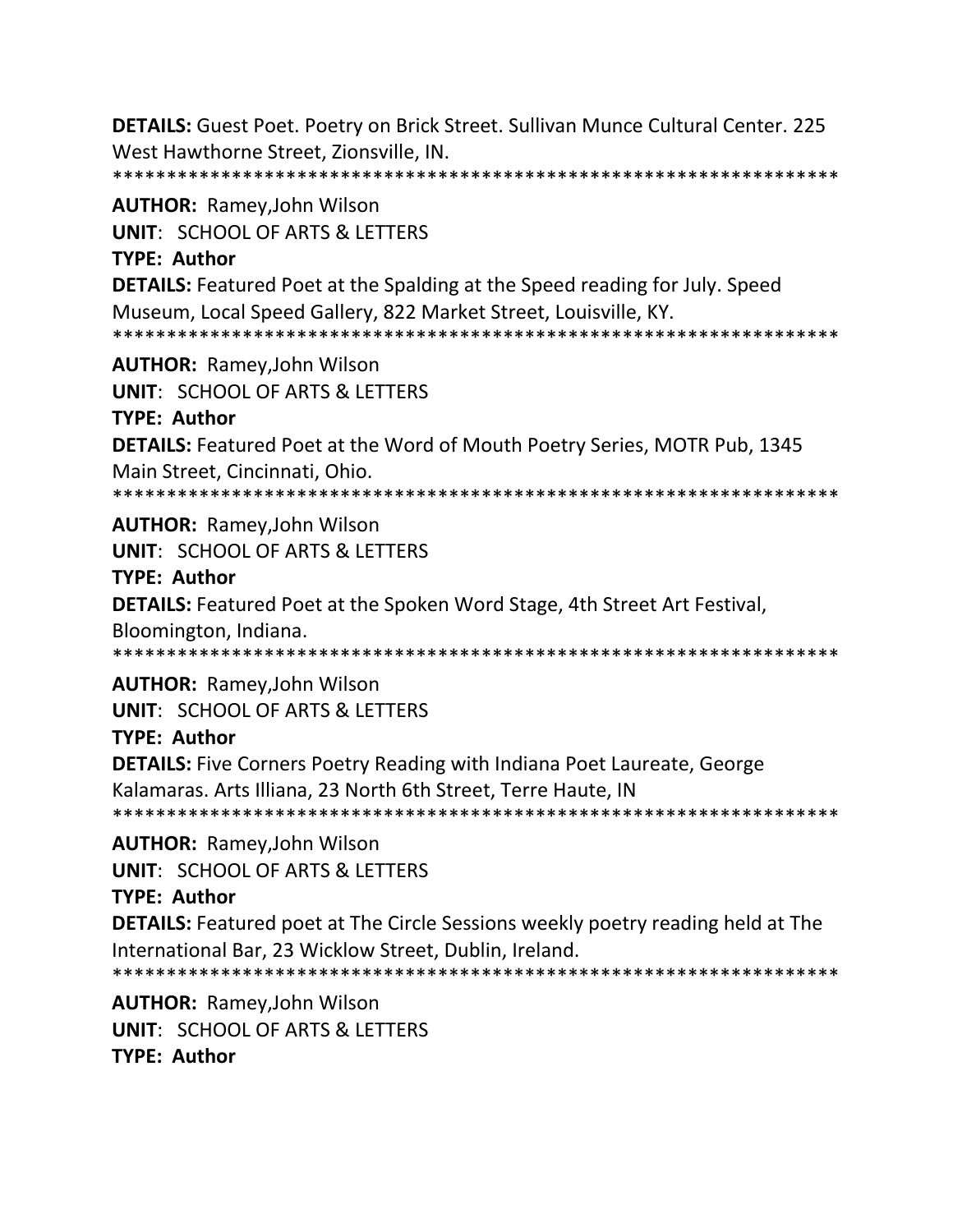**DETAILS:** Poetry Reading/Performance at the Spoken Word Festival in Dublin, Ireland. The Meeting House, Temple Bar, Dublin, Ireland.

\*\*\*\*\*\*\*\*\*\*\*\*\*\*\*\*\*\*\*\*\*\*\*\*\*\*\*\*\*\*\*\*\*\*\*\*\*\*\*\*\*\*\*\*\*\*\*\*\*\*\*\*\*\*\*\*\*\*\*\*\*\*\*\*\*\*\*

**AUTHOR:** Sheehan,Emily M

**UNIT**: SCHOOL OF ARTS & LETTERS

#### **TYPE: Artist**

**DETAILS:** Visiting Artist Lecture at Jacksonville State University. On March 1st, 2015, as a part of my Artist Juror commitment for the Ley Line Exhibition, I presented a public lecture of my work and drawing practice to more than 100 students and faculty at Jacksonville State University.

\*\*\*\*\*\*\*\*\*\*\*\*\*\*\*\*\*\*\*\*\*\*\*\*\*\*\*\*\*\*\*\*\*\*\*\*\*\*\*\*\*\*\*\*\*\*\*\*\*\*\*\*\*\*\*\*\*\*\*\*\*\*\*\*\*\*\*

**AUTHOR:** Sheehan,Emily M

**UNIT**: SCHOOL OF ARTS & LETTERS

#### **TYPE: Artist**

**DETAILS:** My drawing entitled "Contact Points" was included in the sixth annual Drawing Discourse: International Juried Exhibition of Contemporary Drawing. The Juror, Val Britton, selected only 47 drawings from among the 1109 entries submitted by artists.

\*\*\*\*\*\*\*\*\*\*\*\*\*\*\*\*\*\*\*\*\*\*\*\*\*\*\*\*\*\*\*\*\*\*\*\*\*\*\*\*\*\*\*\*\*\*\*\*\*\*\*\*\*\*\*\*\*\*\*\*\*\*\*\*\*\*\*

**AUTHOR:** Sheehan,Emily M

**UNIT**: SCHOOL OF ARTS & LETTERS

#### **TYPE: Artist**

**DETAILS:** My drawing "Loosely Connected" was selected by juror, Beth Grabowski, for inclusion in the Bradley International Print and Drawing Exhibition. This exhibition is the second-longest running juried print and drawing competition in the country.

\*\*\*\*\*\*\*\*\*\*\*\*\*\*\*\*\*\*\*\*\*\*\*\*\*\*\*\*\*\*\*\*\*\*\*\*\*\*\*\*\*\*\*\*\*\*\*\*\*\*\*\*\*\*\*\*\*\*\*\*\*\*\*\*\*\*\*

**AUTHOR:** Sheehan,Emily M

**UNIT**: SCHOOL OF ARTS & LETTERS

#### **TYPE: Curator**

**DETAILS:** Invited Awards Juror for the Ley Lines Exhibition of Contemporary

Drawings.

```
*******************************************************************
```
**AUTHOR:** Singleton,Jacquelyn Joy **UNIT**: SCHOOL OF EDUCATION **TYPE: Choreographer**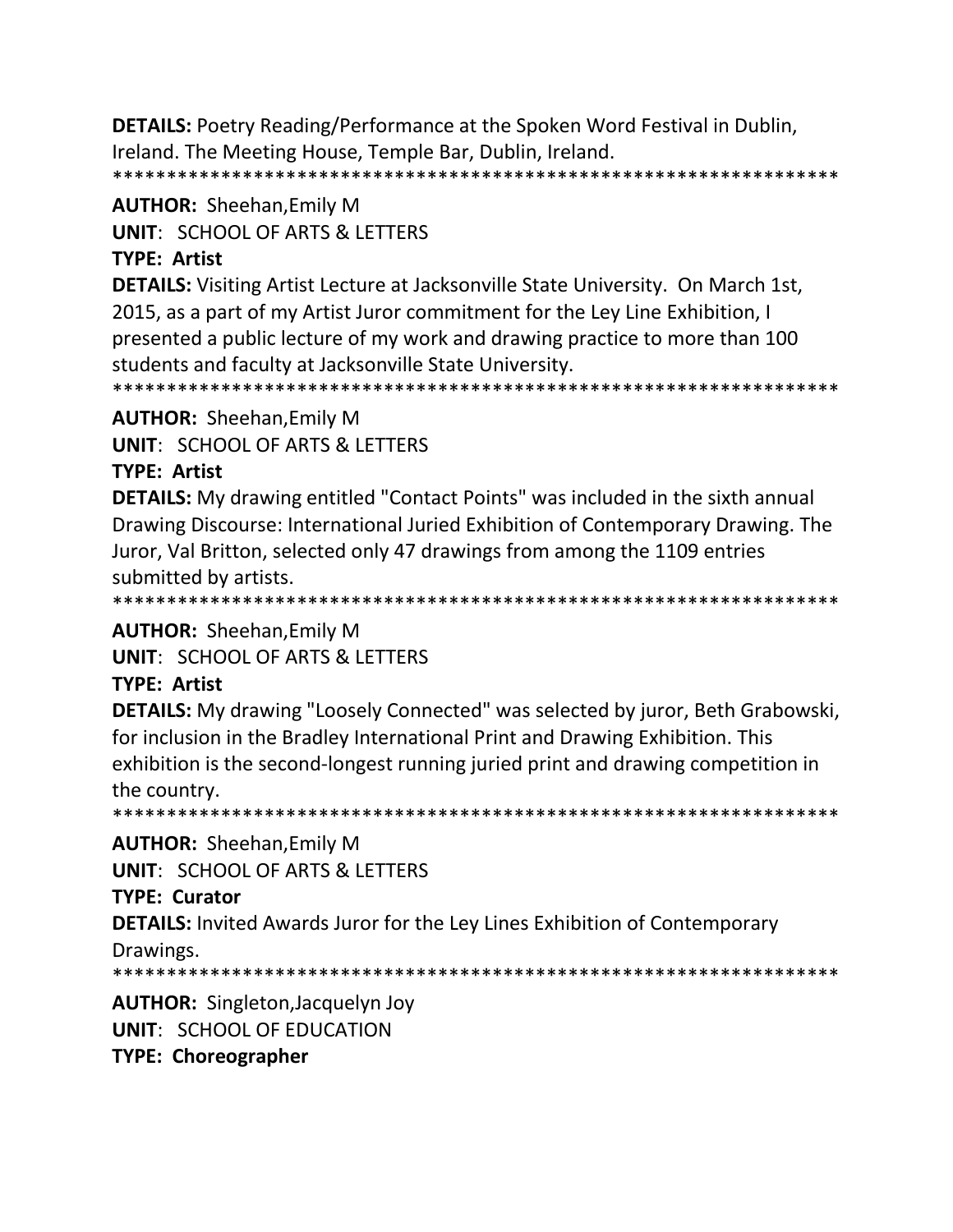**DETAILS:** St. Anthony Elementary School in Clarksville, Indiana, has an active and well-known theatre department. Each year, a junior Broadway musical production is put on by the school's fifth through eight grade students. 

**AUTHOR: Stem, Erich Holt** 

**UNIT: SCHOOL OF ARTS & LETTERS** 

### **TYPE: Producer**

**DETAILS:** Recorded and produced solo flutist Lindsey Goodman and the trio, ASS3MBLY for the tenth album release of New Dynamic Records. This took 40 hours total.

**AUTHOR: Stem.Erich Holt** 

**UNIT: SCHOOL OF ARTS & LETTERS** 

**TYPE: Composer** 

**DETAILS:** Work entitled New Year's recorded by solo flutist Lindsey Goodman and the trio, ASS3MBLY for the tenth album release of New Dynamic Records. 

**AUTHOR: Stem.Erich Holt** 

**UNIT: SCHOOL OF ARTS & LETTERS** 

#### **TYPE: Composer**

**DETAILS:** Work entitled New Year's, performed by ASS3MBLY; Indiana University Southeast, New Albany, IN

**AUTHOR: Stem.Erich Holt** 

**UNIT: SCHOOL OF ARTS & LETTERS** 

#### **TYPE: Composer**

**DETAILS:** Work entitled New Years, performed by ASS3MBLY; Eastern Mennonite University; Harrisonburg, VA

**AUTHOR: Stem, Erich Holt** 

**UNIT: SCHOOL OF ARTS & LETTERS** 

#### **TYPE: Composer**

**DETAILS:** Work entitled Revisited, broadcasted on WQXR Live Streaming,

featuring Cadillac Moon Ensemble?s album, Atlas; New York, NY

**AUTHOR: Stem, Erich Holt UNIT: SCHOOL OF ARTS & LETTERS**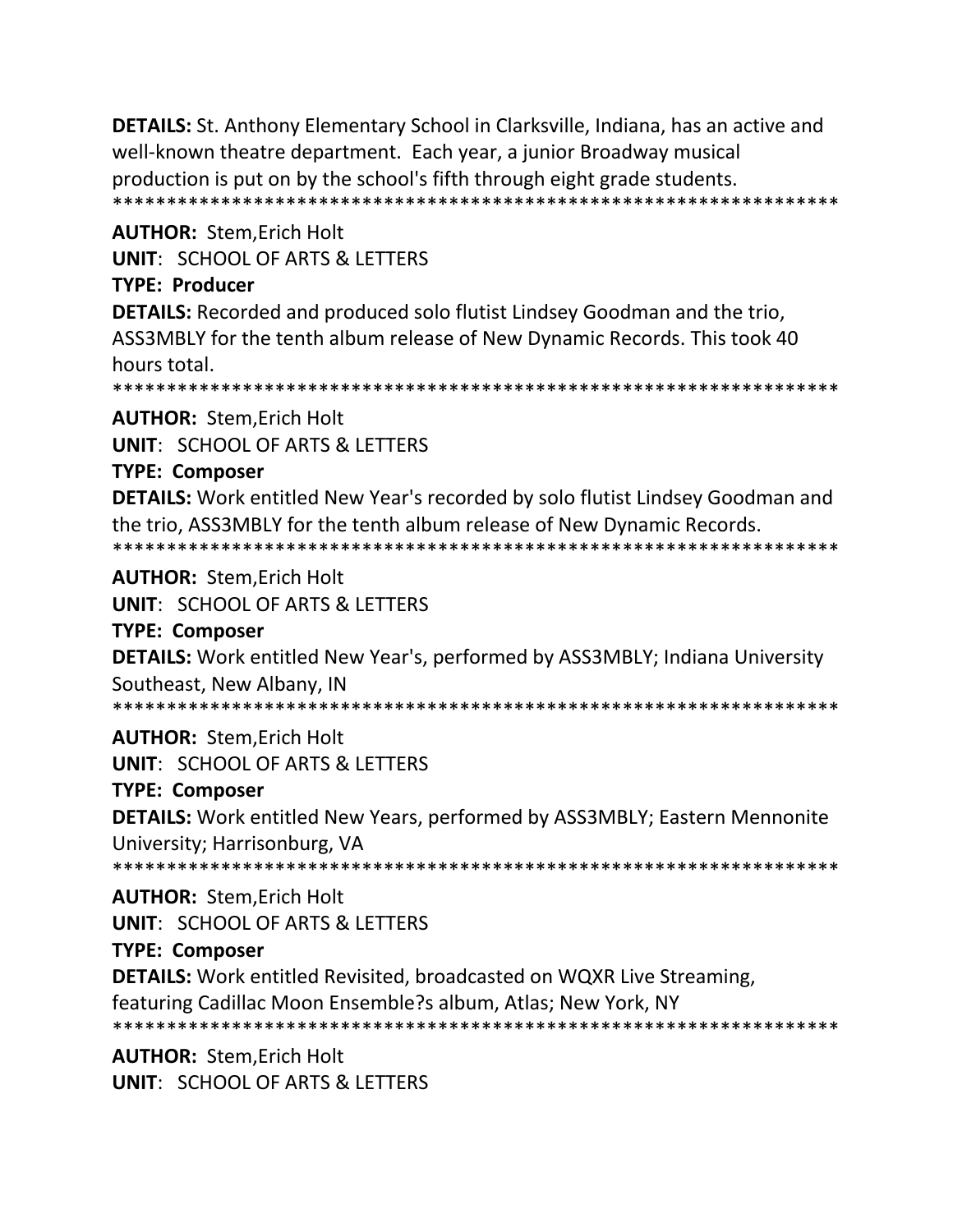#### **TYPE: Composer**

**DETAILS:** Work entitled New Years, performed by ASS3MBLY; West Liberty University; Wheeling, WV

**AUTHOR: Stem, Erich Holt** 

**UNIT: SCHOOL OF ARTS & LETTERS** 

## **TYPE: Composer**

**DETAILS:** Moving On (recorded by SOLI Chamber Ensemble) was broadcasted by Fresh Ink, on a program called "Moving On" WCNY-FM 91.3 Syracuse (New York) 

**AUTHOR: Stem, Erich Holt UNIT: SCHOOL OF ARTS & LETTERS** 

**TYPE: Composer** 

**DETAILS:** Work entitled Consider premiered by the A/Tonal Ensemble at St. Francis in the Fields in Louisville, KY.

**AUTHOR: Stem, Erich Holt** 

**UNIT: SCHOOL OF ARTS & LETTERS** 

## **TYPE: Contributor**

**DETAILS:** Featured guest on the ARTxFMs radio show, Muddle Instead of Music with host, Jacob Gotlib. Spoke about my own music and the A/tonal ensemble - a group I founded in 2013.

**AUTHOR: Stem.Erich Holt** 

**UNIT: SCHOOL OF ARTS & LETTERS** 

# **TYPE: Organizer**

DETAILS: Co-directed a performing ensemble I founded in 2013, called A/Tonal. Coordinated and presented a concert at the Paul W. Ogle Center. This involved arranging the Recital Hall, coordinating rehearsals, and serving as the Lighting Director for the concert.

**AUTHOR: Yeoh, Kok Cheow** 

**UNIT: SCHOOL OF ARTS & LETTERS** 

# **TYPE: Graphic Designer**

**DETAILS:** I was invited to submit my posters for the International Invitational Poster Exhibition organized by the Visual Communication Design department of the Isik University Faculty of Fine Arts, Istanbul, Turkey.